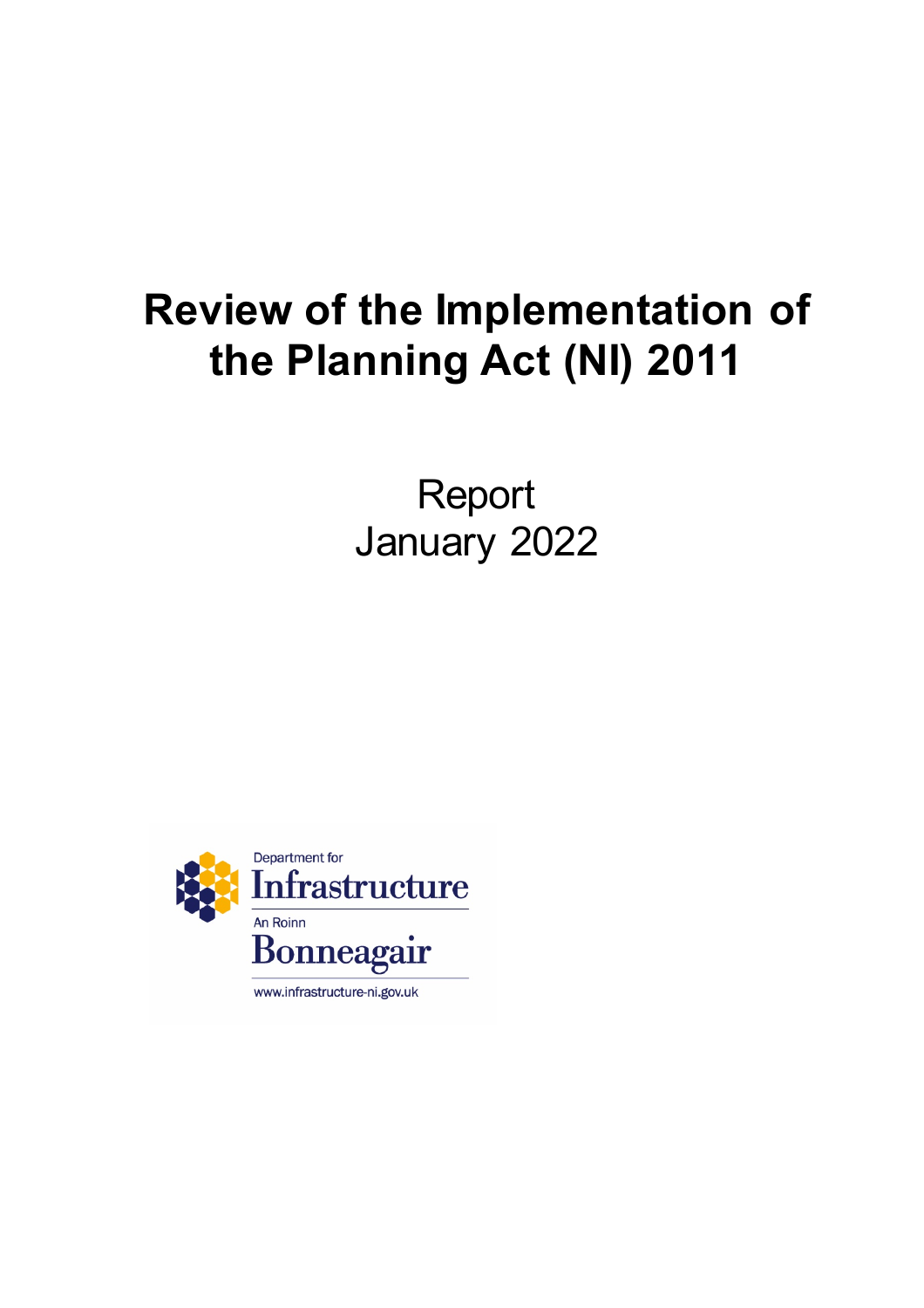**This review of the implementation of the Planning Act (Northern Ireland) 2011 (the Planning Act) has been carried out in accordance with section 228 of the Act.**

**It deals with the implementation of the Act and is not a detailed examination of the operation or performance of the overall new two-tier planning system. A separate Planning Monitoring Framework has been developed in conjunction with councils which includes a series of indicators to provide a more comprehensive assessment of the planning system.**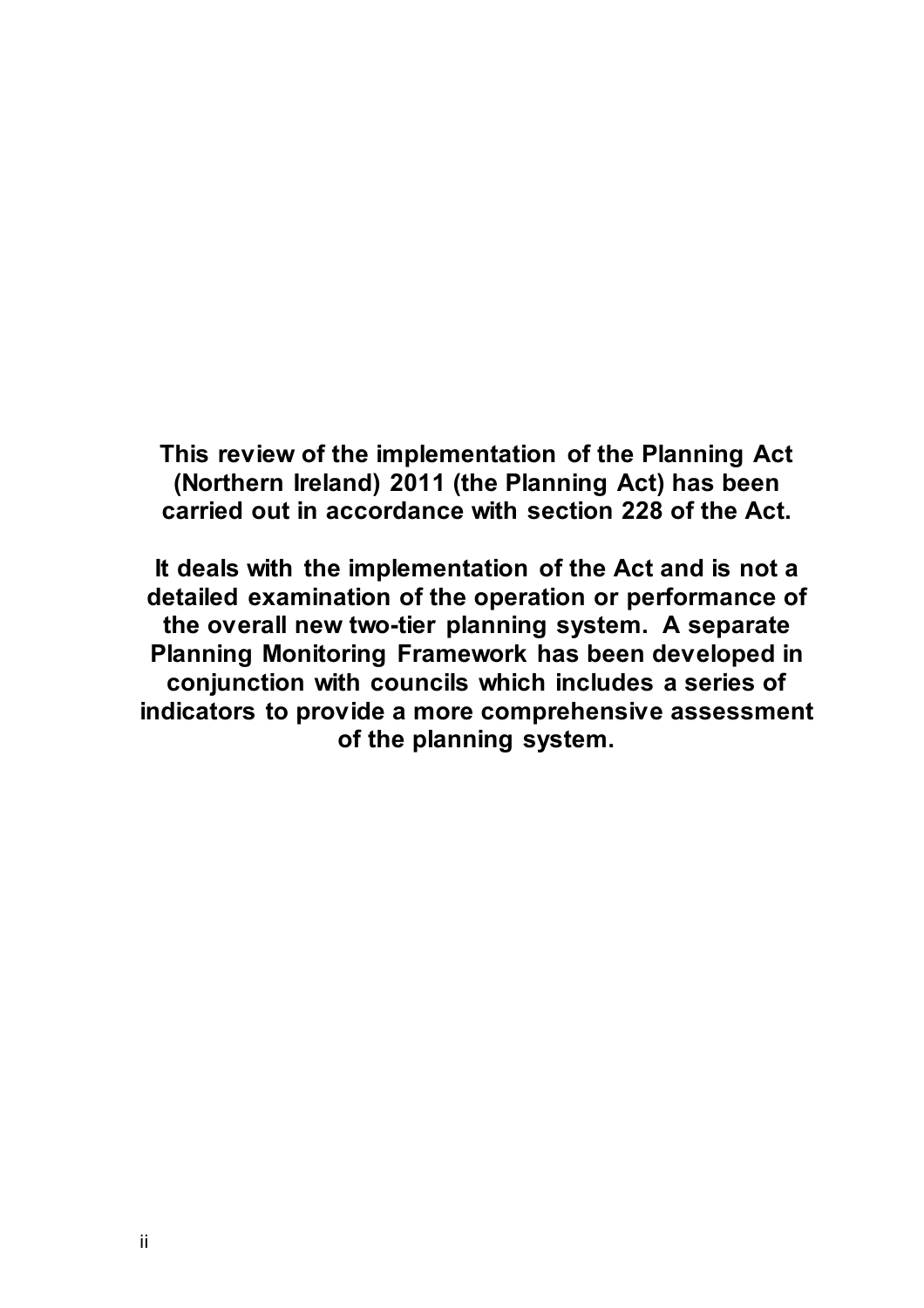## **Contents**

| The Planning (Review of Act) Regulations (Northern Ireland) 20205               |  |
|---------------------------------------------------------------------------------|--|
|                                                                                 |  |
|                                                                                 |  |
|                                                                                 |  |
|                                                                                 |  |
|                                                                                 |  |
|                                                                                 |  |
|                                                                                 |  |
|                                                                                 |  |
| Deemed Permission under the Electricity (NI) Order 199211                       |  |
|                                                                                 |  |
|                                                                                 |  |
|                                                                                 |  |
|                                                                                 |  |
|                                                                                 |  |
|                                                                                 |  |
|                                                                                 |  |
|                                                                                 |  |
|                                                                                 |  |
|                                                                                 |  |
|                                                                                 |  |
|                                                                                 |  |
|                                                                                 |  |
|                                                                                 |  |
|                                                                                 |  |
|                                                                                 |  |
| Determination of planning consent applications by councils  188                 |  |
|                                                                                 |  |
|                                                                                 |  |
| Determination of regionally significant planning applications by the Department |  |
|                                                                                 |  |
| Determination of called in applications by the Department 199                   |  |
|                                                                                 |  |
|                                                                                 |  |
|                                                                                 |  |
|                                                                                 |  |
|                                                                                 |  |
|                                                                                 |  |
| Assessment of the extent to which the objectives of the planning Act have       |  |
|                                                                                 |  |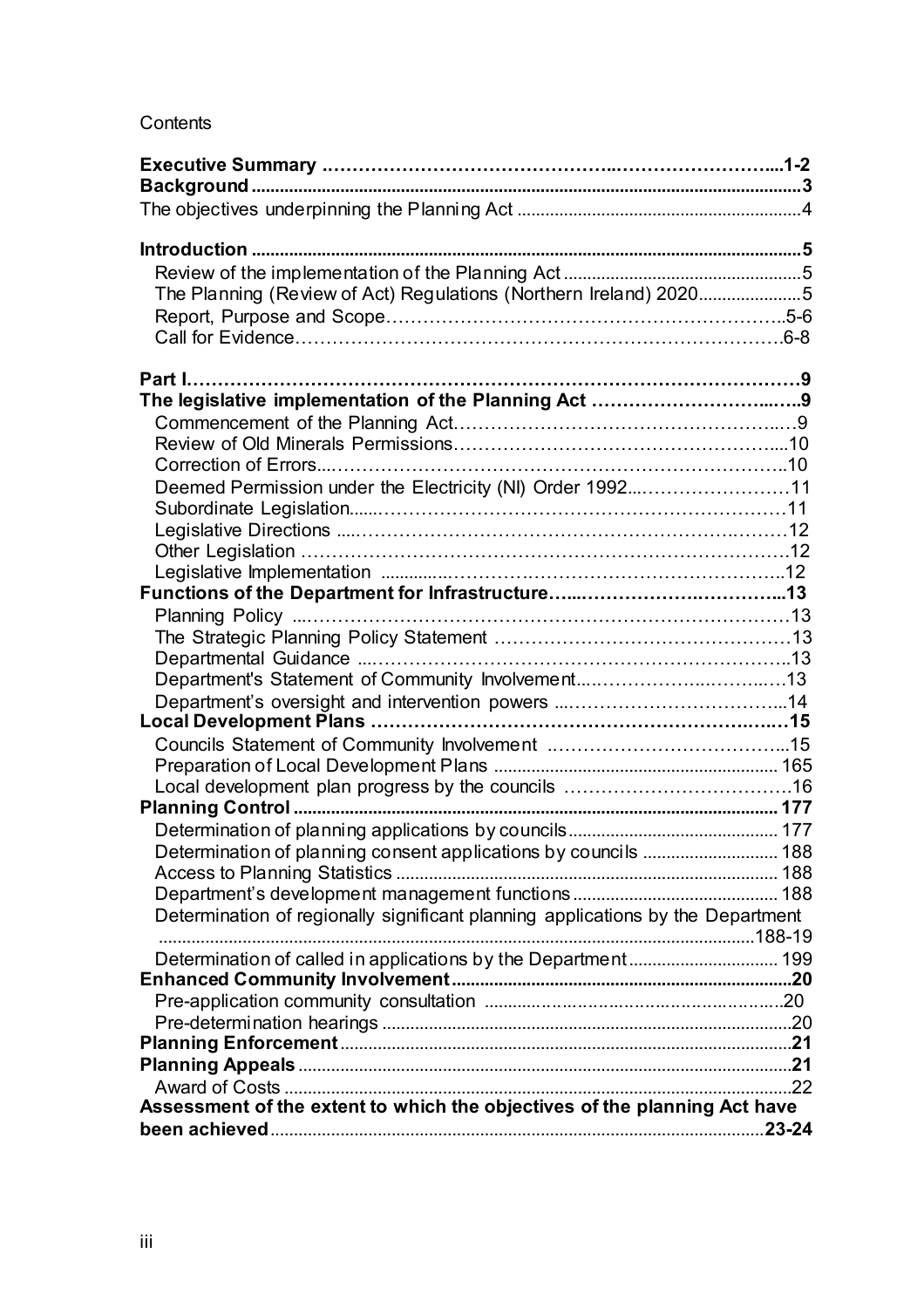<span id="page-3-0"></span>

| Assessment of whether it is appropriate to retain, amend or repeal any of |  |
|---------------------------------------------------------------------------|--|
|                                                                           |  |
|                                                                           |  |
| Amendments made or currently being made to Subordinate Legislation25      |  |
|                                                                           |  |
|                                                                           |  |
|                                                                           |  |
|                                                                           |  |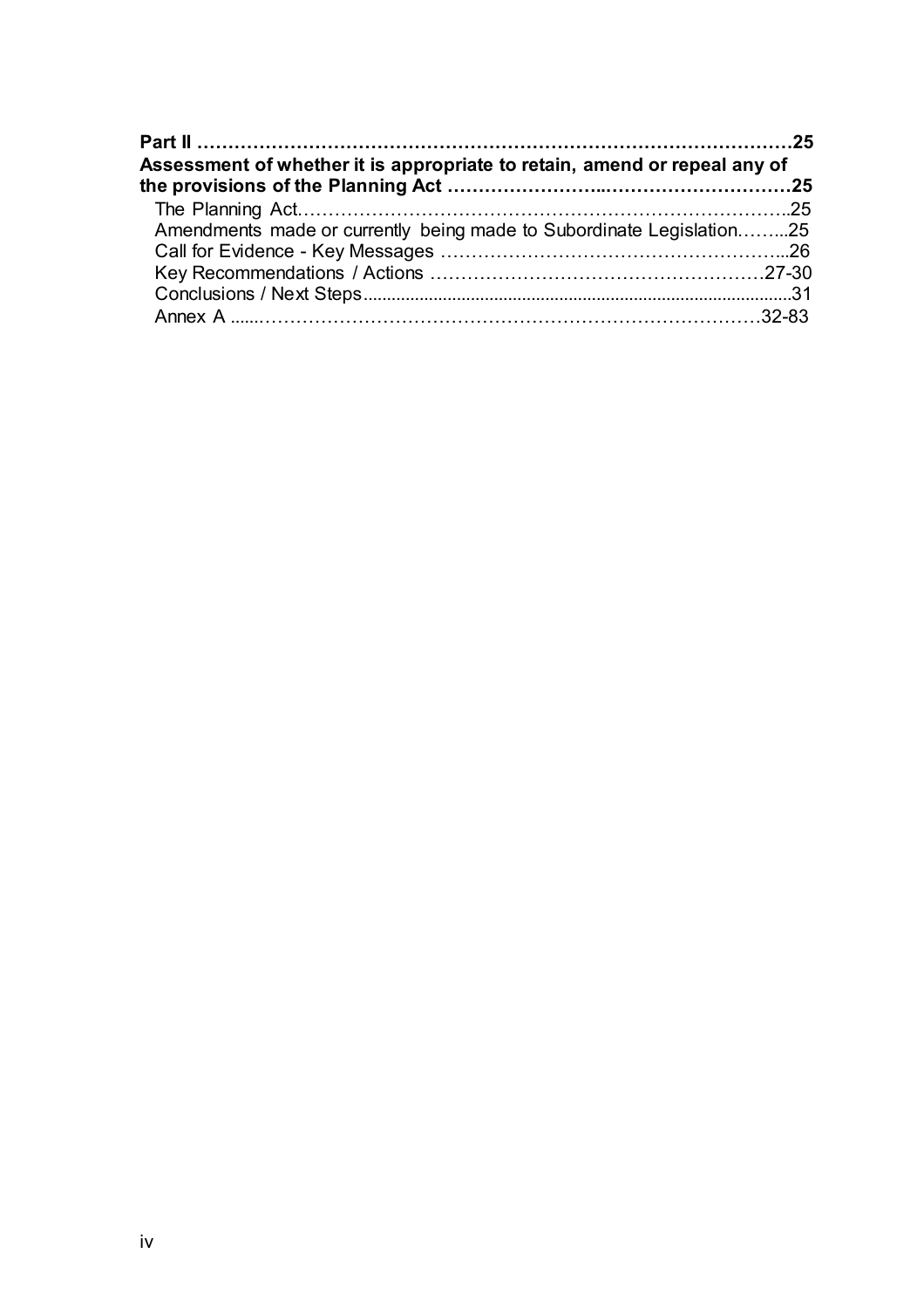# **EXECUTIVE SUMMARY**

The enactment of the Planning Act (NI) 2011 provided the legislative basis for the most significant reforms of the Northern Ireland planning system in a generation. These reforms impacted on every aspect of planning, including how development plans are drawn up, how development proposals and applications are managed and the way in which these functions are delivered. The key reforms set out to deliver the complete overhaul and redesign of the development plan and development management systems with the aim of improving efficiency and effectiveness. Significant changes were also made in relation to planning appeals and enforcement.

Overall, the aim of the Act is to create a planning system which is quicker, clearer and more accessible, with resources better matched to priorities. The Act also gives effect to local government reform changes which transferred the majority of planning functions and decision making responsibilities for local development plans, development management plus planning enforcement to locally accountable councils. This provides a framework for locally elected politicians to shape the areas within which they are elected based on an enhanced understanding of the needs and aspirations of local communities.

The majority of the Act came into operation for departments and councils in April 2015 and it was supported by a significant and comprehensive programme of subordinate legislation and guidance.

Section 228 of the Act requires the Department to review and issue a report on its implementation 3 years after the commencement of Part 3 and once in every five years thereafter. The requirement to review and publish a report on its implementation is to ensure the Department monitors and reports on the coming into operation of the provisions within the Act, to provide a level of assurance that the legislative framework for the delivery of a reformed two-tier planning system has been implemented, and in a timely fashion.

The Terms of Reference for the review are set out in The Planning Act 2011 (Review) Regulations (Northern Ireland) 2020<sup>[1](#page-4-0)</sup> which specify that it must consider: the objectives intended to be achieved by the Planning Act; assess the extent to which those objectives have been achieved; and assess whether it is appropriate to retain, amend or repeal any of the provisions of the Planning Act or subordinate legislation made under the 2011 Act, in order to achieve those objectives.

To assist the review and to better understand stakeholders views on how the Act has been implemented, the Department issued a Call for Evidence (CfE) in February 2021, which ran for over an 8 week period. The CfE was part of the process of gathering additional information to help inform the preparation of the review report and the evidence submitted aided the Department's understanding of the outworking of the Act and associated subordinate legislation.

The review found that the vast majority of provisions within the Planning Act have been implemented and that the transfer of responsibility for the majority of

<span id="page-4-0"></span><sup>-</sup><sup>1</sup> <https://www.legislation.gov.uk/nisr/2020/218/made>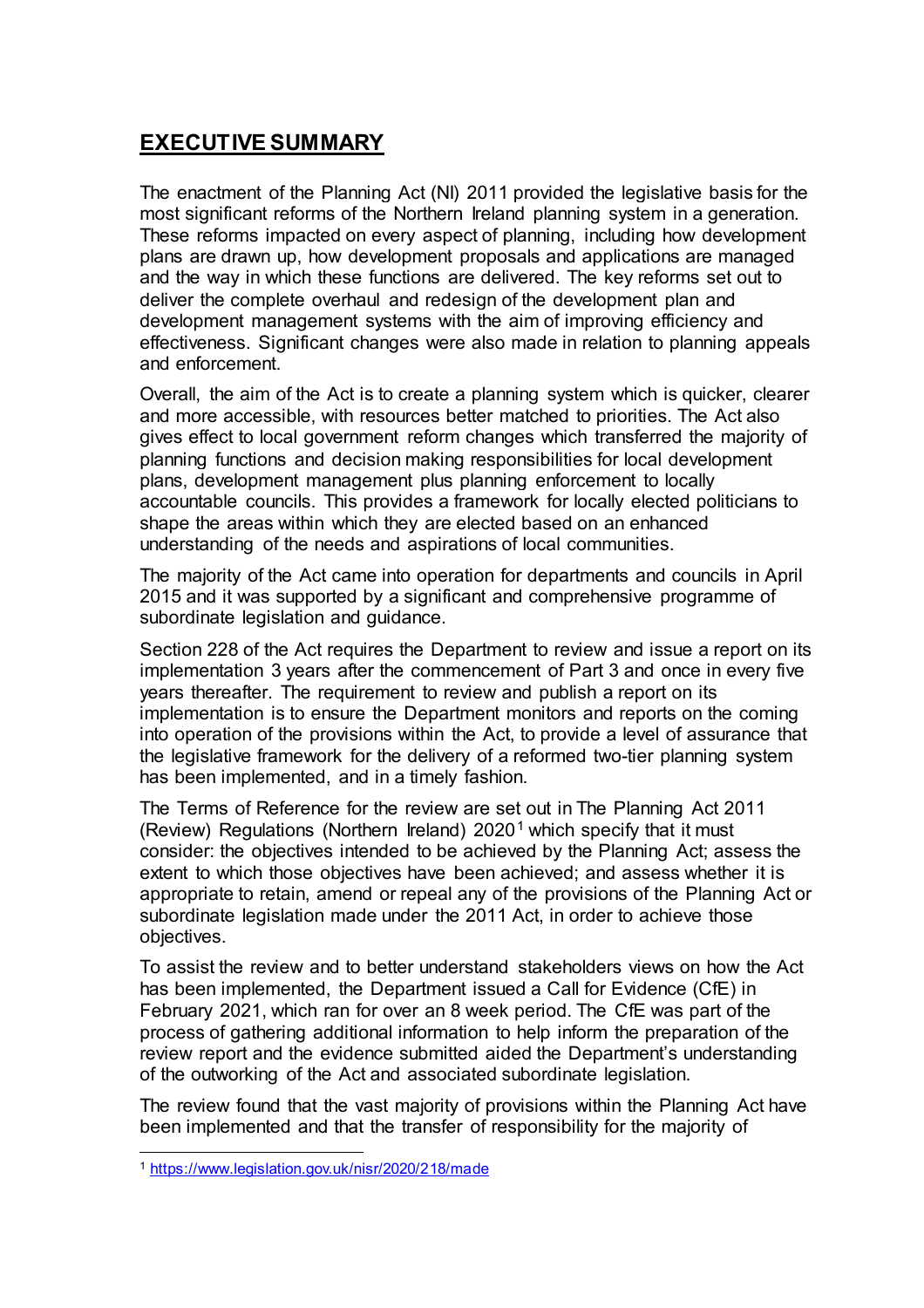planning functions to locally accountable councils has been achieved, together with the establishment of the two-tier planning system. A small number of provisions have yet to be commenced including the Review of Mineral Planning Permissions, the Correction of Errors, and section 63(1)(d) with regard to permission deemed to be granted under the Electricity (NI) Order 1992.

Councils are preparing local development plans for their areas, have published statements of community involvement and now determine the vast majority of planning applications. Changes to the decision making process including preapplication community consultation and pre-determination hearings have further enhanced community engagement and have allowed greater public involvement and transparency in the determination of planning applications. Councils are also exercising their planning enforcement duties, investigating alleged breaches of planning control and taking action as appropriate.

The Department is determining applications for 'regionally significant development' under section 26, or applications 'called-in' under section 29 of the Planning Act. Since the commencement of the Act, the Department has also published the Strategic Planning Policy Statement for Northern Ireland setting out the Department's regional planning policies in a shorter more focused document, and has published extensive guidance by way of Practice Notes on the reformed planning system.

The review also found that 162 sections of the Act, or just under two-thirds of its provisions had not been remarked upon in the CfE and the Department has, therefore, drawn the conclusion that these should largely be retained as structured. Key issues emerging from the responses to the CfE included the timeliness of councils bringing forward their local development plans and delays in processing times for some planning applications, particularly major applications. Many respondents pointed to potential legislative changes which might address perceived obstacles in the system.

In seeking to address the findings from the review the Department has made 16 recommendations / actions covering aspects of the Planning Act governing, development planning, development management, planning enforcement and additional planning control. These include recommendations, on reviewing the consultation requirements in plan-making, on improving the quality of planning applications submitted, increasing the use of digital technology in the planning system, reviewing: categories of development; Departmental Directions and the Department's approach to call in notifications; and aspects of the appeals system around restricting new material at appeal and the variation of proposals at appeal. A summary list of the actions/recommendations is provided at paragraphs 12.12 of this report.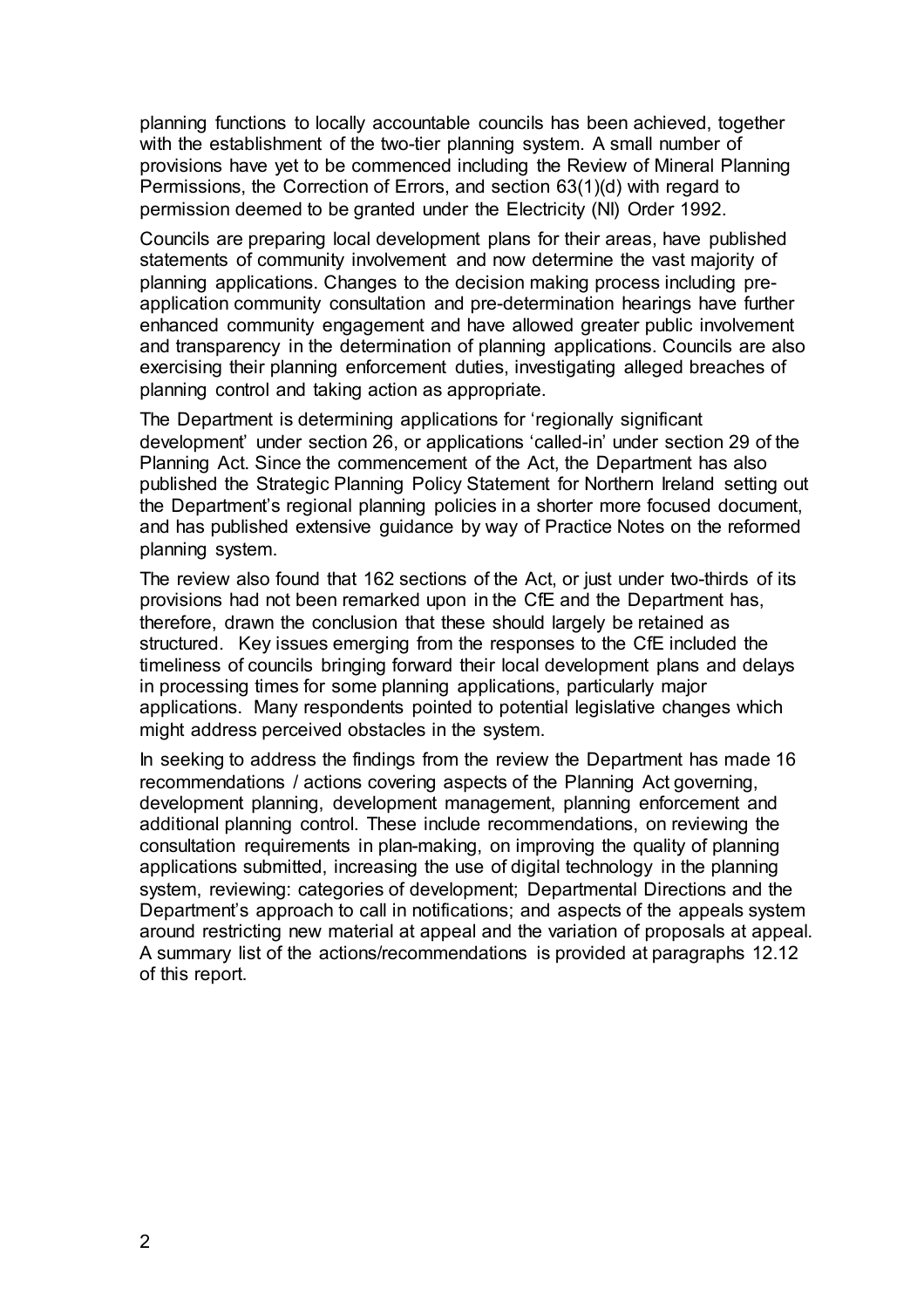# **Background**

- 1. In 2007 the then Minister of the Environment, Arlene Foster MLA, announced a programme to reform the Northern Ireland planning system. Following extensive stakeholder engagement, the Department of the Environment consulted in 2009 on a wide range of proposals to ensure a modern, efficient and effective planning system to support the Northern Ireland Executive in delivering on its key priorities. The consultation also outlined the changes required to implement the decisions taken under local government reform which would see responsibility for the majority of planning functions returning to local government. Taken together the proposals would represent the most fundamental change to the planning system in Northern Ireland in over 30 years.
- 1.1. The Planning Act paved the way for implementing the reforms. In parallel with local government reform, many of the provisions of the Act came into operation on 1 April 2015 when responsibilities for the majority of planning functions transferred to the newly formed councils.
- 1.2. In addition, in May 2016 The Departments Act (Northern Ireland) 2016, reduced the number of government departments from 12 to 9. This was the culmination of discussion going back a number of years on the shape and size of the Northern Ireland Executive.
- 1.3. As part of this restructuring, the majority of departmental planning functions of the former Department of the Environment were transferred to the Department for Infrastructure, while responsibility for the Planning Appeals Commission under Part 9 of the 2011 Act was transferred from the Office of the First and deputy First Ministers to the Department of Justice. In addition a number of historical built environment functions of the 2011 Act were transferred to the Department for Communities. These included the:
	- power to list buildings under sections 80 to 84;
	- power to designate conservation areas under section 104; and
	- listed building enforcement powers under sections 158 to 161.
- 1.4. While the Planning Act received Royal Assent in May 2011, the operation of the vast majority its provisions did not commence until 2015, in parallel with the reform of local government and transfer of planning functions. This occurred via the following orders:
	- The Planning (2011 Act) (Commencement No.1) Order (NI) 2011;
	- The Planning (2011 Act) (Commencement No.2) Order (NI) 2015; and
	- The Planning (2011 Act) (Commencement No.3) and (Transitional Provisions) Order (NI) 2015 (as amended).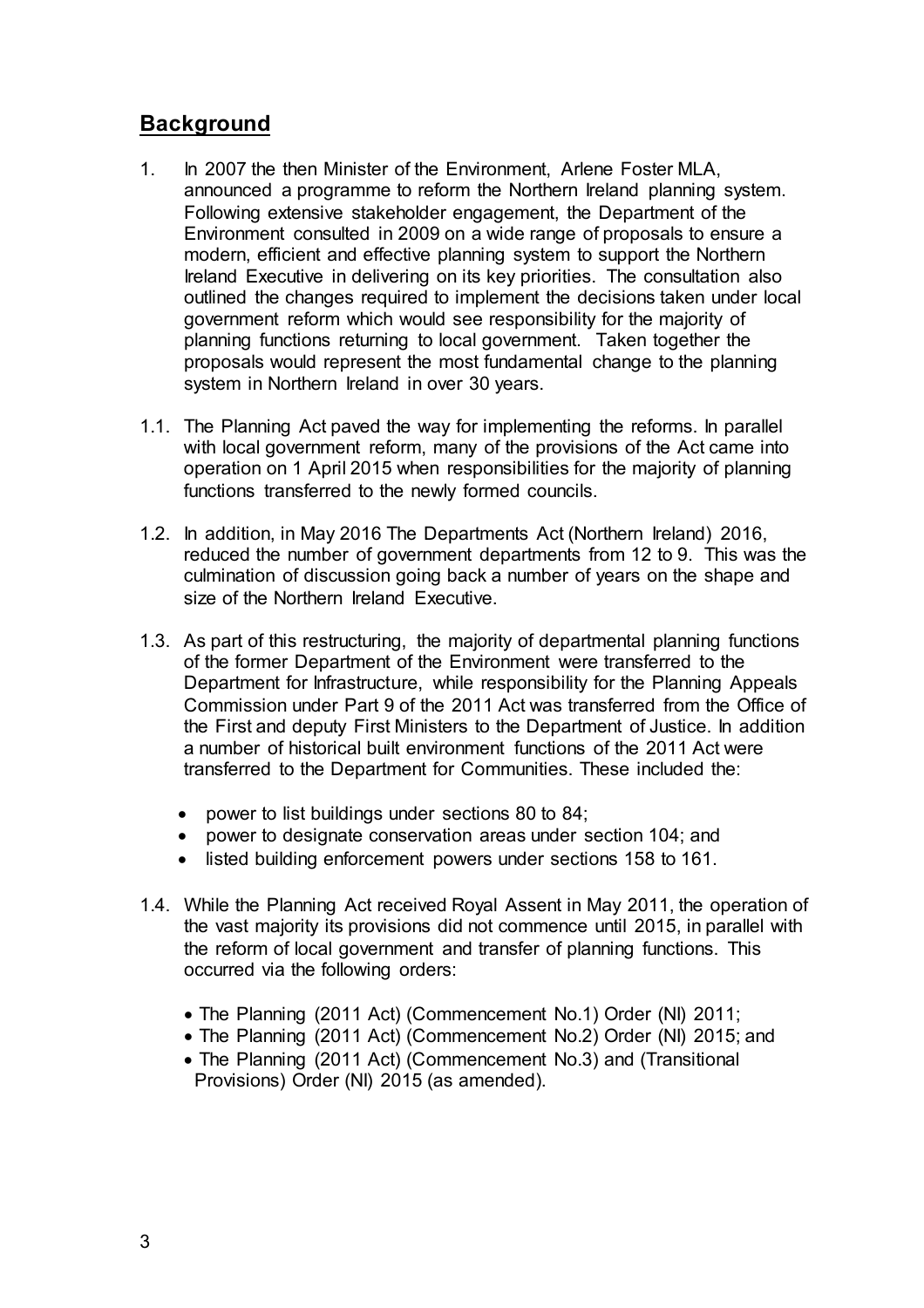# <span id="page-7-0"></span>**The aim / objectives underpinning the Planning Act**

- 2. The key aims of the reform of the planning system were to:-
	- deliver Northern Ireland Executive decisions to transfer the majority of planning functions to the newly formed councils thus creating a two tier planning system; and
	- bring forward short, medium and long term process improvements to modernise the system.
- 2.1. The main objectives were:-
	- the continued formulation and co-ordination of planning policy by the Department;
	- councils preparing local development plans;
	- councils determining the majority of planning applications for development and additional planning related consents; and
	- councils taking appropriate enforcement action where a breach of planning control may have taken place.
- <span id="page-7-1"></span>2.2. The main reform objectives were further underpinned by actions to:-
	- further sustainable development;
	- enhance community involvement in the planning process;
	- make more timely decisions in ways which are transparent and demonstrably fair;
	- allow higher fines for planning offences; and
	- bring forward reforms to the planning appeals system.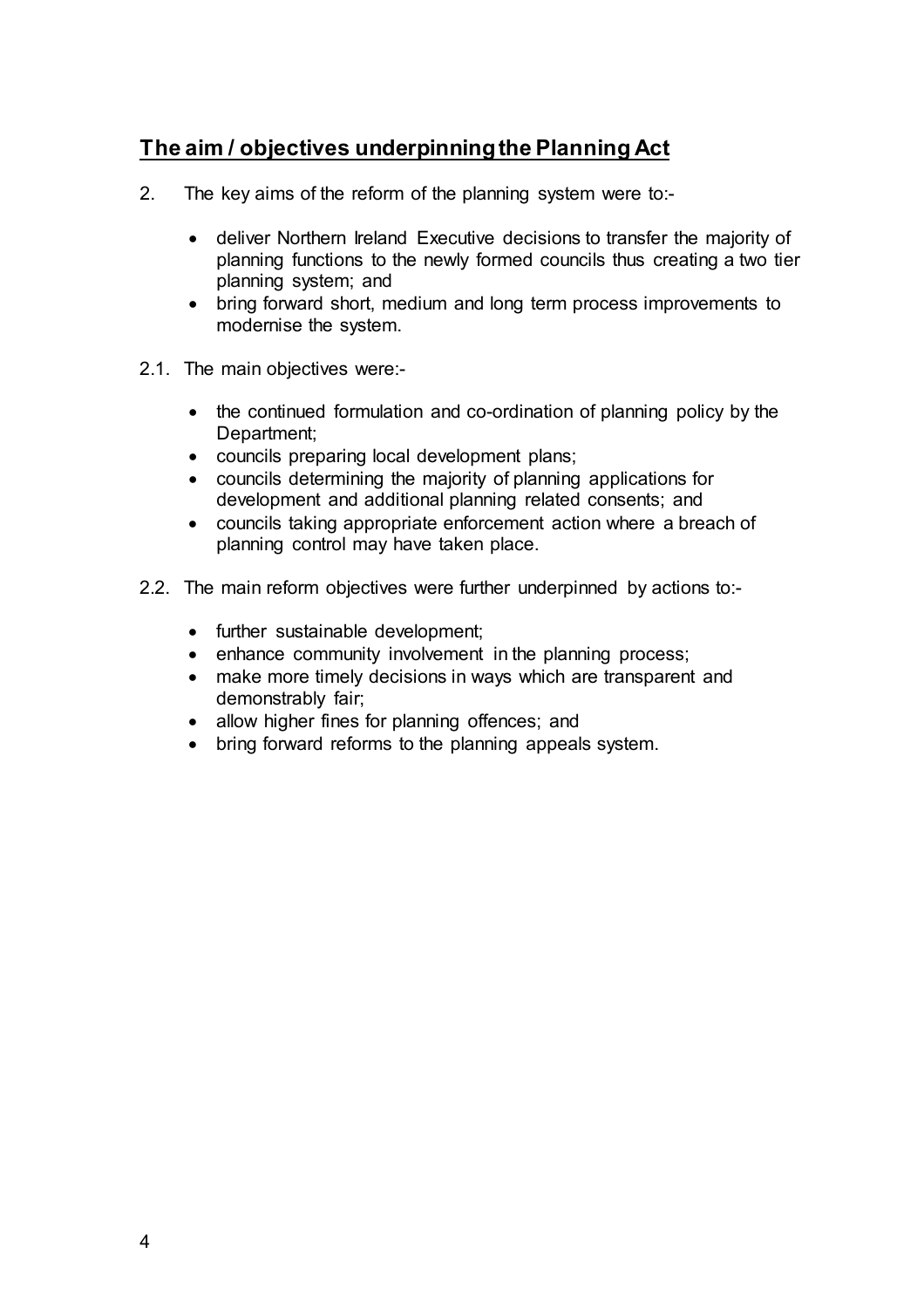# **Introduction**

## **Review of the Implementation of the Planning Act**

- 3. Section 228 of the Planning Act (Northern Ireland) 2011 (the Planning Act) requires the Department to review and issue a report on the implementation of the Act 3 years after the commencement of Part 3 of the Act, and at least once in every 5 years after that. Part 3 commenced on the date of transfer of planning functions to district councils on 1 April 2015. The Department is required to make regulations setting out the terms of the review.
- 3.1. The delay in meeting the initial timeframe set out in the Act for making the regulations and publication of the associated report, stems from decisions (not to proceed) made under the NI (Executive Formation & Exercise of Functions) Act 2018. These decisions determined that in the absence of a Minister or functioning Assembly, it would not be appropriate to make the regulations, and to publish the subsequent report on the implementation of the Planning Act. The Regulations were, however, subsequently made in October 2020.

## <span id="page-8-0"></span>**The Planning Act 2011 (Review) Regulations (Northern Ireland) 2020**

- 3.2. The Planning Act 2011 (Review) Regulations (Northern Ireland) 2020[2](#page-8-1) specify that the review must:-
	- consider the objectives intended to be achieved by the Planning Act;
	- assess the extent to which those objectives have been achieved; and
	- assess whether it is appropriate to retain, amend or repeal any of the provisions of the Planning Act or subordinate legislation made under the 2011 Act, in order to achieve those objectives.

## **Purpose and Scope**

- 3.3. The requirement to review and publish a report on the implementation of the Act is to ensure the Department monitors and reports on the coming into operation of the provisions within the Act, to provide a level of assurance that the legislative framework for the delivery of a reformed two-tier planning system has been implemented and in a timely fashion.
- 3.4. The focus of the review is, therefore, on the implementation of the legislative provisions of the Act itself and the extent to which the original objectives of the Act have been achieved. This will then inform whether there is a need to **retain, amend or repeal** any provisions of the Act. The review also provides an opportunity to consider any improvements or 'fixes' which may be required to the way in which the Planning Act has been commenced and implemented in subordinate legislation. Issues with the planning system that have surfaced as a result of the Coronavirus pandemic will also be examined as part of this review.

<span id="page-8-1"></span><sup>-</sup><sup>2</sup> <https://www.legislation.gov.uk/nisr/2020/218/made>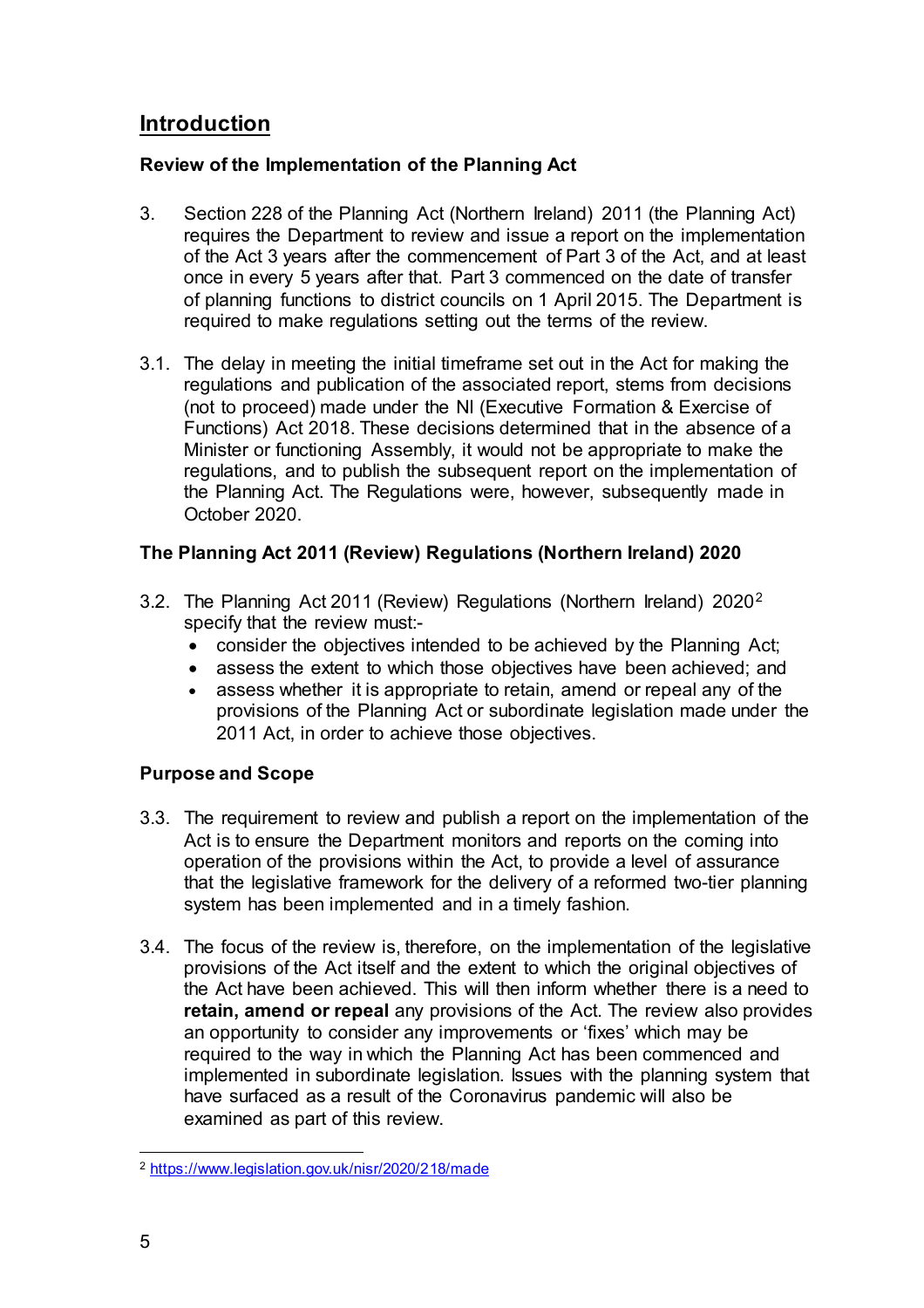- 3.5. It is important, however, to highlight that the review is not envisaged as a fundamental root and branch review of the overall two-tier planning system or the principles behind the provisions. It is still relatively early days in the delivery of the new system, compared with other jurisdictions. The review will look at how the provisions of the Act are working in practice and whether there are any changes that could be implemented to further improve the system for all stakeholders – including councils, developers, and the wider public. The focus is not just on planning decisions, but also on the delivery of new local development plans which will provide certainty for the longer term. Changes and 'fixes' may not always require legislative change.
- 3.6. The Review Report is structured in two parts:
	- **Part I** deals with the technical and legislative implementation of the Planning Act, and its supporting subordinate legislation and directions against the stated aim / objectives to determine if what was intended to be achieved, has indeed been accomplished; and
	- **Part II** examines and assesses the outworking of the Act, and it's supporting subordinate legislation and directions, to determine whether, in considering the objectives, it is appropriate **to retain, amend or repeal** any of the provisions of the Act to better achieve those objectives. This includes examination of potential amendments or 'fixes' to various elements of the planning system.

## **Call for Evidence**

- 3.7. To assist the review and to better understand stakeholders views on how the Act has been implemented, the Department issued a Call for Evidence (CfE) in February 2021. The CfE formed part of the process of gathering additional information which helped to inform the preparation of the review report, particularly the assessment under **Part II**. The evidence submitted improved the Department's understanding of where there may be a need to retain, amend or repeal particular parts or sections of the Act, or associated subordinate legislation. The questions in the CfE were structured within the context of the terms of the review set out in the associated Review Regulations.
- 3.8. The CfE sought to target and engage with key stakeholders in the planning system including, councils, statutory consultees, professional bodies, community, business and environmental interests, however, it was open to anyone to respond. It was undertaken over an 8 week period ending 16 April 2021 and attracted 55 responses. While comments were principally sought on those parts of the Act covering local development plans, development management and enforcement, the Department was happy to receive comments on any element of the Act, or associated subordinate legislation.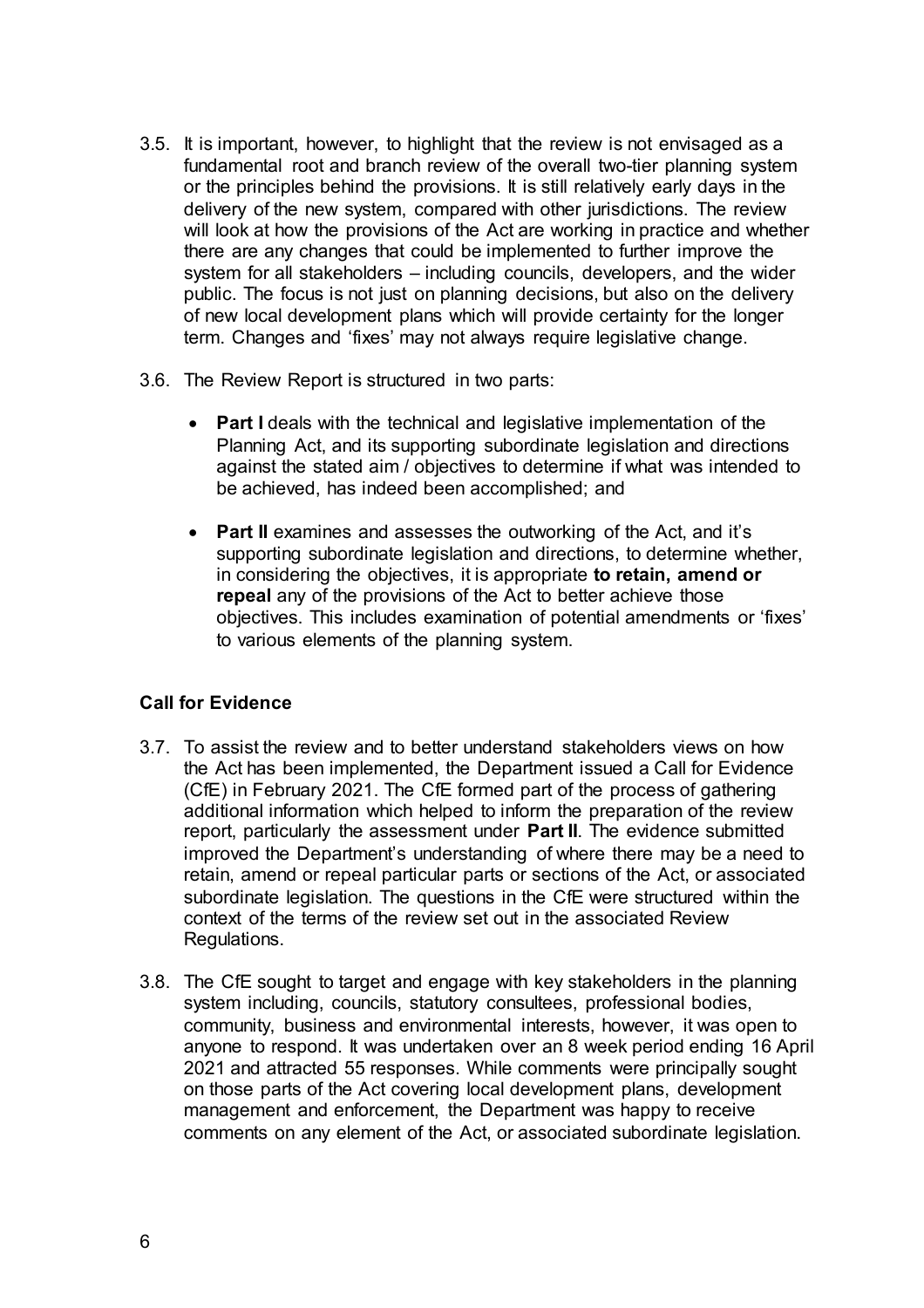- 3.9. In summary, almost two-thirds of the Act (162 sections) were not remarked upon. As had been anticipated, the vast majority of comments focused on sections with regard to Local Development Plans (LDPs), development management and planning enforcement. Comments were also received with regard to the functioning of the planning system within the context of the COVID 19 pandemic and post pandemic recovery. Following analysis of responses, the broad themes to emerge included calls:
	- for the planning system as a whole, to take account of other strategies on for example: climate, environment, renewable energy;
	- to streamline, and address perceived obstacles / inefficiencies in local development plan-making;
	- for greater clarity in the role of the Department in plan-making, development management / decision-taking, and planning enforcement;
	- for quicker and more streamlined decision-taking on planning applications and to address perceived obstacles at various stages including, preapplication consultation, and pre-determination hearings;
	- to better utilize digitization across the planning system, including a review of planning application and advertising requirements;
	- to uplift and broaden the scope of planning fees to better match costs;
	- for greater and more regular use of powers to assess a council's performance;
	- to future-proof planning against potential emergencies, for example: extending extant planning permissions, and suspending in-person engagement;
	- for greater powers to councils in relation to conservation areas and trees;
	- to commence the Review of mineral planning permissions;
	- to prioritise 'green infrastructure' projects in post-COVID 19 recovery.
- 3.10. While the above comments provide a broad summary of the responses received to the individual CfE consultation questions, a more detailed consideration of individual proposals, from respondents is set out at Part II of this report. It aims to address the primary issues raised and proposed actions where appropriate, while recognising more detailed consideration of the issues raised will be necessary as policy responses are considered and developed. While we have made every effort to reflect the broad range of opinion, the analysis of evidence gathered from the CfE is not intended to be a comprehensive examination on every single comment received; rather it aims to provide a broad indication of the level and diversity of representations made.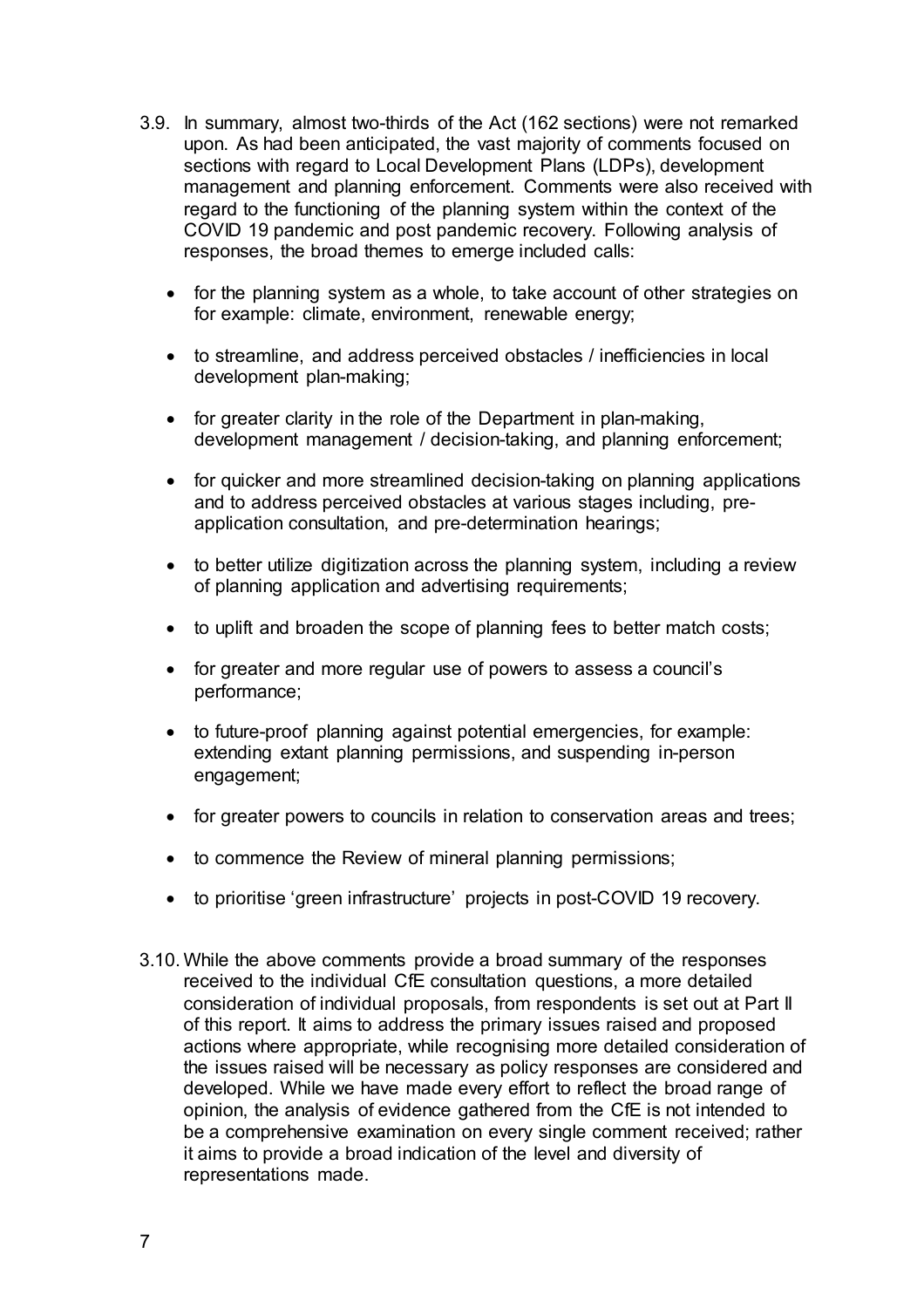- 3.11. In some instances contributors in their responses to the CfE made comparisons between the planning systems here with those in other jurisdictions. While there are similarities across the various jurisdictions, there are also significant differences in how each planning system works, how performance is measured, and the political and administrative contexts. It is, therefore, difficult to assess the functionality and performance of the planning system in the North against that of other parts of this island or in GB.
- 3.12. It is important to mention however that the performance of the system has been impacted by the COVID 19 pandemic. Nevertheless, the Department has continued to bring forward a number of work streams to address process improvements. A Planning Forum has been established, the key focus of which is to oversee the implementation of recommendations made in an independent report on the role of statutory consultees in the planning process. This work has a particular focus on improving processes and timeframes for major and economically significant planning applications. Statutory consultees have a legislative requirement to respond to planning consultation requests within 21 calendar days and the latest annual statistics show that they responded to 76% of all planning application requests in 2020-21 within 21 days, which was an improvement of 7% over the previous year, despite the impacts of the pandemic.
- 3.13. Furthermore, the Minister convened a Planning Engagement Partnership (PEP) whose purpose is to look at enhancing the quality and depth of community engagement in the planning process at both regional and local planning authority levels. The Partnership is currently preparing its report with recommendations for improvement, which is due to be published early in 2022.
- 3.14. Officials also regularly meet council heads of planning to discuss matters of policy and practice which may be affecting performance in various areas of the planning system. In addition, the Department and 10 councils are working together to take forward a new regional Planning IT system to provide a more modern planning service to the public, consultees and staff, including the ability for the public to submit planning applications on-line. This is expected to be operational in late summer 2022.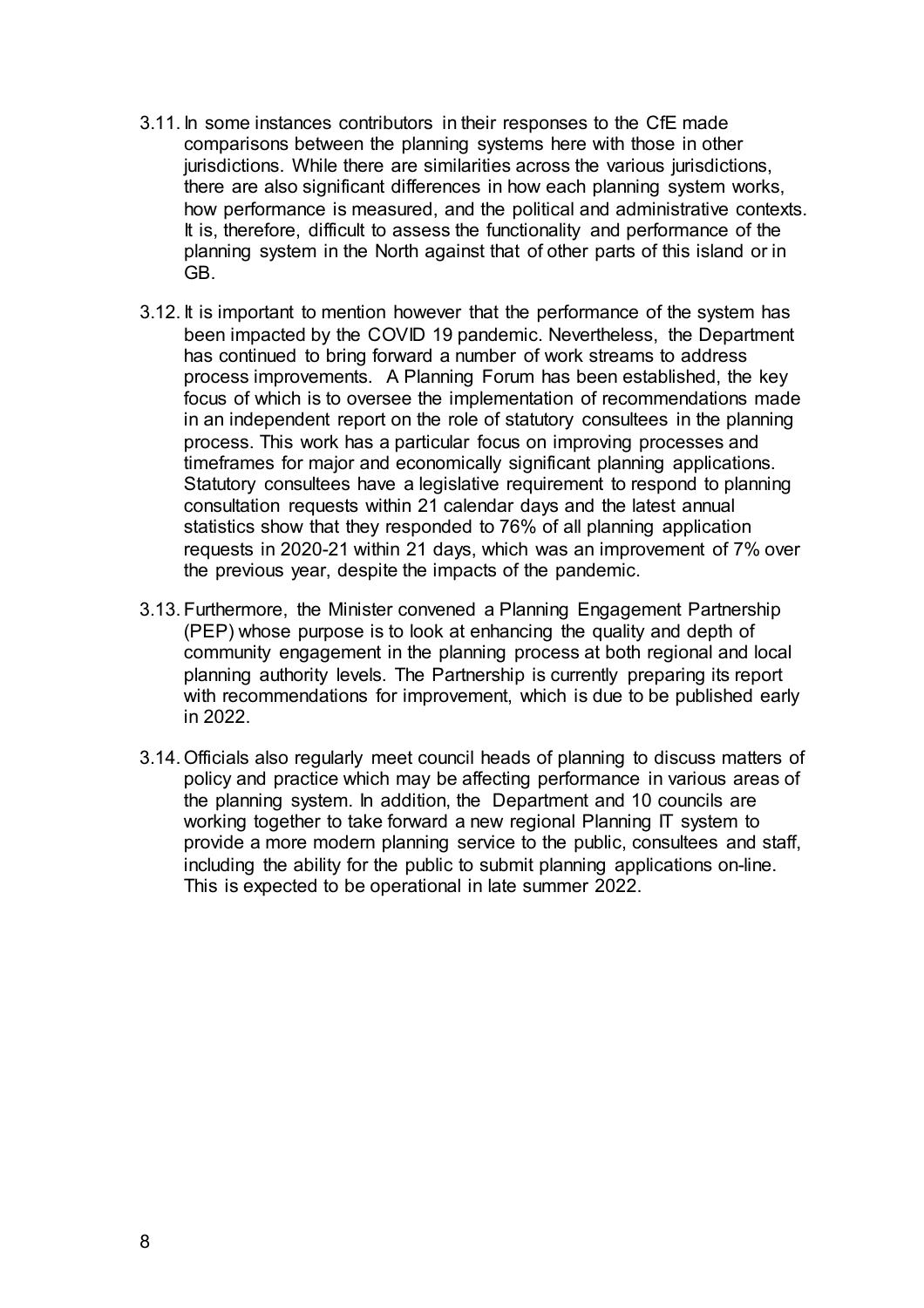# <span id="page-12-0"></span>**PART I**

# **The Legislative Implementation of the Planning Act**

4. The Planning Act, which received Royal Assent on 4 May 2011, is the primary legislative vehicle for the modernisation and reform of the planning system. It made the necessary provision for the transfer of responsibility for the majority of planning functions from central government to the newly formed district councils on 1 April 2015. The Act and the Explanatory Notes are available on the government's legislation website [\(www.legislation.gov.uk\).](http://www.legislation.gov.uk/)

## <span id="page-12-1"></span>**Commencement of the Planning Act**

- 4.1. The Act consists of 15 Parts, 255 sections and seven schedules. Amendments to timeframes for taking enforcement action and also a number of increased penalties were introduced from 1 December 2011, however, as previously indicated, the majority of provisions came into operation on 1 April 2015. The provisions of the Act which have been implemented are:
	- Part 1 Functions of the Department for Infrastructure with respect to the development of land
	- Part 2 Local development plans
	- Part 3 Planning control
	- Part 4 Additional planning control (except Chapter 4)
	- Part 5 Enforcement
	- Part 6 Compensation
	- Part 7 Purchase of estates in certain land affected by planning decisions
	- Part 8 Further provisions as to historic buildings
	- Part 9 The Planning Appeals Commission
	- Part 10 Assessment of council's performance or decision making
	- Part 11 Application of Act to crown land
	- Part 13 Financial provisions
	- Part 14 Miscellaneous and general provisions
	- Part 15 Supplementary
	- Schedule 1 Simplified planning zones
	- Schedule 4 Amendments to the Land Development Values (Compensation Act (Northern Ireland
	- Schedule 5 The Historic Buildings Council
	- Schedule 6 Minor and consequential amendments
	- Schedule 7 Repeals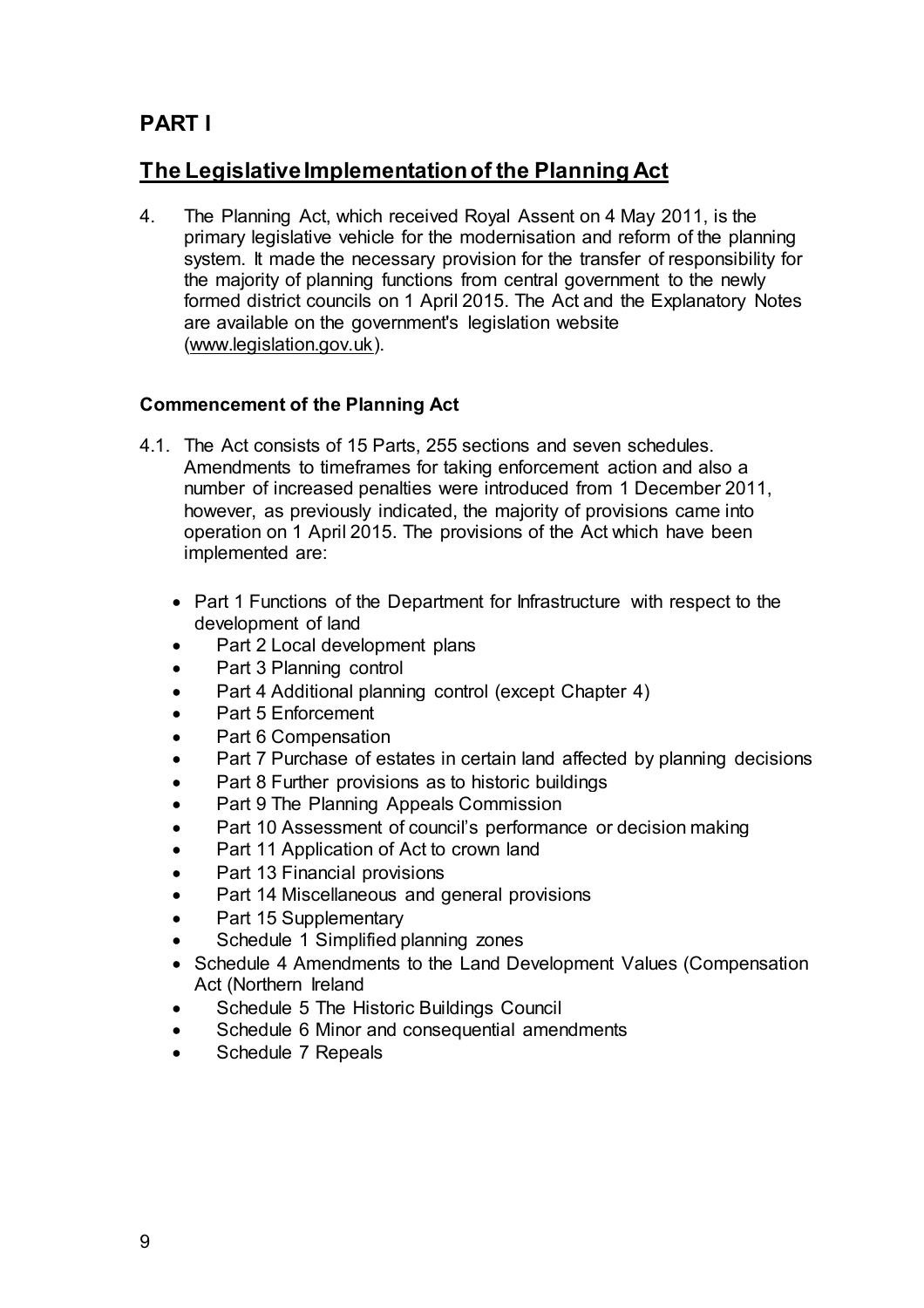- 4.2. A small number of the provisions of the 2011 Act have not yet been commenced, these are:
	- Part 4 Chapter 4 Review of Mineral Planning Permissions;
		- $\circ$  Schedule 2 Review of old mineral planning permission;
		- $\circ$  Schedule 3 Periodic review of mineral planning permissions;
	- Part 12 Correction of Errors; and
	- Section  $63(1)(d)$  permission deemed to be granted under paragraph  $3(1)$ of Schedule 8 to the Electricity (NI) Order 1992[3.](#page-13-2)

## <span id="page-13-0"></span>**Review of Old Minerals Permissions**

4.3. Whilst the introduction of the legislation relating to the Review of Minerals Permissions (ROMPs) in Northern Ireland has not been commenced, no decision has been taken not to implement ROMPs. Officials are continuing to examine a number of options in relation to the commencement of ROMPs legislation. The Minister intends to consider options on the way forward early in 2022. In the meantime, councils have a broad range of enforcement powers available under the Planning Act where they believe a developer is operating outside the terms of a permission. Councils remain best placed to investigate such planning matters and have a responsibility to do so. The planning system together with other environmental and pollution control legislation will continue to facilitate improvements in the operational requirements of mineral facilities as well as limiting potential adverse environmental effects.

## <span id="page-13-1"></span>**Correction of Errors**

4.4. Part 12 of the Planning Act is intended to allow a council to correct minor miscellaneous and typographical errors in certain planning decision documents that it has issued. For example, where the name of the applicant has been misspelt. Correctable errors are errors which do not form part of any reason given for the decision and cannot change the decision. The Department did not commence Part 12 because of an anomaly at section 221, where the effect of a correctable error would change the original date of the decision document to the date of the correction. If commenced in its current form, this would be problematic in that it would affect the date on which planning permission was granted or refused and would have an effect on the duration of the planning permission or the time within which an appeal may be made to the Planning Appeals Commission. The Department proposes to make a minor technical amendment at an appropriate legislative opportunity to remove this anomaly and subsequently commence Part 12.

<span id="page-13-2"></span><sup>-</sup><sup>3</sup> <https://www.legislation.gov.uk/nisr/2015/25/article/3/made>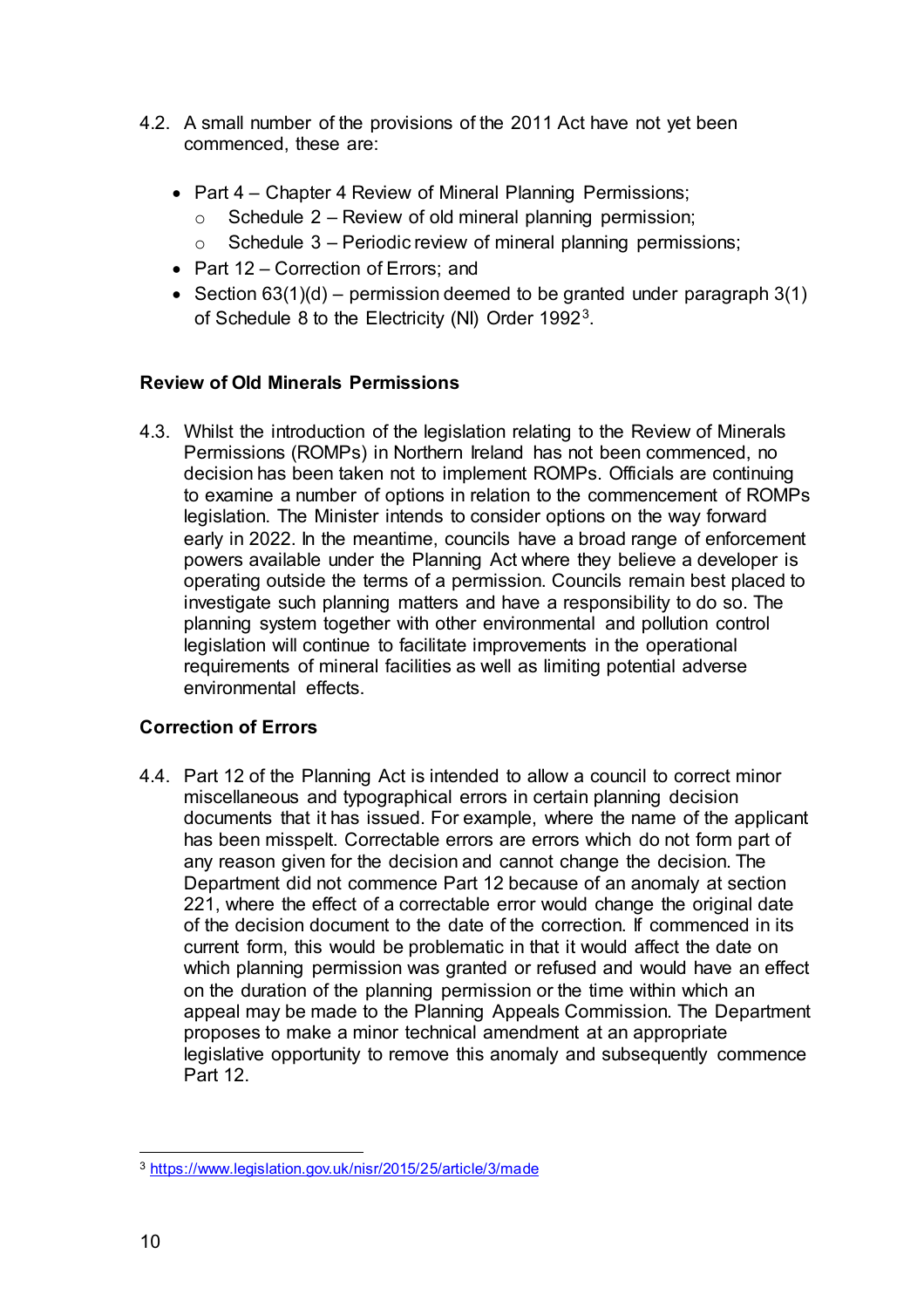4.5. However, in the meantime as in other jurisdictions, a council can correct minor errors administratively providing there is a clear and recorded audit trail of that correction.

#### **Deemed Permission under the Electricity (NI) Order 1992**

- 4.6. Section 63(1)(d) of the Planning Act has not yet been commenced because the provision to which it relates, namely, paragraph 3(1) of Schedule 8 to the Electricity (NI) Order 1992 has itself not yet been commenced.
- 4.7. Paragraph 3(1) of Schedule 8 to the 1992 Order was inserted by Article 2 of the Electricity Consents (Planning) (NI) Order 2006. This Order amends the Electricity (Northern Ireland) Order 1992 to enable the Department for the Economy (DfE) to grant deemed planning permission and deemed hazardous substances consent on an application for its consent under Schedule 8 to that Order. Article 2 of the 2006 Order is to be commenced on such day as is appointed by DfE. No such day has been appointed by DfE, and as such the Department does not consider it appropriate to commence a provision that does not have any effect.
- 4.8. Once a policy decision is taken by DfE to commence the relevant provisions of the 2006 Order this Department will make a further order under the Planning Act to commence this section.

#### <span id="page-14-0"></span>**Subordinate Legislation**

4.9. The Department initially made 22 statutory rules and four directions under the Planning Act to facilitate the transfer of planning powers and the introduction of the two-tier planning system in 2015. This subordinate legislation was the subject of two public consultations during 2014 and may be viewed on the [Planning Portal.](https://www.infrastructure-ni.gov.uk/articles/current-planning-legislation) It underpins the Planning Act and sets out the detailed statutory requirements for key processes such as the preparation of local development plans and the submission of planning applications. These ensure certain statutory functions are carried out and provide a level of conformity throughout the NI planning system. There are currently almost 40 statutory rules in place.

## <span id="page-14-1"></span>**Legislative Directions**

4.10. The Department currently has six [Legislative Directions](https://www.infrastructure-ni.gov.uk/publications/planning-legislative-directions) in place which are a means of modifying the detailed application of the legislation. For example The Planning (Notification of Applications) Direction 2017 requires councils to notify the Department of certain applications which allows the Department to consider if the application should be called-in for the Department's determination.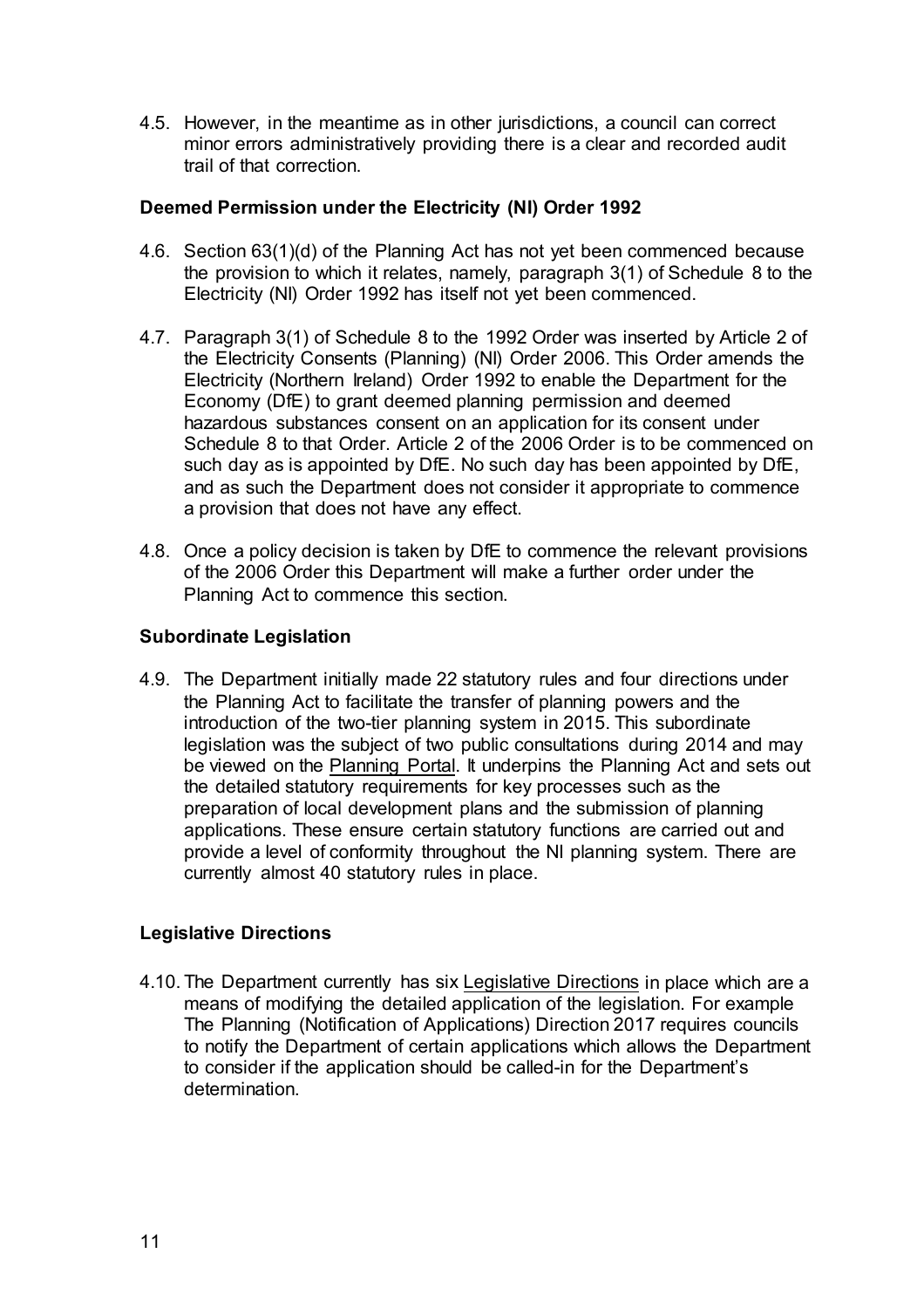### **Other Legislation**

4.11. The planning system is also supported by a substantial amount of extant [legislation](https://www.infrastructure-ni.gov.uk/articles/current-planning-legislation) relating to matters such as planning blight, compensation, etc.

#### **Legislative Implementation**

- 4.12. The vast majority of provisions within the Planning Act have been commenced and are being implemented, resulting in the successful introduction and operation of the reformed two-tier planning system, in parallel with local government reform.
- <span id="page-15-0"></span>4.13. The following sections of this review, will report on how the transfer and reform objectives are being delivered in the key areas of formulating policy, preparation of local development plans and in the exercise of development management.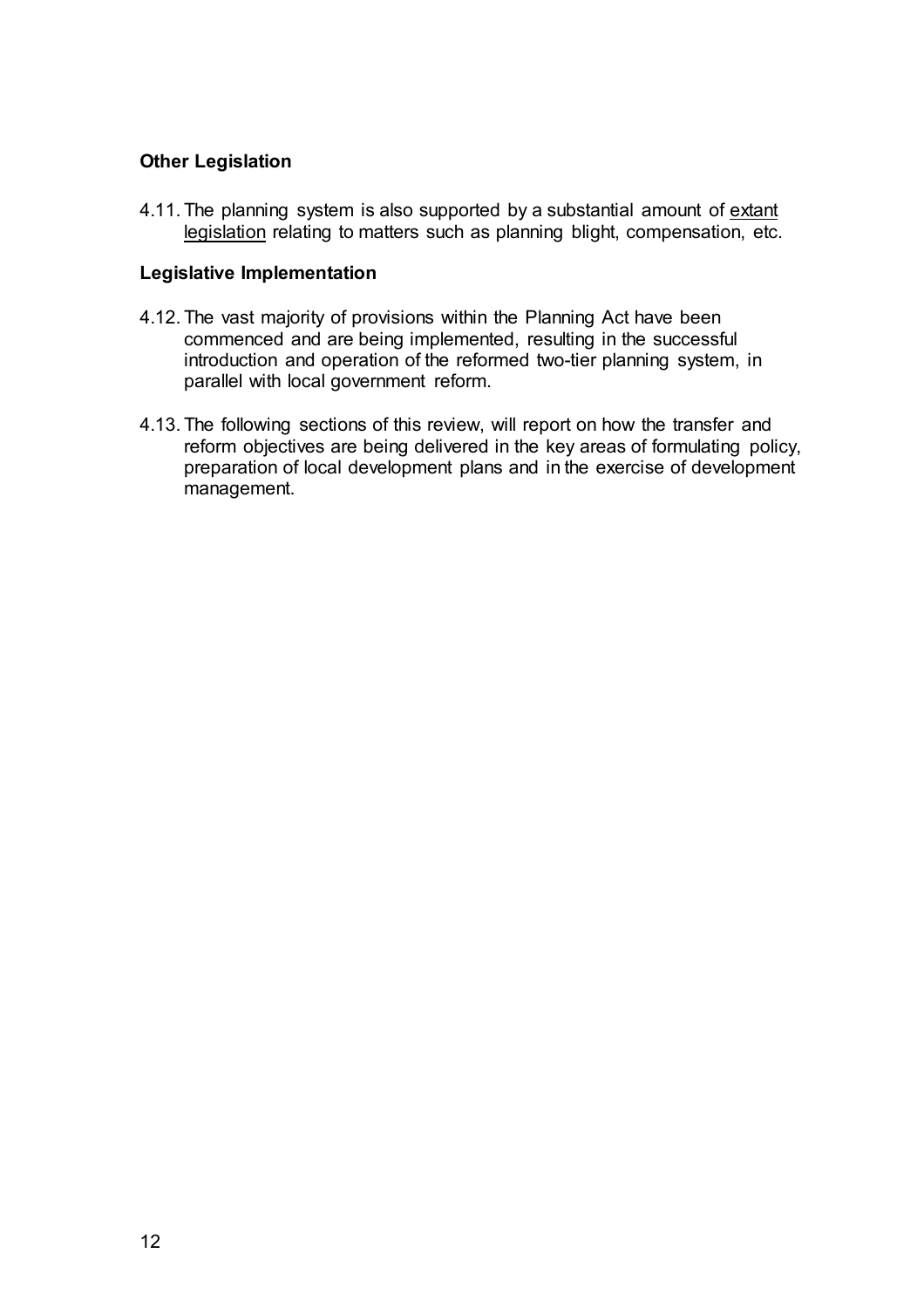# <span id="page-16-0"></span>**Functions of the Department for Infrastructure**

## <span id="page-16-1"></span>**Planning Policy**

5. Part 1 of the Planning Act sets out the Department's functions with respect to the development of land. In anticipation of the two-tier planning system the reforms proposed that Departmental planning policy should move away from providing detailed operational guidance and advice and concentrate on providing strategic direction and regional policy advice to be interpreted locally in the preparation, by councils, of local development plans and in decision-taking. The aim was to move to shorter, more focused documents prepared in a shorter timescale. Under section 1 of the Planning Act the Department must carry out its policy formulation functions with the objective of furthering sustainable development and promoting or improving wellbeing.

## <span id="page-16-2"></span>**The Strategic Planning Policy Statement**

5.1. In September 2015 the Department of the Environment published The [Strategic Planning Policy Statement,](http://www.planningni.gov.uk/index/policy/spps.htm) prepared under section 1 of the Act. This sets out the Department's regional planning policies for securing the orderly and consistent development of land in Northern Ireland under the reformed two-tier planning system. The provisions of the SPPS apply to the whole of Northern Ireland. They must be taken into account in the preparation of local development plans and are material to all decisions on individual planning applications and appeals. The Department keeps the SPPS under review and brings forward updated policy as required. It is currently taking forward a review of strategic planning policy for renewable and low carbon energy and a separate review in relation to oil and gas development.

## <span id="page-16-3"></span>**Departmental Guidance**

- 5.2. As well as developing policy the Department provides additional advice and guidance to assist the effective and efficient operation of the planning system as appropriate. This includes DFI Rivers Guidance, DFI Roads Guidance, Chief Planner's letters as well as Planning Practice Notes (PPN) for councils and the public. The PPNs relate to advice and guidance post-April 2015. They are designed to guide planning officers and relevant users, including the community, through the drafting of a Local Development Plan, the legislation and procedures associated with development management and planning enforcement. To date a series of PPNs have been produced and published which can be added to or amended as and when required. The PPNs can be viewed at the links below.
	- local development plans;
	- [development management; and](http://www.planningni.gov.uk/index/advice/practice-notes/common-newpage-10.htm)
	- [planning enforcement.](http://www.planningni.gov.uk/index/advice/practice-notes/enforcement-practice-notes.htm)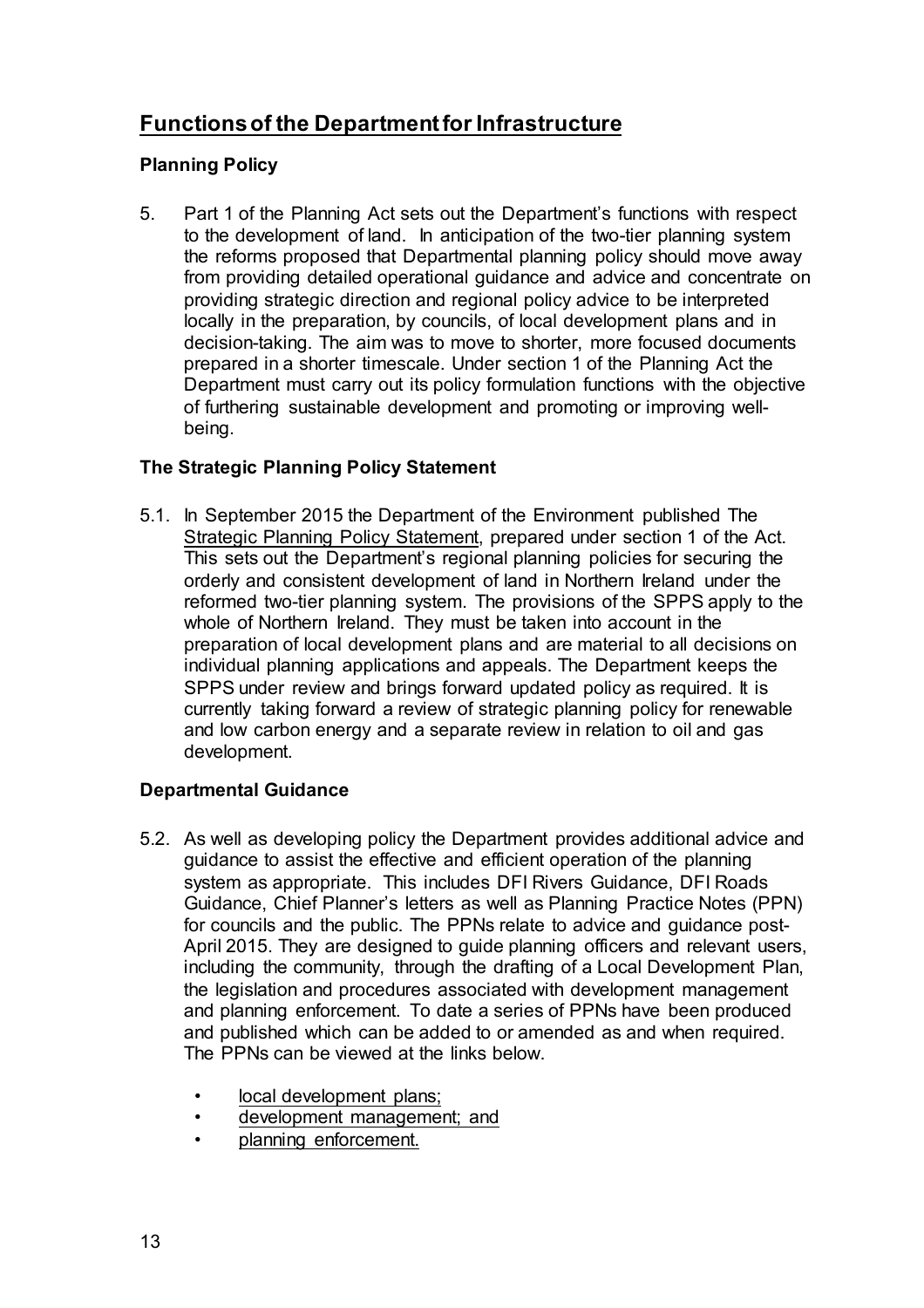#### **Department's Statement of Community involvement**

- 5.3. The objective of enhancing community involvement in the planning system has seen significant gains since the transfer of planning powers. Section 2 of the Act required the Department to prepare and publish a Statement of Community Involvement (SCI) setting out its policy as to the involvement of the community in the Department's planning functions under Part 3: Planning Control. The Department first published its SCI on the [Planning](https://www.infrastructure-ni.gov.uk/articles/departments-statement-community-involvement-sci)  [Portal](https://www.infrastructure-ni.gov.uk/articles/departments-statement-community-involvement-sci) in March 2016 with a revision in 2021.
- 5.4. The publication of Departmental and council SCIs fully enables the community to understand how they can become involved in the planning system. Commentary on council SCIs is included at paragraph's 6.2-6.3.

#### <span id="page-17-0"></span>**Department's oversight and intervention powers**

5.5. As is the case in GB, the Department has a number of powers to oversee and intervene in the planning system if, for example, it believes a council is failing or omitting to carry out its planning functions. These include powers to intervene in the preparation of development plans, the determination of planning applications, exercising other planning controls and assessing council's performance or decision making. The Department has consistently indicated that it intends to use the powers only in exceptional circumstances and this has been the position to date.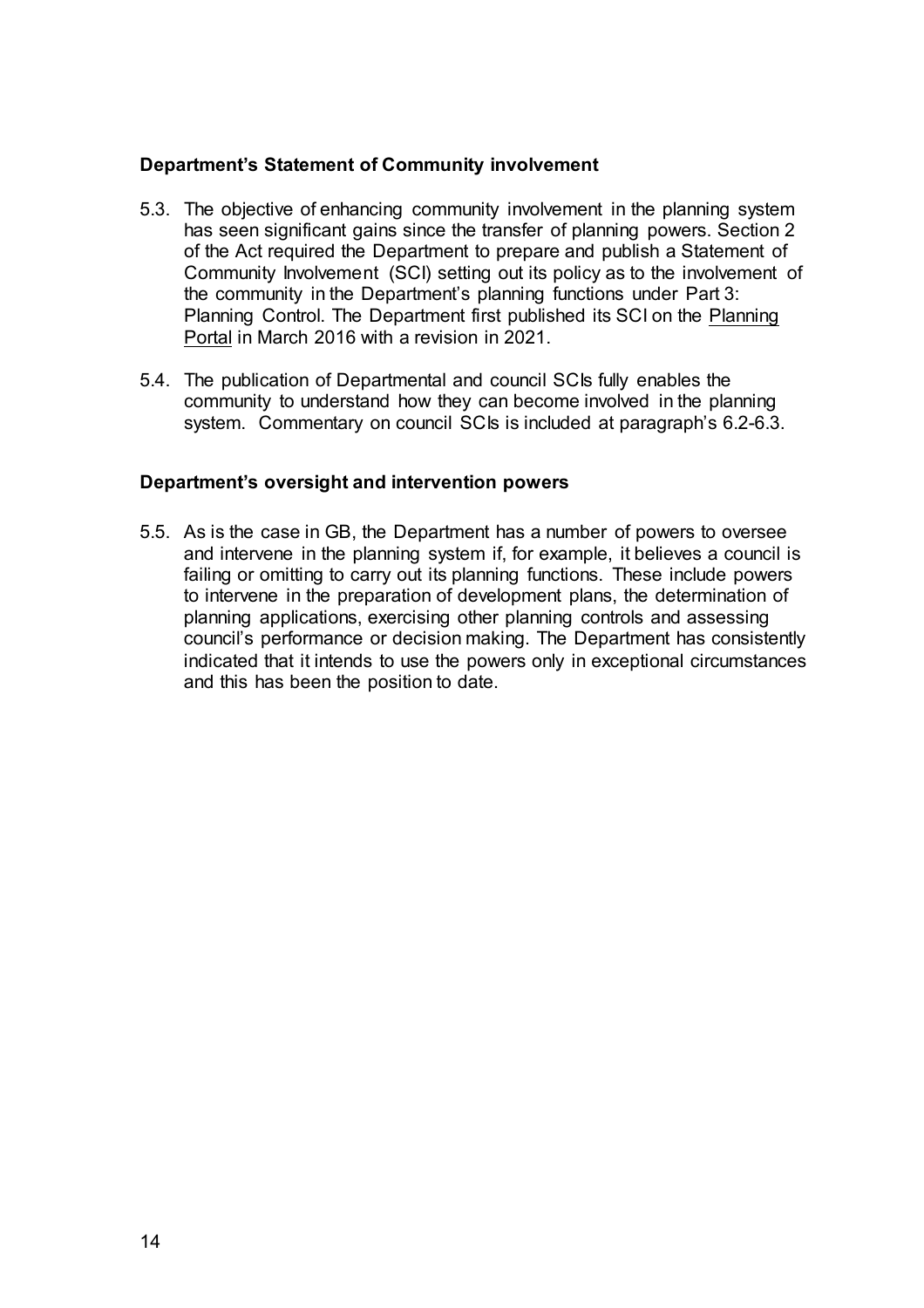# <span id="page-18-0"></span>**Local Development Plans**

- 6. Part 2 of the Act transferred development planning to councils and aims to provide an effective, up to date development plan system. The Planning Act sets the framework for a new development plan system with provisions to:
	- speed up the development plan preparation process (programme management);
	- ensure more effective participation from the community and other key stakeholders early in plan preparation (statements of community involvement, Preferred Options Paper);
	- create a faster more effective approach to examining plans at independent examination moving away from objection based examination to testing the soundness of the plan; and
	- create a more flexible approach that is responsive to change and capable of faster review (sustainability appraisal, annual monitoring and review).
- 6.1. This is intended to provide more clarity and predictability for developers, the public and other stakeholders. In conjunction with community planning it will also assist the new 11 district councils to target action to tackle social need and promote social inclusion.

## <span id="page-18-1"></span>**Councils Statements of Community Involvement**

- 6.2. Under [section 4](http://www.legislation.gov.uk/nia/2011/25/section/4) each council is required to prepare and publish a statement of community involvement (SCI). The council SCI is a statement of the council's policy for involving interested parties in matters relating to development in its district. The statement applies to both the preparation and revision of a development plan and to the exercise of a council's functions in relation to planning control. A council must prepare its local development plan in accordance with its SCI.
- 6.3. All 11 councils have published their SCIs in accordance with section 4 of the 2011 Act. The SCIs can be viewed on the council websites through the links below.
	- [Antrim and Newtownabbey](https://antrimandnewtownabbey.gov.uk/getmedia/7429e531-dcf4-4752-b58c-0fd0fbefbc0a/Statement-of-Community-Involvement_1.pdf.aspx)
	- [Ards and North Down](https://www.ardsandnorthdown.gov.uk/resident/planning/community-involvement)
	- [Armagh, Banbridge and Craigavon](https://www.armaghbanbridgecraigavon.gov.uk/download/147/statement-of-community-involvement/18172/statement-of-community-involvement-2.pdf)
	- [Belfast](https://www.belfastcity.gov.uk/pad#520-3)
	- [Causeway Coast and Glens](https://www.causewaycoastandglens.gov.uk/uploads/general/Statement_of_Community_Involvement_-_Revised_201117.pdf)
	- [Derry City and Strabane District](http://www.derrystrabane.com/getmedia/61c51b7c-6905-4c3b-8018-b7b90c6405ef/FINAL-SCI-VERSION-30-6-16.pdf)
	- [Fermanagh and Omagh](https://www.fermanaghomagh.com/services/planning/consultation-on-statement-of-community-involvement/)
	- [Lisburn and Castlereagh City Council](https://www.lisburncastlereagh.gov.uk/uploads/general/SCI_Summary_Document_-_Public_June_2016.pdf)
	- [Mid and East Antrim](https://www.midandeastantrim.gov.uk/business/planning/draft-statement-of-community-involvement)
	- [Mid Ulster](https://www.midulstercouncil.org/MidUlsterCouncil/media/Mid-Ulster-Council/Publications/Planning/Local%20Development%20Plan/Statement-of-Community-Involvement-November-2018-for-publication.pdf)
	- [Newry, Mourne and Down](http://www.newrymournedown.org/media/uploads/draft_statement_of_community_involvement_(sci).pdf)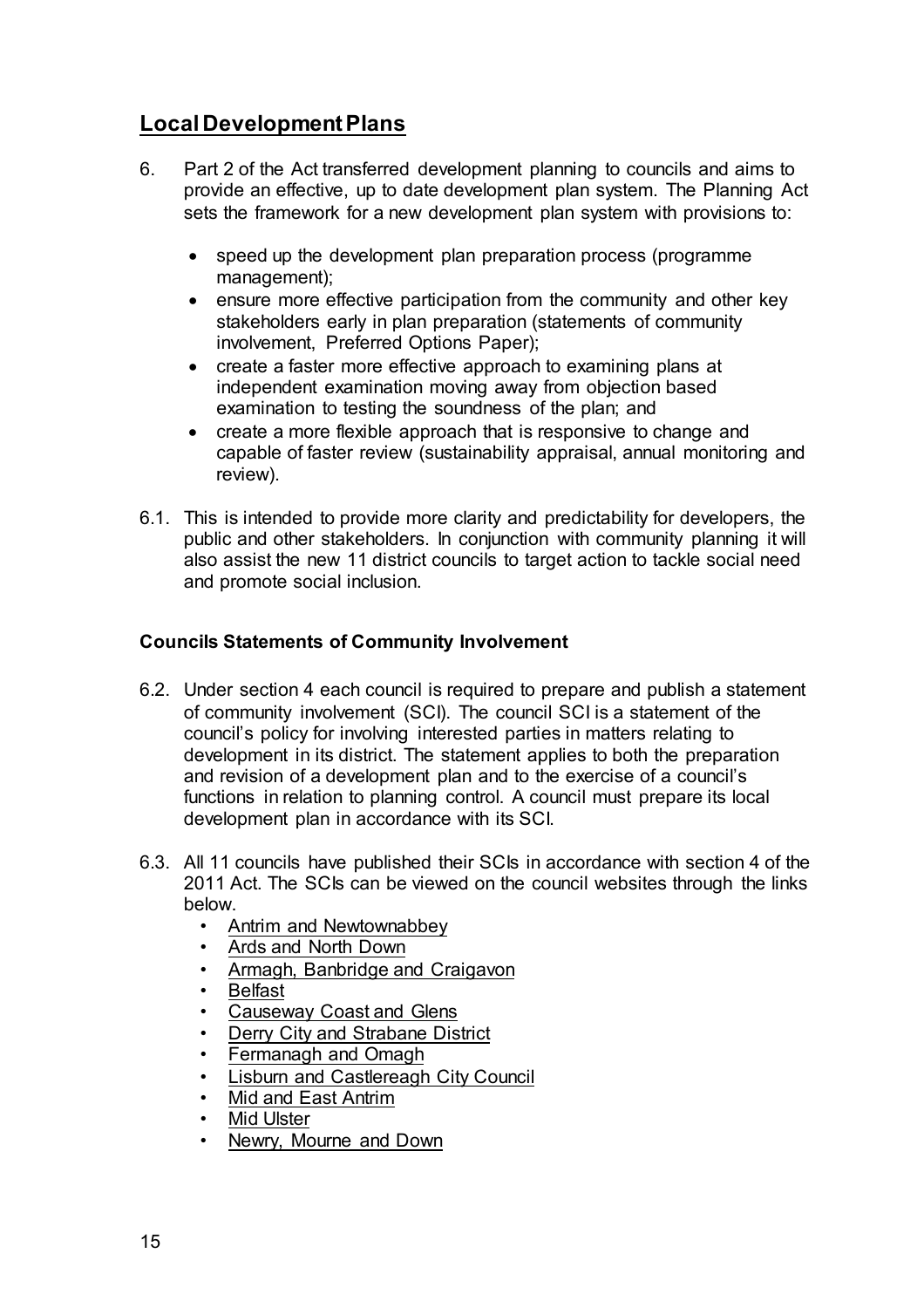#### <span id="page-19-0"></span>**Preparation of Local Development Plans**

- 6.4. Each council is required to prepare and adopt a local development plan (LDP) for its district. The LDP is made up of two development plan documents (DPD), the Plan Strategy and the Local Policies Plan. When adopted these DPDs will replace the extant development plans adopted by the Department under the Planning (Northern Ireland) Order 1991.
- 6.5. The preparation of a LDP consists of three main processes:
	- publication and public consultation of a Preferred Options Paper;
	- publication, public consultation, independent examination and adoption of the Plan Strategy; and
	- publication, public consultation, independent examination and adoption of the Local Policies Plan.
- 6.6. The Department's Development Plan Practice Notes for LDPs are available on the [Planning Portal](https://www.infrastructure-ni.gov.uk/publications/development-plan-practice-notes).

#### <span id="page-19-1"></span>**Local development plan progress by the councils**

- 6.7. Each council's progress with its LDP can be viewed on its website (web links are provided below). Each council must also publish the following documentation on its website:
	- LDP timetable for the preparation and adoption of the LDP;
	- the Preferred Options Paper:
	- the DPDs:
	- copies of valid representations received during the public consultations;
	- details of the independent examination;
	- the report of the independent examiner; and
	- the Department's Direction to adopt the DPD.
- 6.8. All 11 councils are advancing new local development plans and the Department has oversight of the LDP programme. As of the date of this report, 7 councils have now published and consulted upon their draft Plan Strategies which is the first formal stage of the LDP preparation process. Draft Plan Strategies will be subject to Independent Examination (IE) before the PAC (or independent examiner) prior to being adopted.
- 6.9. The PAC forwarded the IE Report of Belfast City Council's Draft Plan Strategy to the Department on  $29<sup>th</sup>$  September 2021. Officials are in the final stages of considering the recommendations. Fermanagh and Omagh District Council draft Plan Strategy is now with the PAC for IE, and hearing sessions commenced on 18<sup>th</sup> January 2022 for 2 weeks, with further sessions scheduled for February and March 2022. The Department has also caused the IE's for Antrim and Newtownabbey Borough Council, Mid and East Antrim Borough Council and Lisburn and Castlereagh City Council. It is anticipated hearing sessions for these three Councils will be conducted by the PAC during 2022, and Commissioners for all have now been appointed. The Department are currently in receipt of the Mid Ulster draft Plan Strategy submission, and it is anticipated Derry City and Strabane District Council will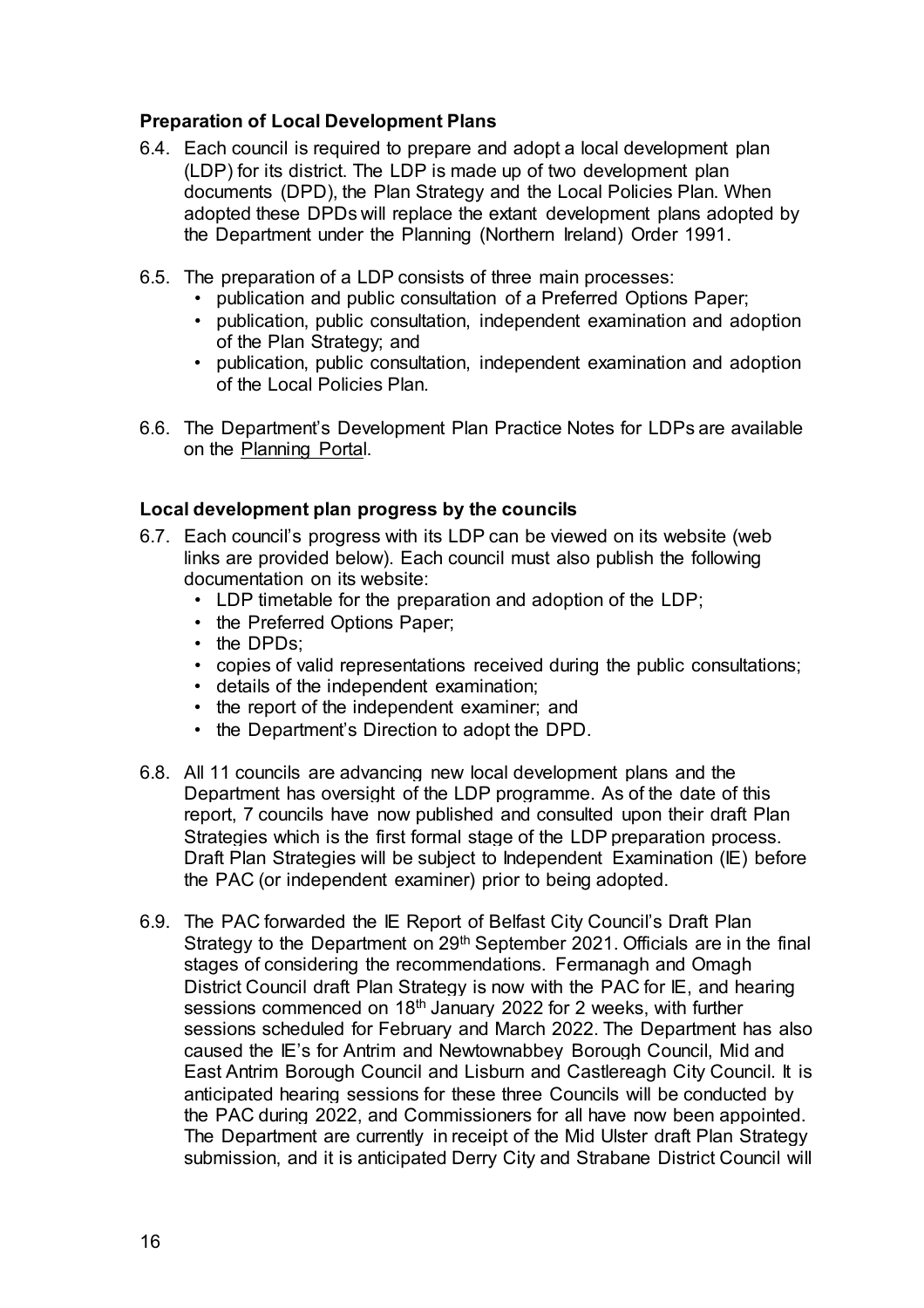submit a draft Plan Strategy for Independent Examination in line with the Council's agreed timetable in February 2022.

- 6.10. Current progress on each of the councils' LDPs can be viewed via their respective website provided at the following links:
	- [Antrim and Newtownabbey](http://www.antrimandnewtownabbey.gov.uk/Council/Planning/Local-Development-Plan)
	- [Ards and North Down](http://www.ardsandnorthdown.gov.uk/resident/planning/local-development-plan)
	- [Armagh, Banbridge and Craigavon](https://www.armaghbanbridgecraigavon.gov.uk/resident/local-development-plan-residents/)
	- [Belfast](http://www.belfastcity.gov.uk/buildingcontrol-environment/Planning/localdevelopmentplan.aspx)
	- [Causeway Coast and Glens](https://www.causewaycoastandglens.gov.uk/live/planning/development-plan)
	- [Derry City and Strabane District](http://www.derrystrabane.com/Subsites/LDP/Local-Development-Plan)
	- [Fermanagh and Omagh](http://www.fermanaghomagh.com/residential-services/planning-and-building/planning/local-development-plan/)
	- [Lisburn and Castlereagh City Council](https://www.lisburncastlereagh.gov.uk/resident/planning/local-development-plan)
	- [Mid and East Antrim](https://www.midandeastantrim.gov.uk/business/planning/local-development-plan/)
	- [Mid Ulster](http://www.midulstercouncil.org/Planning/Mid-Ulster-Development-Plan)
	- [Newry, Mourne and Down](http://www.newrymournedown.org/local_development_plan)
- 6.11.Part 2 of the Planning Act also contains a number of departmental oversight and scrutiny powers as well as powers for the Department to intervene in the plan making process, if necessary. The preparation of the new local development plans by all councils is progressing and the Department has established a team to liaise with councils at various stages to review and where appropriate agree key documents such as plan timetables and, progression of development plan documents. Discussions have also been ongoing with the PAC as preparations move towards independent examinations.

# <span id="page-20-0"></span>**Planning Control**

7. Parts 3, 4 and 5 of the Planning Act set out a range of powers from processing planning and other consent applications through to enforcement against potential breaches of planning control. They also include powers for the Department to intervene, if appropriate.

## <span id="page-20-1"></span>**Determination of planning applications by councils**

- 7.1. As was the intended objective, councils now determine local and major planning applications, which represent the vast majority of all planning applications, while the Department determines a small number of regionally significant development proposals (RSD) and other 'call-in' applications. The thresholds for the three categories of development are set out in [the](http://www.legislation.gov.uk/nisr/2015/71/contents/made)  [Planning \(Development Management\) Regulations \(Northern Ireland\) 2015.](http://www.legislation.gov.uk/nisr/2015/71/contents/made) Performance targets for the determination of planning applications are set out in [The Local Government \(Performance Indicators and Standards\) Order](http://www.legislation.gov.uk/nisr/2015/327/contents/made)  [\(Northern Ireland\) 2015.](http://www.legislation.gov.uk/nisr/2015/327/contents/made)
- 7.2. The following table sets out the number of all planning applications, local, major and regionally significant determined each year from April 2015.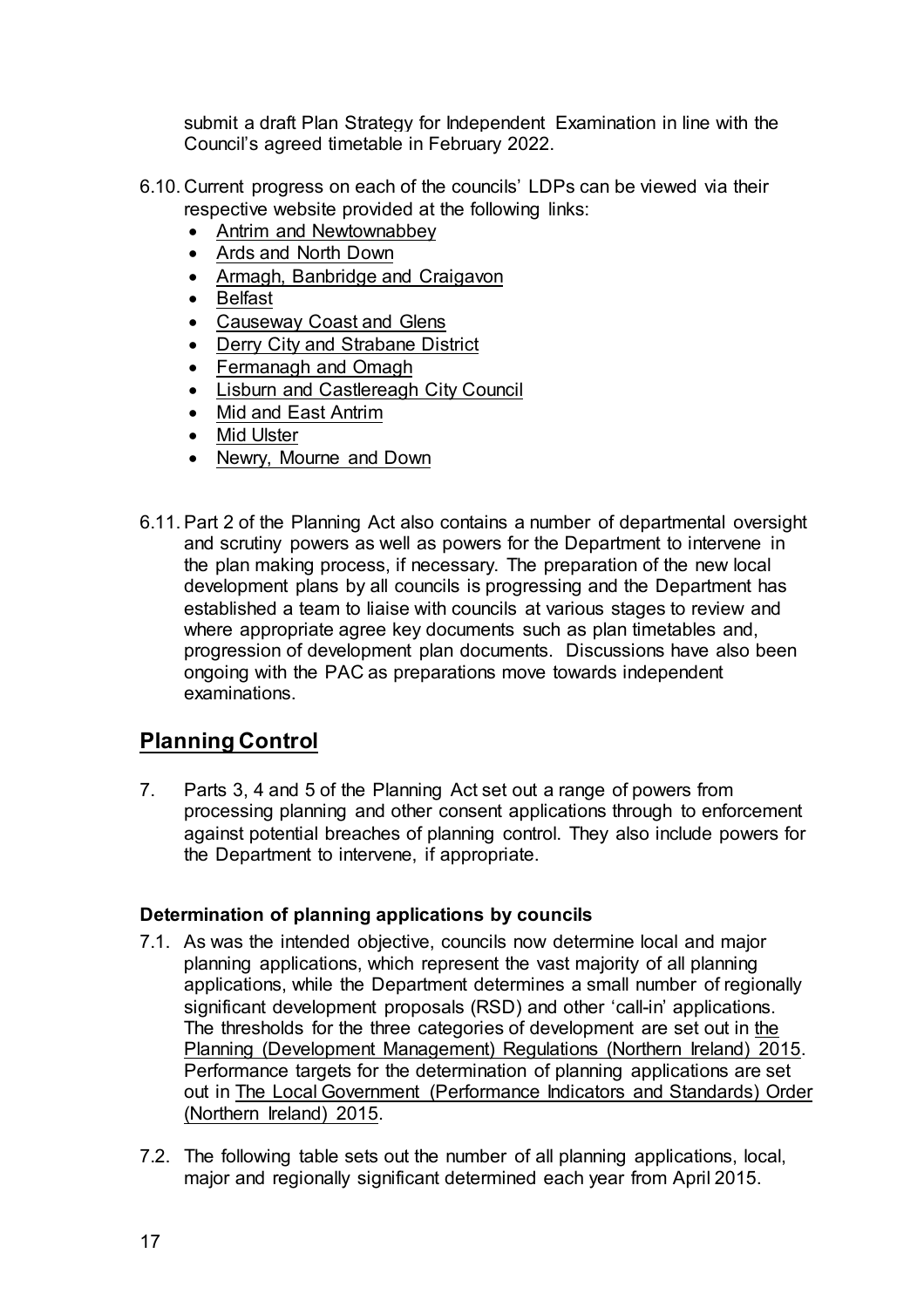(Web-links to all planning statistics are available at paragraph 7.4 of this report):

| --      | . .    |        |        |       |
|---------|--------|--------|--------|-------|
| 2015/16 | 12,220 | 11,034 | 10,341 | 93.7% |
| 2016/17 | 13,037 | 12,957 | 12,180 | 94.0% |
| 2017/18 | 12,933 | 12,314 | 11,548 | 93.8% |
| 2018/19 | 12,541 | 12,156 | 11,330 | 93.2% |
| 2019/20 | 12,207 | 11,747 | 11,044 | 94.0% |
| 2020/21 | 12,833 | 10,483 | 10,029 | 95.7% |
| Total   | 75,771 | 70,691 | 66,472 | 94.0% |

# **Planning Applications Received and Decided[4](#page-21-4)**

## <span id="page-21-0"></span>**Determination of planning consent applications by councils**

7.3. In addition to the determination of applications for planning permission, councils are also responsible for determining applications for listed building consent, conservation area consent, hazardous substances consent, display of advertisement consent and applications for works to trees protected by tree preservation orders.

## <span id="page-21-1"></span>**Access to Planning Statistics**

7.4. The quarterly and annual planning statistics may be viewed on the Department's website at [Planning Statistics.](https://www.infrastructure-ni.gov.uk/topics/statistics-and-research/statistics-0)

# <span id="page-21-2"></span>**Department's Development Management Functions**

## <span id="page-21-3"></span>**Determination of regionally significant planning applications by the Department**

- 7.5. Under [section](http://www.legislation.gov.uk/nia/2011/25/section/26) 26 of the Planning Act the Department is responsible for determining regionally significant development (RSD) applications. RSD is development which if carried out would:
	- (a) be of significance to the whole or a substantial part of Northern Ireland or have significant effects outside Northern Ireland, or
	- (b) involve a substantial departure from the local development plan for the area to which it relates.
- 7.6. If a developer proposes to carry out development which may fall into the RSD category then the developer must, before submitting an application, enter into discussions with the Department to determine if that proposed development is RSD. If the Department considers that the proposed development is RSD the application must be submitted to the Department, but if the Department considers that the proposed development is not RSD then the application should be submitted to the relevant council.

<span id="page-21-4"></span><sup>-</sup><sup>4</sup> <https://www.infrastructure-ni.gov.uk/articles/planning-activity-statistics>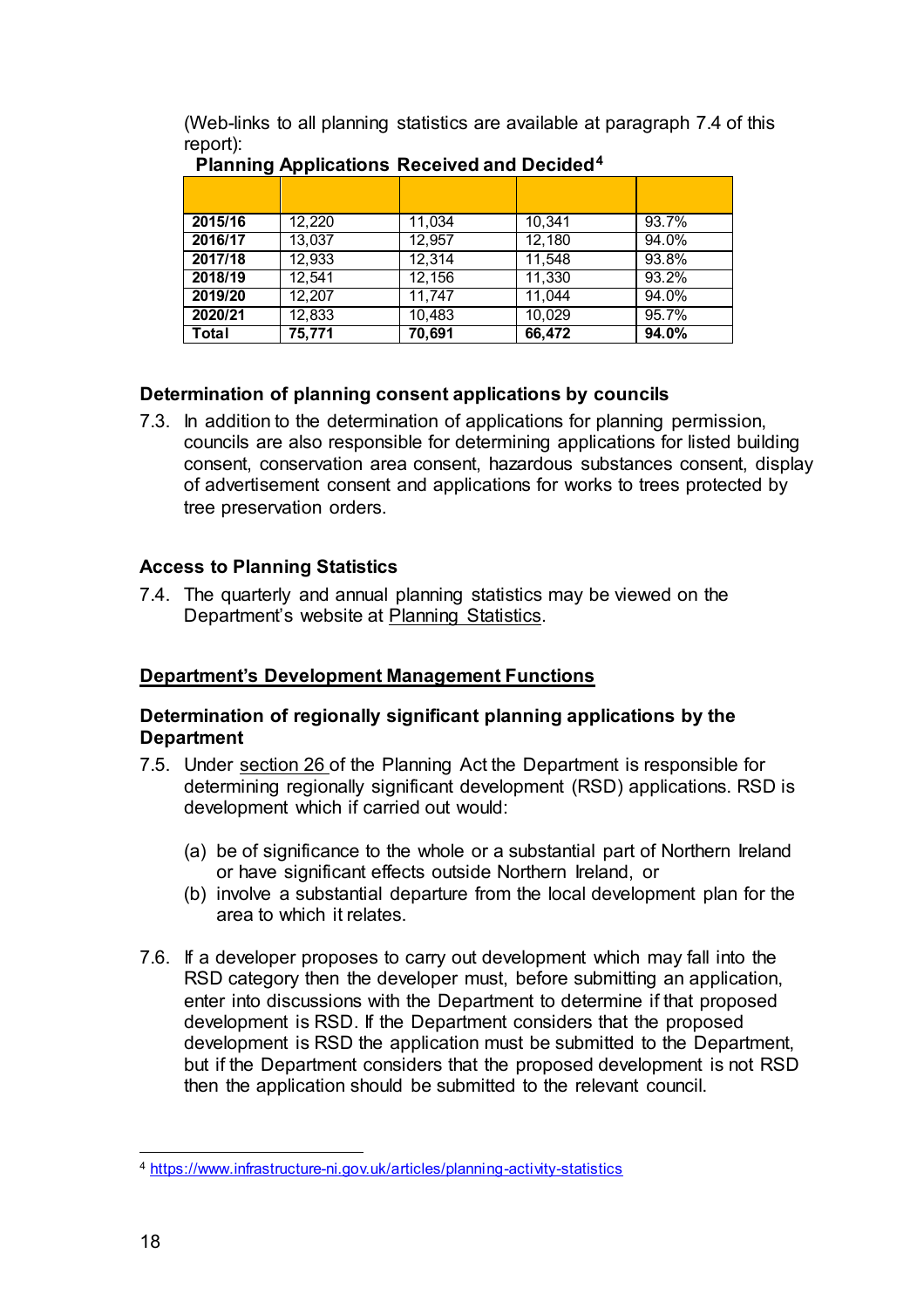#### <span id="page-22-0"></span>**Determination of called in applications by the Department**

- 7.7. Under [Section 29](http://www.legislation.gov.uk/nia/2011/25/section/29) of the Planning Act the Department may call in planning applications for its own determination. Councils are required to notify the Department of certain applications in accordance with the Department's three notification directions. Once notified the Department will consider whether or not to call in the application for its own determination or allow the council to continue and determine the application itself.
- 7.8. The notification directions<sup>[5](#page-22-2)</sup> apply to applications where a council is of the opinion to grant planning permission, in the following cases:
	- a government department or statutory consultee has raised a significant objection to a major development application;
	- a major development application which would significantly prejudice the implementation of the local development plan's objectives and policies;
	- a major development application which would not be in accordance with any appropriate marine plan adopted under the Marine Act (Northern Ireland) 2013;
	- planning applications for both major and local development in which the council has an interest and the proposal would be significantly contrary to the development plan for its district; or
	- where a council proposes to grant planning permission for petroleum development.
- 7.9. The Department may also receive requests from other interested parties that an application is called in. A small number of planning applications relative to the total number of applications have been called in by the Department since April 2015. The following table sets out the number of call-in applications, together with those for regionally significant development received and decided by the Department each year, since April 2015. [These figures do not include legacy applications retained by the Department at the point of transfer, details of which are available at the weblink provided at paragraph 7.4].

| 2015/16      |    | 14 |    |
|--------------|----|----|----|
| 2016/17      | 13 | 15 |    |
| 2017/18      |    |    |    |
| 2018/19      |    |    |    |
| 2019/20      |    |    |    |
| 2020/21      |    |    |    |
| <b>Total</b> | ^7 |    | 23 |

#### <span id="page-22-1"></span>**Departmental Planning Applications Received and Decided[6](#page-22-3)**

<u>.</u>

<span id="page-22-2"></span><sup>5</sup> https://www.infrastructure-ni.gov.uk/publications/planning-legislative-directions

<span id="page-22-3"></span><sup>6</sup> <https://www.infrastructure-ni.gov.uk/articles/planning-activity-statistics>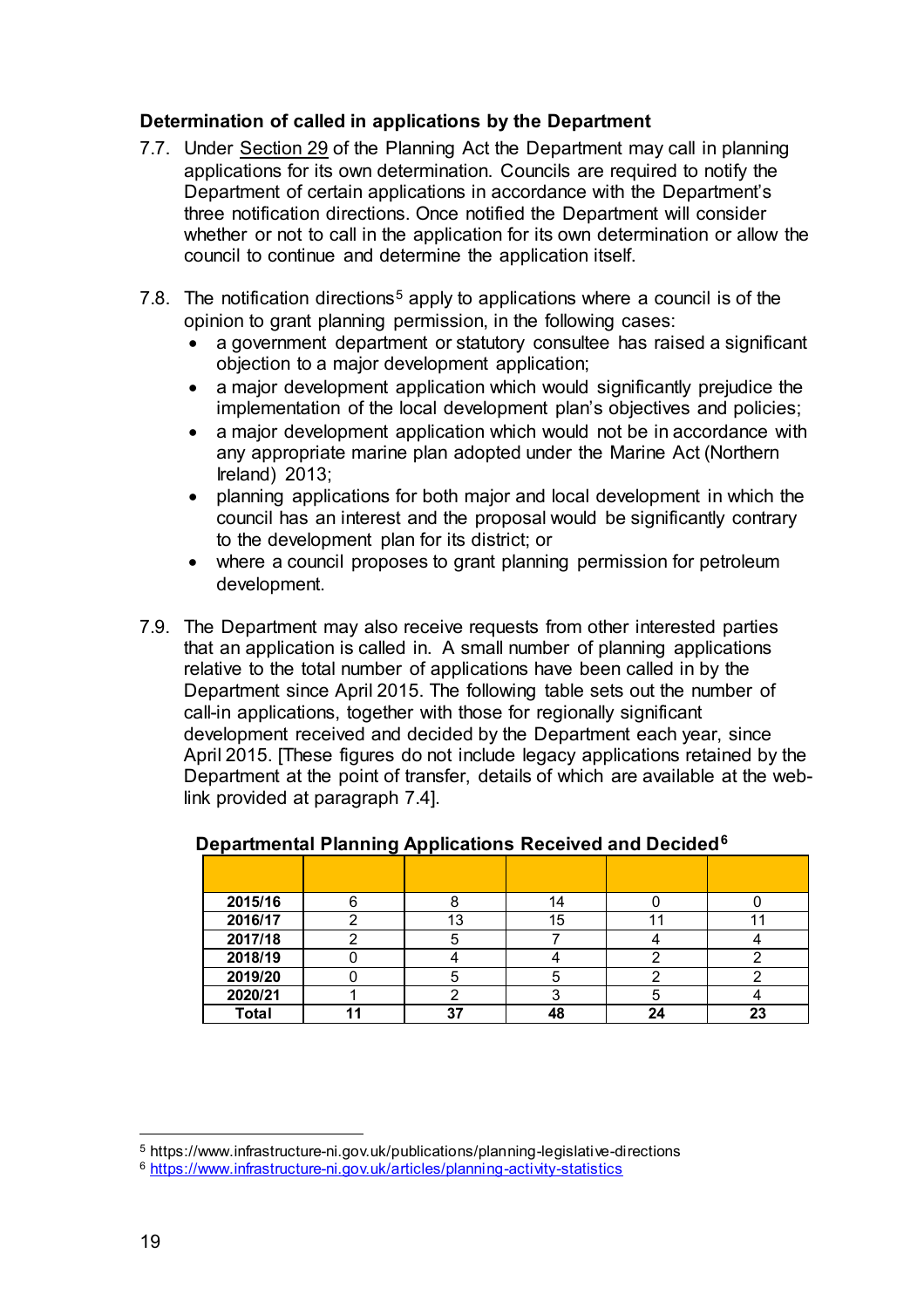# **Enhanced Community Involvement**

#### <span id="page-23-0"></span>**Pre-application community consultation**

- 8. Section 27 of the Act places an obligation on the developer to consult the community in advance of submitting an application if the development falls within the major development category. This includes those major developments which the Department will determine because they are of regional significance.
- 8.1. Where developers engage in meaningful pre-application consultation, local communities can be better informed about development proposals and have an opportunity to contribute their views before a formal planning application is submitted. In so doing, it is hoped this will subsequently improve the quality of planning applications received; mitigate negative impacts where possible; address community issues or misunderstandings; and provide for smoother and more effective decision making. The developer must submit a pre-application community consultation report with the application. The purpose of the report is to confirm that pre-application community consultation has taken place in line with the statutory minimum requirements. The report should contain details of the steps that have been taken to comply with the requirements for consultation. Developers are required to demonstrate how they have considered any representations made during the consultation and any steps they have taken to address any issues raised in the representations.
- 8.2. Pre-application community consultation (where required) is now an established part of the planning process. The Department's guidance on pre-application community consultation is available on the [Planning Portal.](http://www.planningni.gov.uk/index/advice/practice-notes/dm_practice_note_10_pacc-2.pdf)

#### <span id="page-23-1"></span>**Pre-determination hearings**

- 8.3. The introduction of pre-determination hearings (PDH) has also allowed the community the opportunity of appearing before and being heard by the council's planning committee before the committee makes its determination on the application. [Section 30](http://www.legislation.gov.uk/nia/2011/25/section/30) of the Act and Regulation 7 of the Planning (Development Management) Regulations (Northern Ireland) 2015 requires councils to hold a PDH were the Department has decided not to call-in an application that was notified to it by the council. The council also has the discretion to carry out a PDH for any application that it determines.
- 8.4. The council must give the developer and those who submitted representations on the application an opportunity of appearing before and being heard by the planning committee. The format and attendance at the hearing is left to the council's discretion. The council also has discretion to consider if they require further representation from statutory consultees. Councils have published their own guidance on their policies for PDH which are now an established part of the planning system.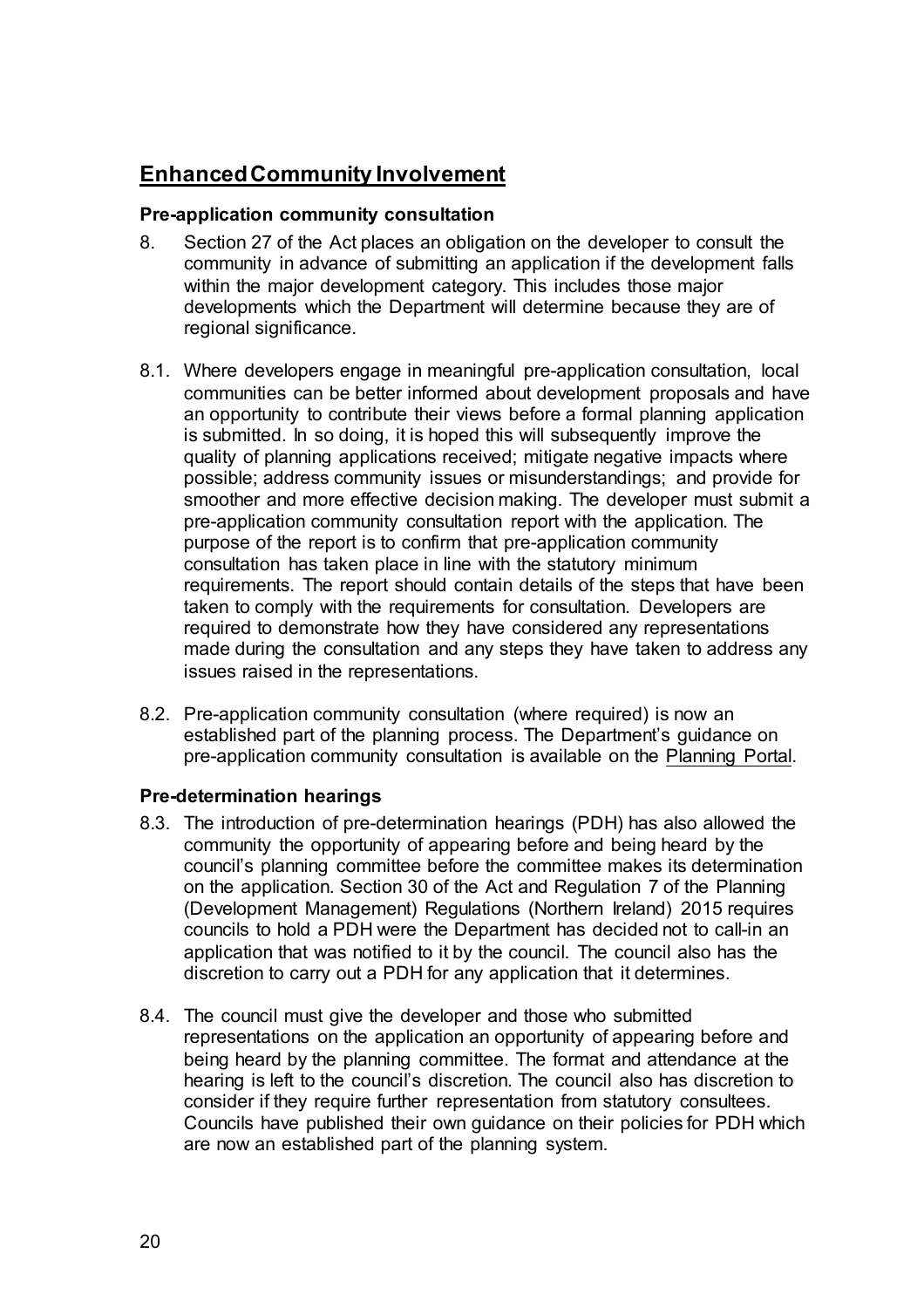# <span id="page-24-0"></span>**Planning Enforcement**

- 9. Under Part 5 of the Planning Act councils have primary responsibility for planning enforcement in their administrative areas. It is the responsibility of a council to investigate all alleged breaches of planning control.
- 9.1. As well as transferring enforcement powers and amending time limits within which action may be taken in respect of planning control, the Act contains provisions for the imposition of potential fines which were increased from £20,000 to £100,000 on summary conviction for a range of offences:
	- the unauthorised works to a listed building;
	- the unauthorised demolition of a building in a conservation area;
	- the contravention of a hazardous substances consent; and
	- the breach of a stop notice.
- 9.2. Whilst the fines have been increased it is a matter for the courts to decide the amount of the fine levied on the offender in any particular case.
- 9.3. The performance targets for enforcement cases are set out i[n The Local](http://www.legislation.gov.uk/nisr/2015/327/contents/made)  [Government \(Performance Indicators and Standards\) Order \(Northern](http://www.legislation.gov.uk/nisr/2015/327/contents/made)  [Ireland\) 2015.](http://www.legislation.gov.uk/nisr/2015/327/contents/made)
- 9.4. The Department's enforcement powers are only intended to be exercised in exceptional circumstances. An overview of enforcement responsibilities is set out in the advice document "Overview of Planning Enforcement [Responsibilities"](https://www.infrastructure-ni.gov.uk/articles/overview-planning-enforcement-responsibilities)

# <span id="page-24-1"></span>**Planning Appeals**

- 10. Planning appeals are determined by the Planning Appeals Commission (PAC). The PAC is an independent and appellant body, it is not part of any Government Department. It receives financial and administrative support from its sponsor body, the Northern Ireland Courts & Tribunals Service. Information on appeals and Inquiries/Hearings for RSD and called-in applications may be viewed by visiting [Digest | Planning Appeals](https://www.pacni.gov.uk/digest)  [Commission.](https://www.pacni.gov.uk/digest)
- 10.1. In relation to appeals, the Planning Act reduced the time limit for submitting appeals from six months to four months, extends the non-determination period for major development applications; aims to restrict the introduction of new material at appeal; and provides for the award of costs. The following tables set out figures for the number of appeals received and decided from 2016/17 (by appeal type).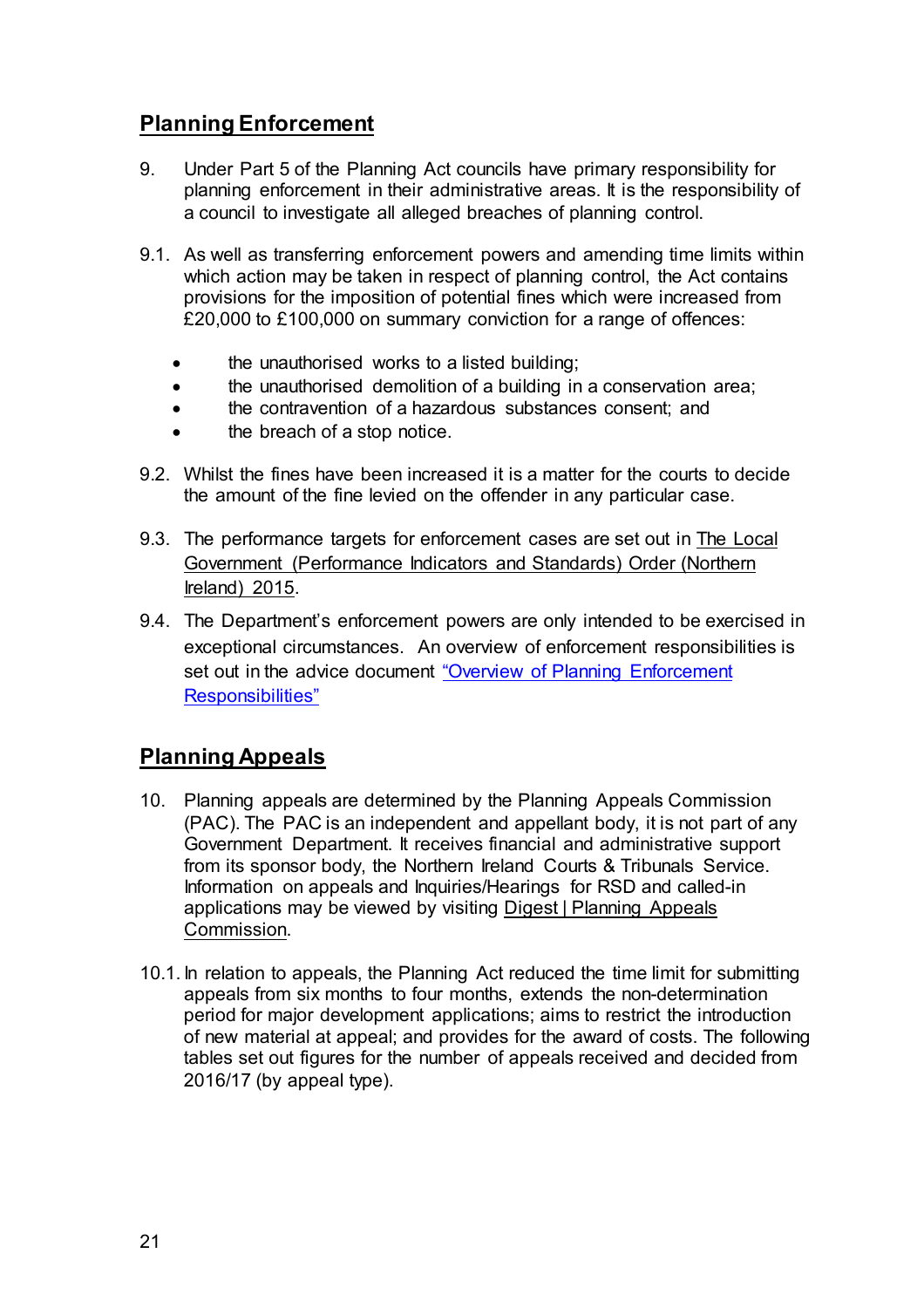#### Appeals received, by appeal type<sup>[7](#page-25-2)</sup>

| <b>Appeal Type</b>                                        | 2016/17 | 2017/18 | 2018/19 | 2019/20 | 2020/21 |
|-----------------------------------------------------------|---------|---------|---------|---------|---------|
| Refusal or conditional grant of<br>planning permission    | 221     | 207     | 204     | 215     | 139     |
| Non determination of planning<br>application              | 4       | 4       | 9       | 9       |         |
| <b>Enforcement Related</b>                                | 53      | 53      | 67      | 69      | 56      |
| Other *advertisements, roads,<br>listed buildings consent | 22      | 45      | 43      | 34      |         |
| <b>Total</b>                                              | 300     | 309     | 323     | 327     | 209     |

#### Appeals decided, by appeal type<sup>[8](#page-25-3)</sup>.

| <b>Appeal Type</b>                                        | 2016/17 | 2017/18 | 2018/19 | 2019/20 | 2020/21 |
|-----------------------------------------------------------|---------|---------|---------|---------|---------|
| Refusal or conditional grant of<br>planning permission    | 221     | 198     | 179     | 175     | 126     |
| Non determination of planning<br>application              | 11      |         |         | 11      | 5       |
| <b>Enforcement Related</b>                                | 36      | 44      | 56      | 51      | 35      |
| Other *advertisements, roads,<br>listed buildings consent | 28      | 27      | 42      | 40      | 17      |
| <b>Total</b>                                              | 296     | 276     | 278     | 277     | 183     |

#### <span id="page-25-0"></span>**Award of Costs**

10.2. The power to award costs was a significant reform aimed at improving the behaviour of all parties in the appeal process. The PAC now has the power to make an order requiring the costs of one party to be paid where another party's unreasonable behaviour has put it to unnecessary expense. The following table set out a brief overview of the number of costs awards from 2016/17. Further details as to the PAC's guidance on the award of costs is available on their website [Award of Costs.](https://www.pacni.gov.uk/sites/pacni/files/media-files/Costawardii.pdf)

<span id="page-25-1"></span>

| <b>Type of Decision</b> | 2016/17 | 2017/18 | 2018/19 | 2019/20 | 2020/21 |
|-------------------------|---------|---------|---------|---------|---------|
| No Award                | 40      | 29      | 20      | 34      |         |
| Partial Award           |         |         |         |         |         |
| Full Award              |         | 10      |         |         |         |
| Total                   | 45      | 41      | 35      | 48      | 13      |

#### Costs Awards<sup>[9](#page-25-4)</sup>

<sup>&</sup>lt;u>.</u> <sup>7</sup> [https://www.pacni.gov.uk/sites/pacni/files/media-files/Annual%20Review%202020-21\\_2.pdf](https://www.pacni.gov.uk/sites/pacni/files/media-files/Annual%20Review%202020-21_2.pdf)

<span id="page-25-3"></span><span id="page-25-2"></span><sup>8</sup> [https://www.pacni.gov.uk/sites/pacni/files/media-files/Annual%20Review%202020-21\\_2.pdf](https://www.pacni.gov.uk/sites/pacni/files/media-files/Annual%20Review%202020-21_2.pdf)

<span id="page-25-4"></span><sup>9</sup> [https://www.pacni.gov.uk/sites/pacni/files/media-files/Annual%20Review%202020-21\\_2.pdf](https://www.pacni.gov.uk/sites/pacni/files/media-files/Annual%20Review%202020-21_2.pdf)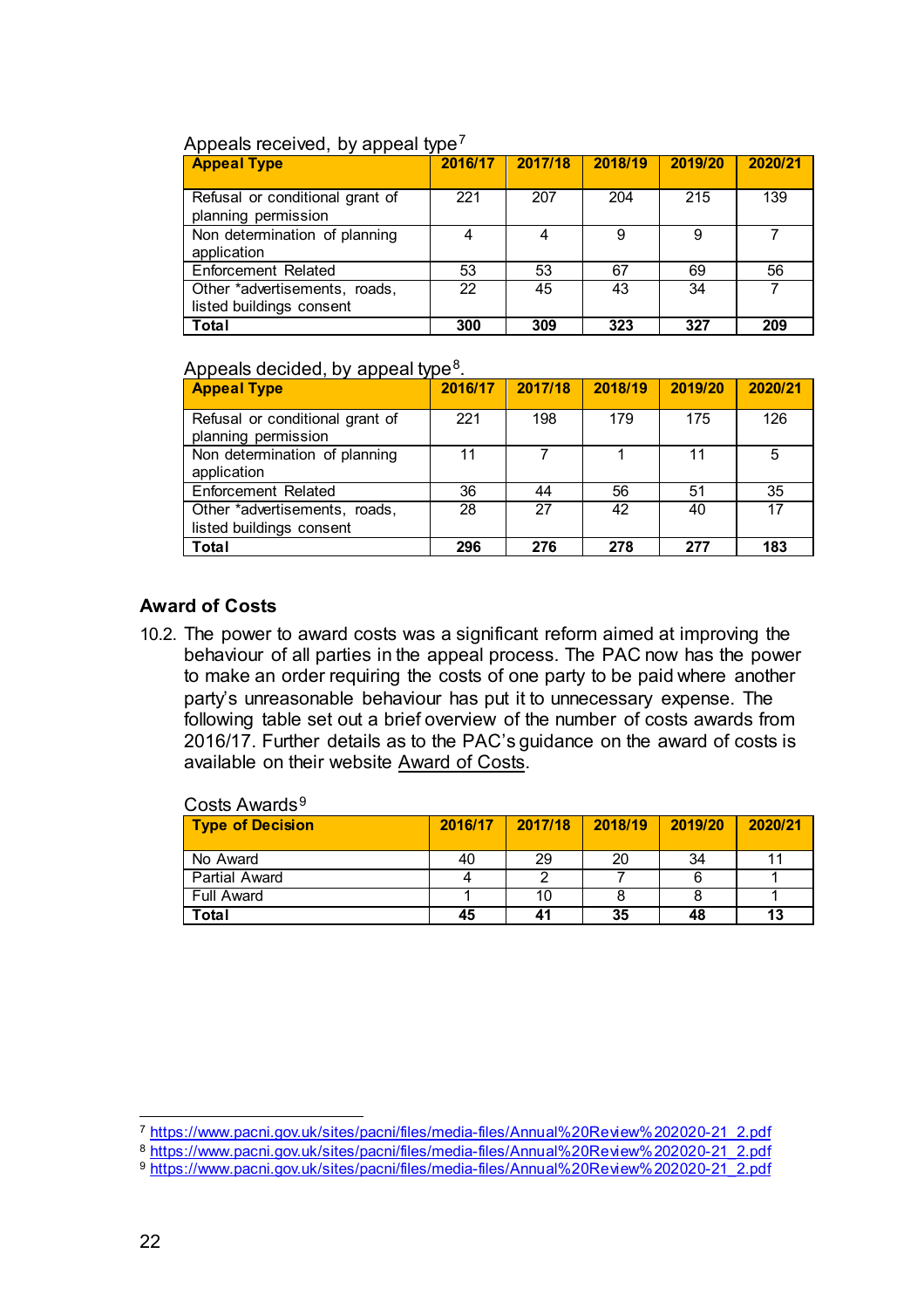# **Assessment of the extent to which the objectives of planning reform and the Planning Act have been achieved.**

- 11. The Planning Act 2011 (Review) Regulations 2020 require the Department to: consider the objectives intended to be achieved by the Planning Act; and assess the extent to which those objectives have been achieved. Within this context the review is not a detailed examination of the operation, effectiveness or performance of the overall new two-tier planning system.
- 11.1. The main objectives to the introduction of the Act were: the continued formulation and co-ordination of planning policy by the Department; the preparation of local development plans, and determination of most planning applications by councils, together with responsibility for taking enforcement action where deemed appropriate.
- 11.2.As has been evidenced, the vast majority of provisions within the Planning Act have been commenced, resulting in its successful implementation. The transfer of responsibility for the majority of planning functions to locally accountable councils has been achieved, together with the establishment of the two-tier planning system. The Act has also been supported by around 40 pieces of subordinate legislation and 6 Directions which provide the detailed legislative framework for the overall operation of the planning system.
- 11.3.Significant progress has also been made in implementing certain reforms. In September 2015 the Department published the [Strategic Planning Policy](https://www.infrastructure-ni.gov.uk/publications/strategic-planning-policy-statement)  [Statement](https://www.infrastructure-ni.gov.uk/publications/strategic-planning-policy-statement) setting out the Department's regional planning policies for securing the orderly and consistent development of land in Northern Ireland in a shorter more focused document. Extensive guidance including by way of Practice Notes on the new system has also been provided<sup>[10](#page-26-0)</sup>.
- 11.4. Councils are preparing local development plans for their areas and have published statements setting out how they will involve the community in delivering their planning functions. Councils now determine the vast majority of planning applications with only a very small number determined by the Department including regionally significant development or those called-in by the Department. Changes to the decision making process including preapplication community consultation and pre-determination hearings further enhance community engagement and have allowed greater public involvement and transparency in the determination of planning applications. Councils are also investigating alleged breaches of planning control and taking action as appropriate. Throughout, the Department has maintained its position to only intervene in the system in exceptional circumstances.
- 11.5. Reforms have also been made to the planning appeals system and a Planning Monitoring Framework has been developed. This Framework and other evidence will be used to ascertain if the objectives of reform and

<span id="page-26-0"></span><sup>-</sup><sup>10</sup> <https://www.infrastructure-ni.gov.uk/articles/planning-practice-notes>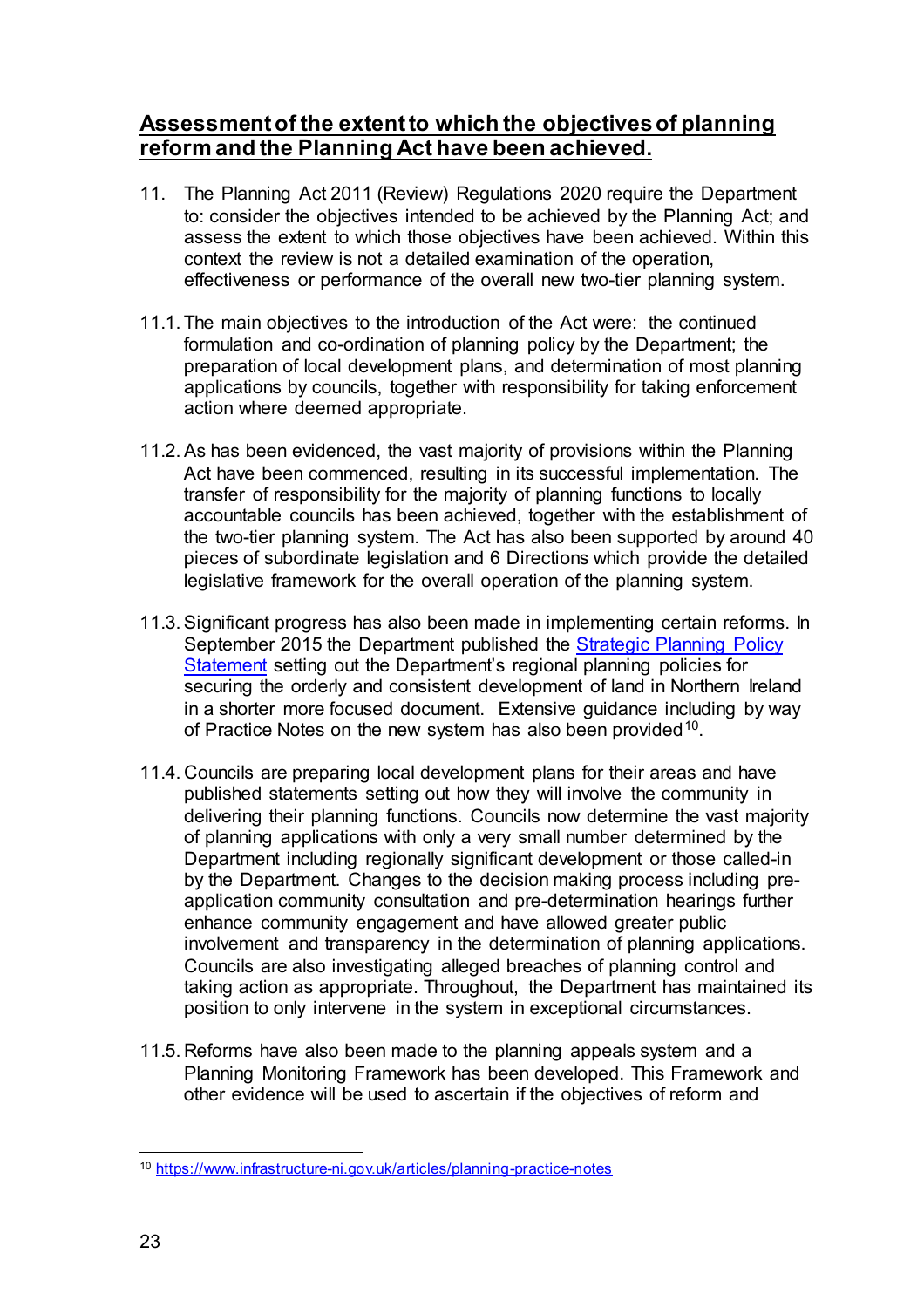transfer are being achieved and how the planning system is evolving over time.

# **Conclusion**

<span id="page-27-0"></span>11.6. Within the context set out above and overall, the Department is satisfied that the stated objectives of the implementation of the Planning Act have been achieved.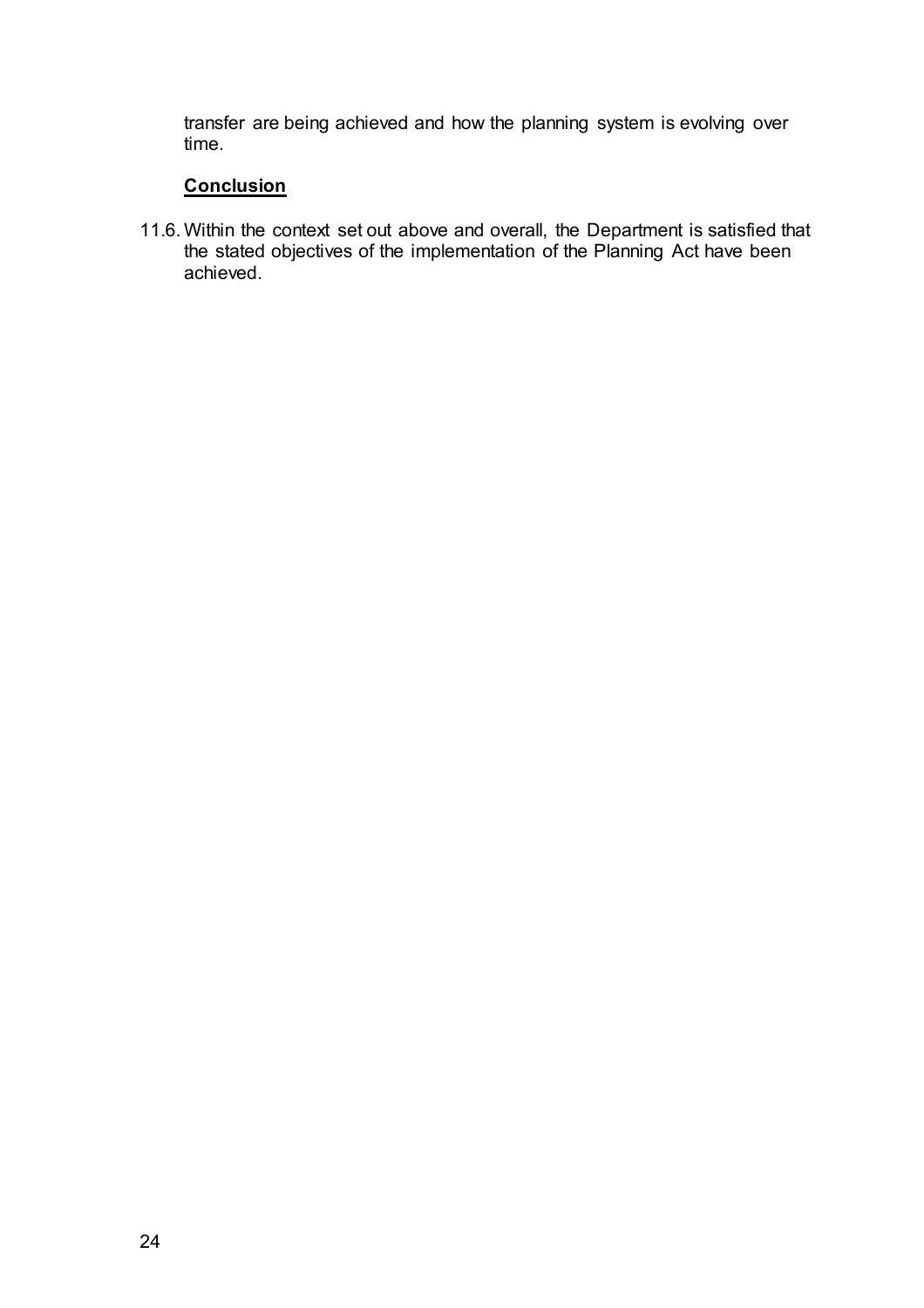# **PART II**

# **Assessment of whether it is appropriate to retain, amend or repeal any of the provisions of the Planning Act.**

#### <span id="page-28-0"></span>**The Planning Act**

12. The Planning Act 2011 (Review) Regulations 2020 further require the Department, in considering the objectives intended to be achieved under the Act, to assess whether it is appropriate **to retain, amend or repeal** any of the provisions of the Act or subordinate legislation made under it to achieve those objectives.

#### <span id="page-28-1"></span>**Amendments made or currently being made to Subordinate Legislation.**

- 12.1. As with any legislative framework changes can be made to subordinate legislation to refine its detailed operation, or in response to changed circumstances. The Department has made a number of amendments to subordinate planning legislation since the transfer of planning functions. These include the:
	- Planning (Hazardous Substances) Regulations (Northern Ireland) 2015;
	- Planning (Hazardous Substances) (No. 2) Regulations (Northern Ireland) 2015;
	- Planning (Environmental Impact Assessment) Regulations (Northern Ireland) 2017 (which brought forward changes to reflect relevant EU Directives);
	- The Planning (Fees) (Amendment) Regulations (Northern Ireland) 2019;
	- The Planning (Development Management) (Temporary Modifications) (Coronavirus) Regulations (Northern Ireland) 2020;
	- The Planning (General Permitted Development) (Amendment) Order (Northern Ireland) 2020;
- 12.2. Other minor technical amendments were made through the:
	- [The Planning \(2011 Act\) \(Commencement No.3\) and \(Transitional](http://www.legislation.gov.uk/nisr/2016/159/contents/made)  [Provisions\) \(Amendment\) Order \(Northern Ireland\) 2016;](http://www.legislation.gov.uk/nisr/2016/159/contents/made)
	- [The Planning \(Listed Buildings\) \(Amendment\) Regulations \(Northern](http://www.legislation.gov.uk/nisr/2016/117/contents/made)  [Ireland\) 2016;](http://www.legislation.gov.uk/nisr/2016/117/contents/made)
	- [The Planning \(Local Development Plan\) \(Amendment\) Regulations](http://www.legislation.gov.uk/nisr/2016/27/contents/made)  [\(Northern Ireland\) 2016;](http://www.legislation.gov.uk/nisr/2016/27/contents/made)
	- The Planning (Development Management) (Temporary Modifications) (Coronavirus) (Amendment) Regulations (Northern Ireland) 2020
	- The Planning (Development Management) (Temporary Modifications) (Coronavirus) (Amendment) Regulations (Northern Ireland) 2021
	- Planning (Development Management) (Temporary Modifications) (Coronavirus) (Amendment No.2) Regulations (Northern Ireland) 2021;
	- The Planning (Environmental Assessments and Miscellaneous Amendments) (EU Exit) (Northern Ireland) Regulations 2018; and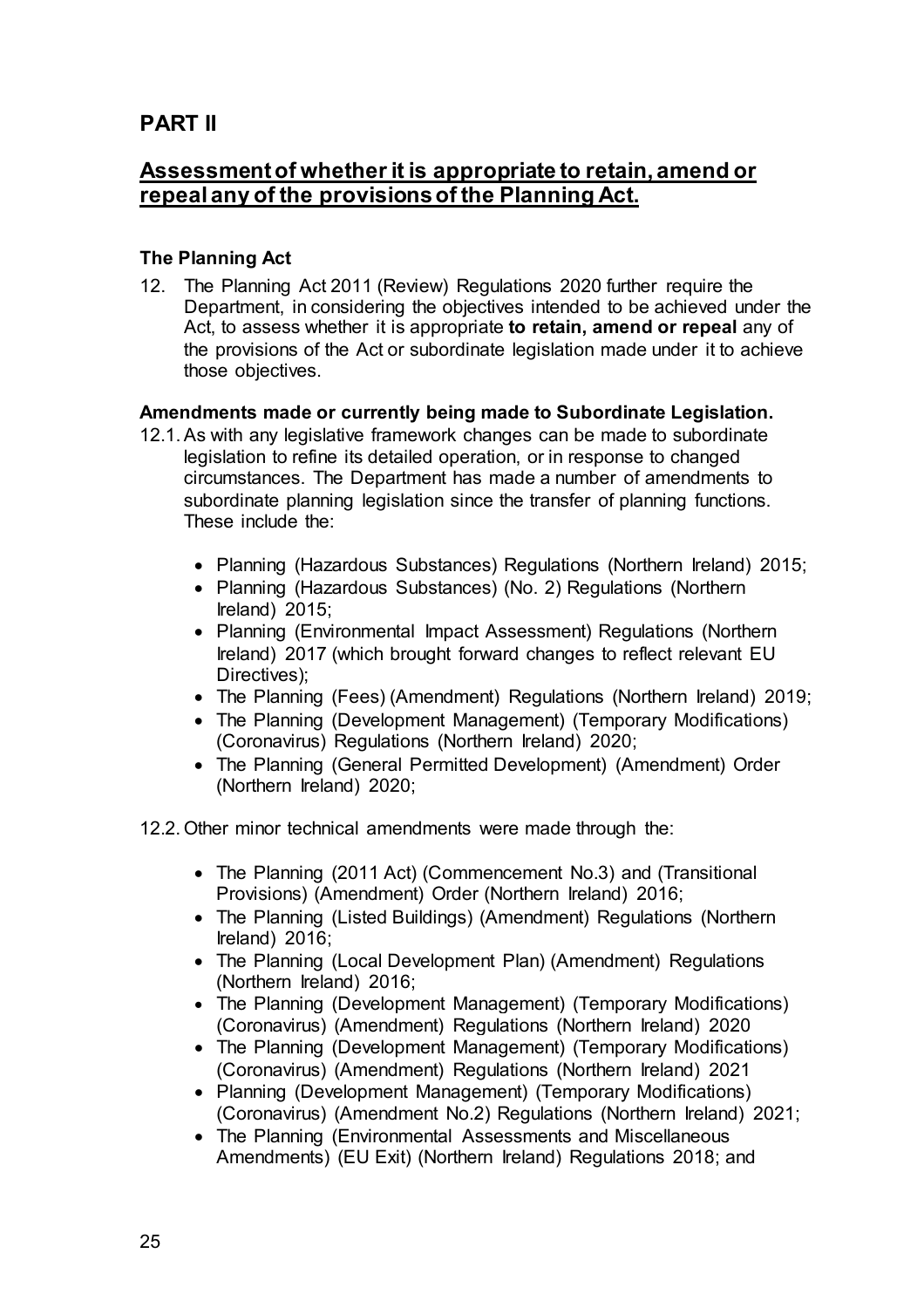• The Planning (Environmental Assessments and Technical Miscellaneous Amendments) (EU Exit) Regulations (Northern Ireland) 2020.

### **Call for Evidence – Key Messages**

- 12.3. The broad themes to emerge from the call for evidence are set out at paragraphs 3.7-3.9 of this report which form the basis of the Department's considerations of respondent's calls for legislative, or other change. Conversely, a resounding message to emerge was that almost two-thirds of the Act (162 sections) drew little or no comment and the Department considers these provisions should be retained as structured. In particular, no substantive comments were made in relation to the following:
	- Part 7 Purchase of Estates in Certain Land Affected by Planning Decisions;
	- Part 8 Further Provisions as to Historic Buildings;
	- Part 9 The Planning Appeals Commission; (Department of Justice)
	- Part 11 Application of Act to Crown Land; and
	- Part 15 Supplementary.
- 12.4.As had been anticipated, the vast majority of comments and suggested improvements focused on the following parts of the Act and associated subordinate legislation:
	- Part 2 Local Development Plans;
		- o The Planning (Local Development Plan) Regulations (NI) 2015
	- Part 3 Planning Control;
		- o The Planning (Development Management) Regulations (NI) 2015
		- o The Planning (General Permitted Development) Order (NI) 2015
		- o The Planning (General Development Procedure) Order (NI) 2015
		- o The Planning (Fees) Regulations (NI) 2015
	- Part 4 Additional Planning Control; and
	- Part 5 Enforcement.
- 12.5. To a lesser degree, further additional comments and suggestions were made in relation to:
	- Part 1 Functions of the Department
	- Part  $6 -$  Compensation;
	- Part 10 Assessment of a Council's Performance or Decision Making;
	- Part 12 Correction of Errors:
	- Part 13 Financial Provisions; and
	- Part 14 Miscellaneous and General Provisions
- 12.6. The tables at **Annex A** to this report set out the Department's detailed consideration of proposals for changes to existing legislation and guidance which have been informed by the call for evidence. This includes a series of recommendations/actions which the Department believes could assist towards better achieving the objectives of the Planning Act.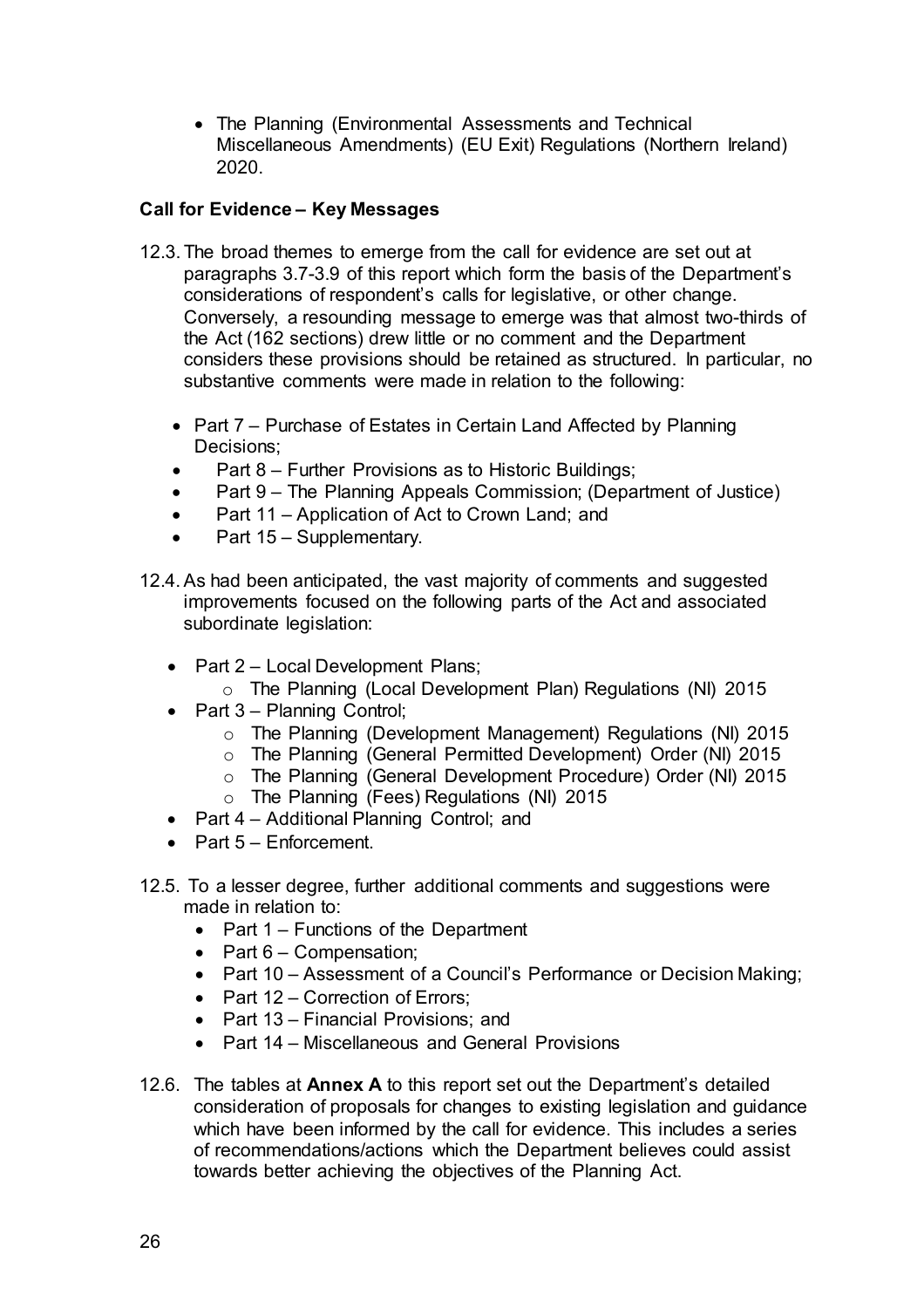#### **Key recommendations**

- 12.7. Under Part I of this report the Department concluded that the stated objectives of the implementation of the Planning Act have been achieved.
- 12.8. The Department recognises that the planning system, in some parts, hasn't achieved the level of performance envisaged. For instance, indicative timeframes for bringing forward LDPs have not been achieved and while targets have largely been met for processing local planning applications, targets for processing major planning applications have not. There are various factors which have contributed to this and the Department is seeking to address these through a range of measures, which are largely outside the scope of this review. Nevertheless, the Department has considered whether amendments to legislation have the potential to make the system more efficient and in turn, bring forward performance improvements.

#### **Local Development Plans**

- 12.9. While the Department estimated all councils would have LDPs in place by 2019 this was an indicative timeframe which sought to provide an estimate for the preparation of an untested system. Legislation does provide for amended timetables to be submitted and agreed by the Department reflecting and acknowledging that timeframes may be subject to change.
- 12.10. While there have been some calls for a fundamental review of the LDP system, the Department is of the view that any fundamental review of the current approach is best undertaken following adoption of a number of LDPs to evaluate and better understand 'perceived' obstacles in plan-making. The Department is of the view that the current approach remains appropriate, but considers some practical measures may assist the process. The Department intends to add/amend development plan guidance as required by the review of current processes following adoption of a number of LDPs. The Department will undertake to review the statutory list of consultees in plan-making to determine whether it remains relevant / appropriate to reduce unnecessary consultation. In addition, the Department will work with councils and other stakeholders to determine whether there are ways in which to enhance online / digital means of communication in plan-making to improve accessibility for citizens.

#### **Development Management**

12.11. In relation to development management, while the Department considers the existing framework of roles and responsibilities remains appropriate, there are a number of areas which merit further review and potential legislative change. This includes a review of existing thresholds and categories of development to determine if they remain fit for purpose. The Department will bring forward proposals to provide for both in-person and on-line/electronic pre-application community consultation (PACC) public engagement. This will include consideration of any recommendations to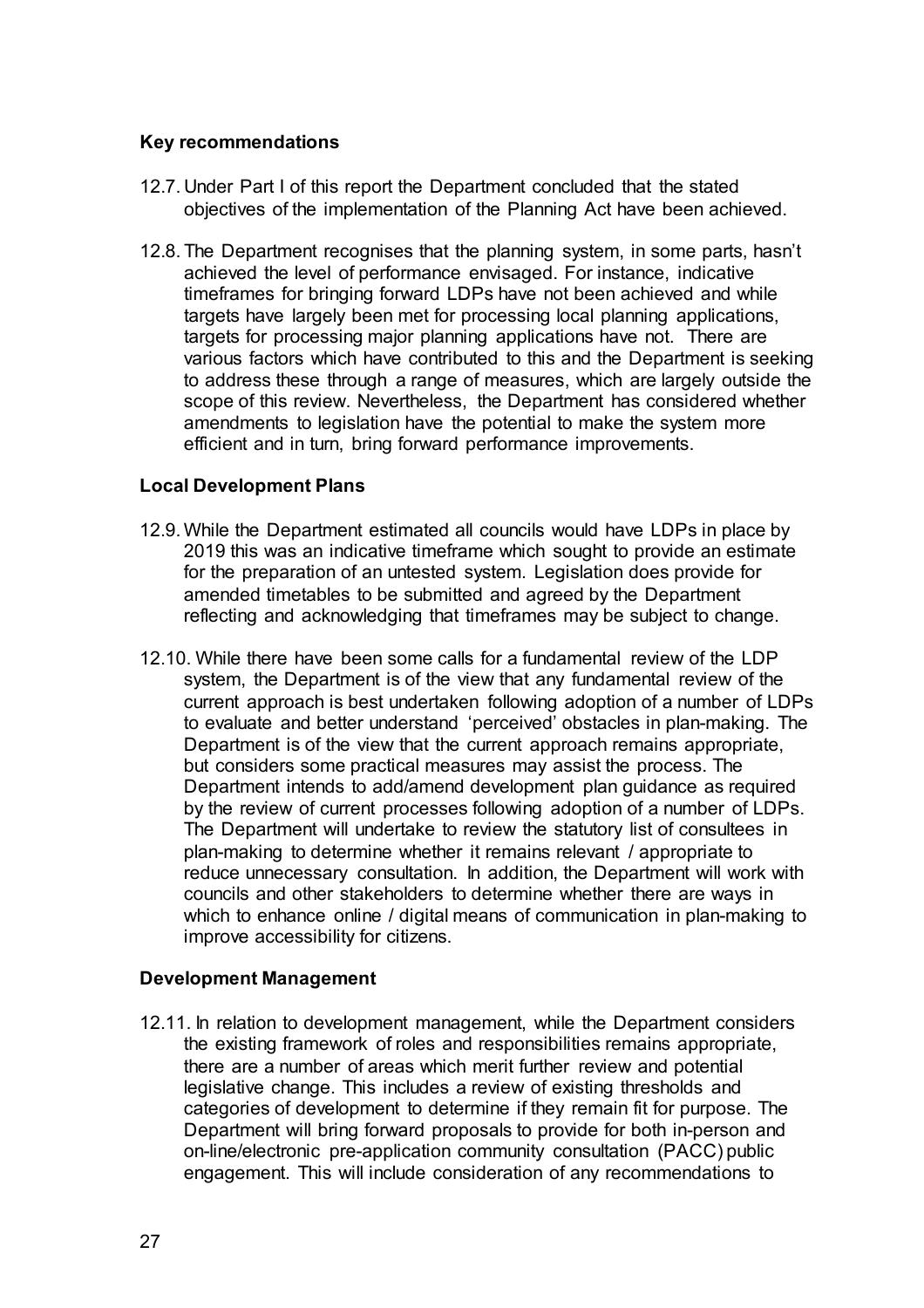emerge from the work of the Planning Engagement Partnership. The Department will also review the policy approach in terms of clarifying call-in criteria and will seek to improve the efficiency of the process going forward. The Department also intends to bring forward proposals to improve the information requirements / quality of planning applications entering the system through statutory "validation check-lists". Notwithstanding current work-streams aimed at improving statutory consultee response times, the Department will explore further and give consideration to the legislative requirements around statutory consultations including timeframes for consultations responses, penalties for late responses and how councils can proceed if statutory consultees do not respond within the required timeframes**.** The Department will also bring forward proposals to make predetermination hearings discretionary for councils. In terms of appeals, the Department will bring forward proposals to supplement existing s.59 provisions which would disallow the variation of a development proposal at appeal. In addition, the Department will undertake a general review of current Departmental Directions and will undertake a general review of planning fees including proposals for an automatic annual inflationary uplift, and multiple fees for retrospective applications. Further recommendations are made in relation to additional planning controls and enforcement (fixed penalty notices).

12.12. The following table summarises these key recommendations. (The issue references correlate with those in the Annex).

|                            | <b>Part 2 - Local Development Plans</b>                                                                                                                                             |
|----------------------------|-------------------------------------------------------------------------------------------------------------------------------------------------------------------------------------|
| <b>Issue</b><br><b>Ref</b> | <b>Action</b>                                                                                                                                                                       |
| <b>PT2-2</b>               | <b>Local Development Plan Guidance</b>                                                                                                                                              |
|                            | The Department will add/amend development plan guidance as<br>required by the review of current processes following adoption of a<br>number of LDPs.                                |
| <b>PT2-4</b>               | <b>Consultation Bodies in Plan-Making</b>                                                                                                                                           |
|                            | The Department will undertake to review the statutory list of<br>consultees in plan-making to determine whether it remains relevant<br>/ appropriate to local planning authorities. |
| <b>PT2-6</b>               | <b>Digitization in the Planning System</b>                                                                                                                                          |
| <b>PT3-17</b>              | The Department will work with councils and other stakeholders to<br>determine whether there are ways in which to enhance online /                                                   |
| <b>PT5-2</b>               | digital means of communication in plan-making, development<br>management, and in the planning system generally to improve<br>accessibility for citizens.                            |
|                            |                                                                                                                                                                                     |

# **Table of Recommendations/Actions**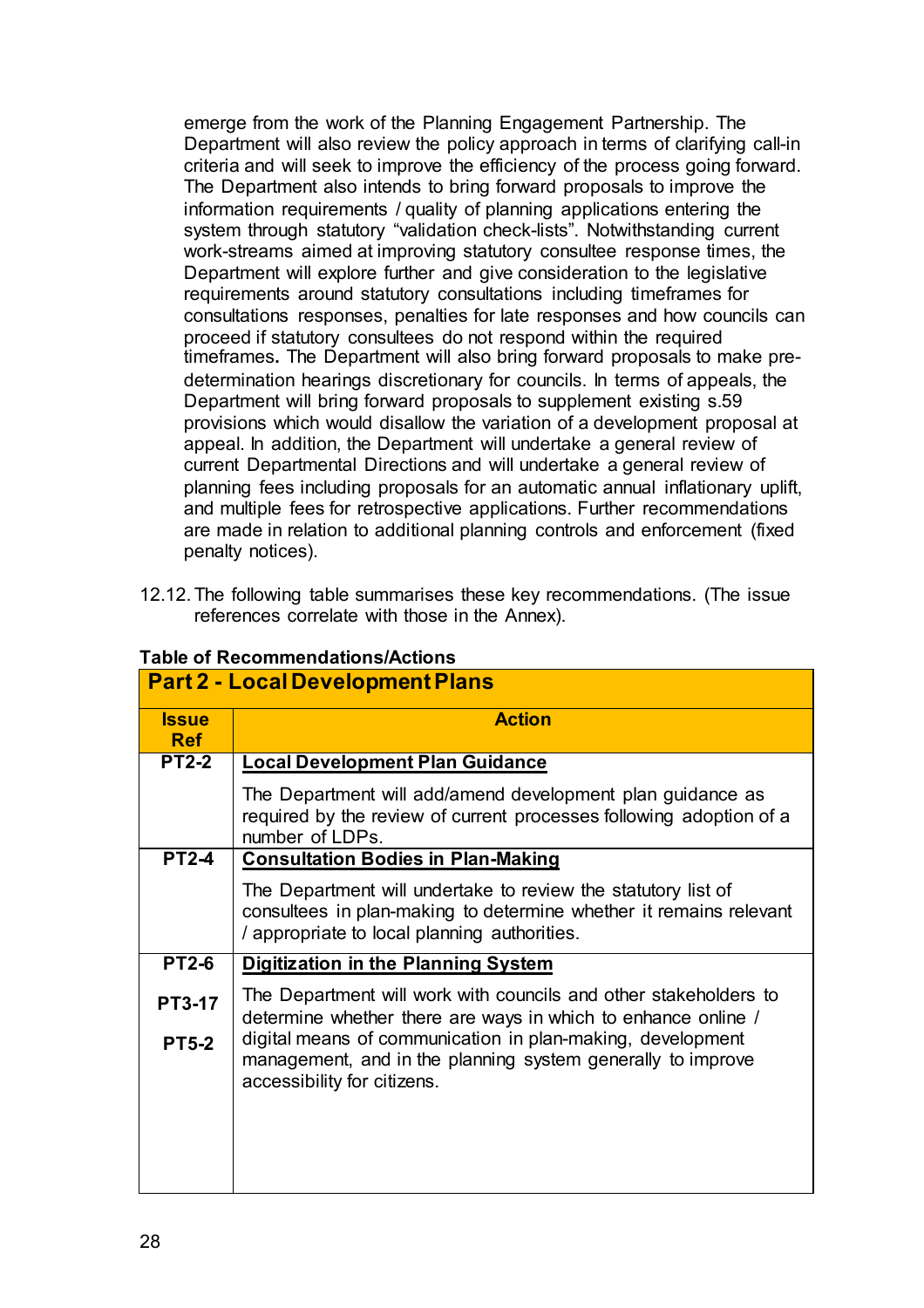|               | <b>Part 3 - Planning Control</b>                                                                                                                                                                                                                                                                                                               |
|---------------|------------------------------------------------------------------------------------------------------------------------------------------------------------------------------------------------------------------------------------------------------------------------------------------------------------------------------------------------|
| <b>Issue</b>  | <b>Action</b>                                                                                                                                                                                                                                                                                                                                  |
| <b>Ref</b>    |                                                                                                                                                                                                                                                                                                                                                |
| $PT3-1$       | <b>Categories of Development</b>                                                                                                                                                                                                                                                                                                               |
|               | The Department will review existing thresholds and categories of<br>development to determine the need for revisions.                                                                                                                                                                                                                           |
| <b>PT3-3</b>  | Pre-Application Community Consultation (PACC) and Notice                                                                                                                                                                                                                                                                                       |
|               | The Department will bring forward proposals to provide for both in-<br>person and on-line/electronic PACC public engagement. This will<br>include consideration of any recommendations to emerge from the<br>work of the Planning Engagement Partnership. Clarity on the PAN<br>process could be provided in expanded guidance if appropriate. |
| <b>PT3-4</b>  | <b>Call-In Applications</b>                                                                                                                                                                                                                                                                                                                    |
|               | The Department will review the policy approach in terms of clarifying<br>call-in criteria and will seek to improve the efficiency of the process<br>going forward.                                                                                                                                                                             |
| <b>PT3-5</b>  | <b>Incomplete Applications and Validation Check-Lists</b>                                                                                                                                                                                                                                                                                      |
|               | The Department will bring forward proposals to introduce statutory<br>'validation check-lists' and will seek to advance policy development<br>at the earliest opportunity.                                                                                                                                                                     |
| <b>PT3-7</b>  | Time period for consultation responses                                                                                                                                                                                                                                                                                                         |
|               | The Department will explore further and give consideration to the<br>legislative requirements around statutory consultations including<br>timeframes for consultations responses, penalties for late responses<br>and how councils can proceed if statutory consultees do not<br>respond within the required timeframes.                       |
| <b>PT3-10</b> | <b>Pre-Determination Hearings (PDH)</b>                                                                                                                                                                                                                                                                                                        |
|               | The Department will bring forward proposals to make PDH<br>discretionary for councils in the exercise of their functions.                                                                                                                                                                                                                      |
| <b>PT3-14</b> | <b>Matters Raised at Appeal</b>                                                                                                                                                                                                                                                                                                                |
|               | The Department will bring forward proposals to supplement existing<br>s.59 provisions which would disallow the variation of a development<br>proposal at appeal.                                                                                                                                                                               |
| <b>PT3-19</b> | <b>DFI Directions</b>                                                                                                                                                                                                                                                                                                                          |
|               | The Department will undertake a general review of current<br>departmental directions.                                                                                                                                                                                                                                                          |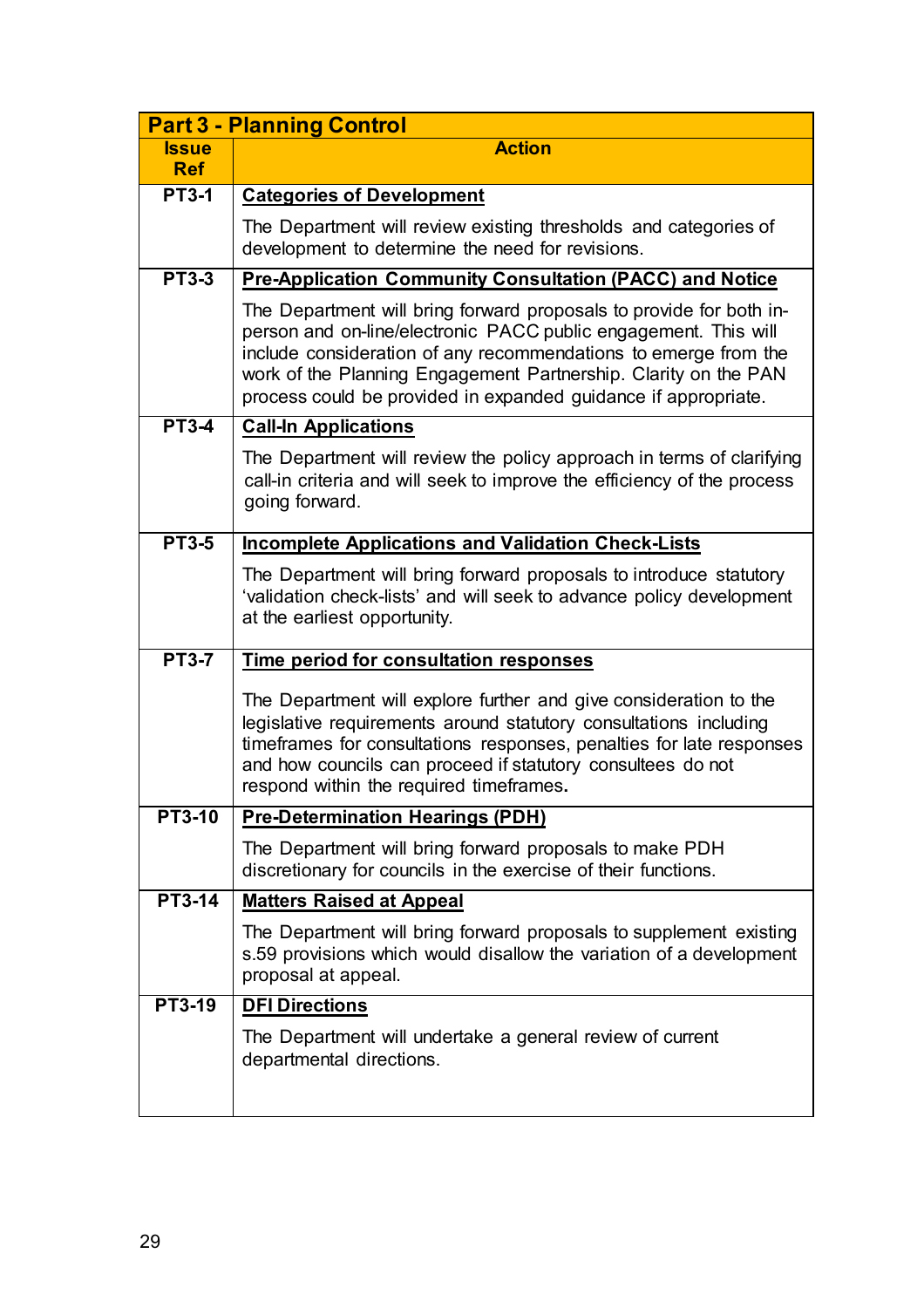| <b>PT3-20</b>              | <b>Commencement of Development</b>                                                                                                                                                                                                                                            |
|----------------------------|-------------------------------------------------------------------------------------------------------------------------------------------------------------------------------------------------------------------------------------------------------------------------------|
|                            | The Department will review this provision to establish if any<br>technical amendments are appropriate.                                                                                                                                                                        |
|                            |                                                                                                                                                                                                                                                                               |
|                            | <b>Part 4 - Additional Planning Control</b>                                                                                                                                                                                                                                   |
| <b>Issue</b><br><b>Ref</b> | <b>Action</b>                                                                                                                                                                                                                                                                 |
| <b>PT4-3</b>               | <b>Tree Preservation Orders (TPO)</b>                                                                                                                                                                                                                                         |
|                            | The Department will review current requirements around TPOs with<br>a view to bringing forward proposals to permit councils to vary or<br>revoke TPOs. The Department will also consider whether there is a<br>need for guidance to clarify certain TPO terms or definitions. |
| <b>PT4-4</b>               | <b>Review of Old Mineral Permissions (ROMPs)</b>                                                                                                                                                                                                                              |
|                            | The Minister is to consider options on the way forward with regards<br>to ROMPs early in 2022.                                                                                                                                                                                |
|                            | <b>Part 5 - Planning Enforcement</b>                                                                                                                                                                                                                                          |
| <b>Issue</b><br><b>Ref</b> | <b>Action</b>                                                                                                                                                                                                                                                                 |
| <b>PT5-3</b>               | <b>Fixed Penalty Notices (FPN)</b>                                                                                                                                                                                                                                            |
|                            | The Department will explore the possibility of applying FPNs to<br>advertisement control.                                                                                                                                                                                     |
|                            | <b>Part 13 - Financial Provisions</b>                                                                                                                                                                                                                                         |
| <b>Issue</b><br><b>Ref</b> | <b>Action</b>                                                                                                                                                                                                                                                                 |
| <b>PT13-1</b>              | <b>Planning Fees</b>                                                                                                                                                                                                                                                          |
|                            | The Department will undertake a general review of planning fees<br>including an automatic annual inflationary uplift, and multiple fees<br>for retrospective applications as part of a wider review of planning<br>fees.                                                      |

Any proposed change to legislation will require further policy development, public consultation on potential amendments to primary and/or subordinate legislation, Assembly scrutiny and preparation of associated guidance, as necessary. Amendments are likely to be proposed to:-

- The Planning Act (Northern Ireland) 2011
- The Planning (Local Development Plan) Regulations (Northern Ireland) 2015.
- The Planning (Development Management) Regulations (Northern Ireland) 2015
- The Planning (General Development Procedure) Order (Northern Ireland) 2015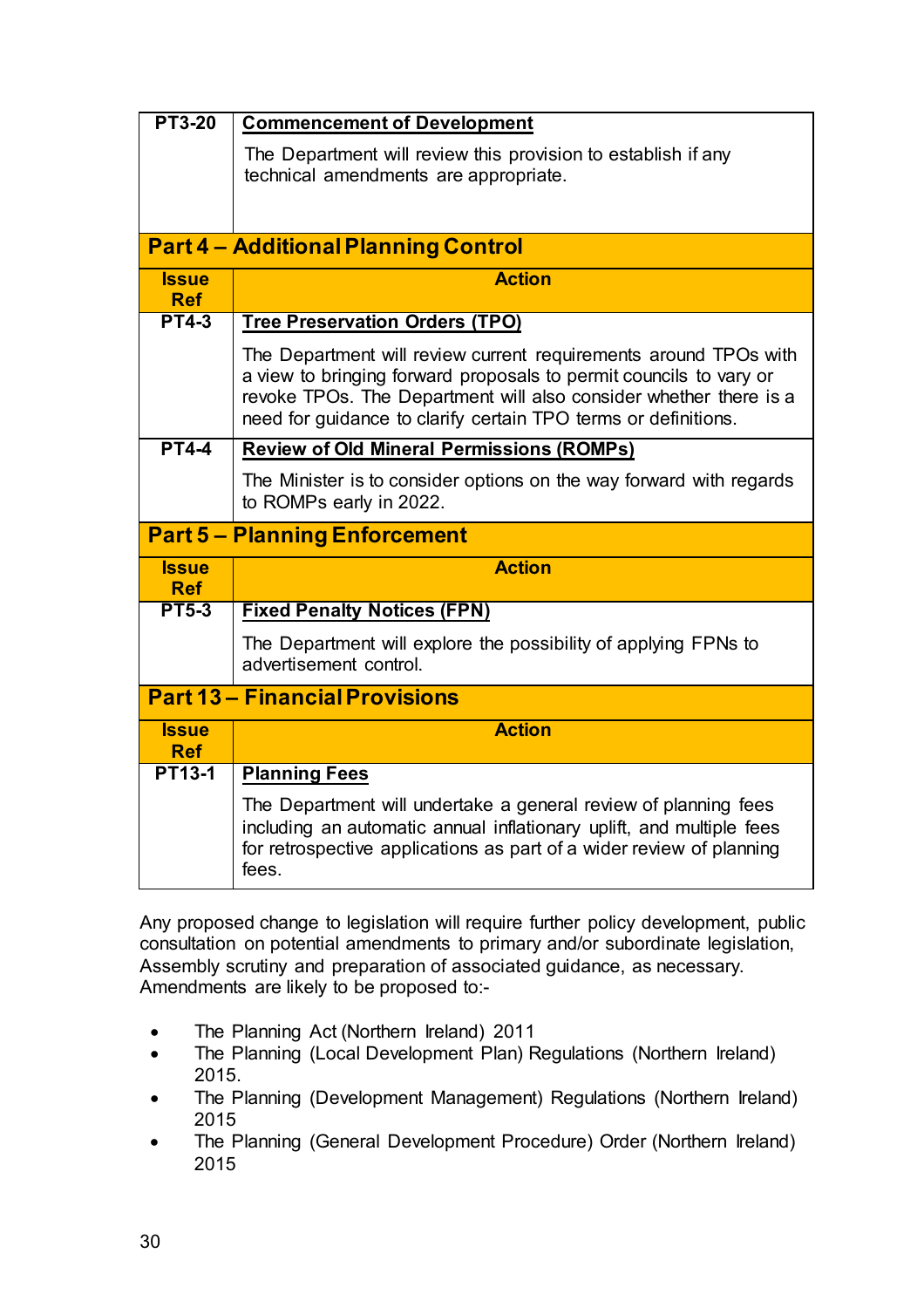#### • Planning (Fees) Regulations (Northern Ireland) 2015 **Conclusions and Next Steps**

- 12.13.As a reminder, the purpose and scope of the review is to consider: the objectives intended to be achieved by the Planning Act; assess the extent to which those objectives have been achieved; and assess whether it is appropriate to retain, amend or repeal any of the provisions of the Planning Act or subordinate legislation made under the 2011 Act, in order to achieve those objectives.
- 12.14. The Department would conclude that the vast majority of the Act is to be retained as currently structured and that there is no case, in this first review report, to recommend the repeal of any of its provisions in order to achieve the objectives of the Act.
- 12.15. The report has, however, identified certain provisions / areas of the Act and subordinate legislation which, if amended or supplemented, could assist in improving the planning system and, therefore, better achieve the objectives of the Act.
- 12.16. The Department will, therefore, seek to develop these policy proposals with a view to bringing forward proposals for public consultation at the earliest opportunity. Actions which require amendment to current primary legislation will be taken forward through the NI Assembly Bill Process.<sup>[11](#page-34-0)</sup> Actions which require secondary / subordinate legislation will also be undertaken in accordance with best practise, in conjunction with the Committee for Infrastructure and Assembly where appropriate. Other actions may be addressed through new or revised guidance. Actions falling to the next mandate will be subject to the views of an incoming Minister.

 $\frac{1}{11}$ 

<span id="page-34-0"></span>[https://education.niassembly.gov.uk/post\\_16/the\\_work\\_of\\_the\\_assembly/making\\_legislation/bill\\_a](https://education.niassembly.gov.uk/post_16/the_work_of_the_assembly/making_legislation/bill_act) [ct](https://education.niassembly.gov.uk/post_16/the_work_of_the_assembly/making_legislation/bill_act)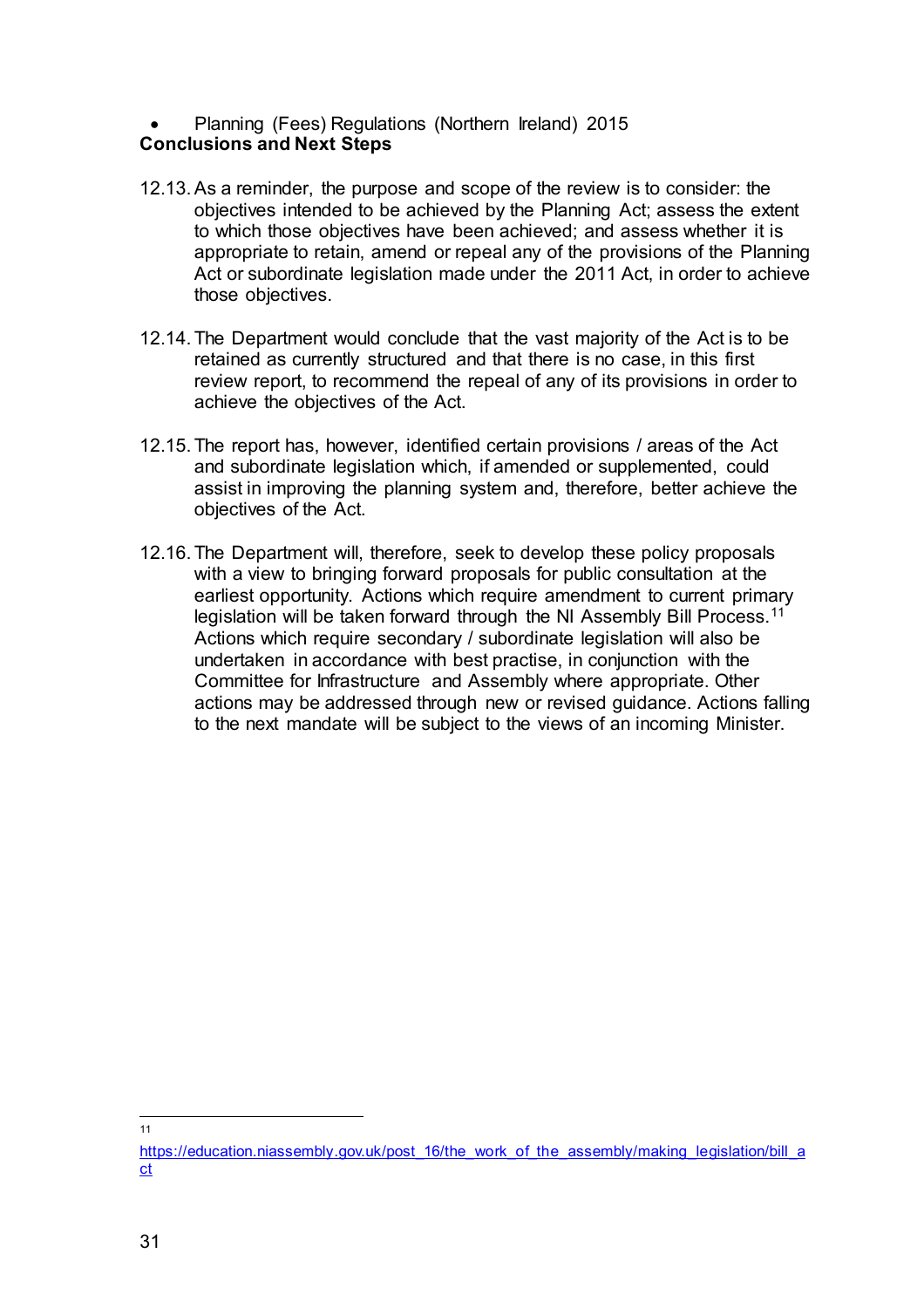# **Consideration of Proposals for Change**

| Table 1<br><b>Part 1 Functions of the Department</b>                                                                                                                                                                                                                                                                                                                                                                | <b>Assessment</b>                                                                                                                                                                                                                                                                                                                                                                                                                                                                                                                                                                                                                                                                                                                                                                                                                                                                                                                                                                                                                                                                                                                                                                                                                                                                                                                                                                                                                                                                                                                                     |
|---------------------------------------------------------------------------------------------------------------------------------------------------------------------------------------------------------------------------------------------------------------------------------------------------------------------------------------------------------------------------------------------------------------------|-------------------------------------------------------------------------------------------------------------------------------------------------------------------------------------------------------------------------------------------------------------------------------------------------------------------------------------------------------------------------------------------------------------------------------------------------------------------------------------------------------------------------------------------------------------------------------------------------------------------------------------------------------------------------------------------------------------------------------------------------------------------------------------------------------------------------------------------------------------------------------------------------------------------------------------------------------------------------------------------------------------------------------------------------------------------------------------------------------------------------------------------------------------------------------------------------------------------------------------------------------------------------------------------------------------------------------------------------------------------------------------------------------------------------------------------------------------------------------------------------------------------------------------------------------|
|                                                                                                                                                                                                                                                                                                                                                                                                                     |                                                                                                                                                                                                                                                                                                                                                                                                                                                                                                                                                                                                                                                                                                                                                                                                                                                                                                                                                                                                                                                                                                                                                                                                                                                                                                                                                                                                                                                                                                                                                       |
| (PT1-1) Matters for the Department to take account of in<br>the exercise of its functions.<br><b>You said:</b> - A small number of respondents, principally<br>NGOs and some individuals, proposed that Departmental<br>functions under Part 1 should be updated to include specific<br>reference to other strategies e.g. climate change, net zero<br>emissions, ecological protection and ecological restoration. | <b>Our response:</b> The objective of the planning system, consistent<br>with Part 1 of the Act, is to secure the orderly and consistent<br>development of land whilst furthering sustainable development and<br>improving well-being. This means the planning system should<br>positively and proactively facilitate development that contributes to<br>a more socially economically and environmentally sustainable<br>Northern Ireland. In furthering sustainable development and<br>improving well-being, the planning system supports the Executive's<br>Programme for Government commitments and priorities as well as<br>the aims and objectives of the Regional Development Strategy<br>2035 (RDS) which is its overarching spatial strategy for Northern<br>Ireland.<br>Section 1(3)(b) of the Planning Act gives latitude to the<br>Department, in the formulation and co-ordination of policy to secure<br>the orderly and consistent development of land, to take account of,<br>"any other matter which appears to it to be relevant". Such other<br>strategies will normally be relevant in the exercise of these<br>functions. In light of this and given the current and ever increasing<br>number of strategies aimed at assisting in improving the<br>environment, economy and climate etc, it would not be pragmatic,<br>nor necessary to explicitly cite all such strategies in the Act, or<br>planning legislation in general. To do so would involve continually<br>amending the Planning Act as other strategies come forward. |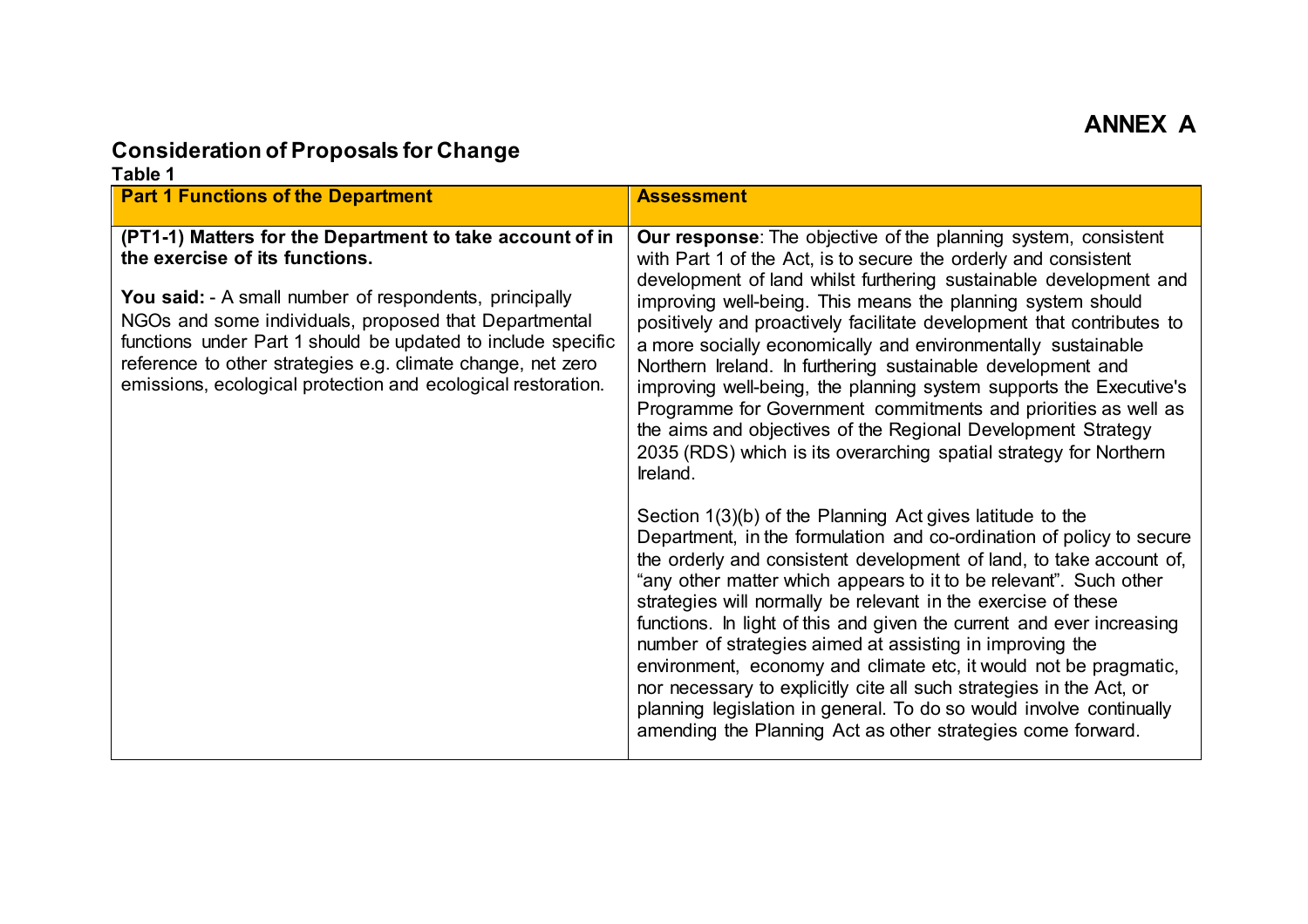## **Table 2**

| <b>Part 2 Local Development Plans (LDP)</b>                                                                                                                                                                                                                                                                                                                                                                                                                                                                                              | <b>Assessment</b>                                                                                                                                                                                                                                                                                                                                                                                                                                                                                                                                                                                                                                                                                                                                                                                                                                                                                                                                                            |
|------------------------------------------------------------------------------------------------------------------------------------------------------------------------------------------------------------------------------------------------------------------------------------------------------------------------------------------------------------------------------------------------------------------------------------------------------------------------------------------------------------------------------------------|------------------------------------------------------------------------------------------------------------------------------------------------------------------------------------------------------------------------------------------------------------------------------------------------------------------------------------------------------------------------------------------------------------------------------------------------------------------------------------------------------------------------------------------------------------------------------------------------------------------------------------------------------------------------------------------------------------------------------------------------------------------------------------------------------------------------------------------------------------------------------------------------------------------------------------------------------------------------------|
| (PT2-1) The two document approach to LDP preparation<br><b>You said –</b> A cross-section of respondents including local<br>government, business, some individuals and political parties<br>put forward various suggestions to reform the current<br>approach to include: a single LDP document; greater<br>number of smaller plan documents; parallel preparation of<br>development plan documents, a review within the context of<br>retained Planning Policy Statements set out in the Strategic<br><b>Planning Policy Statement.</b> | <b>Our response</b> - Calls for a change to the overarching framework<br>for preparing LDPs are considered premature within the context of<br>current LDPs under preparation by councils.<br>A move away from the current two document approach would likely<br>cause significant disruption and greater delay to current efforts in<br>developing draft plans, and would represent a fundamental change<br>requiring extensive policy development and public consultation.<br>The Department is of the view that any fundamental review of the<br>current approach is better undertaken following adoption of a<br>number of LDPs to evaluate and better understand 'perceived'<br>obstacles in plan-making. The Department is of the view that the<br>current approach remains appropriate.<br>Proposed Action: The Department will, in conjunction with<br>councils and key stakeholders, monitor and review current<br>processes following adoption of a number of LDPs. |
| (PT2-2) Local Development Plan Guidance<br><b>You said –</b> A small cross-section of respondents including<br>some local government, business and NGOs suggested that                                                                                                                                                                                                                                                                                                                                                                   | <b>Our response - Existing guidance on local development plan</b><br>making processes is set out in the SPPS and other Departmental<br>Development Plan Practice Notes (DPPN), and includes                                                                                                                                                                                                                                                                                                                                                                                                                                                                                                                                                                                                                                                                                                                                                                                  |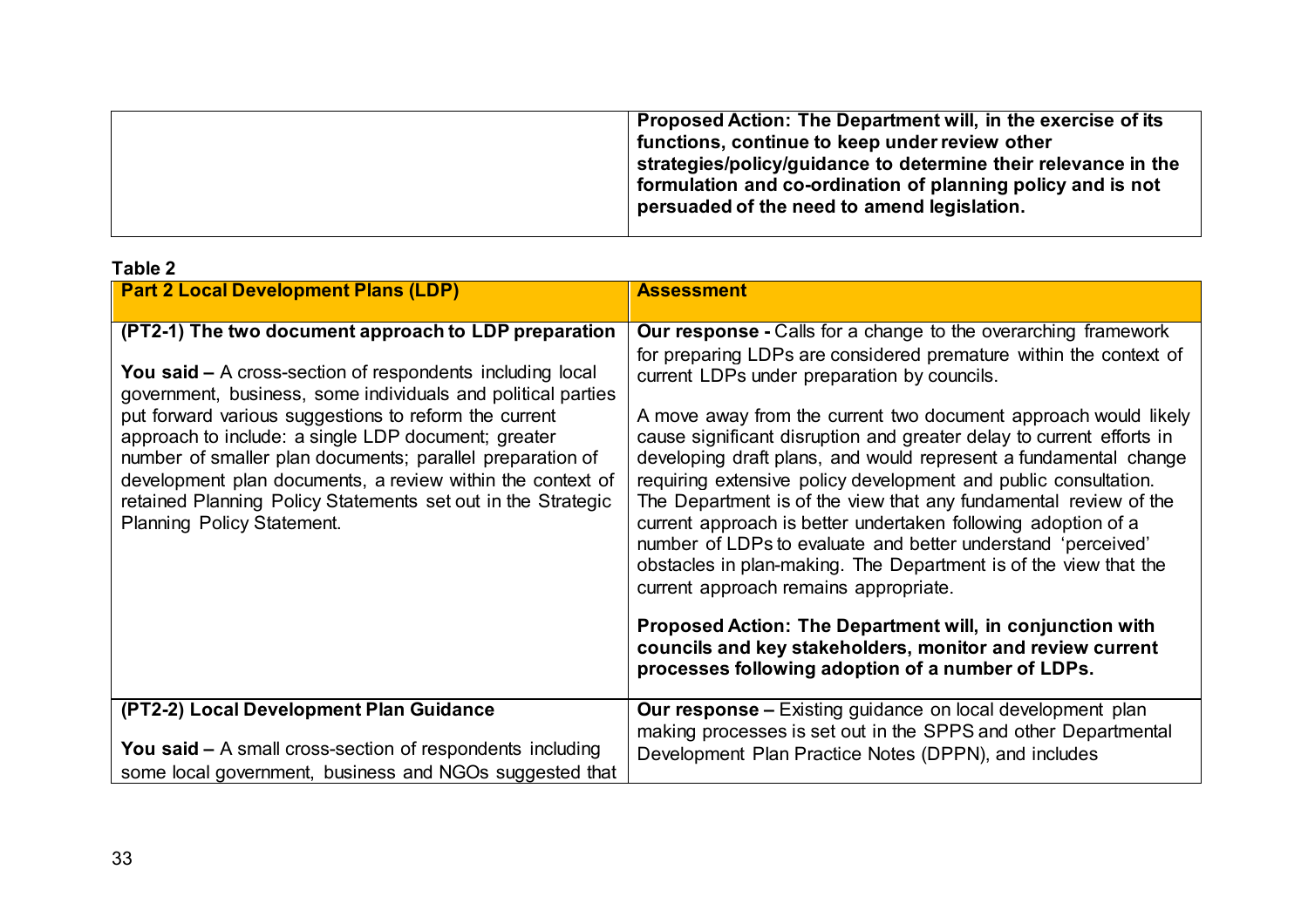| the Department further clarifies in guidance its overall role in<br>the plan-making process, including: the agreement of<br>timetables, submission of documents for independent<br>examination (IE), adoption and revision of an LDP etc. A<br>small cross-section of councils, representative bodies and<br>some business interests questioned the need for an LDP to<br>be submitted to the Department for IE and suggested that<br>councils should be permitted to submit plans directly to the<br>examination body, saving time, cost and unnecessary<br>burden.                                                                             | clarification on the role of the Department at various stages. These<br>are available on the Dfl website: https://www.infrastructure-<br>ni.gov.uk/publications/development-plan-practice-notes<br>Extant practice notes will be reviewed as part of an overall review<br>following adoption of a number of LDPs, to determine if guidance<br>would benefit from further clarification. The Department is of the<br>view that any review of the current approach to LDP preparation,<br>including its own role in the overall process is better undertaken<br>following adoption of a number of LDPs to evaluate and better<br>understand 'perceived' obstacles in plan-making. The Department<br>is of the view that the current legislative approach remains<br>appropriate.<br>Proposed Action: The Department will add/amend<br>development plan guidance as required by the review of<br>current processes following adoption of a number of LDPs. |
|--------------------------------------------------------------------------------------------------------------------------------------------------------------------------------------------------------------------------------------------------------------------------------------------------------------------------------------------------------------------------------------------------------------------------------------------------------------------------------------------------------------------------------------------------------------------------------------------------------------------------------------------------|---------------------------------------------------------------------------------------------------------------------------------------------------------------------------------------------------------------------------------------------------------------------------------------------------------------------------------------------------------------------------------------------------------------------------------------------------------------------------------------------------------------------------------------------------------------------------------------------------------------------------------------------------------------------------------------------------------------------------------------------------------------------------------------------------------------------------------------------------------------------------------------------------------------------------------------------------------|
| (PT2-3) Matters to take account of in furthering<br>sustainable development, and preparation of LDPs<br>You said $-$ A cross-section of respondents including<br>renewables and business groups put forward the suggestion<br>that the matters to take account of should be broadened to<br>include the Programme for Government, and other NI<br>Executive and Departmental strategies e.g. Environment,<br>Energy / Renewables, Investment, Climate, Minerals,<br>commitments to Net Zero emissions etc; and more robust<br>connectivity with Local Community Plans; some also<br>consider that the statutory requirement to 'take account of' | <b>Our response</b> - The objective of the planning system, consistent<br>with Part 2 of the Act, is to secure the orderly and consistent<br>development of land whilst furthering sustainable development and<br>improving well-being. This means the planning system should<br>positively and proactively facilitate development that contributes to<br>a more socially economically and environmentally sustainable<br>Northern Ireland. In furthering sustainable development and<br>improving well-being, the planning system supports the Executive's<br>Programme for Government commitments and priorities as well as<br>the aims and objectives of the Regional Development Strategy<br>2035 (RDS) which is its overarching spatial strategy for Northern<br>Ireland.                                                                                                                                                                          |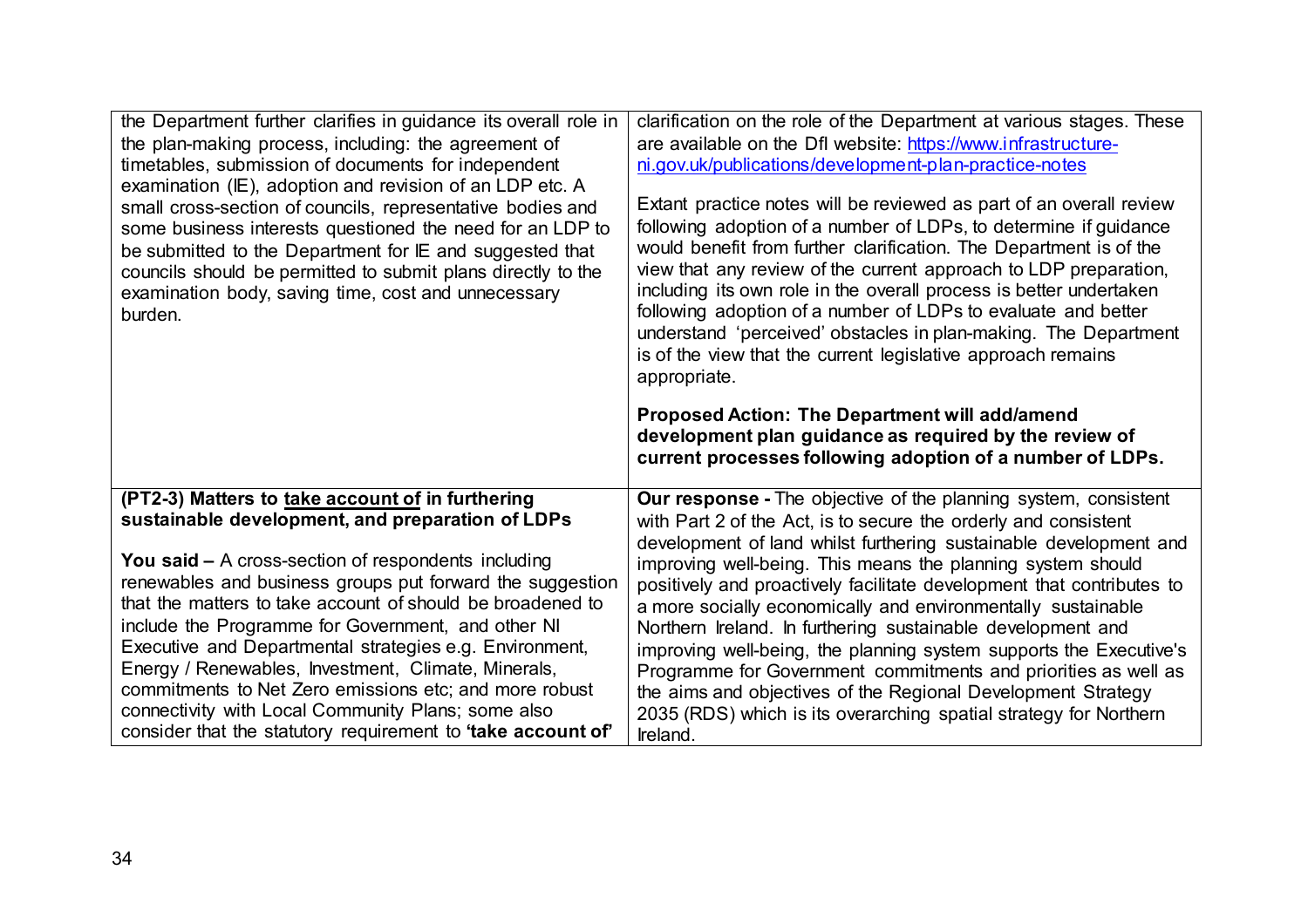| such strategic guidance documents in legislation is too<br>flexible, while a few considered it to be too rigid.                                                                                                                                                                                                                                                                                                                                                                                                                                                                                      | In light of this and given the current and ever increasing number of<br>strategies aimed at assisting in improving the environment,<br>economy, climate etc it would not be pragmatic to explicitly list in<br>planning legislation those which must be taken into account by<br>councils in the preparation of local development plans. The SPPS<br>sets out additional policy/guidance on the matters to be taken into<br>account of in the plan-making process. Also, the Local Government<br>Act (NI) 2014 inserted into s.8 & 9 of the Planning Act, the<br>requirement to also take account of a "council's current community<br>plan". In furthering sustainable development, $s.5(2)(b)$ of the<br>Planning Act gives latitude to authorities exercising any function<br>under Part 2, to take account of "any other matter which appears to<br>that person to be relevant", in addition to other policy and guidance<br>issued by other Departments.<br>Proposed Action: The Department is not persuaded of the<br>need to amend legislation on matters to take account of in the<br>preparation of LDPs. |
|------------------------------------------------------------------------------------------------------------------------------------------------------------------------------------------------------------------------------------------------------------------------------------------------------------------------------------------------------------------------------------------------------------------------------------------------------------------------------------------------------------------------------------------------------------------------------------------------------|--------------------------------------------------------------------------------------------------------------------------------------------------------------------------------------------------------------------------------------------------------------------------------------------------------------------------------------------------------------------------------------------------------------------------------------------------------------------------------------------------------------------------------------------------------------------------------------------------------------------------------------------------------------------------------------------------------------------------------------------------------------------------------------------------------------------------------------------------------------------------------------------------------------------------------------------------------------------------------------------------------------------------------------------------------------------------------------------------------------------|
| (PT2-4) Consultation Bodies in plan-making<br><b>You said - A majority of councils and other public bodies</b><br>consider that the scope of consultation bodies is too wide<br>ranging and laborious for a Council to consult at every<br>stage. Those respondents were of the view that it may be<br>better left to the discretion of a Council to filter / tailor the<br>plan-making consultation lists, and to only maintain contact<br>with those it considers, or those which have specifically<br>asked to be consulted, to have a continuing interest in the<br>Council's plan preparations. | Our response - The consultation bodies for the purposes of<br>preparing a LDP are set out at regulation 2 of the Planning (Local<br>Development Plan) Regulations (NI) 2015. This is an established<br>list of relevant consultees, taken forward from previous plan-<br>making under the unitary planning system. The list of consultees<br>includes all NI government departments, neighbouring councils, the<br>Civil Aviation Authority, NIHE, water & sewerage undertakers, any<br>person to whom the electronic communication code applies, and<br>any person to whom a licence has been granted under either the<br>Electricity (NI) Order 1992, or Gas (NI) Order 1996. The<br>Department understands that this issue pertains principally with<br>respect to those consultees listed at regulation 2(1)(f-h), which can                                                                                                                                                                                                                                                                                   |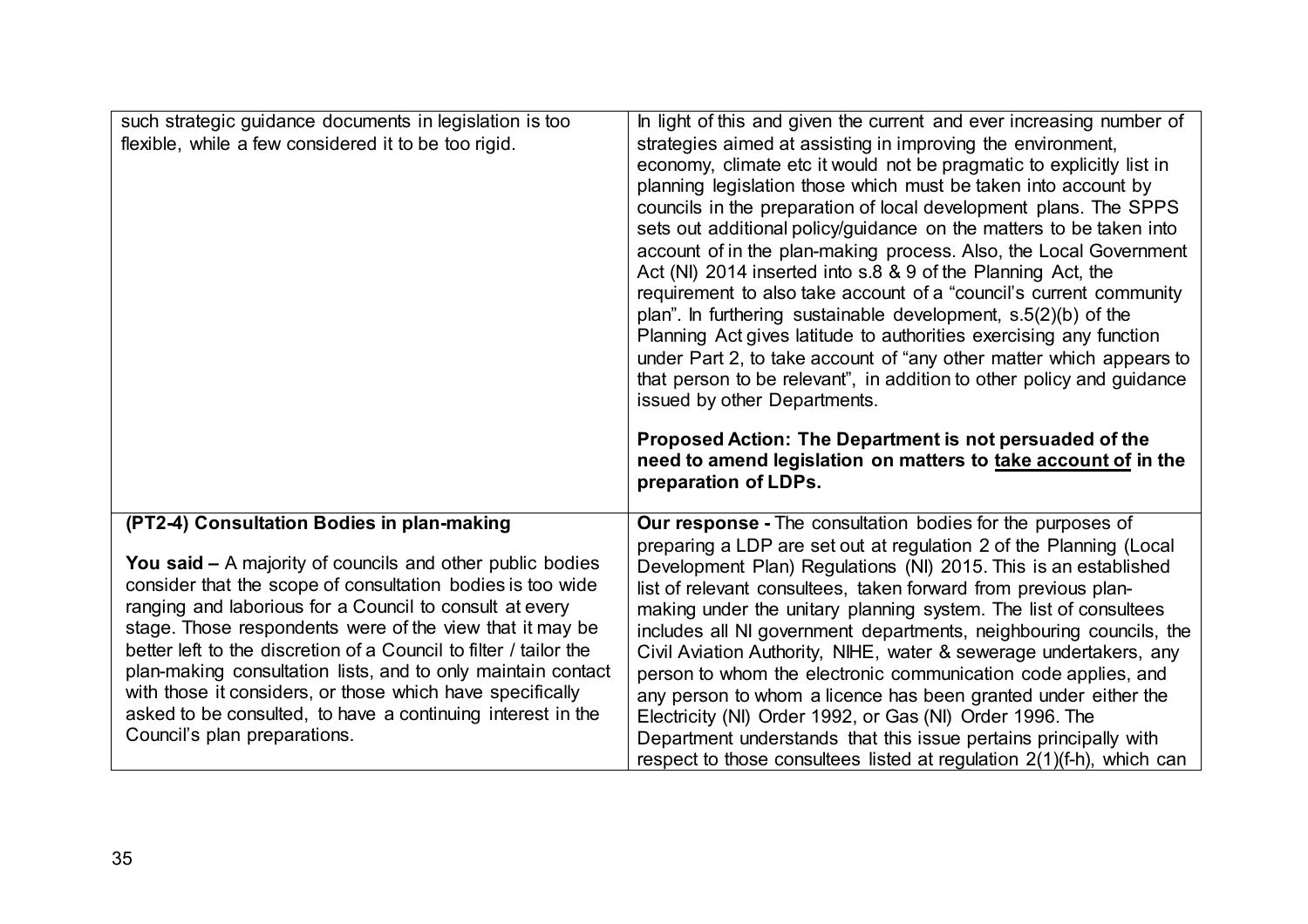|                                                                                                                                                                                                                                                                                                                                                                                                                                                                                                                                                 | be quite numerous and include some which do not wholly operate<br>within NI.<br>Proposed Action: The Department will undertake to review the<br>statutory list of consultees in plan-making to determine<br>whether it remains relevant / appropriate to local planning<br>authorities. Changes to the consultee list arising from this<br>review will require amendment of the Development Plan<br><b>Regulations.</b>                                                                                                                                                                                                                                                                                                                                                                                           |
|-------------------------------------------------------------------------------------------------------------------------------------------------------------------------------------------------------------------------------------------------------------------------------------------------------------------------------------------------------------------------------------------------------------------------------------------------------------------------------------------------------------------------------------------------|-------------------------------------------------------------------------------------------------------------------------------------------------------------------------------------------------------------------------------------------------------------------------------------------------------------------------------------------------------------------------------------------------------------------------------------------------------------------------------------------------------------------------------------------------------------------------------------------------------------------------------------------------------------------------------------------------------------------------------------------------------------------------------------------------------------------|
| (PT2-5) Approach to LDP Timetabling<br>You said $-$ A cross-section of a number of councils and<br>businesses are of the view that the LDP process spans too<br>long a period of time and the timetables require continual<br>updating, and suggest separate timetables for each stage.<br>A cross-section of other respondents including NGOs,<br>Renewables and business sectors suggested potential fines<br>for failure to adhere to LDP timetables, including possible<br>introduction of a maximum time period for adoption of a<br>plan. | <b>Our response -</b> While the requirement to prepare and keep under<br>review a timetable for the preparation of an LDP is a statutory duty,<br>the dates a council indicates are indicative and estimated on the<br>basis of the information available at that time. The duty to keep the<br>timetable under review is to afford councils the opportunity to<br>amend / adjust the timetable in the face of unforeseen delays. It<br>would not be practicable to hold councils to strict adherence to an<br>LDP timetable particularly when unforeseen events beyond their<br>control may cause programme slippage. The Department<br>anticipates that as councils work through their LDP processes, that<br>future plan preparations including plan adjustments, should<br>become more focused and efficient. |
|                                                                                                                                                                                                                                                                                                                                                                                                                                                                                                                                                 | Proposed Action: The Department is not persuaded of the<br>need to amend current LDP timetabling requirements at this<br>time. The Department will however consider this issue as part<br>of a wider review of LDP processes.                                                                                                                                                                                                                                                                                                                                                                                                                                                                                                                                                                                     |
| (PT2-6) Digitization in the Planning System -                                                                                                                                                                                                                                                                                                                                                                                                                                                                                                   | <b>Our response</b> - Calls to better utilise digital / online means of<br>consultation and communication in plan-making, and development<br>management featured strongly in the responses to the call for                                                                                                                                                                                                                                                                                                                                                                                                                                                                                                                                                                                                        |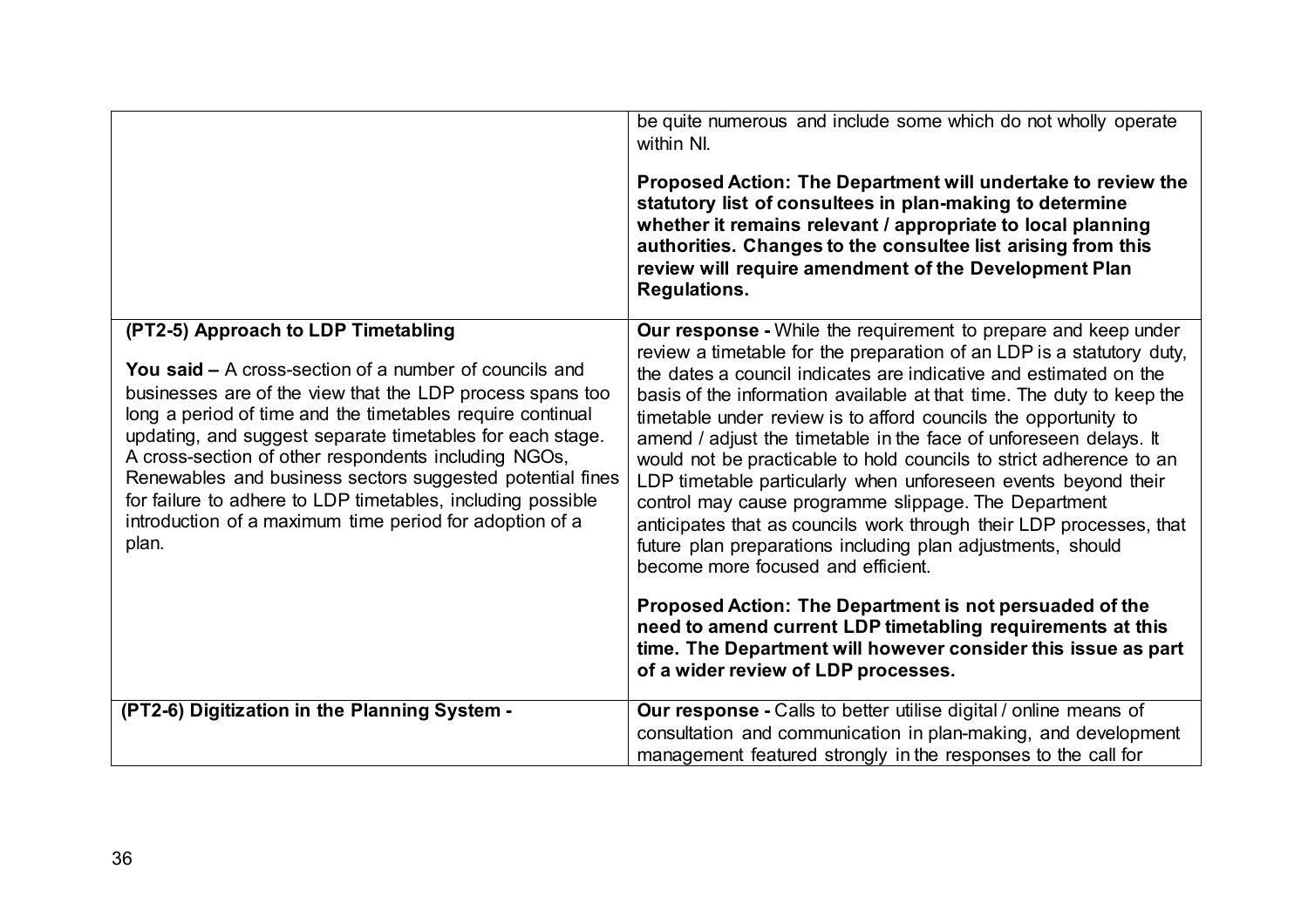| <b>You said – Overall, a broad cross-section of respondents</b> | evidence. Regulation 4 of the LDP regulations, and Regulation 29                                                                                                                                                                                                                                                                                                                                                                                 |
|-----------------------------------------------------------------|--------------------------------------------------------------------------------------------------------------------------------------------------------------------------------------------------------------------------------------------------------------------------------------------------------------------------------------------------------------------------------------------------------------------------------------------------|
| proposed the planning system should enhance the use of          | of the GDPO provides for the use of electronic means of                                                                                                                                                                                                                                                                                                                                                                                          |
| online / digital availability of documents for inspection and   | communication which could be amended to expand the use of                                                                                                                                                                                                                                                                                                                                                                                        |
| comment in plan-making. Generally, most councils                | digitization in plan-making and development management.                                                                                                                                                                                                                                                                                                                                                                                          |
| suggested that the need for advertisements in the local         | Removing the requirement for advertisement in the printed press                                                                                                                                                                                                                                                                                                                                                                                  |
| press and Belfast Gazette which is viewed as costly and         | and Belfast Gazette would need careful consideration particularly                                                                                                                                                                                                                                                                                                                                                                                |
| ineffective, should be removed.                                 | around its potential effects on some s.75 groups.                                                                                                                                                                                                                                                                                                                                                                                                |
|                                                                 | Proposed Action: The Department will undertake a review of<br>the publicity and advertisement requirements associated with<br>plan-making to determine whether there are ways to enhance<br>online / digital means of communication in plan-making<br>specifically to approve accessibility for citizens. This will<br>include consideration of any recommendations which may<br>emerge from the work of the Planning Engagement<br>Partnership. |

## **Table 3**

| <b>Part 3 Planning Control</b>                                                                                                                                                                                                                                                                                                                                                                                | <b>Assessment</b>                                                                                                                                                                                                                                                                                                                                                                                                                            |
|---------------------------------------------------------------------------------------------------------------------------------------------------------------------------------------------------------------------------------------------------------------------------------------------------------------------------------------------------------------------------------------------------------------|----------------------------------------------------------------------------------------------------------------------------------------------------------------------------------------------------------------------------------------------------------------------------------------------------------------------------------------------------------------------------------------------------------------------------------------------|
| (PT3-1) Categories of Development                                                                                                                                                                                                                                                                                                                                                                             | <b>Our response - Section 25 of the Planning Act classifies</b><br>development into two categories: 'major' and 'local', with section 26                                                                                                                                                                                                                                                                                                     |
| <b>You said - Overall, a broad cross-section of respondents</b><br>including most councils, business and renewables sectors<br>called for a review of the current hierarchy of development,<br>and thresholds for major and RSD development, to also<br>include consideration of the introduction a third<br>'Intermediate / Minor' category of development mirroring<br>that in GB (Major, Minor and Other). | providing for major development of regional significance (RSD)<br>which is to be dealt with by the Department. The associated<br>thresholds for major and RSD development, are set out in the<br>Planning (Development Management) Regulations (NI) 2015. Any<br>development below the major category threshold is classed as<br>'local', which represent the vast majority of planning applications<br>received and determined by councils. |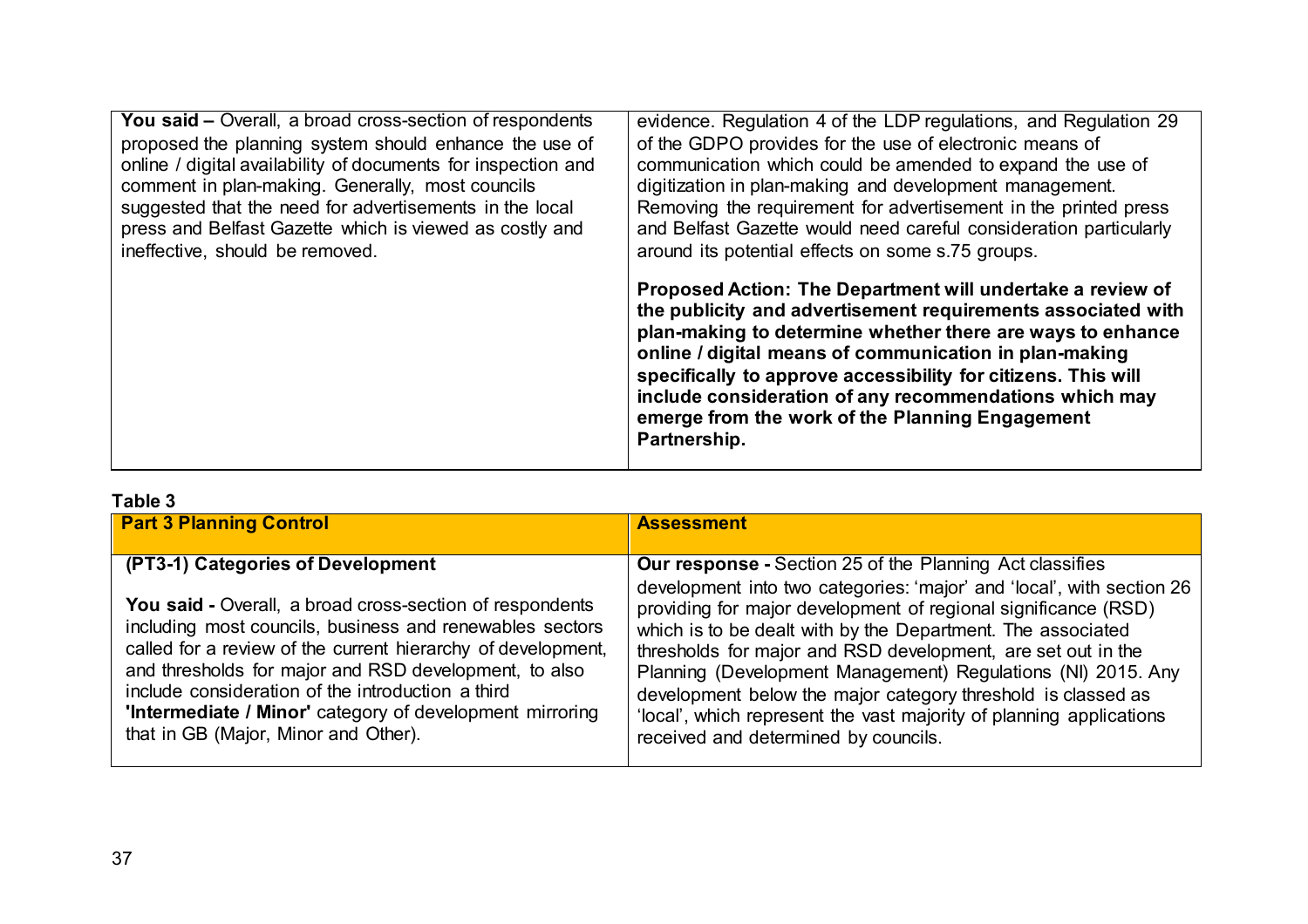| Performance of a council's planning functions is principally<br>measured against processing of major and local applications. The<br>suggestion to introduce a third 'intermediate/minor' category is<br>intended to sub-divide the current 'local' category which can<br>currently range from, for example, a domestic porch to a large<br>residential scheme comprising 49 units. Consequently, the<br>processing requirements to determine these types of application<br>can also vary within this category of development.                                                                                                                                                                                                                      |
|----------------------------------------------------------------------------------------------------------------------------------------------------------------------------------------------------------------------------------------------------------------------------------------------------------------------------------------------------------------------------------------------------------------------------------------------------------------------------------------------------------------------------------------------------------------------------------------------------------------------------------------------------------------------------------------------------------------------------------------------------|
| The thresholds for regionally significant applications are tailored to<br>meet regional needs and circumstances and particular planning<br>pressures in Northern Ireland in comparison to other jurisdictions.<br>The thresholds in each jurisdiction are also specifically designed to<br>suit the respective political, administrative and legislative context of<br>each of the administrations. Even in the event of changes to the<br>thresholds, the Department is required to make a determination as<br>to whether a proposed development is considered to be one of<br>regional significance. Where the thresholds are met or exceeded it<br>does not automatically equate that the application is to be dealt<br>with by the Department. |
| Equally, calls to review the major and RSD thresholds could<br>examine the need to introduce new/revised categories of<br>development including for example, energy storage and generation<br>facilities. Such revisions could result in more or fewer applications<br>categorised as major or RSD, also affecting the need for pre-<br>application community consultation.                                                                                                                                                                                                                                                                                                                                                                        |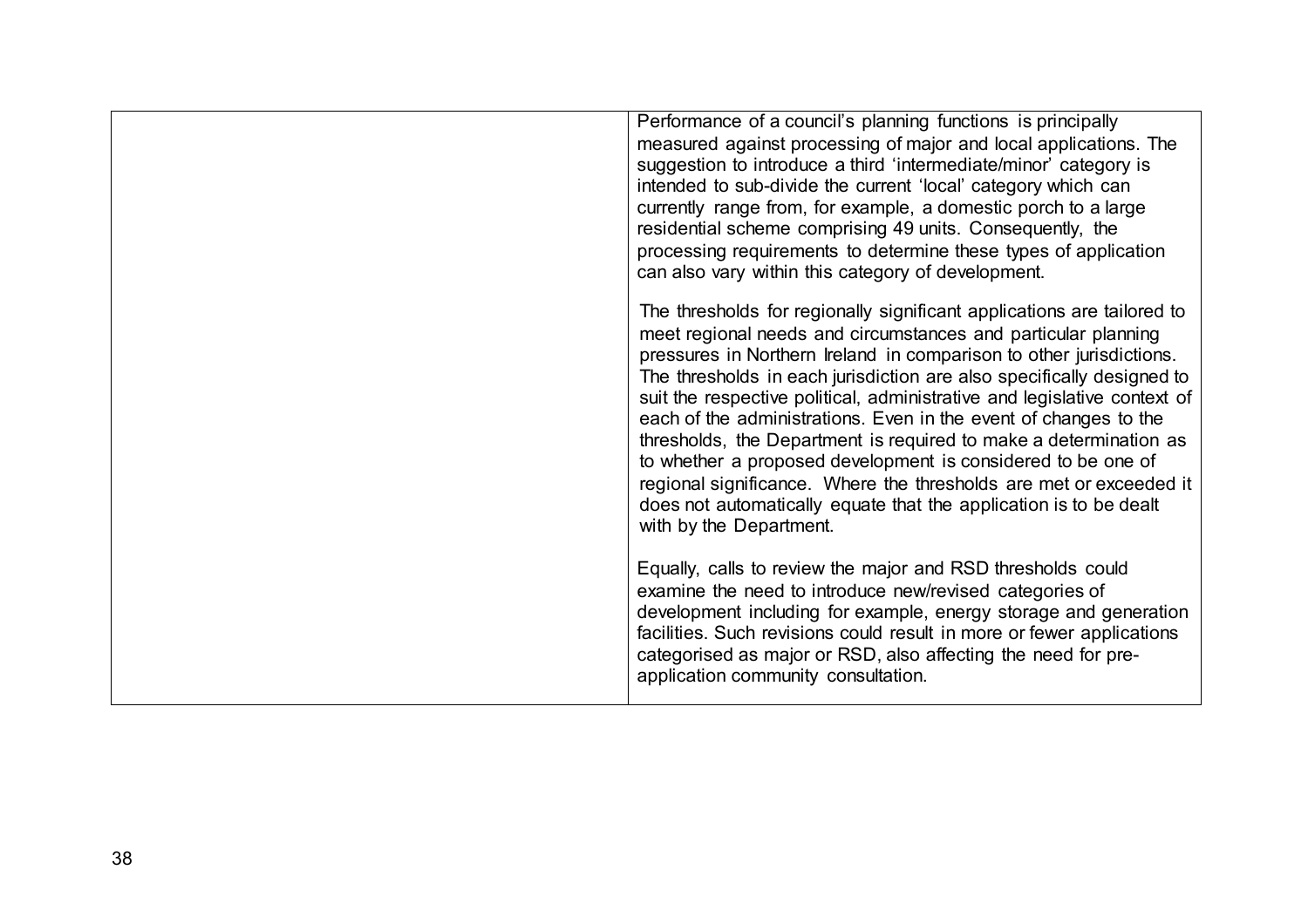|                                                                                                                                                                                                                                                                                                                                                                                                                                                                                                                                                                                                                                                                                                                                                                                                                     | <b>Proposed Action: The Department will review existing</b><br>thresholds and categories of development to determine the<br>need for revisions.                                                                                                                                                                                                                                                                                                                                                                                                                                                                                                                                                                                                                                                                                                                                                                                                                                                                                                                                                                                                                                                                                                                                                                                                                                                                                                                                                   |
|---------------------------------------------------------------------------------------------------------------------------------------------------------------------------------------------------------------------------------------------------------------------------------------------------------------------------------------------------------------------------------------------------------------------------------------------------------------------------------------------------------------------------------------------------------------------------------------------------------------------------------------------------------------------------------------------------------------------------------------------------------------------------------------------------------------------|---------------------------------------------------------------------------------------------------------------------------------------------------------------------------------------------------------------------------------------------------------------------------------------------------------------------------------------------------------------------------------------------------------------------------------------------------------------------------------------------------------------------------------------------------------------------------------------------------------------------------------------------------------------------------------------------------------------------------------------------------------------------------------------------------------------------------------------------------------------------------------------------------------------------------------------------------------------------------------------------------------------------------------------------------------------------------------------------------------------------------------------------------------------------------------------------------------------------------------------------------------------------------------------------------------------------------------------------------------------------------------------------------------------------------------------------------------------------------------------------------|
| (PT3-2) Pre-Application Discussions (PADs)-<br><b>You said - A broad cross-section of respondents including</b><br>some councils, NGOs, business and representative bodies<br>suggested that PADs should be moved to a legislative<br>footing particularly for major and RSDs proposals, with<br>statutory consultees enabled to charge their own PAD fees<br>with the income ring-fenced to improve capacity. Some<br>developers suggested they would be willing to pay statutory<br>consultees for PAD advice if it would improve the quality of<br>their applications and significantly improve processing time.<br>Some suggested Councils can take different approaches to<br>pre-application discussions and this may benefit from a<br>more standardised, formalised approach in subordinate<br>legislation. | <b>Our response</b> - The PAD process is not a statutory requirement<br>and is therefore optional. PADs are a separate activity from<br>statutory pre-application consultation with communities, although<br>they can inform the planning process and scope of the statutory<br>consultation activity. Such consultation may also support the<br>applicant's preparation of the statutory design and access<br>statement. DM Practice Note 10 sets out the current guidance on<br>PACC and PADs, and indicates that the PADs process will take a<br>different form in each instance, and should be proportionate to the<br>nature, scale and benefits of the application. The suggestion to<br>move PADs to a legislative fee-based footing for major and RSD<br>applications (in addition to PACC), could serve to add another layer<br>of bureaucracy, and potentially put further pressure on the limited<br>resources of statutory consultees. It is considered more effective to<br>retain the current discretion planning authorities have to undertake<br>proportionate PADs as appropriate. The Planning Forum is<br>currently reviewing the regional approach to PADs to improve their<br>effectiveness and efficiency.<br>Proposed Action: The Department is not persuaded of the<br>case for, or benefits of moving PADs to a legislative footing.<br>However, the Planning Forum will continue to review the<br>regional approach to PADs to improve effectiveness and<br>efficiency. |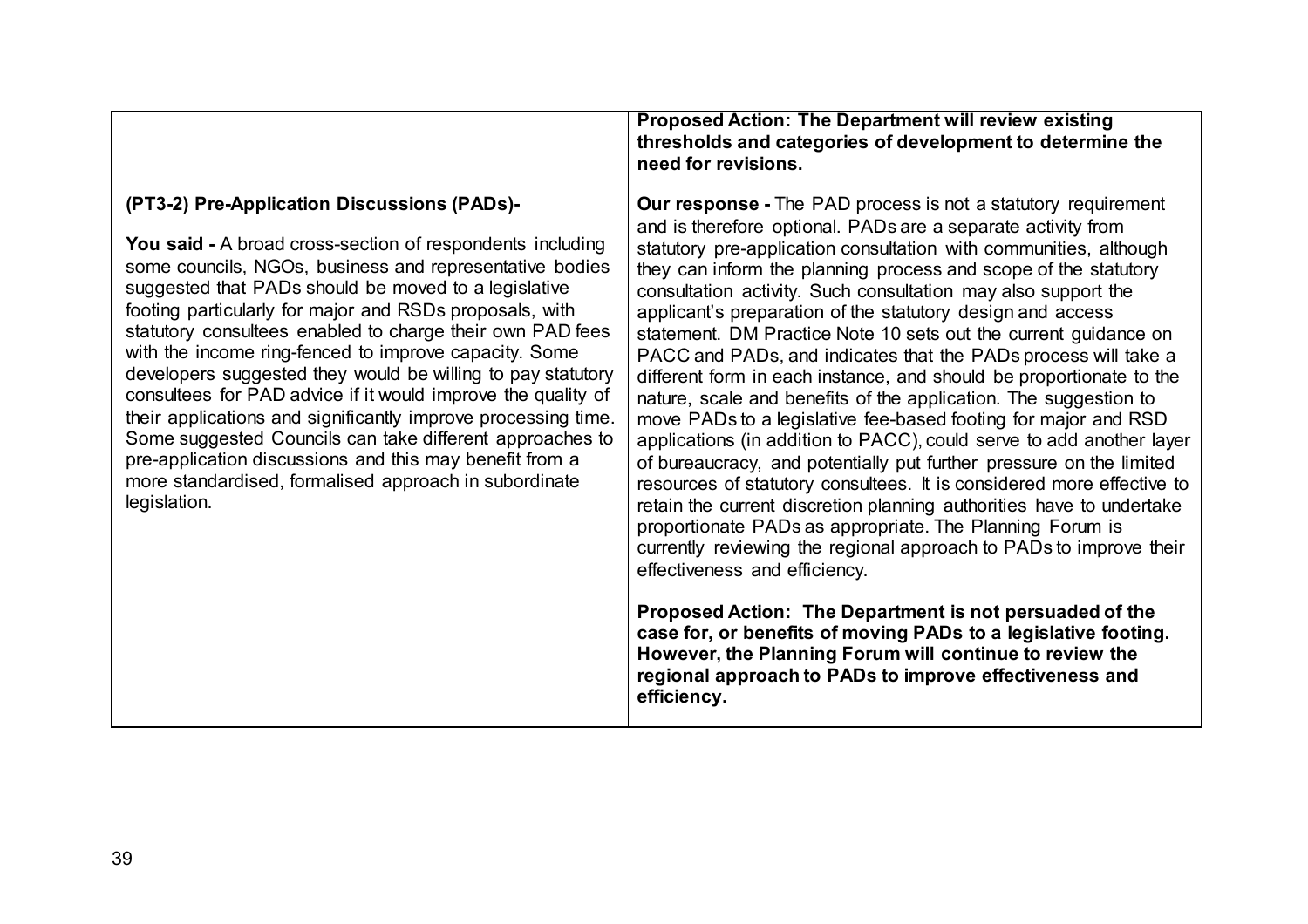| (PT3-3) Pre-Application Community Consultation                   | <b>Our response</b> - Guidance on current PACC and PAN processes is                                                                                                                                                                                                                                                                                                                                                                                                                                                                                                                                                                                                        |
|------------------------------------------------------------------|----------------------------------------------------------------------------------------------------------------------------------------------------------------------------------------------------------------------------------------------------------------------------------------------------------------------------------------------------------------------------------------------------------------------------------------------------------------------------------------------------------------------------------------------------------------------------------------------------------------------------------------------------------------------------|
| (PACC) and Notice -                                              | set out in Development Management Practice Note 10.                                                                                                                                                                                                                                                                                                                                                                                                                                                                                                                                                                                                                        |
| <b>You said - A broad cross-section of respondents including</b> | In response to the COVID 19 emergency, The Planning                                                                                                                                                                                                                                                                                                                                                                                                                                                                                                                                                                                                                        |
| some councils, NGOs, business and representative bodies          | (Development Management) (Temporary Modifications)                                                                                                                                                                                                                                                                                                                                                                                                                                                                                                                                                                                                                         |
| suggested that provision should be made to allow for a           | (Coronavirus) Regulations (Northern Ireland) 2020 temporarily                                                                                                                                                                                                                                                                                                                                                                                                                                                                                                                                                                                                              |
| 'blended' in person and online approach to PACC within the       | removed the requirement for a public event (and its associated                                                                                                                                                                                                                                                                                                                                                                                                                                                                                                                                                                                                             |
| context of digital availability and COVID 19 restrictions.       | advertising) as part of the pre-application community consultation                                                                                                                                                                                                                                                                                                                                                                                                                                                                                                                                                                                                         |
| Meaningful engagement and a central register for PACC            | process associated with planning applications for major                                                                                                                                                                                                                                                                                                                                                                                                                                                                                                                                                                                                                    |
| third parties to receive regular updates was also suggested      | development. This applied where a proposal of application notice                                                                                                                                                                                                                                                                                                                                                                                                                                                                                                                                                                                                           |
| as was a requirement for applicants to demonstrate how           | (PAN), which triggers the pre-application community consultation                                                                                                                                                                                                                                                                                                                                                                                                                                                                                                                                                                                                           |
| they have altered their proposals in light of issues raised      | process, is given to a council / the Department before, or during,                                                                                                                                                                                                                                                                                                                                                                                                                                                                                                                                                                                                         |
| during pre-application process. Some suggested reducing          | the defined emergency period (1 May 2020 to 30 September                                                                                                                                                                                                                                                                                                                                                                                                                                                                                                                                                                                                                   |
| the 12 week period to 6 or 8 weeks. Others sought clarity        | 2020). The regulations were subsequently amended (on several                                                                                                                                                                                                                                                                                                                                                                                                                                                                                                                                                                                                               |
| on PAN process and timeframe for submission of a                 | occasions) to suspend the PACC requirement, firstly to 31 March                                                                                                                                                                                                                                                                                                                                                                                                                                                                                                                                                                                                            |
| subsequent application.                                          | 2021, then 30 September 2021, and again to 31 March 2022.                                                                                                                                                                                                                                                                                                                                                                                                                                                                                                                                                                                                                  |
|                                                                  | The Department will keep the latter date under review, taking<br>account of any changes to the public health advice, to consider if<br>an extension or reduction to the emergency period would be<br>appropriate. It will also continue to encourage potential applicants<br>to undertake alternative arrangements to engage with the<br>community as set out in guidance which will be updated. It should<br>also be noted that this does not prohibit developers, if they<br>considered it appropriate and beneficial, to voluntarily hold a public<br>event as part of the pre-application community consultation,<br>provided they comply with the health regulations. |
|                                                                  | The PACC process helps to underpin the front loading of an<br>application by seeking to identify and address local community<br>concerns prior to submission of an application. Any proposed<br>reduction to the current 12 week period could negatively impact on                                                                                                                                                                                                                                                                                                                                                                                                         |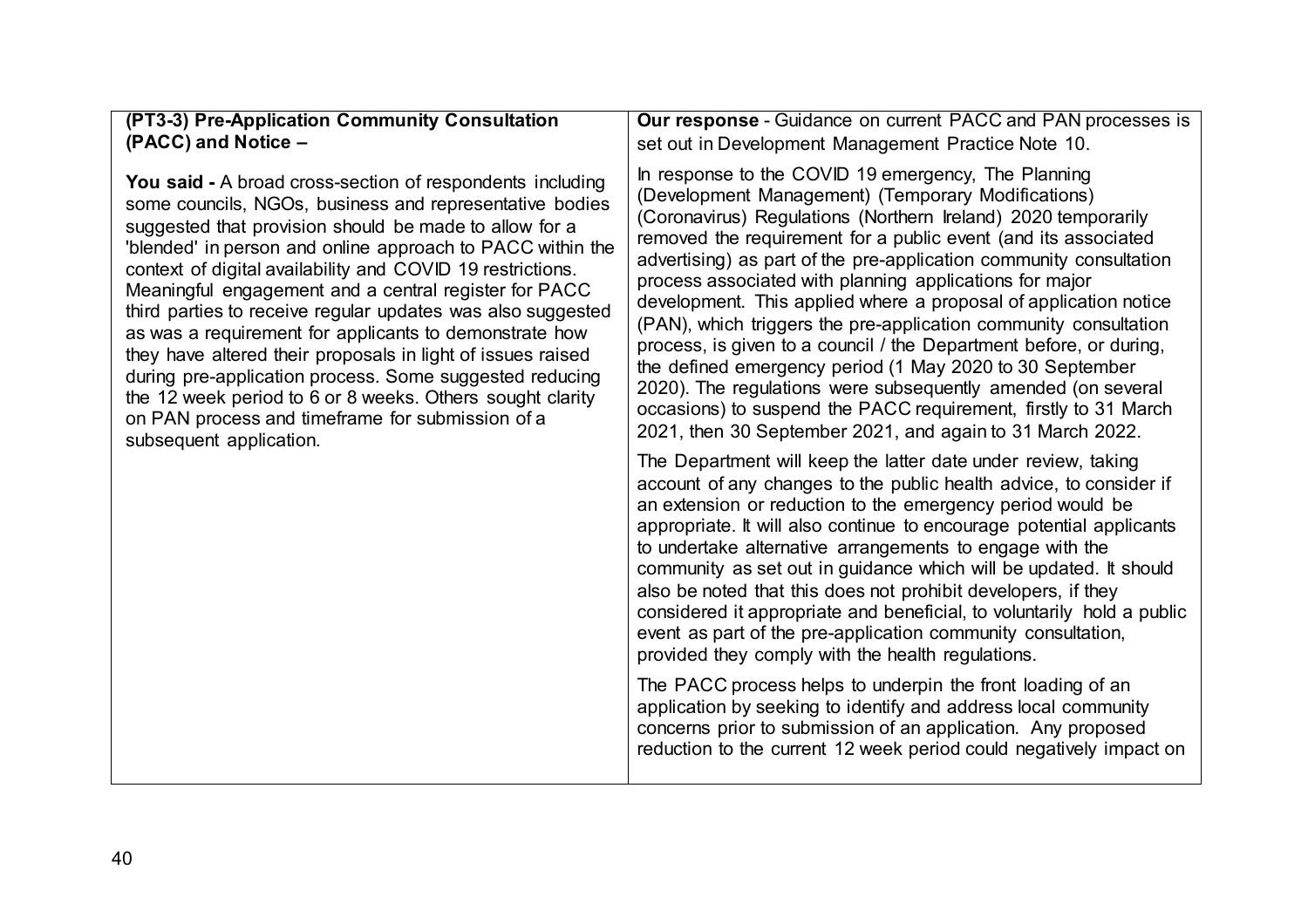| pre-application community participation and may be viewed as an<br>attempt to limit / curtail meaningful community engagement.                                                                                                                                                                                                                                                                                                            |
|-------------------------------------------------------------------------------------------------------------------------------------------------------------------------------------------------------------------------------------------------------------------------------------------------------------------------------------------------------------------------------------------------------------------------------------------|
| The associated PACC report (s.28), prepared by the applicant, can<br>outline any amendment(s) to a proposal arising from community<br>consultation. While the legislation does not specify a period within<br>which a planning application must be submitted (following service<br>of a PAN), further evidence would be required to quantify this<br>matter before recommending amendment to both primary and<br>subordinate legislation. |
| Calls to better utilise digital / online means of consultation and<br>communication in plan-making, and development management<br>featured strongly in the responses to the call for evidence.<br>Regulation 29 of the GDPO provides for the use of electronic<br>means of communication which could be amended to expand the<br>use of digitization in the PACC process.                                                                 |
| A new Regional Planning IT System is currently being developed<br>which will provide a modern system to the Department and 10<br>councils when it goes operational, which may help to address<br>these issues. It will also deliver new services to the public who will<br>be able to submit planning applications on-line as well as via the<br>normal routes. The new system is due to be operational in summer<br>2022.                |
| Proposed Action: The Department will bring forward<br>proposals to provide for both in-person and on-line/electronic<br>PACC public engagement. This will include consideration of<br>any recommendation to emerge from the work of the Planning<br>Engagement Partnership. Clarity on the PAN process could be<br>provided in expanded guidance if appropriate.                                                                          |
|                                                                                                                                                                                                                                                                                                                                                                                                                                           |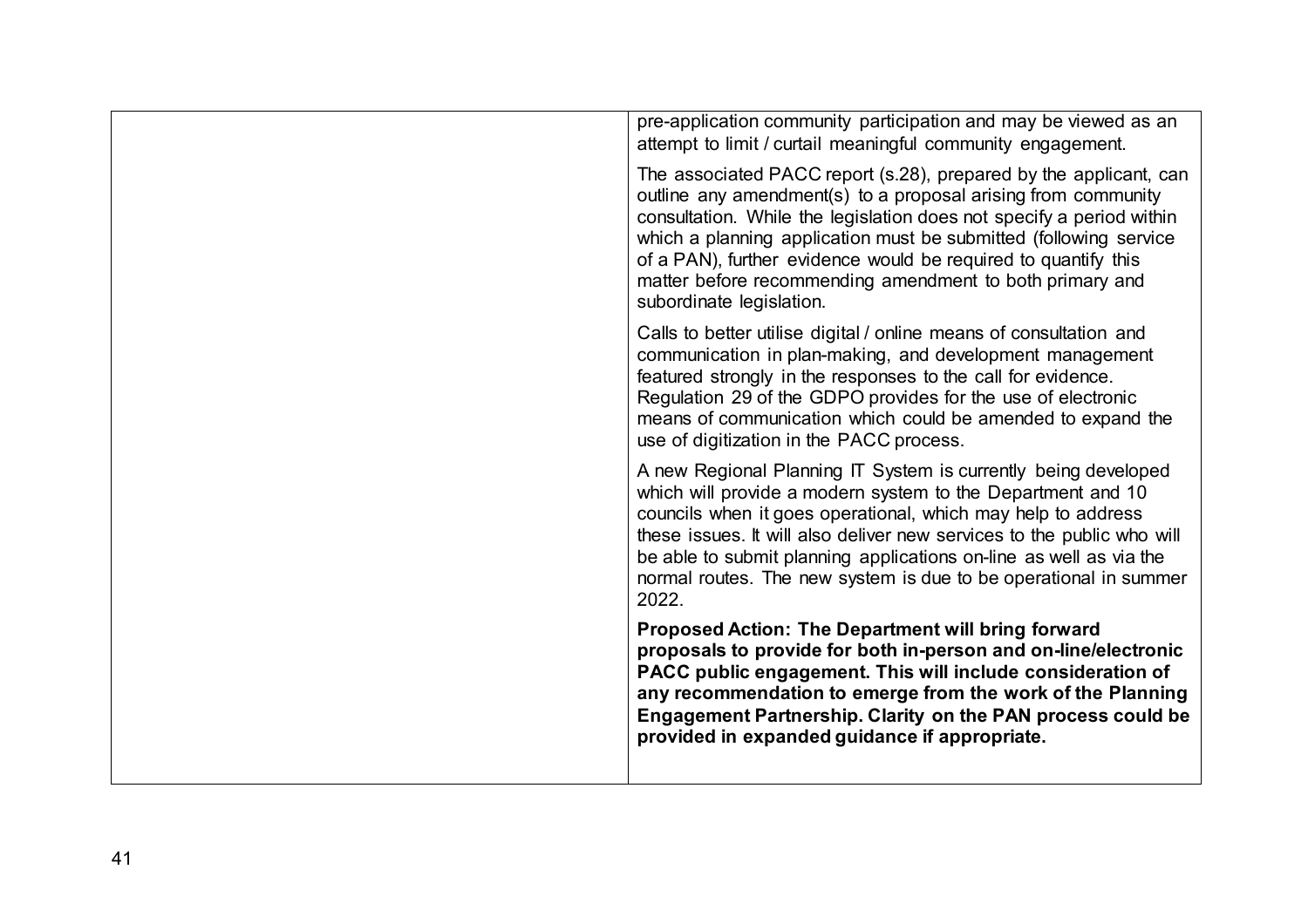| (PT3-4) Call-In Applications<br><b>You said –</b> A small cross-section of respondents suggested<br>the Department clarify and simplify the call-in process and<br>publish criteria and clarity on how this power will be<br>exercised by the Department. Some are of the view that<br>where a proposal which a council considers acceptable but<br>is called-in, this only serves to elongate the time taken to<br>determine the application. | <b>Our response</b> - Guidance on the call-in process is set out in<br>Development Management Practice Note 13.<br>Section 29 (1) of the 2011 Act allows the Department to direct that<br>an individual application or applications be referred to the<br>Department instead of being dealt with by a council. This provision<br>allows the Department to call in any planning application for<br>determination. The Department's direction may be given under<br>Section 29(2)(a) to an individual council or to councils in general<br>and, under Section 29(2) (b), may relate to either a particular<br>application or a specific use class. There are currently several<br>Departmental Directions in this regard, including: The Planning<br>(Notification Of Councils' Own Applications) Direction 2015; and<br>The Planning (Notification Of Applications) Direction 2017. These<br>are important checks and balances in the planning system. |
|------------------------------------------------------------------------------------------------------------------------------------------------------------------------------------------------------------------------------------------------------------------------------------------------------------------------------------------------------------------------------------------------------------------------------------------------|-------------------------------------------------------------------------------------------------------------------------------------------------------------------------------------------------------------------------------------------------------------------------------------------------------------------------------------------------------------------------------------------------------------------------------------------------------------------------------------------------------------------------------------------------------------------------------------------------------------------------------------------------------------------------------------------------------------------------------------------------------------------------------------------------------------------------------------------------------------------------------------------------------------------------------------------------------|
|                                                                                                                                                                                                                                                                                                                                                                                                                                                | Applications will be called in by exception, as the Department<br>recognises the important role of councils in decision making on the<br>future development of their areas.                                                                                                                                                                                                                                                                                                                                                                                                                                                                                                                                                                                                                                                                                                                                                                           |
|                                                                                                                                                                                                                                                                                                                                                                                                                                                | Furthermore, there may be circumstances where a proposed<br>development raises issues of such importance that they could be<br>considered to have a significant regional impact, regardless of<br>falling below the threshold for regionally significant development, or<br>it may be considered the Department is a more appropriate<br>authority to determine the application. As there have been calls for<br>clarity around the call-in process and there have been some delays<br>in the process, the Department considers there is merit in<br>reviewing the process.                                                                                                                                                                                                                                                                                                                                                                           |
|                                                                                                                                                                                                                                                                                                                                                                                                                                                | Proposed Action: The Department will review the policy<br>approach in terms of clarifying call-in criteria and will seek to<br>improve the efficiency of the process going forward.                                                                                                                                                                                                                                                                                                                                                                                                                                                                                                                                                                                                                                                                                                                                                                   |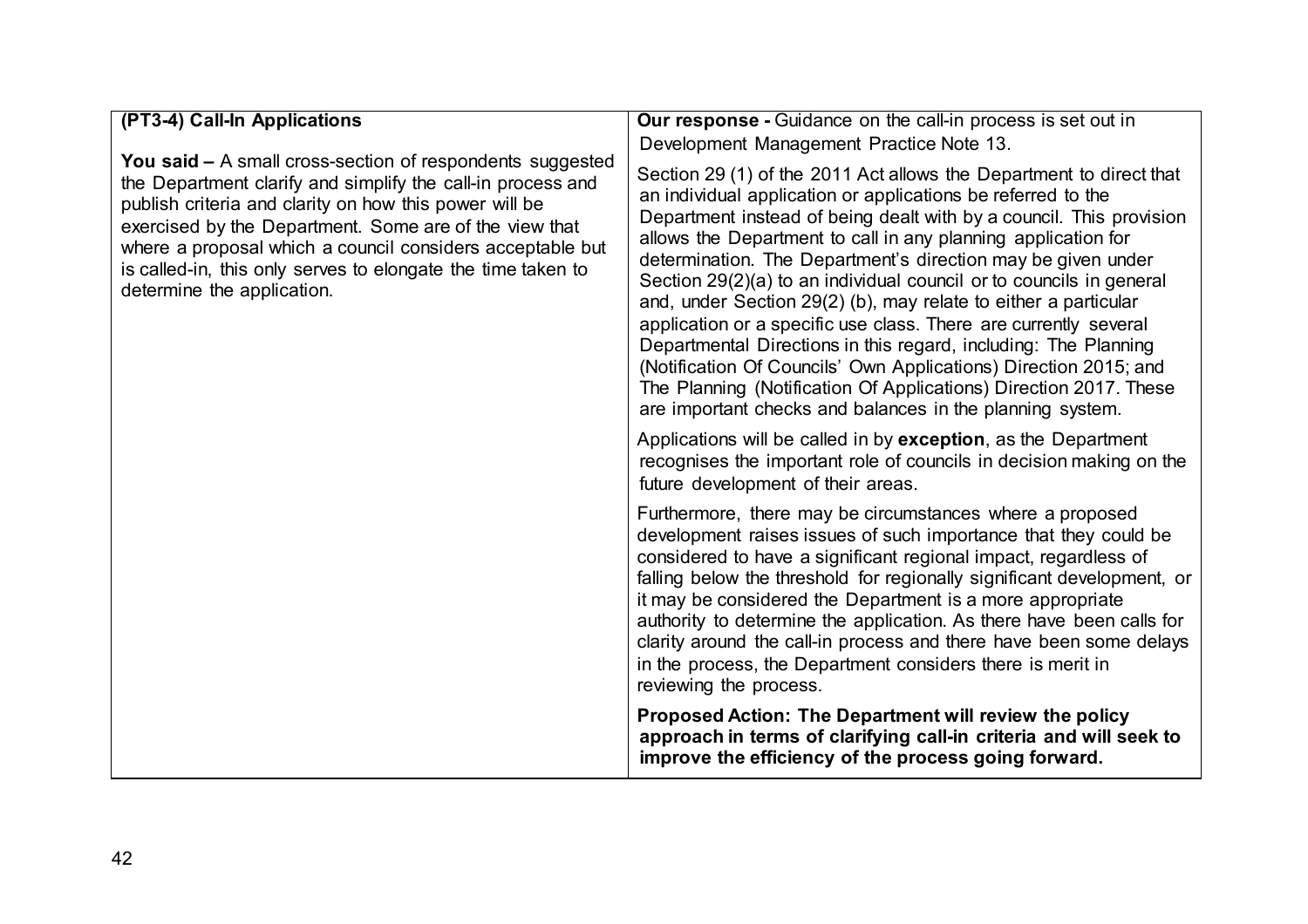| (PT3-5) Incomplete Applications and Validation Check-<br><b>Lists</b><br><b>You said</b> $-$ A broad cross-section of respondents including<br>most councils, some in the business sector and several<br>political parties proposed that the efficiency and<br>effectiveness of the planning system can be improved if the<br>quality of applications coming into the system is improved.<br>Most councils suggested the Department make statutory<br>provision to permit councils to issue application 'check-lists'<br>setting out all the necessary information needed to<br>accompany various types of planning application when they<br>are submitted. | <b>Our response</b> - Guidance on the different types of planning<br>applications, including other additional supporting information<br>which may be required is set out in Development Management<br>Practice Note 04.                                                                                                                                                                                                                                                                                                                                                                                                                                                                           |
|-------------------------------------------------------------------------------------------------------------------------------------------------------------------------------------------------------------------------------------------------------------------------------------------------------------------------------------------------------------------------------------------------------------------------------------------------------------------------------------------------------------------------------------------------------------------------------------------------------------------------------------------------------------|---------------------------------------------------------------------------------------------------------------------------------------------------------------------------------------------------------------------------------------------------------------------------------------------------------------------------------------------------------------------------------------------------------------------------------------------------------------------------------------------------------------------------------------------------------------------------------------------------------------------------------------------------------------------------------------------------|
|                                                                                                                                                                                                                                                                                                                                                                                                                                                                                                                                                                                                                                                             | The format of an application for planning permission is provided for<br>by section 40 of the 2011 Act. The form and content of a planning<br>application is specified in Article 3 of the GDPO.                                                                                                                                                                                                                                                                                                                                                                                                                                                                                                   |
|                                                                                                                                                                                                                                                                                                                                                                                                                                                                                                                                                                                                                                                             | Validation requirements set out what information or evidence must<br>be submitted with a planning application before it can be<br>considered by the planning authority, and therefore deemed to be<br>'valid'. Whenever a planning application becomes 'valid' the<br>timeframe for processing a planning application commences. It is<br>against this timeframe that a council's performance is measured,<br>and also for the purposes for appeals against 'non-determination'<br>of an application. However, many applications when submitted do<br>not contain all the information needed to determine them. This can<br>result in further requests to the applicant and delays in processing. |
|                                                                                                                                                                                                                                                                                                                                                                                                                                                                                                                                                                                                                                                             | The move to a 'validation check-list' would permit a council to<br>prepare and publish, against various types of planning applications<br>and development, the additional information which must<br>accompany applications (over and above the minimum<br>requirements) which it considers as necessary to properly<br>determine the application. Such provision is available in England<br>and Wales and some councils in NI have already put similar<br>arrangements in place on an administrative basis.                                                                                                                                                                                       |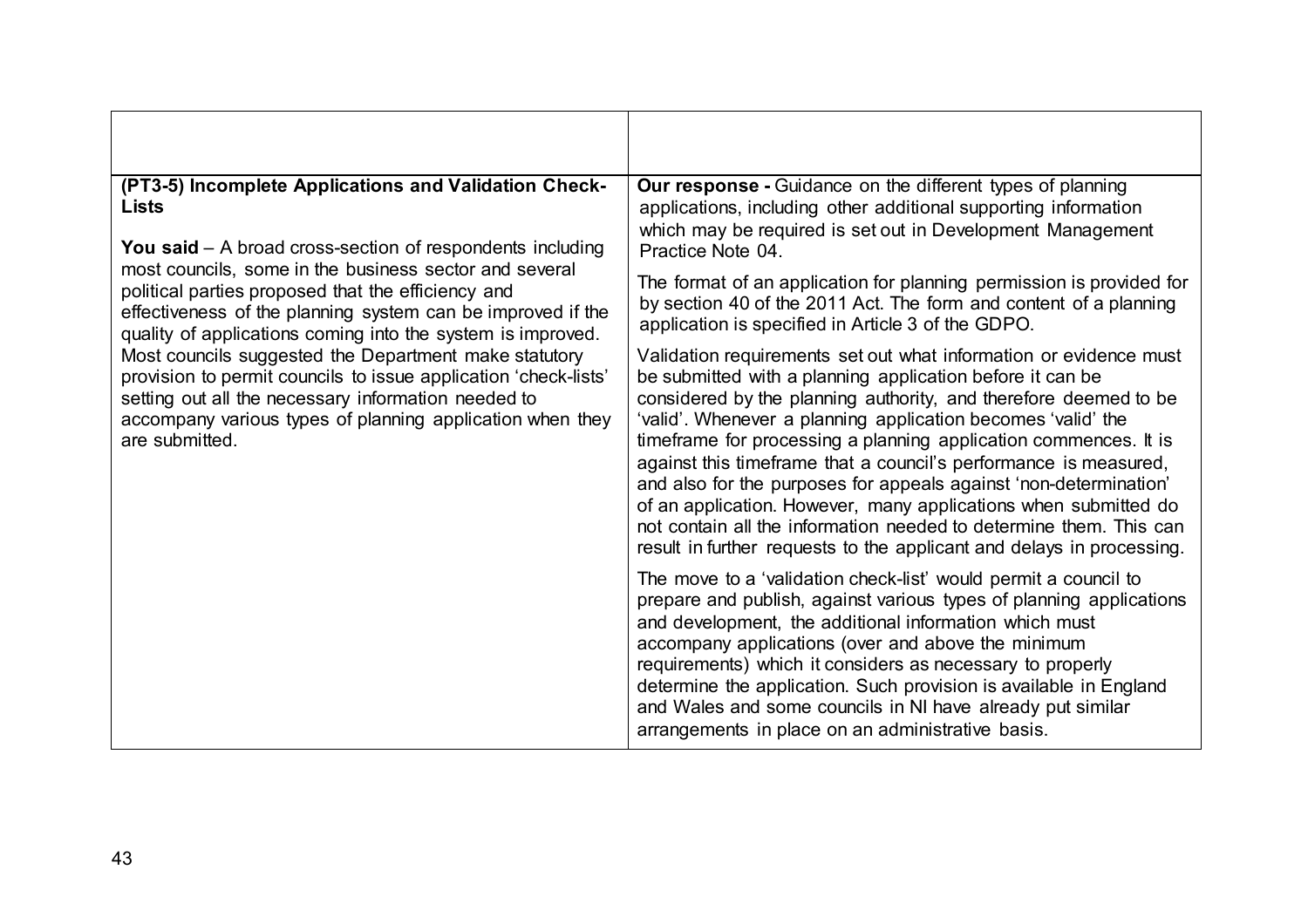|                                                                                                                                                                                                                                                                                                                                                                                                                                                                                                                                    | In addition, a 2019 review into the efficiency and effectiveness of<br>the planning system in NI with a particular focus on the role of<br>statutory consultees concluded that "the efficiency and<br>effectiveness of the planning system can be improved if the quality<br>of applications coming into the system is improved." Evidence on<br>the use of validation check lists on an administrative basis suggest<br>there may be benefits on placing these on a statutory footing.                                                                                  |
|------------------------------------------------------------------------------------------------------------------------------------------------------------------------------------------------------------------------------------------------------------------------------------------------------------------------------------------------------------------------------------------------------------------------------------------------------------------------------------------------------------------------------------|--------------------------------------------------------------------------------------------------------------------------------------------------------------------------------------------------------------------------------------------------------------------------------------------------------------------------------------------------------------------------------------------------------------------------------------------------------------------------------------------------------------------------------------------------------------------------|
|                                                                                                                                                                                                                                                                                                                                                                                                                                                                                                                                    | <b>Proposed Action: The Department will bring forward</b><br>proposals to introduce 'validation check-lists' and will seek to<br>advance policy development at the earliest opportunity.                                                                                                                                                                                                                                                                                                                                                                                 |
| (PT3-6) Advertisement / Notification of Applications<br><b>You said - A small cross-section of respondents including</b><br>several councils suggested that the requirement to publicise<br>applications in the printed press should be removed in its<br>entirety and substituted with a combination of electronic<br>consultation, neighbour notification and site notices. Some<br>respondents were of the view that a specified date for<br>receipt of representations made in response to notifications<br>should be imposed. | Our response - Guidance on publicity and neighbour notification<br>requirements in planning is set out in Development Management<br>Practice Note 14.                                                                                                                                                                                                                                                                                                                                                                                                                    |
|                                                                                                                                                                                                                                                                                                                                                                                                                                                                                                                                    | Current advertisement, notification and inspection requirements for<br>planning applications (and appeals) are set out at Article 8 of the<br>GDPO 2015, (in exercise of powers conferred by s.41 & 42) which<br>includes notice being placed in the printed press (locally),<br>neighbour notification(s) and advertisement of a council's website,<br>date for receipt of representations, but not site notices. These<br>requirements would need to be repeated where a proposed<br>scheme has materially changed before a planning application can<br>be determined. |
|                                                                                                                                                                                                                                                                                                                                                                                                                                                                                                                                    | Planning applications are publicised in the local press in order to<br>bring the details of development proposals to the attention of the<br>public. The statutory requirements placed upon councils or the<br>Department to advertise planning applications and certain types of<br>consents within local newspapers, and to carry out neighbour<br>notification of 'identified occupiers' provides interested parties with<br>an opportunity to consider and comment on development                                                                                    |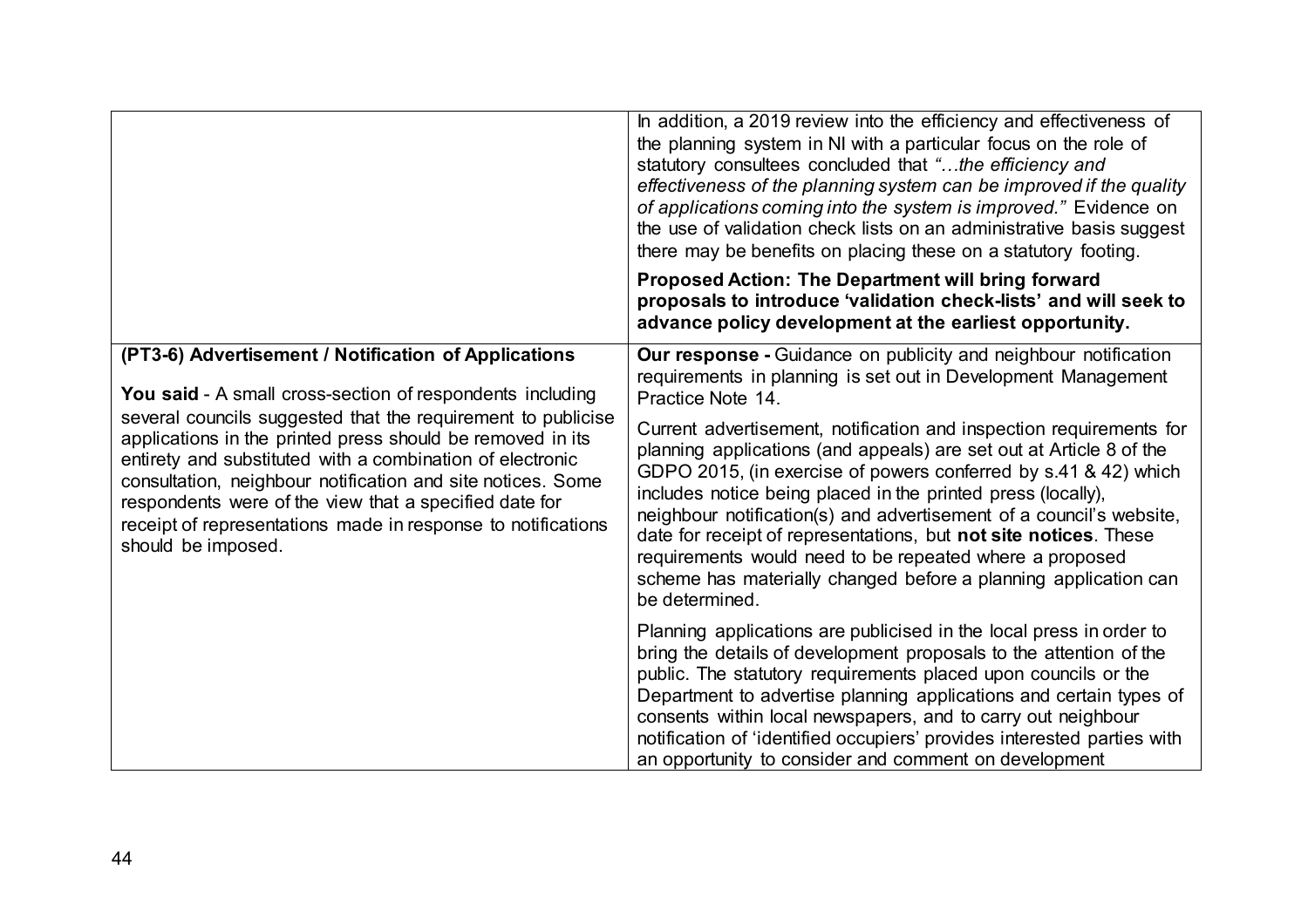| proposals. Publication of planning applications in the local press<br>allows authorities to engage with a much broader range of<br>interested parties or groups than simply through neighbour<br>notification alone.                                                                                                                                                                                                                                                                                                                                                                                                                                                                                                                                                                                                                |
|-------------------------------------------------------------------------------------------------------------------------------------------------------------------------------------------------------------------------------------------------------------------------------------------------------------------------------------------------------------------------------------------------------------------------------------------------------------------------------------------------------------------------------------------------------------------------------------------------------------------------------------------------------------------------------------------------------------------------------------------------------------------------------------------------------------------------------------|
| There is also a requirement for developers to undertake pre-<br>application community consultation before submitting an<br>application for a major development, and as part of this process a<br>developer must publish in a local newspaper a notice containing<br>details of the proposed development and the arrangements for a<br>community consultation event.                                                                                                                                                                                                                                                                                                                                                                                                                                                                 |
| Site notices are used in some other jurisdictions, in conjunction<br>with (and not in substitution for) other on-line notification measures,<br>and depending on the type of development may also require<br>newspaper advertisement.                                                                                                                                                                                                                                                                                                                                                                                                                                                                                                                                                                                               |
| While the Department can appreciate the views of respondents,<br>particularly councils with regards to the costs associated with<br>advertisement in the printed press, it is not persuaded that it can<br>adequately be substituted with the proposals suggested. Any<br>proposal to remove the requirement to advertise in the local printed<br>press would also need added scrutiny given the potential impacts<br>on certain s.75 groups etc. In addition, while the date for<br>submission of a representation is not to be earlier than 14 days<br>after the date on which a notice is sent, the consideration of any<br>representation will depend on its substance and materiality to<br>planning considerations. However, there is scope to examine the<br>potential to use online/digital methods to improve the process. |
| Proposed Action: The Department will undertake a review of<br>the publicity and advertisement requirements associated with<br>planning applications to determine whether there are ways to                                                                                                                                                                                                                                                                                                                                                                                                                                                                                                                                                                                                                                          |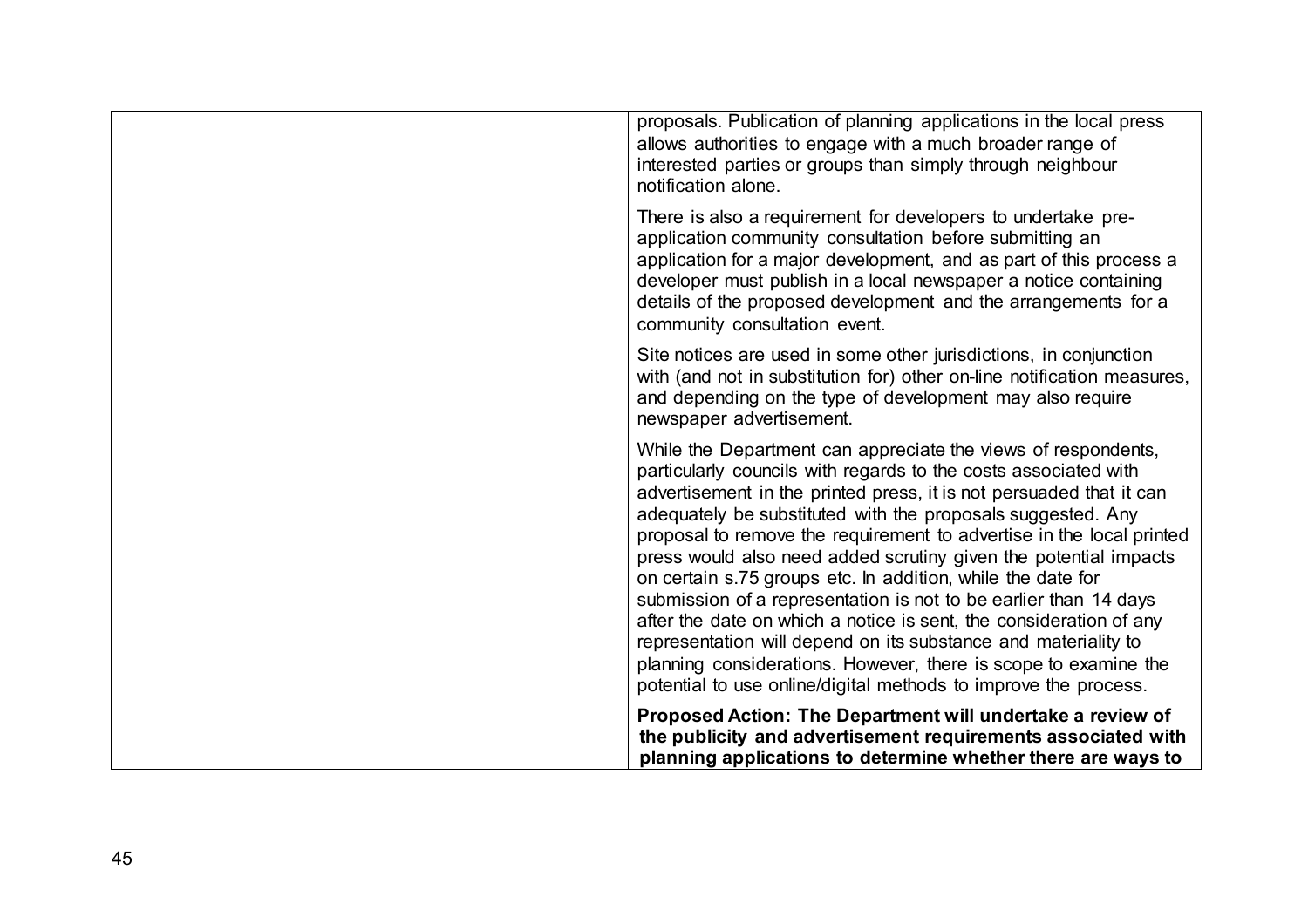|                                                                                                                                                                                                                                                                                                                                                                                                                                                                                                                                                                                                                                                | enhance online / digital means of communication. This will<br>include consideration of recommendations to emerge from<br>the work of the Planning Engagement Partnership.                                                                                                                                                                                                                                                                                                                                                                       |
|------------------------------------------------------------------------------------------------------------------------------------------------------------------------------------------------------------------------------------------------------------------------------------------------------------------------------------------------------------------------------------------------------------------------------------------------------------------------------------------------------------------------------------------------------------------------------------------------------------------------------------------------|-------------------------------------------------------------------------------------------------------------------------------------------------------------------------------------------------------------------------------------------------------------------------------------------------------------------------------------------------------------------------------------------------------------------------------------------------------------------------------------------------------------------------------------------------|
| (PT3-7) Time period for consultation responses<br>You said - A broad cross-section of respondents including<br>renewables, business, representative groups and some<br>public interest bodies suggested that the statutory<br>timeframes for consultations responses should be reviewed,<br>with consideration given to introducing penalties for late<br>responses. Some respondents also suggested that 'deemed<br>'consent' should apply were no consultation response is<br>received within 21 days, and greater clarity given as to how<br>councils can proceed if statutory consultees do not respond<br>within the required timeframes. | <b>Our response</b> - Current requirements to consult and duty to<br>respond are set out at s.229, and prescribed at Articles 13-16 of<br>the GDPO 2015. These specify, amongst other things, that a<br>consultee is to provide a substantive response within 21 days of it<br>receiving notice, and that the application is not to be determined<br>before 21 days (or 28 days for EIA development). A different<br>(longer) period may be agreed in writing with the consultee.<br>The 2019 review on the Role of Statutory Consultees in the |
|                                                                                                                                                                                                                                                                                                                                                                                                                                                                                                                                                                                                                                                | Planning Process in NI, stated that: "Statutory consultees play an<br>essential role in the planning process as planning authorities may<br>not have the necessary expertise in-house to assess the technical<br>and specialist issues of an application's merits. The consultation<br>process is an important element of an open, transparent and<br>democratic planning system where, ultimately, elected politicians<br>oversee final decisions on planning applications."                                                                   |
|                                                                                                                                                                                                                                                                                                                                                                                                                                                                                                                                                                                                                                                | Where a consultee fails to respond within the timescale the<br>planning authority is not obliged to await a response. However, it<br>will wish to consider the potential impact of proceeding without the<br>views of a consultee. Within this context the Department is not<br>persuaded that 'deemed consent' would be appropriate in the<br>absence of a substantive consultation reply, which may ultimately<br>be critical to the proper determination of an application.                                                                  |
|                                                                                                                                                                                                                                                                                                                                                                                                                                                                                                                                                                                                                                                | It is recognised that there are many factors causing delays in the<br>processing of planning applications, not just statutory consultees.<br>These include the increased complexity of the system and<br>regulatory requirements, risk of legal challenges, wider resourcing                                                                                                                                                                                                                                                                    |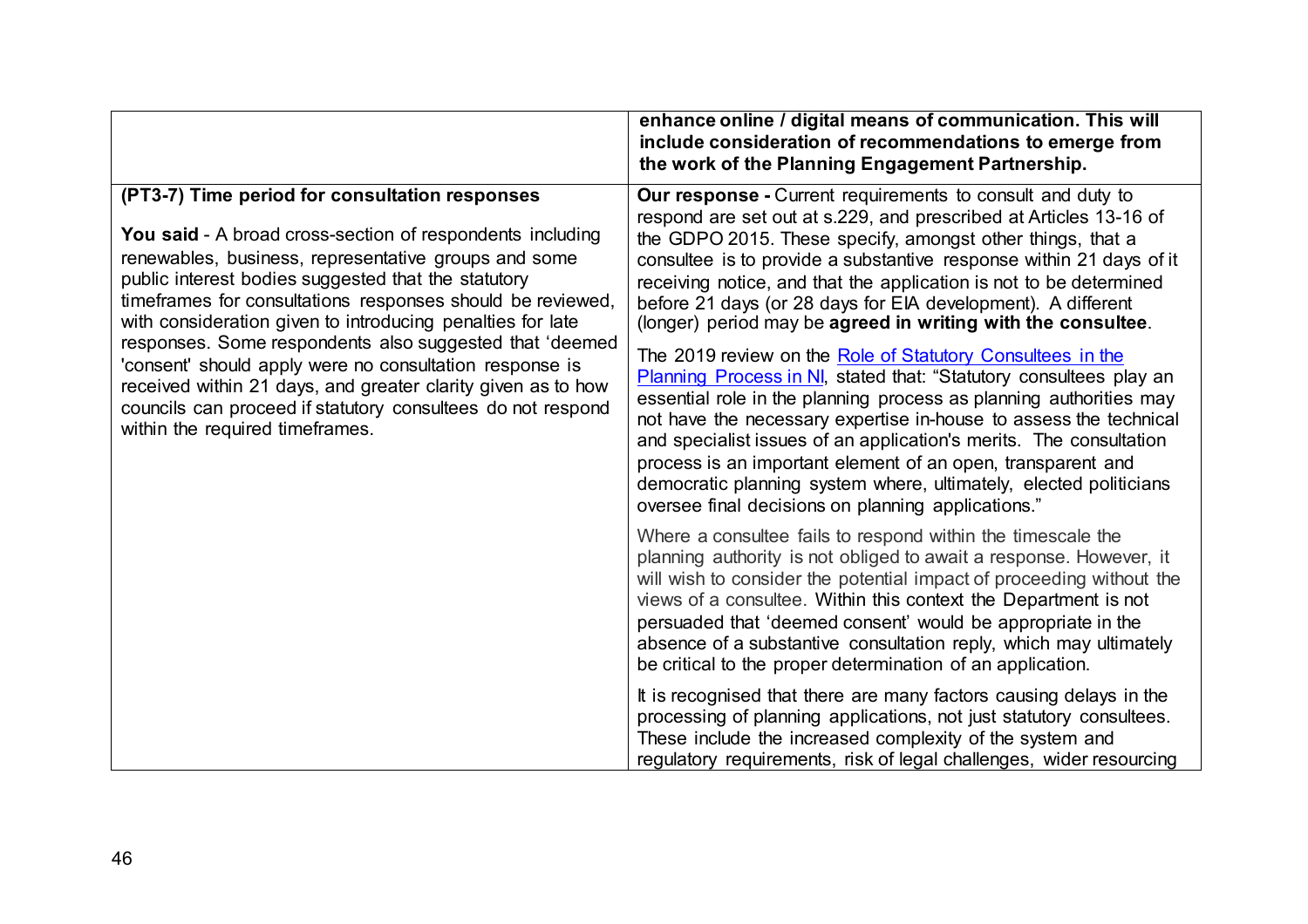| issues, case management issues, the culture of working with                                                                                                                                                                                                                                                                                                                                                                                                                                                                                                                                                                                                                        |
|------------------------------------------------------------------------------------------------------------------------------------------------------------------------------------------------------------------------------------------------------------------------------------------------------------------------------------------------------------------------------------------------------------------------------------------------------------------------------------------------------------------------------------------------------------------------------------------------------------------------------------------------------------------------------------|
| applicants to 'fix' poor quality applications etc.                                                                                                                                                                                                                                                                                                                                                                                                                                                                                                                                                                                                                                 |
| The issue of resources has also been raised by Minister Mallon<br>with the Finance Minister. This was identified as one of the 'key<br>conclusions' from the review on the role of consultees (see above)<br>which states "from a statutory consultee perspective, I have<br>concluded that access to adequate resources is crucial to a more<br>efficient and responsive system. I have, therefore, recommended<br>that relevant departments review the resourcing requirements<br>associated with their statutory consultee role against workloads<br>and determine the need for any additional resource to ensure<br>efficient and timely responses to planning consultations." |
| It has also long been recognised that poor quality planning<br>applications impact not only the performance of statutory<br>consultees but also the performance of the entire planning system.<br>To this end, the potential introduction of statutory 'validation check-<br>lists' setting out the detailed information requirements to<br>accompany planning application for most types of development,<br>will assist towards an enhanced front-loaded planning system.                                                                                                                                                                                                         |
| The cross-government Planning Forum is also working on<br>improving processes and timeframes for processing major and<br>economically significant applications. The Forum is focusing on a<br>number of areas including: statutory consultees reviewing existing<br>practices, procedures and the resourcing requirements associated<br>with their statutory consultee role against workloads, to ensure<br>efficient and timely responses to planning consultations.                                                                                                                                                                                                              |
| The Forum recently developed and issued an advice note (see link<br>below) on the key operating principles for planning consultations.                                                                                                                                                                                                                                                                                                                                                                                                                                                                                                                                             |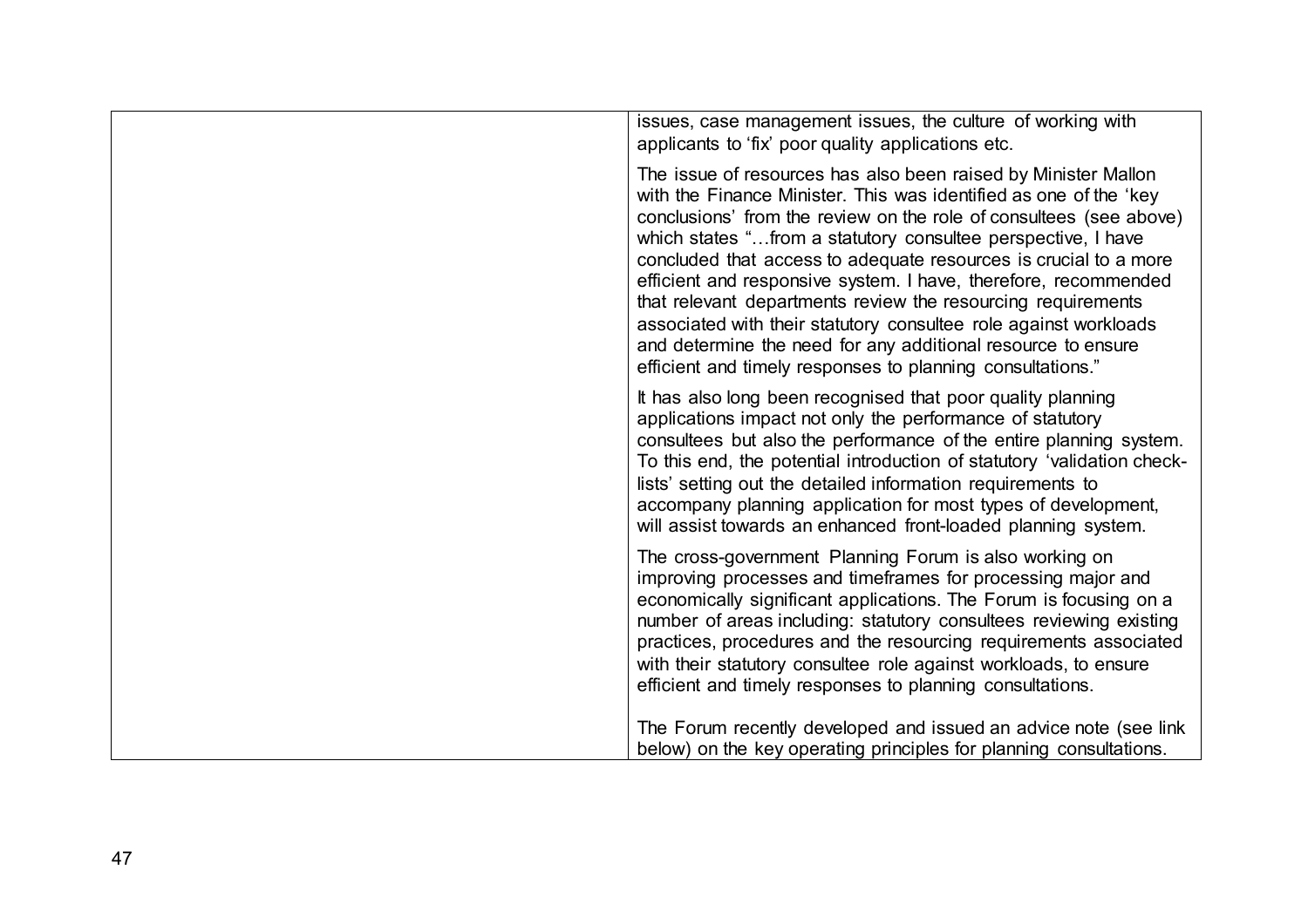| The purpose of this is to encourage best practice around the<br>consultation process to make it more efficient and effective for all.                                                                                                                                                                                                                                                                                                                                                   |
|-----------------------------------------------------------------------------------------------------------------------------------------------------------------------------------------------------------------------------------------------------------------------------------------------------------------------------------------------------------------------------------------------------------------------------------------------------------------------------------------|
| https://www.infrastructure-ni.gov.uk/publications/consultations-<br>planning-application-process-operating-principles-planning-<br>authorities-and-consultees                                                                                                                                                                                                                                                                                                                           |
| The Department monitors and publishes quarterly and annual<br>statistical reports on the performance of statutory consultees<br>across the planning system (See link below to the latest annual<br>report).                                                                                                                                                                                                                                                                             |
| https://www.infrastructure-ni.gov.uk/publications/ni-statutory-<br>planning-consultations-annual-performance-report-202021                                                                                                                                                                                                                                                                                                                                                              |
| Notwithstanding the context set out above, the Department<br>considers there may be some merit in reviewing the legislative<br>requirements around statutory consultations, including timeframes<br>for consultations responses, penalties for late responses and how<br>councils can proceed if statutory consultees do not respond within<br>the required timeframes.                                                                                                                 |
| Proposed Action: While the Department is not persuaded of<br>the case for the introduction of 'deemed consent' where a<br>statutory consultee fails to respond in time, it will explore<br>further and give consideration to the legislative requirements<br>around statutory consultations including timeframes for<br>consultations responses, penalties for late responses and<br>how councils can proceed if statutory consultees do not<br>respond within the required timeframes. |
|                                                                                                                                                                                                                                                                                                                                                                                                                                                                                         |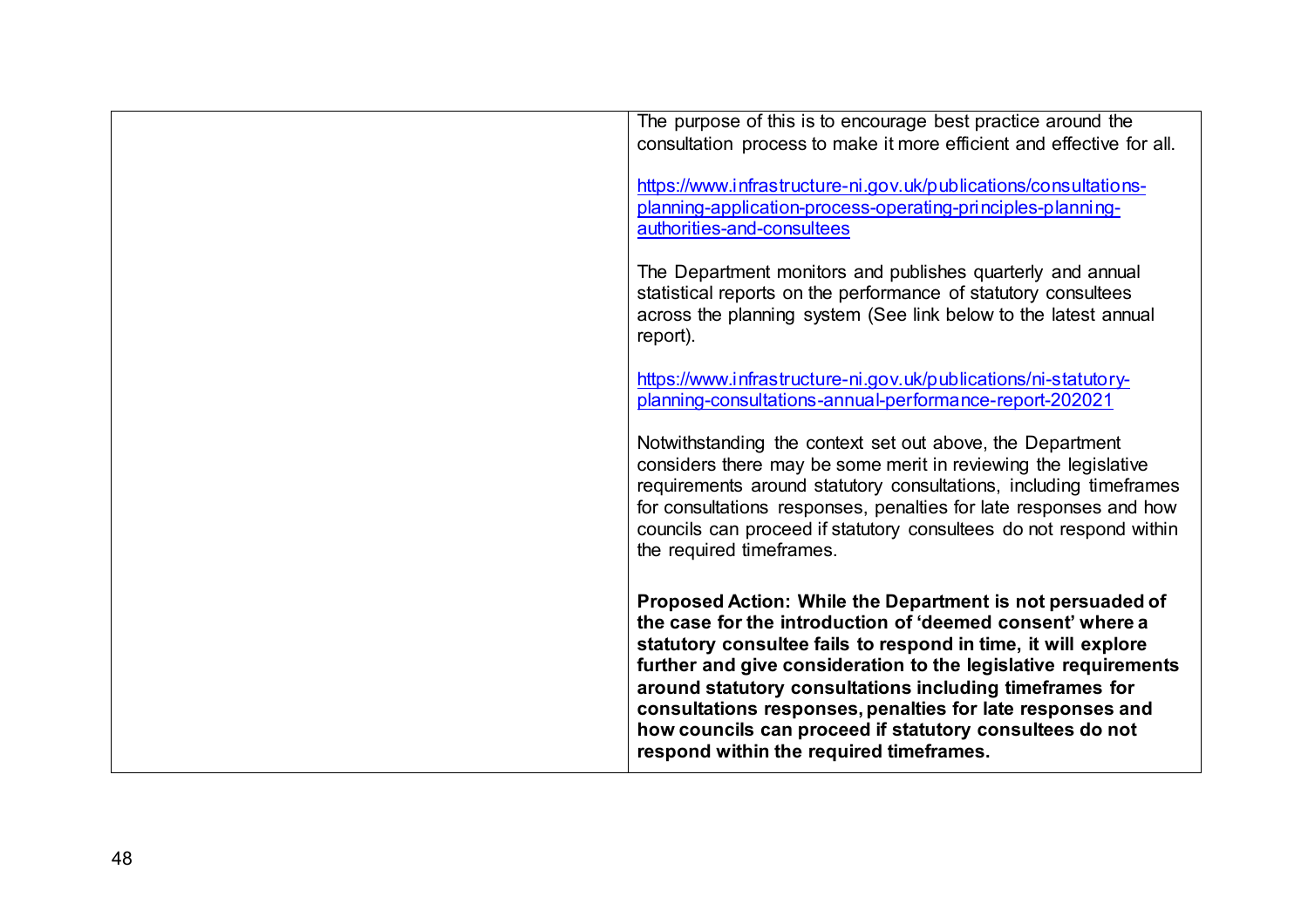| (PT3-8) Determination of applications<br><b>You said</b> – Some councils consider that additional<br>information and/or amended plans (particularly at<br>Committee stage) should only be accepted at their<br>discretion, and that they should have the power to pause<br>processing of applications / agree an extension of time to<br>process. Some councils and the business sector are of the<br>view that councils should also be able to decline<br>representations which are made late in the planning<br>process. (See also PT3-9 below). | <b>Our response</b> - Guidance on the different types of planning<br>applications, including the additional supporting information which<br>may be required to determine an application, is set out in<br>Development Management Practice Note 04.<br>The suggested proposals, including the 'pausing' of processing (of<br>an application when awaiting additional information), could be<br>addressed in part with the front-loading of planning applications<br>through the introduction of 'validation check-lists' (see PT3-5)<br>above). Such a provision would negate time lost awaiting<br>additional information from applicants, or the need to pause<br>processing. In addition, while the time period for decisions (See<br>PT3-9 below) is set out at regulations 20(2)(a) and (b) of the<br>GDPO 2015 for major and local development respectively,<br>regulation 20(2)(c) allows for an extension to the specified periods<br>where this is agreed in writing between the council and the<br>applicant. |
|----------------------------------------------------------------------------------------------------------------------------------------------------------------------------------------------------------------------------------------------------------------------------------------------------------------------------------------------------------------------------------------------------------------------------------------------------------------------------------------------------------------------------------------------------|------------------------------------------------------------------------------------------------------------------------------------------------------------------------------------------------------------------------------------------------------------------------------------------------------------------------------------------------------------------------------------------------------------------------------------------------------------------------------------------------------------------------------------------------------------------------------------------------------------------------------------------------------------------------------------------------------------------------------------------------------------------------------------------------------------------------------------------------------------------------------------------------------------------------------------------------------------------------------------------------------------------------|
|                                                                                                                                                                                                                                                                                                                                                                                                                                                                                                                                                    | The ability of an applicant to seek to amend/alter a development<br>proposal before an application is submitted (pre-application<br>community consultation), or during processing to overcome<br>potential objections and reason(s) for refusal is an established part<br>of planning practice and procedure. A planning authority can<br>however, refuse any application where it determines that a<br>proposal, even if amended, would be contrary to planning policy /<br>development plan or other material planning considerations. An<br>applicant does retain a right to appeal such decisions. (The issue<br>of new material and variation of applications at appeal is<br>considered at PT3-14 below).                                                                                                                                                                                                                                                                                                        |

Г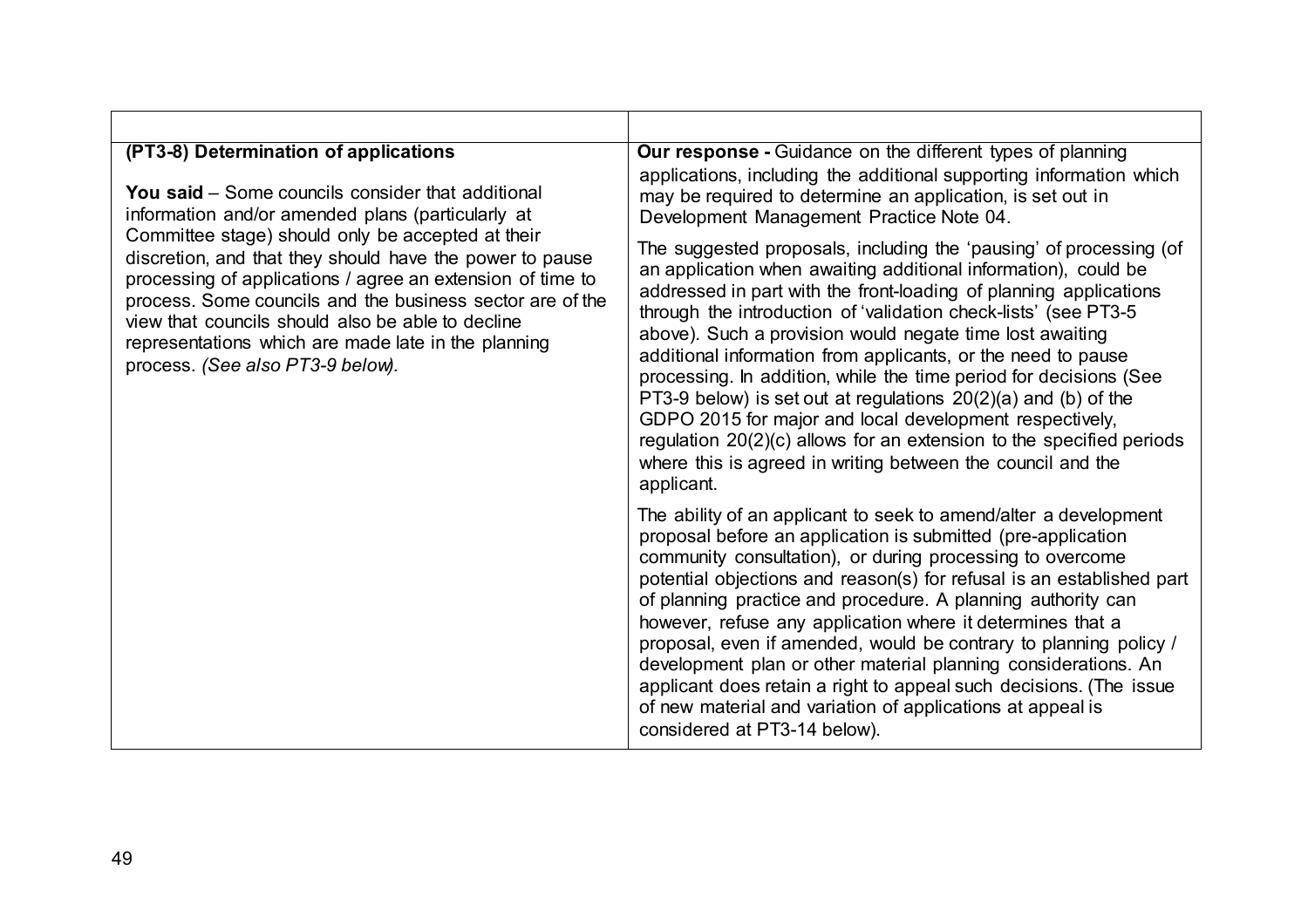|                                                                                                                                                                                                                                                                                                          | The issue of 'late representations' (which in the view of some<br>respondents, are framed to frustrate the determination of a<br>planning application) could be difficult to legislate against, and<br>importantly, may interfere with a person's (third party) right to be<br>heard. This is not a straightforward matter as the issue of whether<br>a representation to an application raises issues which are material<br>to its determination must be considered and not just the time in<br>which it is submitted to the planning authority. Similar<br>considerations apply to amended plans / additional information<br>from applicants. We are not aware of a relevant legislative<br>approach in other jurisdictions, however it may be the policy /<br>practice of planning authorities elsewhere not to accept amended<br>schemes immediately prior to a decision.<br>Proposed Action: The Department is not persuaded of the<br>need to disallow the introduction of new information or pause,<br>or amend a development proposal during the processing of an<br>application. These matters could be significantly addressed<br>with the front-loading of information accompanying planning<br>applications via the introduction of validation check-lists and |
|----------------------------------------------------------------------------------------------------------------------------------------------------------------------------------------------------------------------------------------------------------------------------------------------------------|----------------------------------------------------------------------------------------------------------------------------------------------------------------------------------------------------------------------------------------------------------------------------------------------------------------------------------------------------------------------------------------------------------------------------------------------------------------------------------------------------------------------------------------------------------------------------------------------------------------------------------------------------------------------------------------------------------------------------------------------------------------------------------------------------------------------------------------------------------------------------------------------------------------------------------------------------------------------------------------------------------------------------------------------------------------------------------------------------------------------------------------------------------------------------------------------------------------------------------------------------------------------------|
|                                                                                                                                                                                                                                                                                                          | the issue could be revisited after that (See PT3-5 above).                                                                                                                                                                                                                                                                                                                                                                                                                                                                                                                                                                                                                                                                                                                                                                                                                                                                                                                                                                                                                                                                                                                                                                                                                 |
| (PT3-9) Statutory timeframes for determining<br>applications                                                                                                                                                                                                                                             | <b>Our response - Currently Article 20 of the GDPO sets out the</b><br>statutory time periods for decisions, for the purposes of making an                                                                                                                                                                                                                                                                                                                                                                                                                                                                                                                                                                                                                                                                                                                                                                                                                                                                                                                                                                                                                                                                                                                                 |
| You said $-$ A cross-section of respondents including<br>businesses and industry called for the Department to set<br>more ambitious targets that are comparable to GB for RSD<br>and major applications. Other respondents suggested the<br>inclusion of statutory time periods for other determinations | appeal under Section 60 of the 2011 Planning Act (non-<br>determination appeal). The periods are: 16 weeks for a major<br>development; and 8 weeks for any other case (local development).<br>However, there is no right of appeal under Section 58 or Section 60<br>for decisions on applications made to the Department under<br>Section 26, or called-in by the Department under Section 29.                                                                                                                                                                                                                                                                                                                                                                                                                                                                                                                                                                                                                                                                                                                                                                                                                                                                            |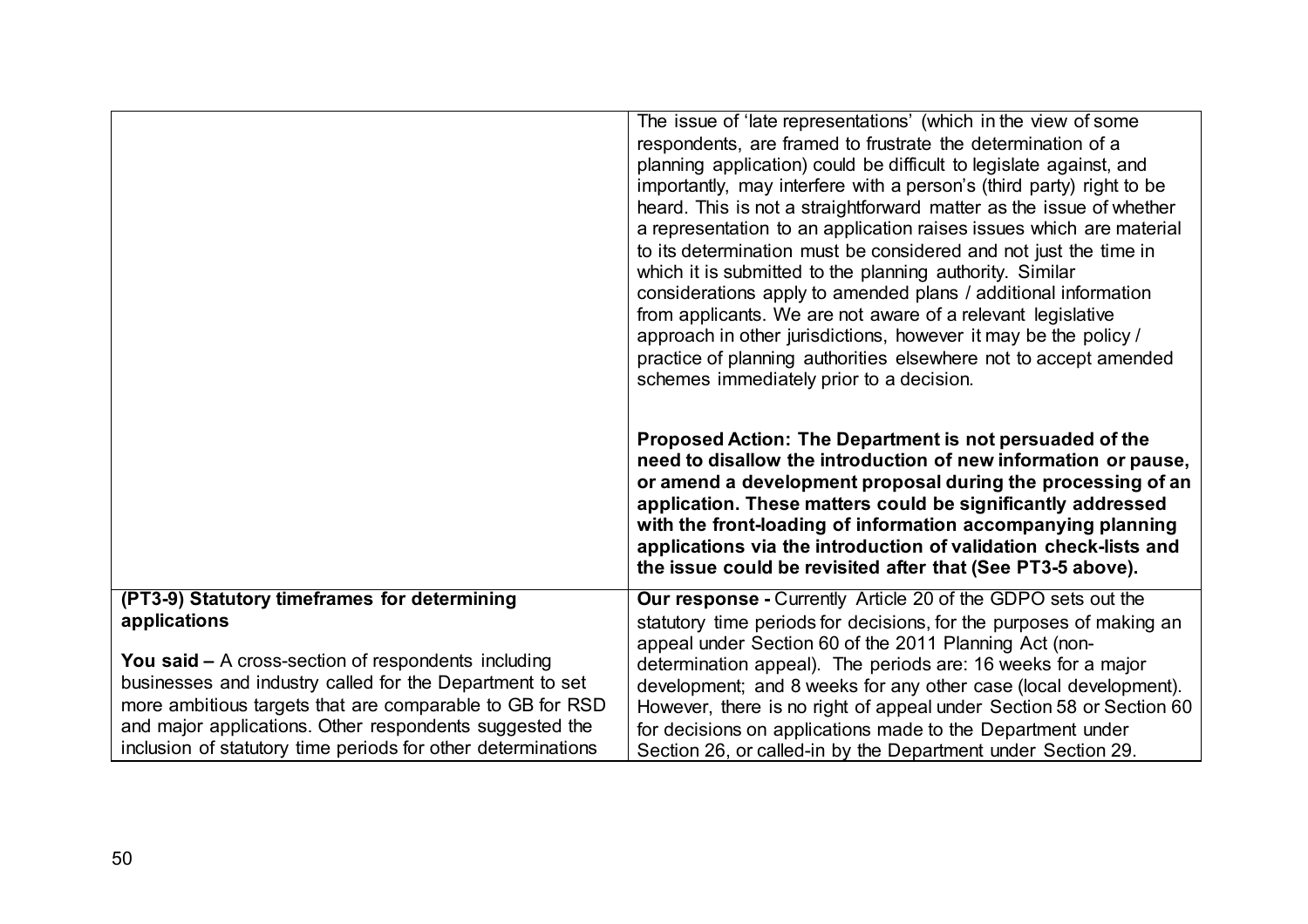including; s.54 applications, Discharge of Conditions; CLUDs; Non-Material Changes.

At a technical level, some respondents considered there was currently ambiguity around the timeframes within which extensions to the decision making process on a planning application should be sought and agreed with a Council, and therefore, when a non-determination appeal could be sought.

There are currently 3 statutory planning indicators, one of which relates to major applications processed by councils – '*to process major planning applications from the date valid to decision issued or withdrawal date within an average of 30 weeks'*. The Department monitors these indicators on a quarterly and annual basis. In addition to the 3 statutory planning indicators, the Department published the first planning monitoring framework in September 2019, which includes a number of non-statutory indicators. The second Planning Monitoring Framework was published in December 2020. It is envisaged that this framework will continue to evolve over time and will assist in ensuring we continuously improve the planning system going forward.

The Department accepts that improvements to processing times must be made. However, it is also important that due process is followed when determining a planning application to avoid poor decisions being taken in order to meet mandatory targets. It is considered that focusing on the work of the Planning Forum, particularly in relation to the performance of statutory consultees is the most appropriate way of improving performance. With regard to non-determination appeals, the Department holds the view that the entitlement to appeal against non-determination arises "at once" upon the expiry of the determination period. In other words, if the applicant and planning authority do not agree to extend the determination period **before it expires** and then attempt to do so some time later the right of appeal against nondetermination will expire at the end of the initial determination period. There must be no break in extending the determination period from the initial one if the right of appeal against nondetermination is to be retained.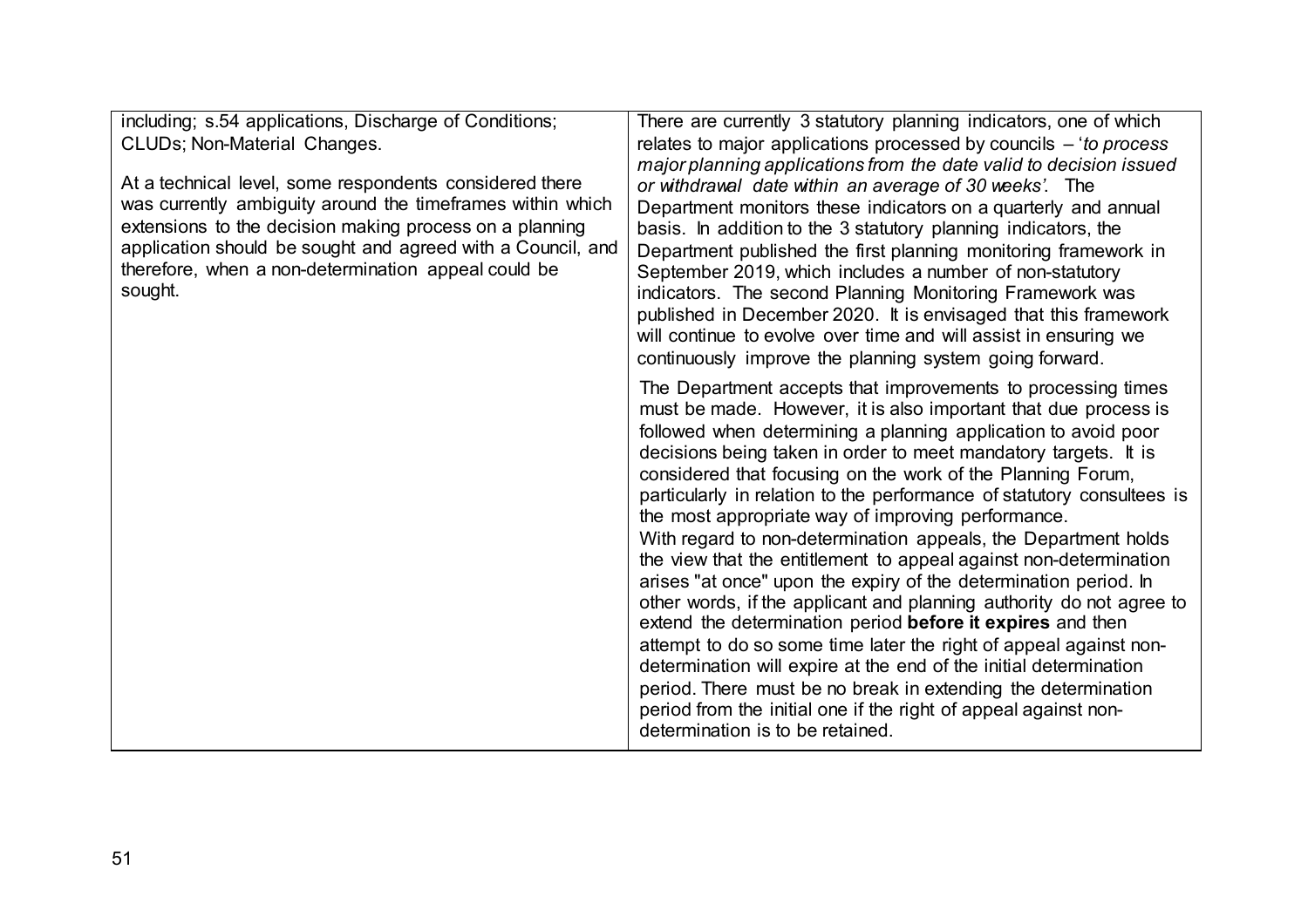|                                                                                                                                                                                                                                                                                                                                                                                                                                                 | Proposed Action: The Department is not persuaded of the<br>need to amend existing provisions but will monitor and keep<br>this issue under review.                                                                                                                                                                                                                                                                                                                                                                                                                                                                                                                                                                                                                                                                                                                                                                                                                                                                                                                                                                                                                                                                                                                                                                                                                                                                                                                                                      |
|-------------------------------------------------------------------------------------------------------------------------------------------------------------------------------------------------------------------------------------------------------------------------------------------------------------------------------------------------------------------------------------------------------------------------------------------------|---------------------------------------------------------------------------------------------------------------------------------------------------------------------------------------------------------------------------------------------------------------------------------------------------------------------------------------------------------------------------------------------------------------------------------------------------------------------------------------------------------------------------------------------------------------------------------------------------------------------------------------------------------------------------------------------------------------------------------------------------------------------------------------------------------------------------------------------------------------------------------------------------------------------------------------------------------------------------------------------------------------------------------------------------------------------------------------------------------------------------------------------------------------------------------------------------------------------------------------------------------------------------------------------------------------------------------------------------------------------------------------------------------------------------------------------------------------------------------------------------------|
| (PT3-10) Pre-Determination Hearings (PDH)<br><b>You said</b> – Most councils and some business and<br>professional bodies suggested that PDHs should be a<br>solely discretionary function for councils to decide where, in<br>their view, they would add value to the decision making<br>process. There were also calls for the Department to issue<br>guidance and direct councils regarding PDHs for greater<br>consistency across councils. | <b>Our response - Guidance on PDH processes is already set out in</b><br>Development Management Practice Note 17.<br>Section 30 sets out the process for PDHs. Generally PDHs are at<br>the discretion of Councils and Sections $30(2)$ and (3) allow a<br>council to choose the appropriate method for the hearing and who,<br>in addition to the applicant or specified persons can also<br>participate.<br>There is, however, a <b>mandatory</b> requirement for a PDH in certain<br>limited circumstances where a major application has been subject<br>to a call-in notification and returned to the council for processing.<br>Often in these major application cases a PDH will already have<br>taken place before it has been notified to the Department and,<br>therefore, a second PDH may not be necessary or appropriate.<br>Consequently, a mandatory PDH in these circumstances could<br>potentially add some delay and uncertainty to the planning<br>process, hindering a Council's performance against statutory<br>targets, with increasing costs for both applicants and councils. On<br>this basis the Department believes there is merit in amending this<br>provision so that all pre-determination hearings are wholly at the<br>discretion of councils.<br><b>Proposed Action: The Department will bring forward</b><br>proposals to make all PDH discretionary for councils in the<br>exercise of their functions. This will require amendments to<br>subordinate legislation. |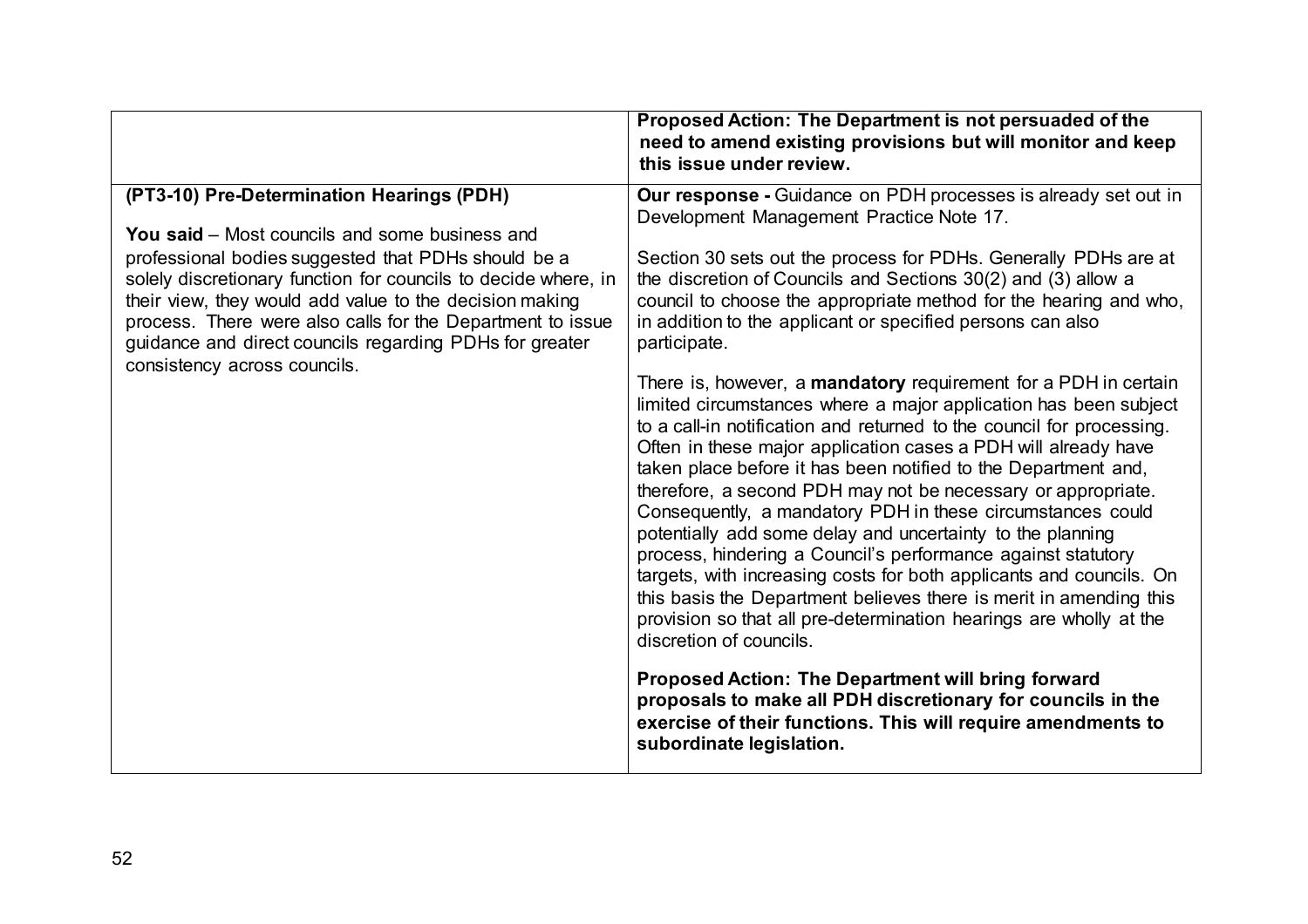| (PT3-11) Duration of Planning Permission                                                                                                                                                                                                                                                                 | <b>Our response - Section 61 of the Act stipulates that every</b>                                                                                                                                                                                                                                                                                                                                                                                                                                                                                                                                                                                                                                                                                                                                                                                                                                                                                                                                                                                                                                                                                                                                                                                                                                                                                                                                                                                                                                                                    |
|----------------------------------------------------------------------------------------------------------------------------------------------------------------------------------------------------------------------------------------------------------------------------------------------------------|--------------------------------------------------------------------------------------------------------------------------------------------------------------------------------------------------------------------------------------------------------------------------------------------------------------------------------------------------------------------------------------------------------------------------------------------------------------------------------------------------------------------------------------------------------------------------------------------------------------------------------------------------------------------------------------------------------------------------------------------------------------------------------------------------------------------------------------------------------------------------------------------------------------------------------------------------------------------------------------------------------------------------------------------------------------------------------------------------------------------------------------------------------------------------------------------------------------------------------------------------------------------------------------------------------------------------------------------------------------------------------------------------------------------------------------------------------------------------------------------------------------------------------------|
| You said - A small number in the renewables sector and<br>other businesses interests suggested that extant planning<br>permissions should be extended in emergency situations,<br>for example, extending permissions for 10+ years for more<br>complex approvals and regionally significant development. | planning permission granted or deemed to be granted, will be<br>subject to the condition that the development must begin within 5<br>years of the date on which permission is granted (or such other<br>period as considered appropriate by the Department or council<br>which granted the permission). In relation to outline permissions,<br>section 62 states that unless provided otherwise reserved matters<br>must be submitted for approval within 3 years of the grant of outline<br>planning permission and development must be begun within 5<br>years of the grant of outline permission or 2 years from the final<br>approval of reserved matters.<br>Councils or the Department already have latitude under s.61 when<br>granting permission, to allow for a period of more than 5 years<br>within which development is to be commenced.<br>The issue of extending permissions during emergency situations<br>was raised several times to the Department, by various sectors<br>during the current pandemic, and on foot of similar extensions<br>provided in other jurisdictions. However, permissions in England<br>and Scotland are granted to commence within 3 years, while those<br>in NI and Wales are granted with a 5 year commencement<br>condition, making the issue less acute in NI and Wales. Events<br>such as the current COVID 19 emergency are very uncommon and<br>the case for legislative change is not strong enough to proceed<br>with such a proposal, especially given the various alternative |
|                                                                                                                                                                                                                                                                                                          | options, including: commencement of development (See PT3-20);<br>or making an application for renewal of permission, as was advised<br>in Chief Planner's Updates issued during the pandemic.                                                                                                                                                                                                                                                                                                                                                                                                                                                                                                                                                                                                                                                                                                                                                                                                                                                                                                                                                                                                                                                                                                                                                                                                                                                                                                                                        |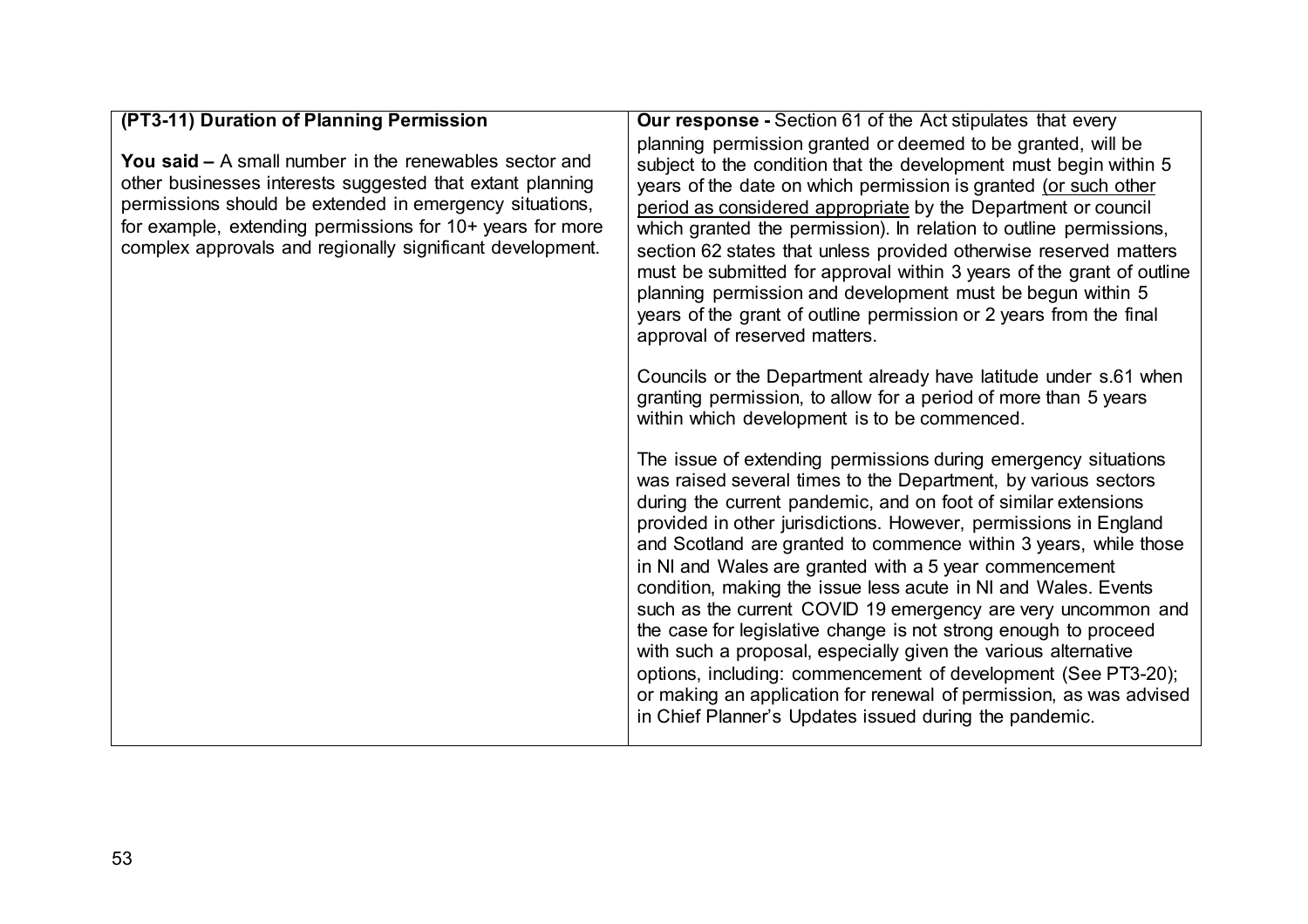| Proposed Action: The Department is not persuaded of the                                                                                 |
|-----------------------------------------------------------------------------------------------------------------------------------------|
| need to amend existing provisions but will monitor and keep                                                                             |
| this issue under review.                                                                                                                |
| Our response - Applications under Section 26 and Section 29 are                                                                         |
| dealt with and processed by the Department which is the relevant                                                                        |
| planning authority. Where a public local inquiry is not held, the                                                                       |
| Department must serve a notice of opinion (NOP) on the applicant                                                                        |
| and the Council indicating the decision it proposes to make. Upon                                                                       |
| receipt of the notice, the applicant or the Council can request a                                                                       |
| hearing before the PAC or other Examiner. The PAC is not bound                                                                          |
| by the NOP in preparing its report and the Department must take                                                                         |
| the PAC report into account in finally determining the application.                                                                     |
| Not every application requires a Public Local Inquiry (PLI) and                                                                         |
| equally not every NOP results in a hearing at the PAC.                                                                                  |
| It should also be noted that going to PLI adds at least a year onto                                                                     |
| a timescale for processing more complex applications and,                                                                               |
| therefore, a planning application should only be taken to PLI when                                                                      |
| deemed necessary to consider particular matters. This should                                                                            |
| remain a matter for professional planning judgement.                                                                                    |
| Where an applicant wishes to contest a NOP, they have a right to                                                                        |
| a hearing before the PAC.                                                                                                               |
| In terms of the PAC role, the recommendation to send all RSD and                                                                        |
| called-in applications directly to the PAC or other independent                                                                         |
| body would be a fundamental reordering of the Department's and                                                                          |
| PAC's roles. At present, under the Act the PAC is a statutory and                                                                       |
| independent appellate body set up and resourced to hear and<br>determine appeals and conduct PLI/hearings, not to process and           |
|                                                                                                                                         |
| determine planning applications in the first instance. There is no<br>clear evidence that moving this function from Dfl Planning to the |
| PAC or other independent body would result in significant process                                                                       |
| efficiencies. Indeed, such a move may cause further delay and                                                                           |
|                                                                                                                                         |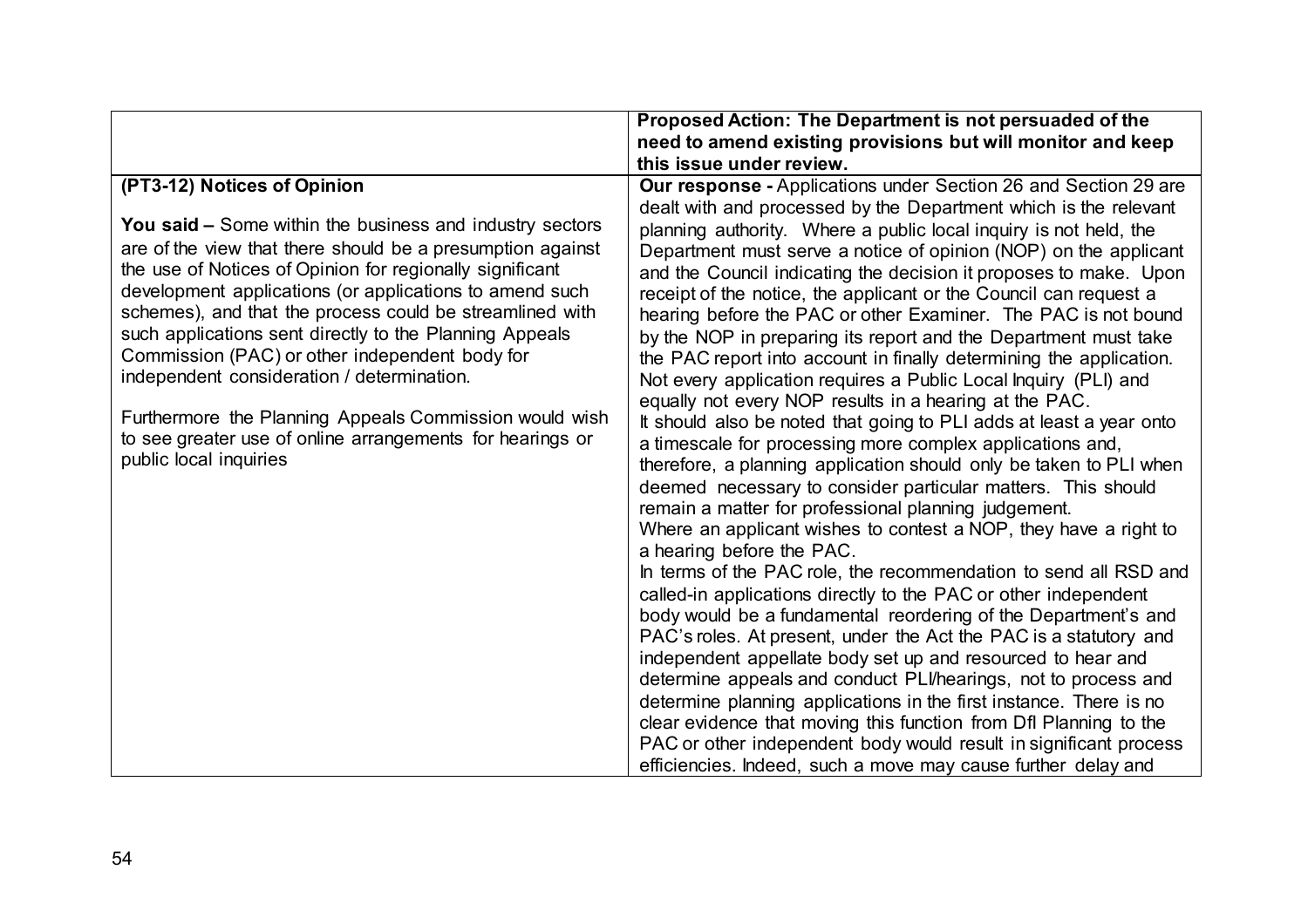|                                                                                                                                                                                                                                                                                                                                                                                                                       | confusion as arrangements would still need to be made to allow<br>the Minister to determine such applications. It would also raise the<br>question of how to facilitate the ability of councils or applicant to<br>avail of a PLI/hearing if they did not agree with the PAC decision.<br>Finally, much work would be required to set up and resource the<br>PAC as a first instance planning authority.<br>The Department recognises the success throughout the pandemic<br>in using online hearings and the associated efficiencies for the<br>overall planning process.<br>Proposed Action: The Department is not persuaded of the<br>need to amend existing provisions with regard to notices of<br>opinion or making the Commission or other independent body<br>responsible for RSD applications but will monitor and keep<br>the issue under review. The Department will explore further<br>options to facilitate online / virtual hearings or public local<br>inquiries (See 3-17). |
|-----------------------------------------------------------------------------------------------------------------------------------------------------------------------------------------------------------------------------------------------------------------------------------------------------------------------------------------------------------------------------------------------------------------------|---------------------------------------------------------------------------------------------------------------------------------------------------------------------------------------------------------------------------------------------------------------------------------------------------------------------------------------------------------------------------------------------------------------------------------------------------------------------------------------------------------------------------------------------------------------------------------------------------------------------------------------------------------------------------------------------------------------------------------------------------------------------------------------------------------------------------------------------------------------------------------------------------------------------------------------------------------------------------------------------|
| (PT3-13) Retrospective Permissions<br><b>You said - A small number of individual respondents,</b><br>political parties and community groups voiced their<br>opposition to provisions which permit applications which<br>seek permission for development already carried out<br>(retrospective permission). This opposition included calls to<br>introduce fines and increased planning fees for such<br>applications. | Our response - Section 55 of the 2011 Act allows for retrospective<br>planning applications to be made i.e. where development has<br>already been carried out without permission, and for applications<br>for planning permission to authorise development which has been<br>carried out without complying with a planning condition(s) to which<br>it was subject. Such applications must seek full planning<br>permission only.<br>Currently, the fee for an application which relates to development<br>carried out without planning permission, is calculated in<br>accordance with the provisions of Part 2 of the Fees regulations as<br>if the application were one for permission to carry out that<br>development. Section 223(2) does allow for the charge of a fee for                                                                                                                                                                                                           |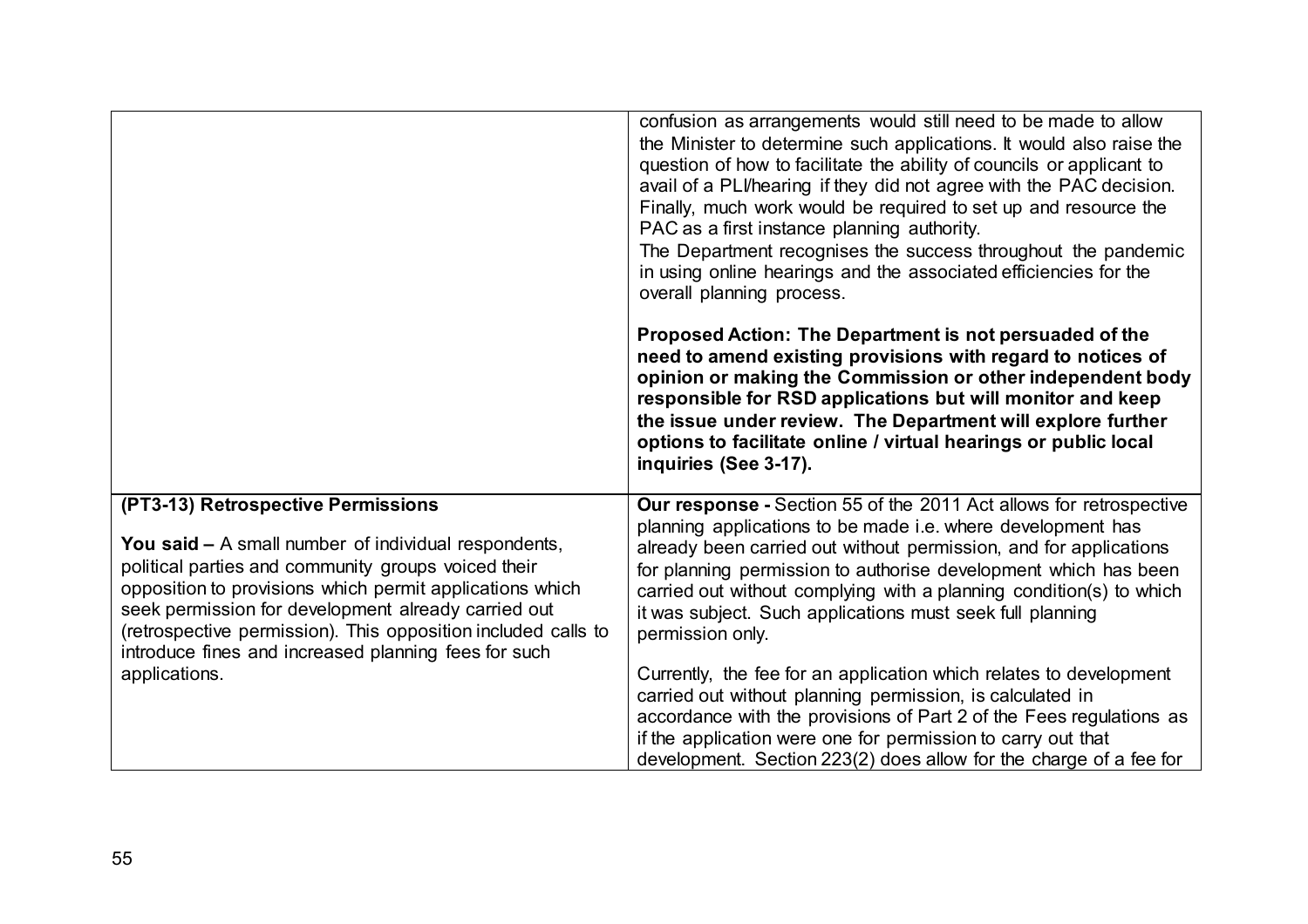|                                                                                                                                                                                                                                                                                                                                                                                                                                           | retrospective permission to be a multiple of the usual fee, however,<br>this is not currently provided for in Part 2 of the Fees Regulations.                                                                                                                                                                                                                                                                                                             |
|-------------------------------------------------------------------------------------------------------------------------------------------------------------------------------------------------------------------------------------------------------------------------------------------------------------------------------------------------------------------------------------------------------------------------------------------|-----------------------------------------------------------------------------------------------------------------------------------------------------------------------------------------------------------------------------------------------------------------------------------------------------------------------------------------------------------------------------------------------------------------------------------------------------------|
|                                                                                                                                                                                                                                                                                                                                                                                                                                           | Applications made to regularise permission for development<br>already carried out is an established part of planning practice.<br>Introducing fines or, increasing the planning fees for applications<br>seeking retrospective permission, would need careful consideration<br>and could be viewed as punitive as it often, but not always, relates<br>to householder type development such as extensions.                                                |
|                                                                                                                                                                                                                                                                                                                                                                                                                                           | Councils do have discretionary powers to proceed with<br>enforcement action against unauthorised development, which if not<br>remedied, can result in the imposition of fines, or the alteration or<br>removal of buildings as a remedy.                                                                                                                                                                                                                  |
|                                                                                                                                                                                                                                                                                                                                                                                                                                           | Proposed Action: The Department will consider introducing<br>multiple fees for retrospective applications as part of a wider<br>review of planning fees (see PT13-1). The Department is not<br>persuaded of the need to amend current provisions with<br>regard to retrospective planning permission.                                                                                                                                                     |
| (PT3-14) Matters which may be raised at appeal<br>You said - A majority of councils, and a small number of<br>other respondents have sought clarity around section 59 of<br>the Act to ensure that the legislative tests are fit for purpose.<br>Respondents have further suggested that the wording of the<br>legislation should be revisited and, if necessary, amended or<br>guidance published to clarify the approach, for instance, | <b>Our response - Currently a party to the proceedings of a planning</b><br>appeal will not be able to raise any matter that was not in front of a<br>council or the Department when it made its original decision. The<br>only exceptions will be if the party can demonstrate, to the<br>satisfaction of the PAC, that the matter could not have been raised<br>before that time or that it's not being raised was due to exceptional<br>circumstances. |
| section 59 should be amended to ensure that appeals can                                                                                                                                                                                                                                                                                                                                                                                   | While the NI approach is modelled on that in other jurisdiction, it<br>does not go as far as in Scotland for example, where an appellant                                                                                                                                                                                                                                                                                                                  |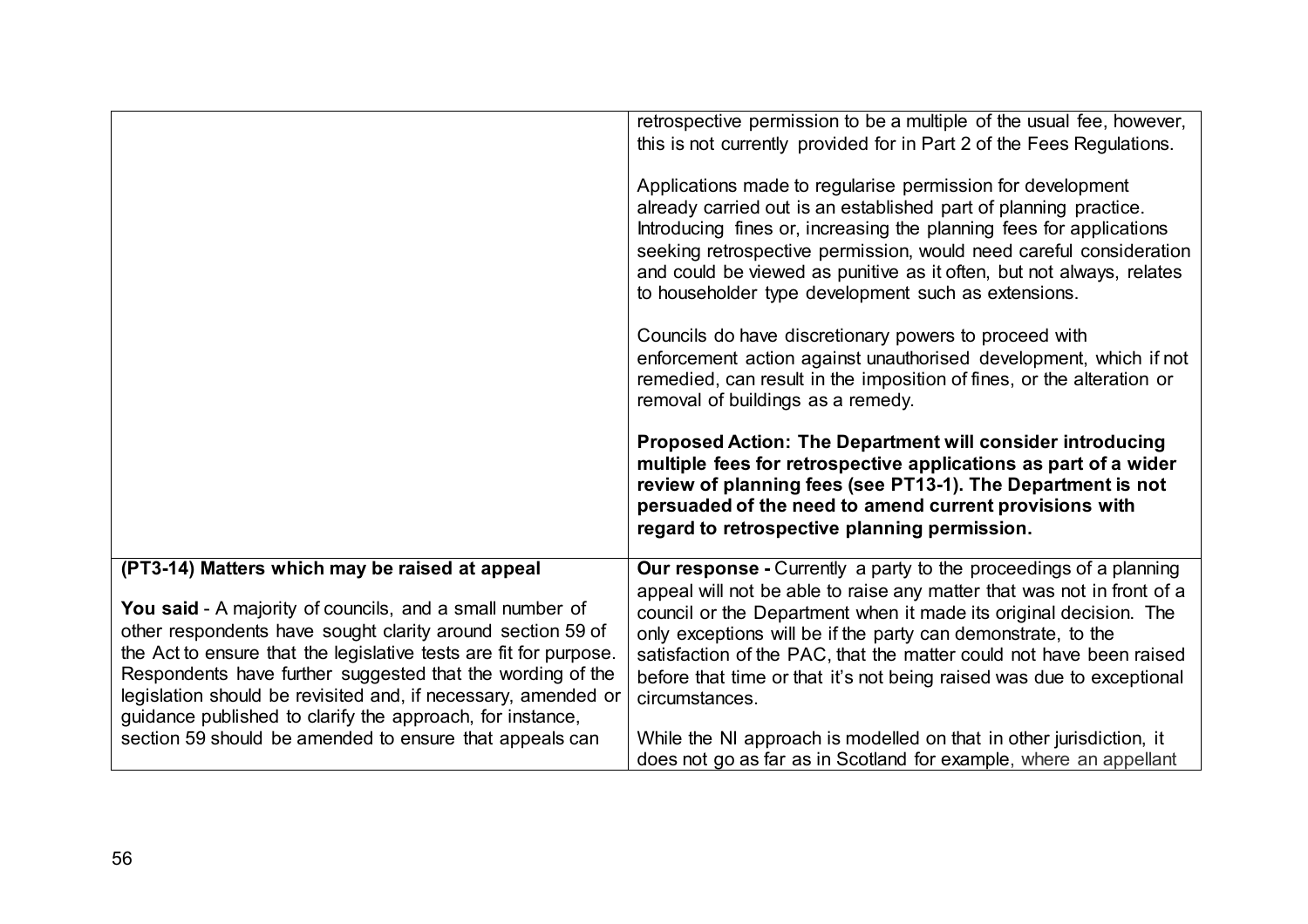<span id="page-60-0"></span>

| only be determined on the basis of the application as<br>originally refused by the council.                                                                                                                                                                                                                            | cannot change the terms of the proposed development - it must be<br>the same as the proposal that was considered previously by the<br>council, using the same plans <sup>12</sup> . Such a measure, if introduced<br>here, may encourage applicants to alter their development<br>proposals where a council is minded to refuse permission on the<br>basis of the application as made, knowing that it cannot be varied<br>thereafter via an appeal mechanism.<br><b>Proposed Action: The Department will bring forward</b><br>proposals to supplement existing s.59 provisions which would<br>disallow the variation of a development proposal at appeal.<br>This will require public consultation, and amendments to<br>primary and/or subordinate legislation.                                                                             |
|------------------------------------------------------------------------------------------------------------------------------------------------------------------------------------------------------------------------------------------------------------------------------------------------------------------------|-----------------------------------------------------------------------------------------------------------------------------------------------------------------------------------------------------------------------------------------------------------------------------------------------------------------------------------------------------------------------------------------------------------------------------------------------------------------------------------------------------------------------------------------------------------------------------------------------------------------------------------------------------------------------------------------------------------------------------------------------------------------------------------------------------------------------------------------------|
| (PT3-15) Third Party Right of Appeal<br>You said - Most individual respondents, together with a<br>broad cross-section of community and political<br>representatives, NGO and some councils suggested the<br>Department introduce a new appeals mechanism or provide<br>for third party planning appeals / challenges. | <b>Our response:</b> The legislative and structural changes to the<br>planning system which came into effect with the new two-tier<br>system in 2015 are designed to deliver an inclusive, front-loaded<br>system with stronger third party engagement and local democratic<br>accountability. Concerns with the introduction of third party rights of<br>appeal at the end of the development management process could<br>undermine an applicant's commitment to community engagement<br>at the start of a front-loaded system, and risks reducing certainty<br>and the effectiveness and efficiency of the planning system at a<br>time when it needs to be responsive to sustainable recovery from<br>the pandemic.<br>Proposed Action: The Department is not persuaded of the<br>need to amend current provisions with regard to planning |

<sup>-</sup><sup>12</sup> <https://www.legislation.gov.uk/ukpga/1997/8/section/32A>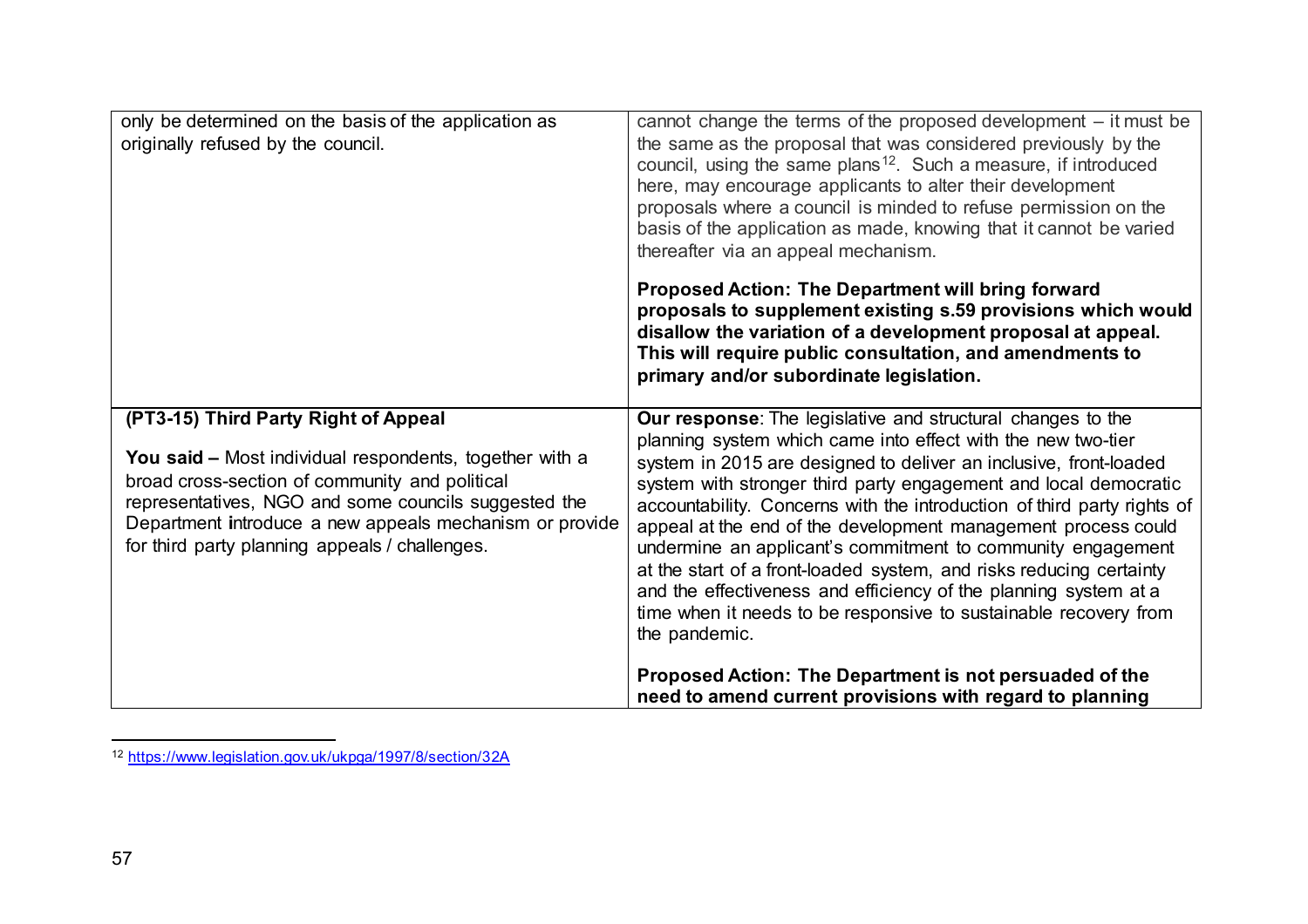|                                                                                                                                                                                                                                                                                                                                        | appeals but will continue to keep this matter under review.<br>This will include consideration of recommendations to emerge<br>from the work of the Planning Engagement Partnership.                                                                                                                                                                                                                                                                                                                                                                                                                                                                                                                                                                                                                                                                                                                                                                                                                                                                                                                                                                                                    |
|----------------------------------------------------------------------------------------------------------------------------------------------------------------------------------------------------------------------------------------------------------------------------------------------------------------------------------------|-----------------------------------------------------------------------------------------------------------------------------------------------------------------------------------------------------------------------------------------------------------------------------------------------------------------------------------------------------------------------------------------------------------------------------------------------------------------------------------------------------------------------------------------------------------------------------------------------------------------------------------------------------------------------------------------------------------------------------------------------------------------------------------------------------------------------------------------------------------------------------------------------------------------------------------------------------------------------------------------------------------------------------------------------------------------------------------------------------------------------------------------------------------------------------------------|
| (PT3-16) Non / Minor-material changes<br><b>You said –</b> A broad cross-section of respondents including                                                                                                                                                                                                                              | Our response - Guidance on the non-material change mechanism<br>and procedures as well as good practice is set out in Development<br>Management Practice Note 25.                                                                                                                                                                                                                                                                                                                                                                                                                                                                                                                                                                                                                                                                                                                                                                                                                                                                                                                                                                                                                       |
| some councils, professional bodies, business and<br>renewables sectors suggested the Department consider<br>introducing a proportionate approach to minor material<br>changes, in addition to non-material changes, and that the<br>Department should retain authority for such changes with<br>regards to permissions it has granted. | The 2011 Act has introduced a mechanism by which a council will<br>have a formal method of dealing with small changes ('non-<br>material') to approved schemes (s.67 and Regulation 7 GDPO).<br>The introduction of the non-material change procedure under the<br>2011 Act replaced the otherwise informal process previously used<br>to respond to requests for minor amendments. In deciding whether<br>a change is material, a council will have regard to the effect of the<br>change, together with previous changes on the original permission.<br>This provision allows a council to impose new conditions, or<br>remove or alter existing conditions. Whether or not the proposed<br>amendment(s) are considered to be 'non-material' (rather than<br>'material') will depend on the specific details of the existing<br>planning permission. A change which may be considered 'non-<br>material' in one case could be 'material' in another.<br>There is no statutory definition of 'non-material', it is down to the<br>Local Planning Authority to be satisfied that any amendment(s)<br>sought are 'non-material' in order to be eligible for this type of<br>application. |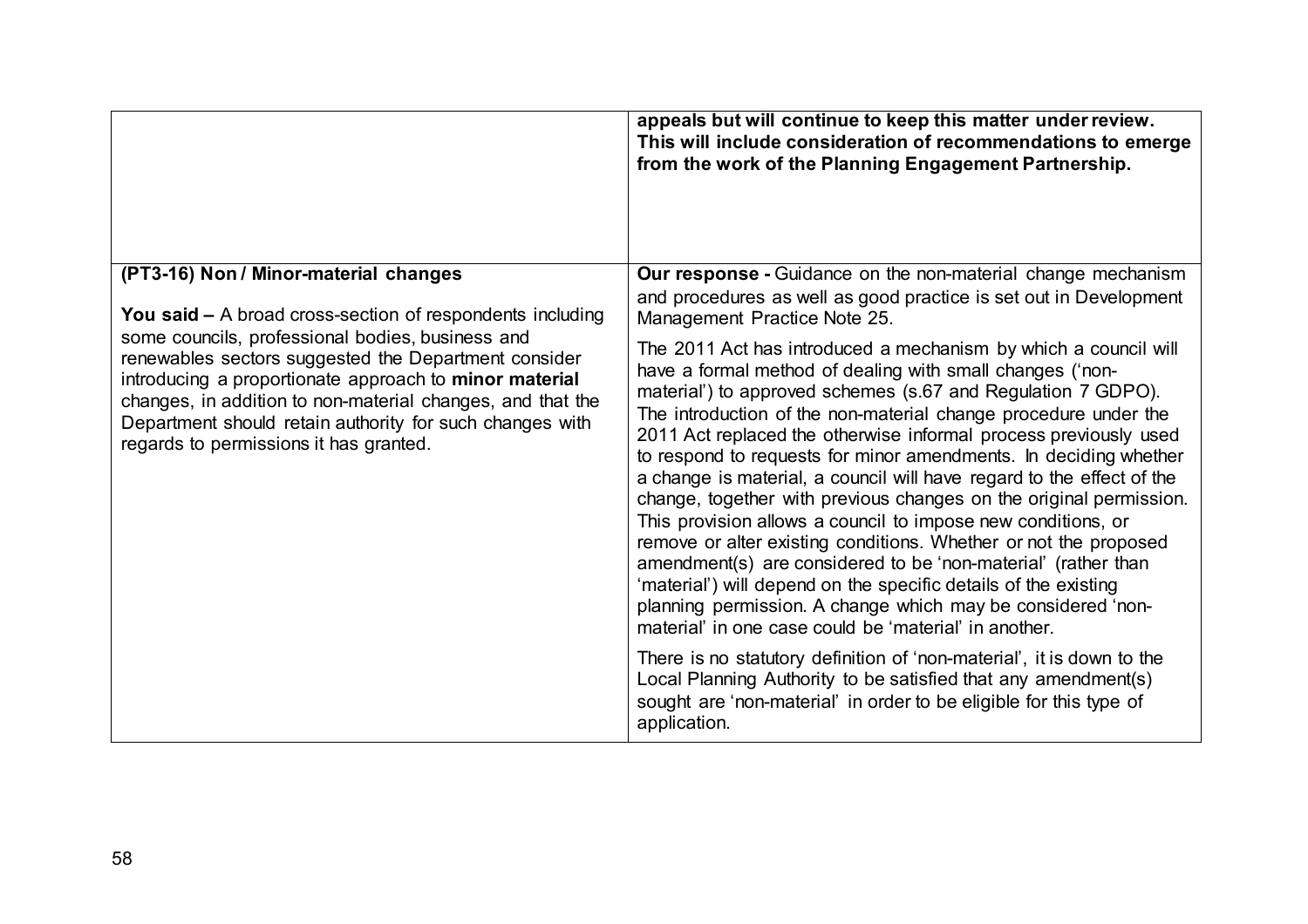| Some respondents are of the view that there is value in introducing<br>a legislative provision allowing an applicant to make a 'minor-<br>material' modification to a current extant permission. The basis<br>being that it would assist in cases where numerous acceptable<br>changes are made to a core permission over time but resulting in<br>multiple layers of individual permissions arising. In addition, minor<br>amendments to planning permissions can require a new<br>application, (possibly including full PACC and PAN), which in the<br>view of some respondents, is rather onerous and has an impact on<br>delivery. |
|----------------------------------------------------------------------------------------------------------------------------------------------------------------------------------------------------------------------------------------------------------------------------------------------------------------------------------------------------------------------------------------------------------------------------------------------------------------------------------------------------------------------------------------------------------------------------------------------------------------------------------------|
| There is no statutory definition of 'minor-material', however other<br>jurisdictions suggest that 'minor material' amendments are likely<br>to include any amendment where its scale and/or nature results in<br>a development which is not substantially different from the one<br>which has been approved (and recommends that pre-application<br>discussions should be used to determine whether an amendment<br>is a 'minor material amendment' before an application is<br>submitted).                                                                                                                                            |
| Some amendments may, if appropriate, be taken forward<br>under Section 54 of the Act, allowing conditions associated with the<br>existing permission to be varied. A local planning authority can use<br>its discretion to decide who should be consulted about such an<br>application and the approach that should be taken to notification.                                                                                                                                                                                                                                                                                          |
| In relation to the point that the Department should retain authority<br>for changes to permissions it has granted, the approach here<br>mirrors that in other jurisdictions, where the local planning authority<br>has principal responsibility for the vast majority of planning<br>functions, including subsequent applications and changes to those<br>previously granted by the Department.                                                                                                                                                                                                                                        |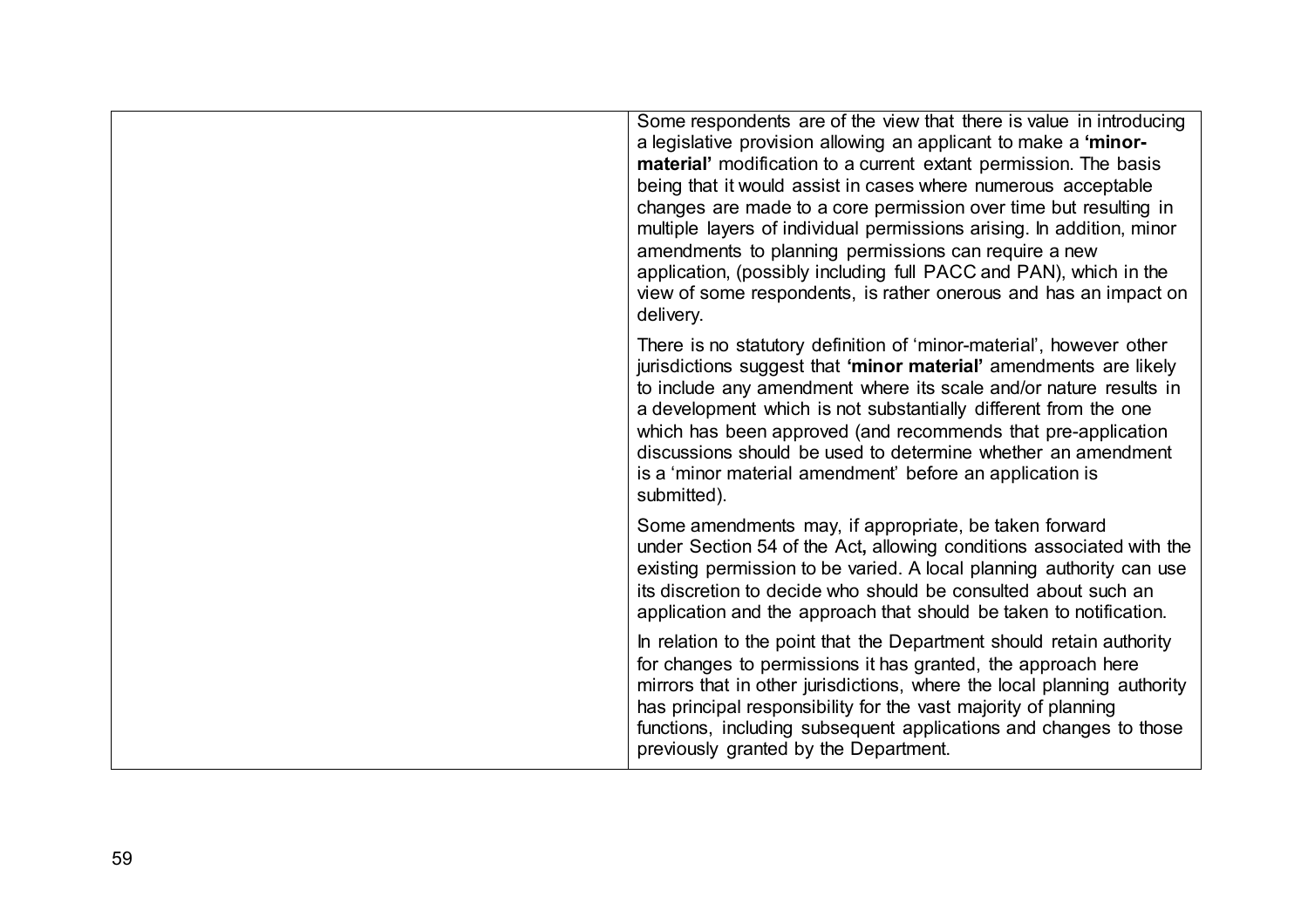|                                                                                                                                                                                                                                                                    | Proposed Action: The Department is not persuaded of the<br>need to amend current provisions with regard to non-material<br>or, minor-material amendments, but will continue to keep<br>these matters under review.                                                                                                                                                                                                                                                                                                                                                                                                                                                                                                                                                                                                                                                                                                                                                                                                                                           |
|--------------------------------------------------------------------------------------------------------------------------------------------------------------------------------------------------------------------------------------------------------------------|--------------------------------------------------------------------------------------------------------------------------------------------------------------------------------------------------------------------------------------------------------------------------------------------------------------------------------------------------------------------------------------------------------------------------------------------------------------------------------------------------------------------------------------------------------------------------------------------------------------------------------------------------------------------------------------------------------------------------------------------------------------------------------------------------------------------------------------------------------------------------------------------------------------------------------------------------------------------------------------------------------------------------------------------------------------|
| (PT3-17) Digitization in the Planning System<br><b>You said – Overall, a broad cross-section of respondents</b><br>proposed the planning system should allow for the electronic<br>submission of planning applications, fees and inspection of<br>other documents. | Our response - Calls to better utilise digital / online means of<br>consultation and communication in plan-making, and development<br>management and enforcement featured strongly in the responses<br>to the call for evidence. Regulation 4 of the LDP regulations, and<br>Regulation 29 of the GDPO provides for the use of electronic<br>means of communication which could be amended to expand the<br>use of digitization in plan-making and development management.<br>Removing the requirement for advertisement in the printed press<br>and Belfast Gazette would need careful consideration particularly<br>around its potential effects on some s.75 groups.<br>A new Regional Planning IT System is currently being developed<br>which will provide a modern system to the Department and the 10<br>councils when it goes operational. It will also deliver new services<br>to the public who will be able to submit planning applications on-<br>line as well as via the normal routes. The new system is due to be<br>operational next summer. |
|                                                                                                                                                                                                                                                                    | Proposed Action: The Department will work with stakeholders<br>to determine whether there are ways in which to better utilise<br>online / digital means of communication in plan-making, and<br>the planning system overall (See also PT2-6 and PT3-6). This<br>may require public consultation, and amendments to primary<br>and/or subordinate legislation                                                                                                                                                                                                                                                                                                                                                                                                                                                                                                                                                                                                                                                                                                 |
| (PT3-18) Permitted Development                                                                                                                                                                                                                                     | <b>Our response - Certain elements of The Planning (General</b><br>Permitted Development) Order (NI) 2015 have been reviewed and                                                                                                                                                                                                                                                                                                                                                                                                                                                                                                                                                                                                                                                                                                                                                                                                                                                                                                                             |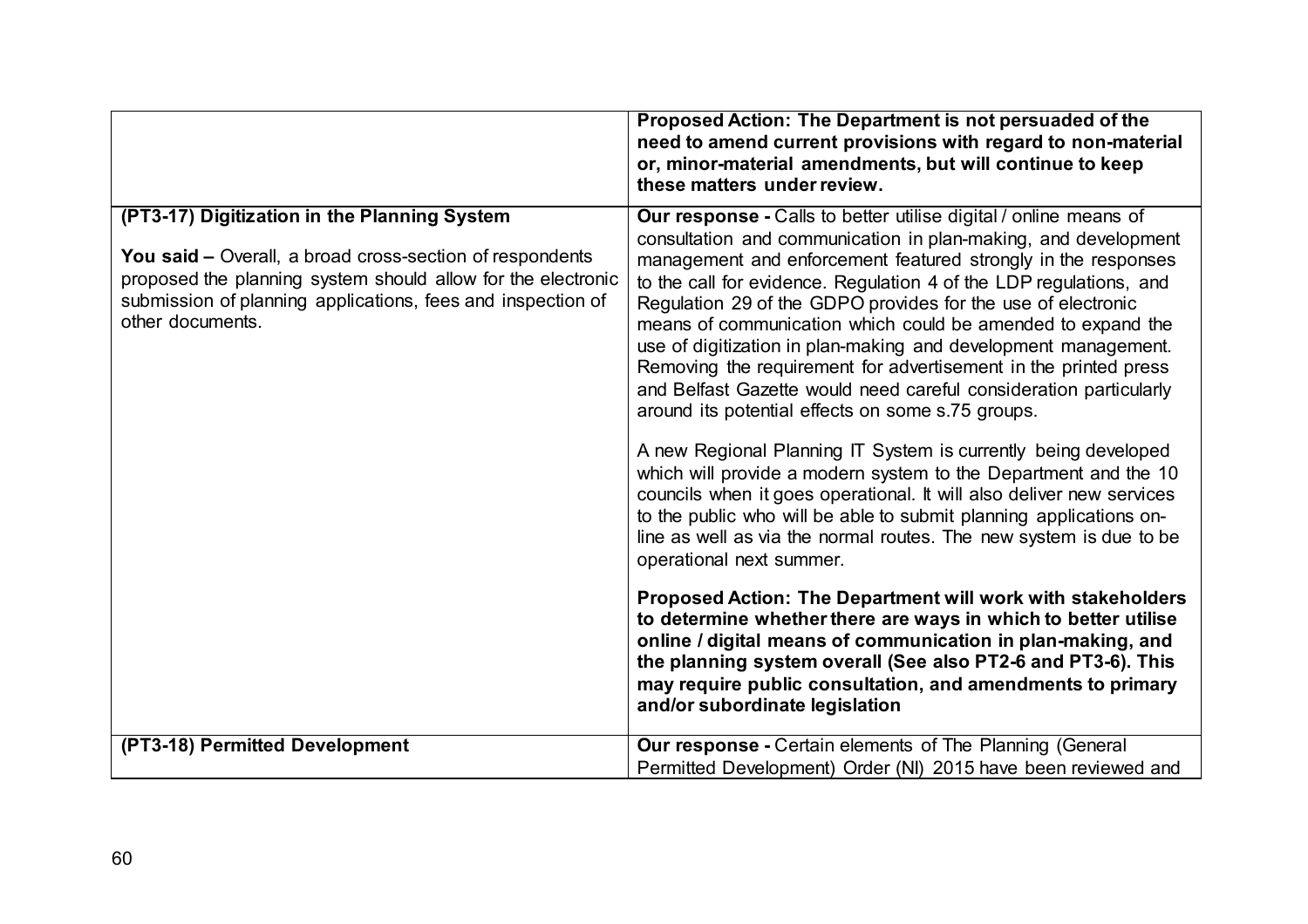| <b>You said –</b> A majority of councils and a cross-section of<br>other NGOs, individuals and industry suggested that the<br>department undertakes a review of current permitted<br>development rights in a number of areas, particularly in<br>relation to: minerals, utilities, agriculture, forestry, and<br>householder development. Some councils also requested<br>the introduction of permitted development rights specific to<br>the use of land for COVID 19 related purposes such as test<br>centres. | amended since its introduction. Changes include provisions in<br>relation to minerals, telecommunications, electric vehicle charging<br>points, and shops, financial and professional services. A more<br>comprehensive review covering other matters raised by<br>respondents such as agriculture, forestry, and householder<br>development would be a significant and resource intensive<br>undertaking, and not achievable in the short or medium term.<br>Proposed Action: The Department will continue to keep<br>permitted development rights under review and will bring<br>forward amendments to extant PD provisions as and when<br>appropriate in line with Ministerial priorities and Departmental<br>resources.                                                                                                                                                                                                 |
|------------------------------------------------------------------------------------------------------------------------------------------------------------------------------------------------------------------------------------------------------------------------------------------------------------------------------------------------------------------------------------------------------------------------------------------------------------------------------------------------------------------|-----------------------------------------------------------------------------------------------------------------------------------------------------------------------------------------------------------------------------------------------------------------------------------------------------------------------------------------------------------------------------------------------------------------------------------------------------------------------------------------------------------------------------------------------------------------------------------------------------------------------------------------------------------------------------------------------------------------------------------------------------------------------------------------------------------------------------------------------------------------------------------------------------------------------------|
| (PT3-19) DFI Directions<br>You said $-$ A small cross-section of respondents including<br>some councils and industry are of the view that existing<br>Notification Directions should be amended or repealed,<br>particularly The Planning (Notification Of Applications)<br>Direction 2017. Some respondents also consider the<br>Department consider the introduction of a new Direction to<br>deal with applications for electricity transmission lines.                                                       | <b>Our response –</b> Councils are required to notify the Department,<br>either through certain Notification Directions or requirements of the<br>Planning Act, of certain specified matters with regard to major<br>development, listed building consent, councils own planning<br>applications, and control of demolition in Conservation Areas. A<br>council cannot proceed to determine such applications or grant<br>consent until such time as the Department has had opportunity to<br>consider the application. The Department has 28 days to consider<br>the matter, or may issue a holding direction pending a decision<br>whether or not, to call-in the application.<br>Given that departmental directions have been in place for several<br>years now, the Department considers there is merit in undertaking<br>a general review of their operation to determine if they remain<br>appropriate going forward. |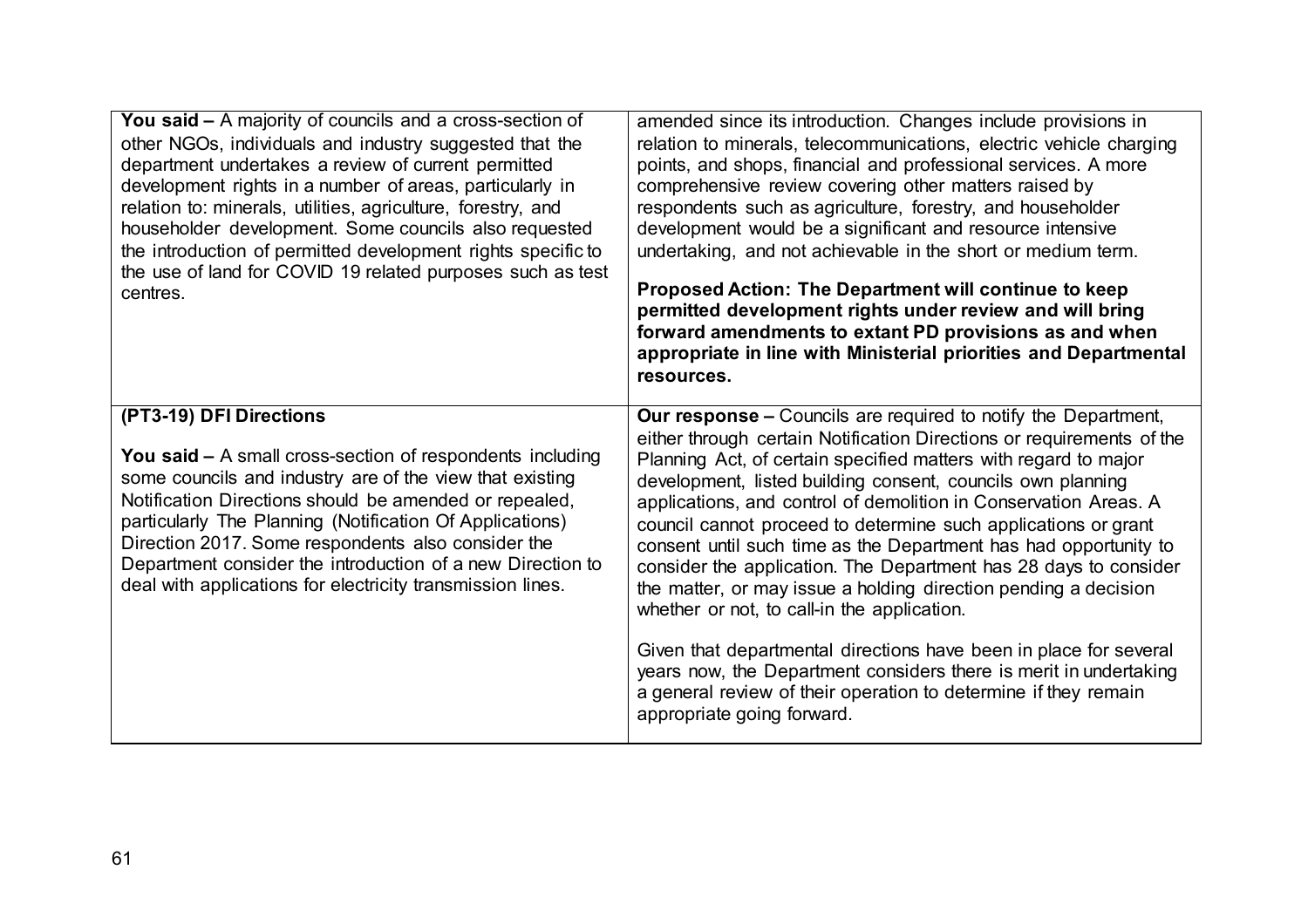|                                                                                                                                                                                                                                                                                                                                                                                                                     | Proposed Action: The Department will undertake a general<br>review of current departmental directions. This may require<br>public consultation, and amendments to primary and/or<br>subordinate legislation.                                                                                                                                                                                                                                                                                                                                                                   |
|---------------------------------------------------------------------------------------------------------------------------------------------------------------------------------------------------------------------------------------------------------------------------------------------------------------------------------------------------------------------------------------------------------------------|--------------------------------------------------------------------------------------------------------------------------------------------------------------------------------------------------------------------------------------------------------------------------------------------------------------------------------------------------------------------------------------------------------------------------------------------------------------------------------------------------------------------------------------------------------------------------------|
| (PT3-20) Commencement of Development<br><b>You said - A small cross-section of respondents including</b><br>some councils, business and private sector suggested that<br>further guidance is needed on what constitutes a lawful start<br>to development, and that s.63(2) should make specific<br>reference to 'laying out or constructing a road' & 'demolition'<br>to avoid applicants losing their permissions. | <b>Our response</b> - Section 61 of the Act imposes a statutory<br>condition on the grant of planning permission that development<br>must be begun within 5 years of the date on which permission is<br>granted or such other period as the council or the Department<br>considers appropriate.                                                                                                                                                                                                                                                                                |
|                                                                                                                                                                                                                                                                                                                                                                                                                     | Additionally, where outline planning permission is granted,<br>development must be begun within 5 years of the date on which<br>the permission is granted or within 2 years of the final approval of<br>the reserved matters.                                                                                                                                                                                                                                                                                                                                                  |
|                                                                                                                                                                                                                                                                                                                                                                                                                     | Commencing development means undertaking some limited works<br>on site to commence a planning permission and thus keep it alive.                                                                                                                                                                                                                                                                                                                                                                                                                                               |
|                                                                                                                                                                                                                                                                                                                                                                                                                     | A material operation can include any works of construction,<br>demolition, digging foundations, laying out or constructing a road<br>and a material change in the use of the land. The works must be<br>done within the time period expressed on the permission.                                                                                                                                                                                                                                                                                                               |
|                                                                                                                                                                                                                                                                                                                                                                                                                     | In order to lawfully commence development it is necessary to<br>satisfy the legal requirements in section 63(2) of the Act. This says<br>that "development shall be taken to be begun on the earliest date<br>on which any of the following operations comprised in the<br>development begins to be carried out." Section 63(2) specifies the<br>operations which can constitute the start of development. The<br>meaning of 'development' is set out at section 23 of the Act, as too<br>is the meaning of 'building operations', and includes demolition,<br>and rebuilding. |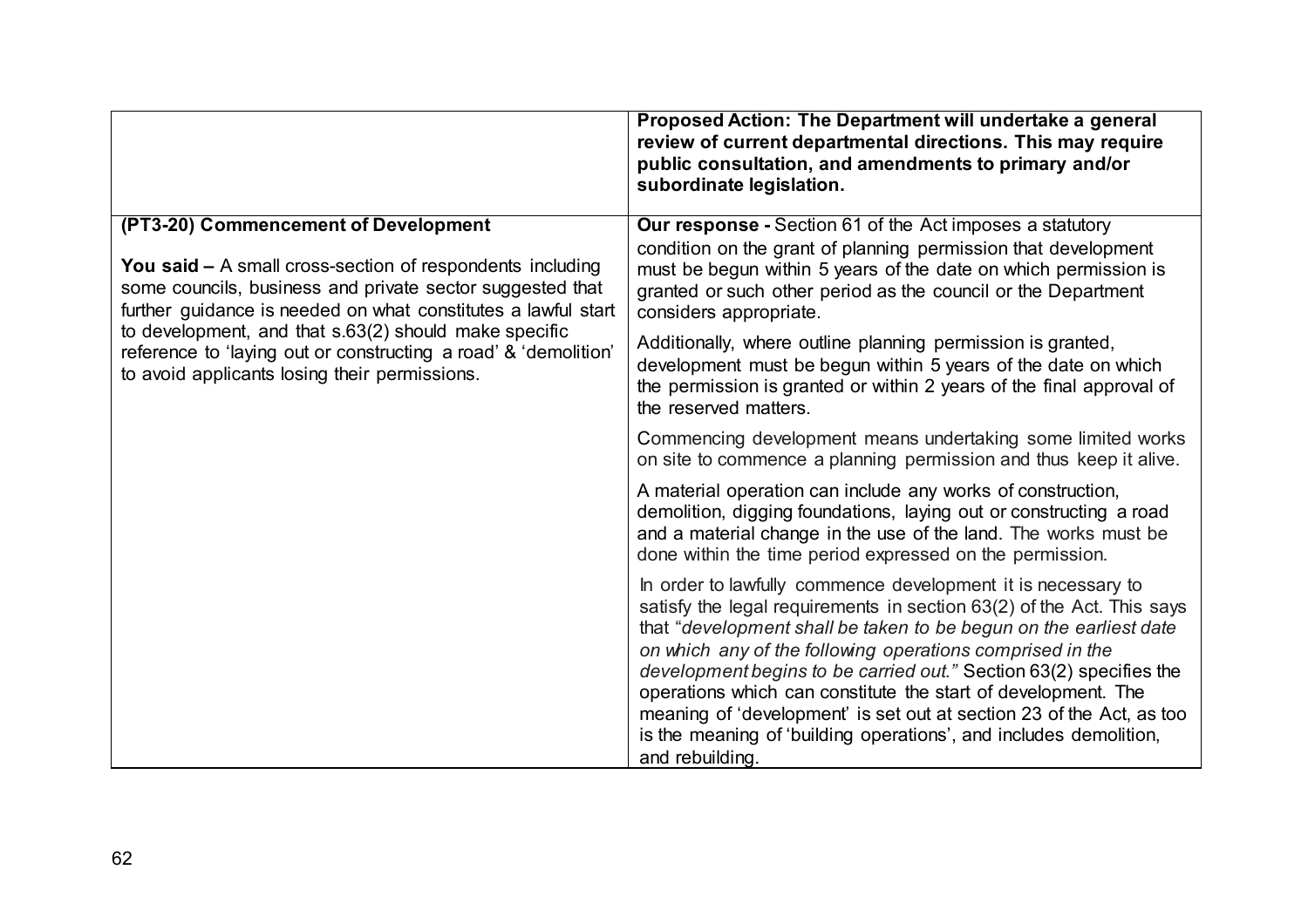|                                                                                                                                                                                                                                                                                                                                                                                                                                                                                                                                                                                                                                                                                                                                                                                                                                                        | Proposed Action: The Department will review this provision to<br>establish if any technical amendments are appropriate.                                                                                                                                                                                                                                                                                                                                    |
|--------------------------------------------------------------------------------------------------------------------------------------------------------------------------------------------------------------------------------------------------------------------------------------------------------------------------------------------------------------------------------------------------------------------------------------------------------------------------------------------------------------------------------------------------------------------------------------------------------------------------------------------------------------------------------------------------------------------------------------------------------------------------------------------------------------------------------------------------------|------------------------------------------------------------------------------------------------------------------------------------------------------------------------------------------------------------------------------------------------------------------------------------------------------------------------------------------------------------------------------------------------------------------------------------------------------------|
| (PT3-21) Planning Agreements                                                                                                                                                                                                                                                                                                                                                                                                                                                                                                                                                                                                                                                                                                                                                                                                                           | <b>Our response –</b> Section 76 of the Planning Act (NI) 2011 enables                                                                                                                                                                                                                                                                                                                                                                                     |
| You said $-$ A cross-section of respondents including some<br>councils, business, NGOs and private sector interests<br>suggested that further guidance / clarification could be<br>provided on the circumstances in which section 76 planning<br>agreements will be implemented including the use of<br>conditions and covenants to secure developer contributions<br>and other benefits. Some considered that legal fees<br>associated with formulating planning agreements should be<br>inclusive of the planning application fee, and that any<br>variation to planning conditions should not result in the need<br>for a Deed of Variation to a Section 76 agreement. Some<br>also suggested that developers should be able to submit a<br>'Unilateral Undertaking' as a substitute to a Bi or Multi Party<br>planning agreement under Section 76. | any person who has an estate in land to enter into a planning<br>agreement with either a council or the Department (whichever is<br>the relevant authority).                                                                                                                                                                                                                                                                                               |
|                                                                                                                                                                                                                                                                                                                                                                                                                                                                                                                                                                                                                                                                                                                                                                                                                                                        | A planning agreement may facilitate or restrict the development or<br>use of the land in any specified way, require operations or activities<br>to be carried out, or require the land to be used in any specified<br>way. An agreement may also require a sum or sums to be paid to<br>the relevant authority or to a Northern Ireland department on a<br>specified date(s) or periodically.                                                              |
|                                                                                                                                                                                                                                                                                                                                                                                                                                                                                                                                                                                                                                                                                                                                                                                                                                                        | The relevant authority has the power to enforce a planning<br>agreement by entering the land and carrying out the operations<br>itself. Any expenses incurred in doing so are recoverable from the<br>person or persons against whom the agreement is enforceable. A<br>planning agreement may not be modified or discharged except by<br>agreement between the relevant authority and the person or<br>persons against whom the agreement is enforceable. |
|                                                                                                                                                                                                                                                                                                                                                                                                                                                                                                                                                                                                                                                                                                                                                                                                                                                        | A planning agreement can play a meaningful role in the<br>development management process as a valuable mechanism for<br>securing planning matters arising from a development proposal. An<br>agreement may mean that development can be permitted whilst<br>potentially negative impacts on land use, the environment and<br>infrastructure could be reduced, eliminated or mitigated.                                                                     |
|                                                                                                                                                                                                                                                                                                                                                                                                                                                                                                                                                                                                                                                                                                                                                                                                                                                        | Most of the comments and suggestions in relation to planning<br>agreements revolve around their use and practice or seeking                                                                                                                                                                                                                                                                                                                                |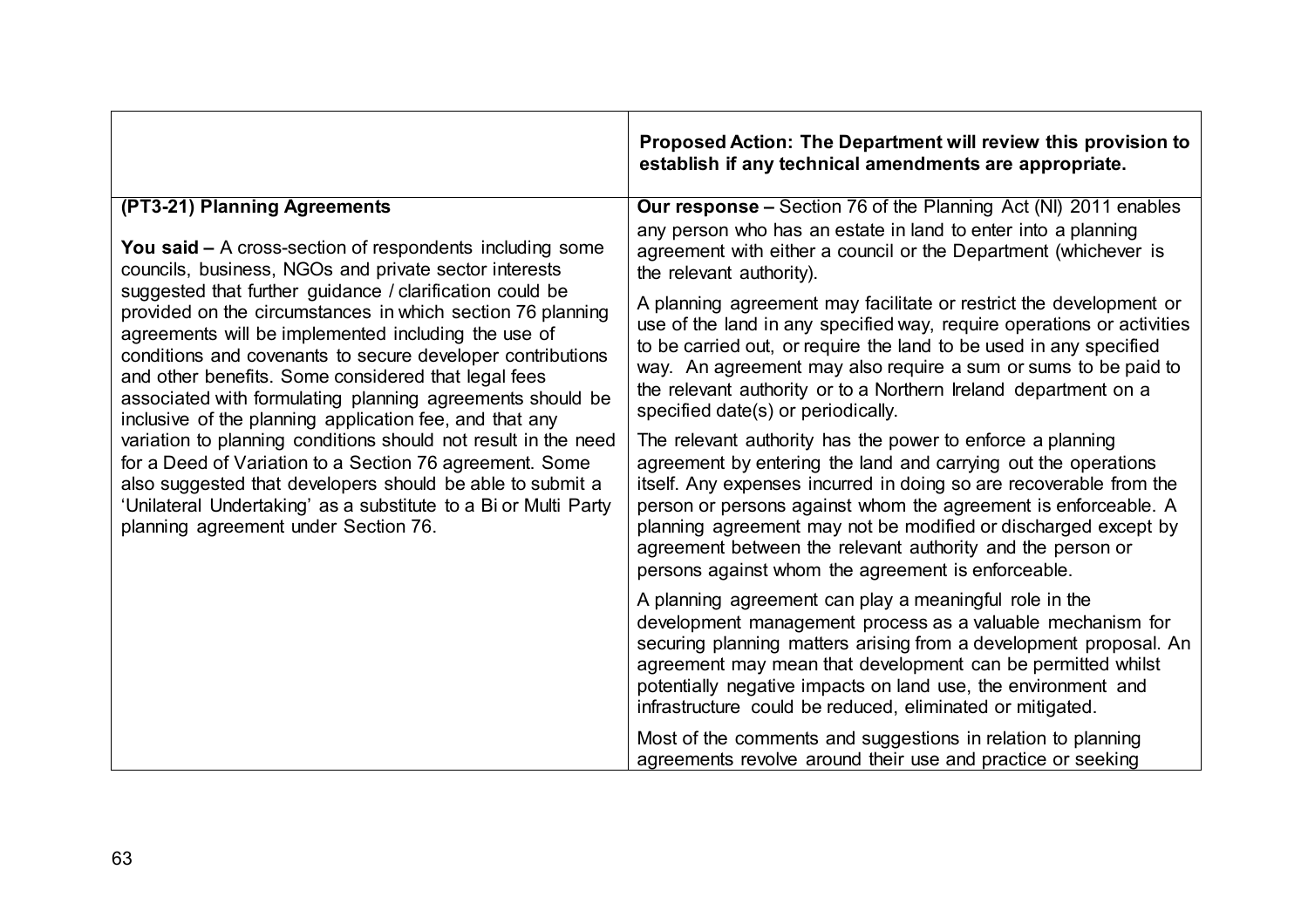<span id="page-67-0"></span>

| clarification on technical aspects of them. The matter of<br>recoverable costs associated with planning agreements under the<br>Act, is similar to that in other jurisdictions, e.g. for planning<br>obligations in Scotland, under section 75 of the Town and Country<br>Planning (Scotland) Act 1997. These are matters that can and<br>should be addressed by planning authorities adopting best practice<br>approaches and do not require legislative change. |
|-------------------------------------------------------------------------------------------------------------------------------------------------------------------------------------------------------------------------------------------------------------------------------------------------------------------------------------------------------------------------------------------------------------------------------------------------------------------|
| Proposed Action: The Department is not persuaded of the<br>need to amend existing provisions but will continue to engage<br>with Councils on practice through the normal mechanisms.                                                                                                                                                                                                                                                                              |

| Table 4                                                                                                                                                                                                                                                                                                                                                                                                                                                          |                                                                                                                                                                                                                                                                                                                                                                                                                                                                                                                                                                                                                                                                                                               |
|------------------------------------------------------------------------------------------------------------------------------------------------------------------------------------------------------------------------------------------------------------------------------------------------------------------------------------------------------------------------------------------------------------------------------------------------------------------|---------------------------------------------------------------------------------------------------------------------------------------------------------------------------------------------------------------------------------------------------------------------------------------------------------------------------------------------------------------------------------------------------------------------------------------------------------------------------------------------------------------------------------------------------------------------------------------------------------------------------------------------------------------------------------------------------------------|
| <b>Part 4 Additional Planning Control</b>                                                                                                                                                                                                                                                                                                                                                                                                                        |                                                                                                                                                                                                                                                                                                                                                                                                                                                                                                                                                                                                                                                                                                               |
| (PT4-1) Temporary Listing / Building Preservation<br><b>Notice (BPN)</b><br><b>You said –</b> Some councils and professional bodies are of<br>the view that the Department for Communities (DfC) should<br>retain powers to enforce / issue a BPN and be liable for<br>compensation (not a council). These respondents have also<br>requested that consideration be given to providing DfC with<br>a power to issue a BPN, including liability for compensation. | <b>Our response</b> - Responsibility for certain functions under the<br>Planning Act with respect to Listed Buildings and Conservation<br>Areas transferred from the Department of Environment to the<br>Department for Communities in 2016 <sup>13</sup> . Councils however are<br>responsible for the issuing of BPNs, (temporary listing where<br>considered necessary), to be confirmed (or not) by DfC. Councils<br>are currently liable for compensation (s.186) where a BPN ceases<br>to have effect without the building having been listed by DfC.<br>Proposed Action: As these functions are the responsibility of<br>another department, Dfl will continue to liaise with DfC on<br>these matters. |

<sup>13</sup> <https://www.legislation.gov.uk/nisr/2016/76/contents/made>

-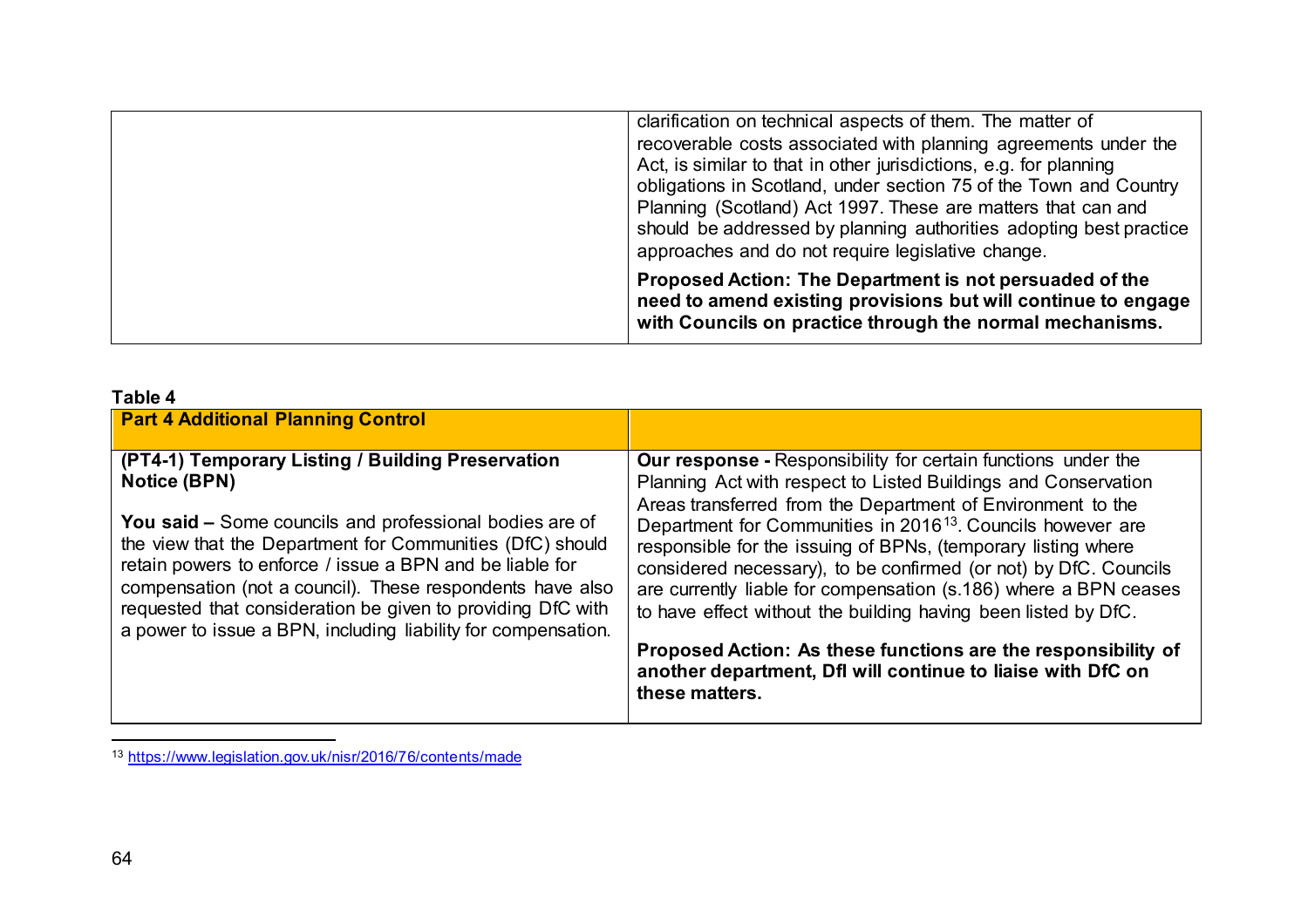| (PT4-2) Conservation Areas (CA)                                                                                                                                                                                                                                                                                                                                                                                                                                                               | <b>Our Response - Responsibility for certain functions under the</b>                                                                                                                                                                                                                                                                                                                                                                                                                                                                                                                                                                                                                                                                                                                             |
|-----------------------------------------------------------------------------------------------------------------------------------------------------------------------------------------------------------------------------------------------------------------------------------------------------------------------------------------------------------------------------------------------------------------------------------------------------------------------------------------------|--------------------------------------------------------------------------------------------------------------------------------------------------------------------------------------------------------------------------------------------------------------------------------------------------------------------------------------------------------------------------------------------------------------------------------------------------------------------------------------------------------------------------------------------------------------------------------------------------------------------------------------------------------------------------------------------------------------------------------------------------------------------------------------------------|
| You said $-$ A number of councils, together with other<br>professional bodies and a political party, propose that<br>councils be given the authority to vary / repeal a CA<br>designated by the Department, and that The Planning<br>(Northern Ireland) Act 2011 Planning (Control Of Demolition<br>In Conservation Areas) Direction 2015 should be rescinded.                                                                                                                                | Planning Act with respect to Listed Buildings and Conservation<br>Areas transferred from the Department of Environment to the<br>Department for Communities in 2016. Councils and DfC can<br>designate CAs, however such designation can only be varied or<br>cancelled by the authority which made the designation. In effect,<br>councils are currently unable to vary or cancel a CA designated by<br>the Department prior to the transfer of planning functions in 2015.                                                                                                                                                                                                                                                                                                                     |
| Respondents also contend that the requirement for councils<br>to refer an application for Conservation Area Consent to the<br>Department, where it intends to grant permission, is<br>completely heavy handed, disproportionate and an<br>unnecessary administrative burden.                                                                                                                                                                                                                  | Proposed Action: Given these functions are the responsibility<br>of another department, Dfl will continue to liaise with DfC on<br>these matters.<br>The Department intends to review the Conservation Area<br>consent notification requirements (See also comments at PT3-<br>19)                                                                                                                                                                                                                                                                                                                                                                                                                                                                                                               |
| (PT4-3) Tree Preservation Orders (TPO)<br><b>You said – A number of councils and political</b><br>representatives have requested that the Department<br>provides the power for councils to vary or revoke TPOs,<br>including those made by the Department and its<br>predecessors, and to also clarify the meaning of 'amenity'<br>and 'abatement of a nuisance' within guidance. Some<br>further contend that such protections should be extended in<br>other designated areas such as ATCs. | <b>Our response - Planning powers with respect to Trees are set out</b><br>at sections 121-128, Chapter 3, Part 4 of the Planning Act (NI)<br>2011 and are primarily the responsibility of local councils. The<br>Department has a power to make, amend or revoke a tree<br>preservation order (TPO) under section 124, in consultation with<br>the local council. In effect, should a council wish to amend or<br>revoke a TPO, it currently must make a request that Dfl do so on<br>its behalf. In addition, while trees in a CA are offered protection<br>under section 127 of the Act, those in other designated areas such<br>as ATCs are not. ATC's are, however, identified and designated<br>through the LDP process which does not currently provide statutory<br>protection of trees. |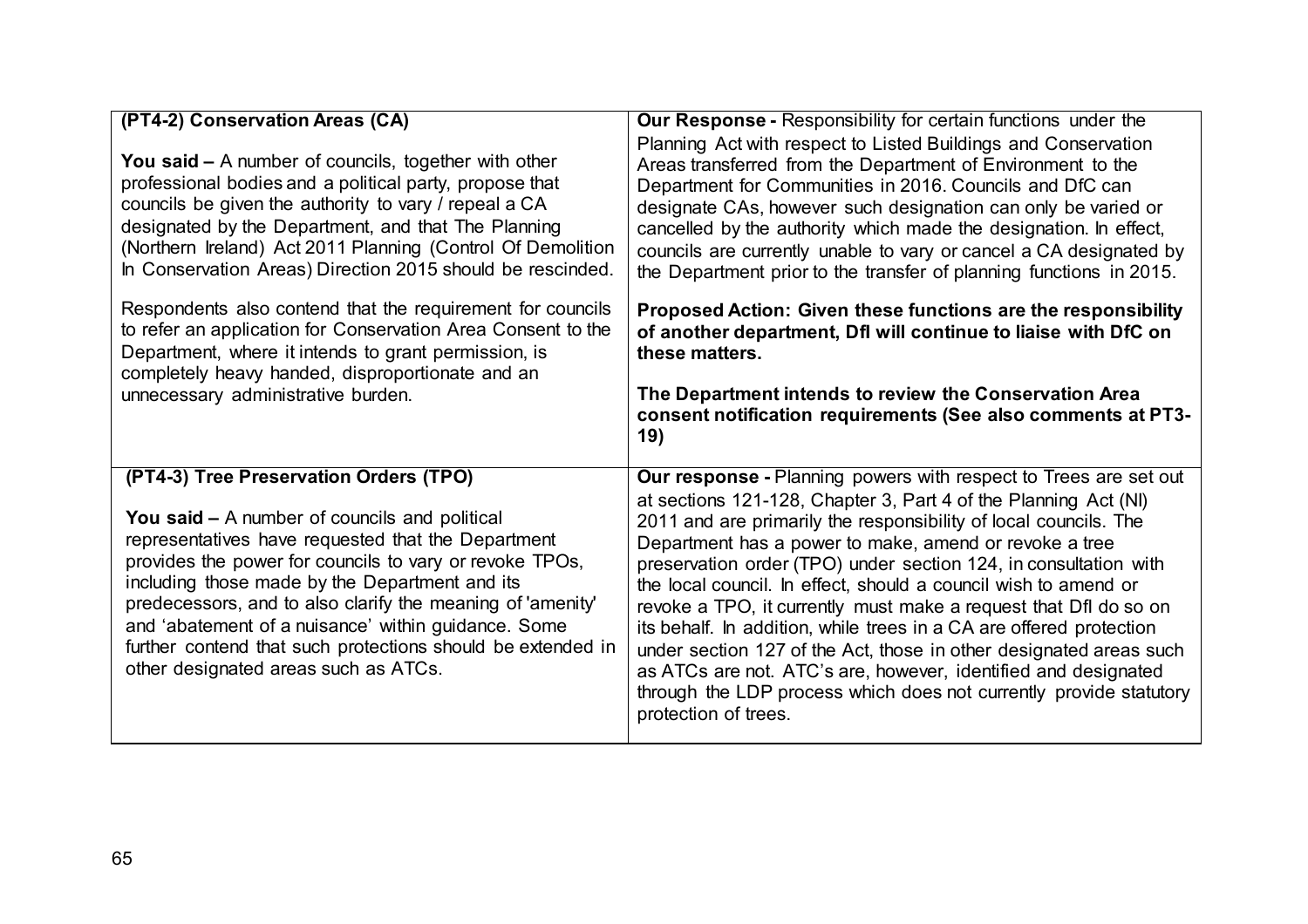|                                                                                                                                                                                                                                                                                                                                                                  | <b>Proposed Action: The Department will review current</b><br>requirements around TPOs with a view to bringing forward<br>proposals to permit councils to vary or revoke TPOs in their<br>areas. The Department will also consider whether there is a<br>need for guidance to clarify certain TPO terms or definitions. |
|------------------------------------------------------------------------------------------------------------------------------------------------------------------------------------------------------------------------------------------------------------------------------------------------------------------------------------------------------------------|-------------------------------------------------------------------------------------------------------------------------------------------------------------------------------------------------------------------------------------------------------------------------------------------------------------------------|
| (PT4-4) Review of Old Mineral Permissions (ROMPs)<br><b>You said –</b> A broad cross-section of respondents including<br>councils, NGOs, individuals, political parties and some<br>business interests requested that the Department<br>commence legislation around ROMPs and that the<br>Department provide the necessary resources to allow<br>implementation. | Our response - Officials are continuing to examine a number of<br>options in relation to the commencement of legislation for the<br>review of old mineral permissions (ROMPs).                                                                                                                                          |
|                                                                                                                                                                                                                                                                                                                                                                  | Councils do, however, have a broad range of other enforcement<br>powers available under the Planning Act (NI) 2011 where they<br>believe a developer is operating outside the terms of a permission.<br>Councils remain best placed to investigate such planning matters<br>and have a responsibility to do so.         |
|                                                                                                                                                                                                                                                                                                                                                                  | Proposed Action: The Minister is to consider options on the<br>way forward with regards to ROMPs early in 2022.                                                                                                                                                                                                         |

## **Table 5**

| <b>Part 5 Enforcement</b>                                    | <b>Assessment</b>                                                    |  |
|--------------------------------------------------------------|----------------------------------------------------------------------|--|
|                                                              |                                                                      |  |
| (PT5-1) Relevant authority for Enforcement                   | <b>Our response –</b> Guidance on planning enforcement is set out in |  |
|                                                              | Enforcement Practice Notes 1-4.                                      |  |
| <b>You said – A cross-section of councils, business and</b>  |                                                                      |  |
| academia are of the view that planning enforcement should    | The vast majority of planning functions, including that for planning |  |
| rest with the authority which granted the relevant approval, | enforcement rests with local councils. The Department has parallel   |  |
| while several individuals contend that enforcement should    | powers with regards to certain functions, including issuing of       |  |
|                                                              | enforcement notices (section 139). The Department's parallel         |  |
| not be a discretionary function, nor where it is only        | enforcement powers can be used where it is considered expedient      |  |
| expedient to do so. Some also believe that cost recovery     |                                                                      |  |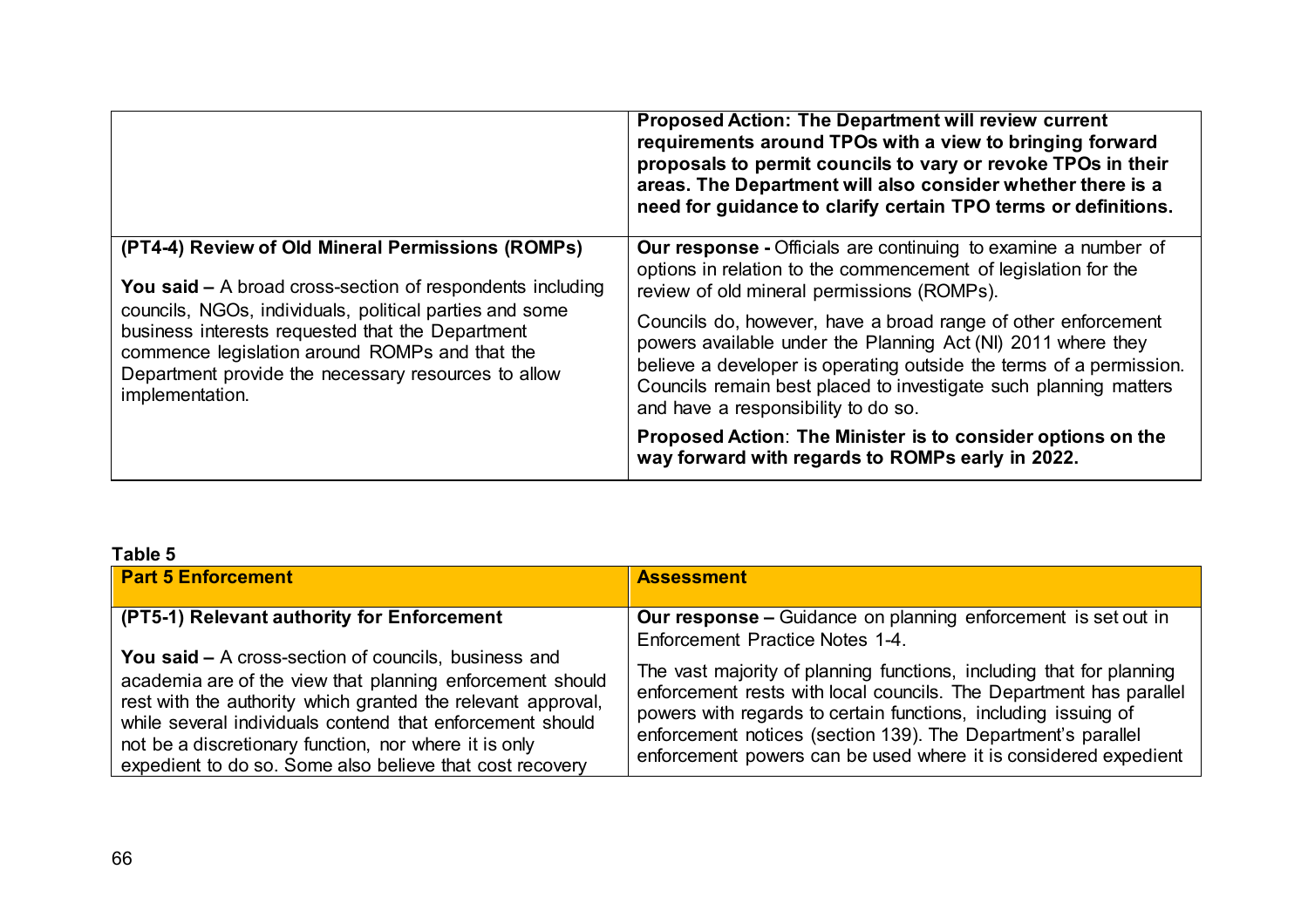<span id="page-70-0"></span>

| could further incentivise appropriate action by planning<br>authorities.<br>Councils have suggested that the Department should take<br>responsibility for enforcement action where necessary<br>(extending to applications for Reserved Matters approval,<br>and discharge of conditions) where it was the determining<br>authority, and these should not rest with councils. | in circumstances where, for example, a council has failed to issue<br>enforcement or stop notices (and not before consulting the<br>appropriate council).<br>The potential need for the enforcement of matters connected to<br>decisions previously issued by the Department, is a discretionary<br>function of councils, taking account of the merits of the case, and<br>other relevant planning matters, and is only likely to extend to a<br>small number of cases.                                                                           |
|-------------------------------------------------------------------------------------------------------------------------------------------------------------------------------------------------------------------------------------------------------------------------------------------------------------------------------------------------------------------------------|---------------------------------------------------------------------------------------------------------------------------------------------------------------------------------------------------------------------------------------------------------------------------------------------------------------------------------------------------------------------------------------------------------------------------------------------------------------------------------------------------------------------------------------------------|
|                                                                                                                                                                                                                                                                                                                                                                               | The approach to planning enforcement here is modelled on that in<br>other jurisdictions, where planning enforcement is exercised as a<br>discretionary function. Planning authorities will, in deciding to take<br>appropriate action, be guided by the key enforcement objectives,<br>as set out in the SPPS <sup>14</sup> , and will do so having regard to the<br>provisions of the Local Development Plan and any other material<br>considerations.                                                                                           |
|                                                                                                                                                                                                                                                                                                                                                                               | In its considerations, a council may include matters such as:<br>whether the breach of planning control would be clearly contrary to<br>planning policy or unacceptably affect public amenity (including<br>road safety and nature conservation issues) or the existing use of<br>land and buildings meriting protection in the public interest; the<br>extent of the breach; the willingness of the offender(s) to remedy<br>the breach of control voluntarily or through negotiations; and the<br>statutory time limits for taking enforcement. |
|                                                                                                                                                                                                                                                                                                                                                                               | Enforcement action against a breach of planning control may be<br>taken when a council regards it as expedient to do so. Whilst not<br>formally defined, expediency is taken as a test of whether an<br>unauthorised development or activity is causing unacceptable harm                                                                                                                                                                                                                                                                         |

<sup>&</sup>lt;u>.</u> <sup>14</sup> These key objectives are as stated in paragraph 5.57 of the Strategic Planning Policy Statement for Northern Ireland (SPPS) September 2015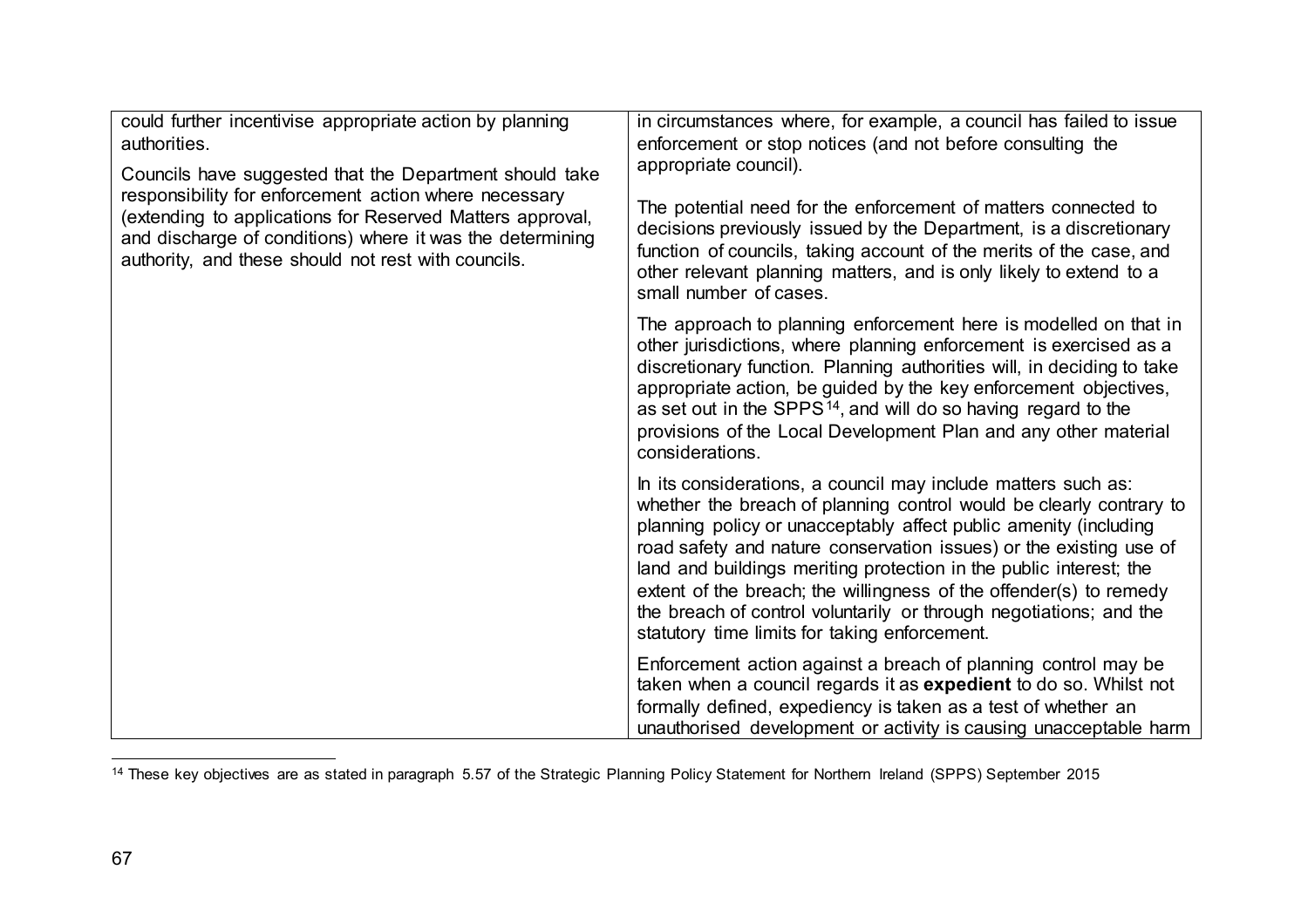|                                                                                                                                                                                                      | to the environment and / or public amenity, having regard to the<br>provisions of the local development plan and to any other material<br>considerations. It would be appropriate for councils, in determining<br>what (if any) enforcement action is to be taken, to give priority to<br>those breaches where in a council's opinion the greatest harm is<br>being caused. It is considered good planning practice that any<br>action taken against a breach of planning control shall be<br>proportionate to the breach.<br>Proposed Action: The Department is not persuaded of the<br>need to change the approaches to planning enforcement but<br>will keep these matters under review.                                                                                                                                                                                                                                                                                      |
|------------------------------------------------------------------------------------------------------------------------------------------------------------------------------------------------------|----------------------------------------------------------------------------------------------------------------------------------------------------------------------------------------------------------------------------------------------------------------------------------------------------------------------------------------------------------------------------------------------------------------------------------------------------------------------------------------------------------------------------------------------------------------------------------------------------------------------------------------------------------------------------------------------------------------------------------------------------------------------------------------------------------------------------------------------------------------------------------------------------------------------------------------------------------------------------------|
| (PT5-2) Digitization in the Planning System<br>You said - Some councils and academia suggested that<br>legislation should permit the electronic service of<br>enforcement and other similar notices. | Our response - Calls to better utilise digital / online means of<br>consultation and communication in the planning system overall<br>featured strongly in the responses to the call for evidence.<br>Section 239 of the Act provides for the service of notices and<br>documents by means of electronic communications however this<br>currently excludes enforcement notices, stop notices, planning<br>contravention notices etc (see section 239(3)).<br>This matter could be considered within the context of a broader<br>examination of enhanced digitization in the planning system. Such<br>a proposal if taken forward would require policy development,<br>public consultation and amendment to primary and/or subordinate<br>legislation and guidance.<br>A new Regional Planning IT System is currently being developed<br>which will provide a modern system to the Department and the 10<br>councils when it goes operational. It will deliver new services to the |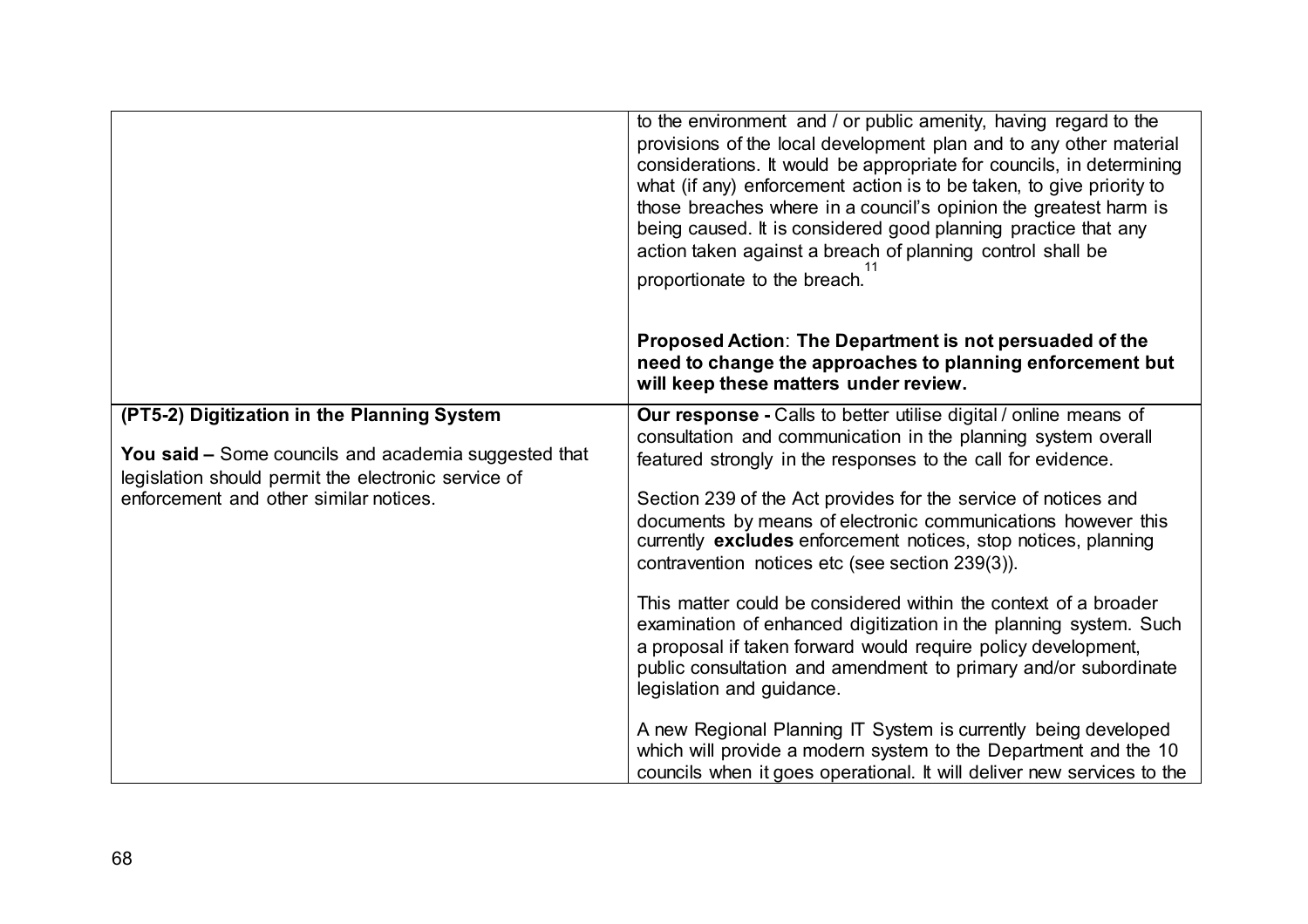|                                                                                                                                                                                                                       | public who will be able to submit planning applications on-line as<br>well as via the normal routes. The new system is due to be<br>operational summer 2022.<br>Proposed Action: The Department will work with stakeholders<br>to determine the potential use of online / digital<br>communication in planning enforcement. This can be<br>undertaken within the context of a broader examination of<br>enhanced digitization in the planning system. |
|-----------------------------------------------------------------------------------------------------------------------------------------------------------------------------------------------------------------------|-------------------------------------------------------------------------------------------------------------------------------------------------------------------------------------------------------------------------------------------------------------------------------------------------------------------------------------------------------------------------------------------------------------------------------------------------------|
| (PT5-3) Fixed Penalty Notices (FPN)<br><b>You said - A majority of councils and some individuals</b><br>suggested that FPNs are punitive only, and would be better<br>applied to unauthorised signage/advertisements. | <b>Our response</b> - Sections 153 and 154 enable a council to issue a<br>fixed penalty notice for the offences of failure to comply with an<br>Enforcement Notice or Breach of Condition Notice, offering the<br>offender an opportunity to discharge any liability for the offence<br>without having to go to court.                                                                                                                                |
|                                                                                                                                                                                                                       | FPNs are intended to provide planning authorities with an<br>alternative process, in addition to the current option to seek a<br>prosecution, to address situations where a person has failed to<br>comply with the requirements of an enforcement notice (EN) or a<br>breach of condition notice (BCN). The majority of ENs and BCNs<br>issued by planning authorities are complied with; however there<br>are occasions where they are not.         |
|                                                                                                                                                                                                                       | By paying the penalty imposed by the FPN, the person will<br>discharge any liability for prosecution for the offence. They will not<br>however discharge the obligation to comply with the terms of the<br>EN or BCN and the planning authority will retain the power to take<br>direct action to remedy the breach and recover the costs of such<br>work from that person.                                                                           |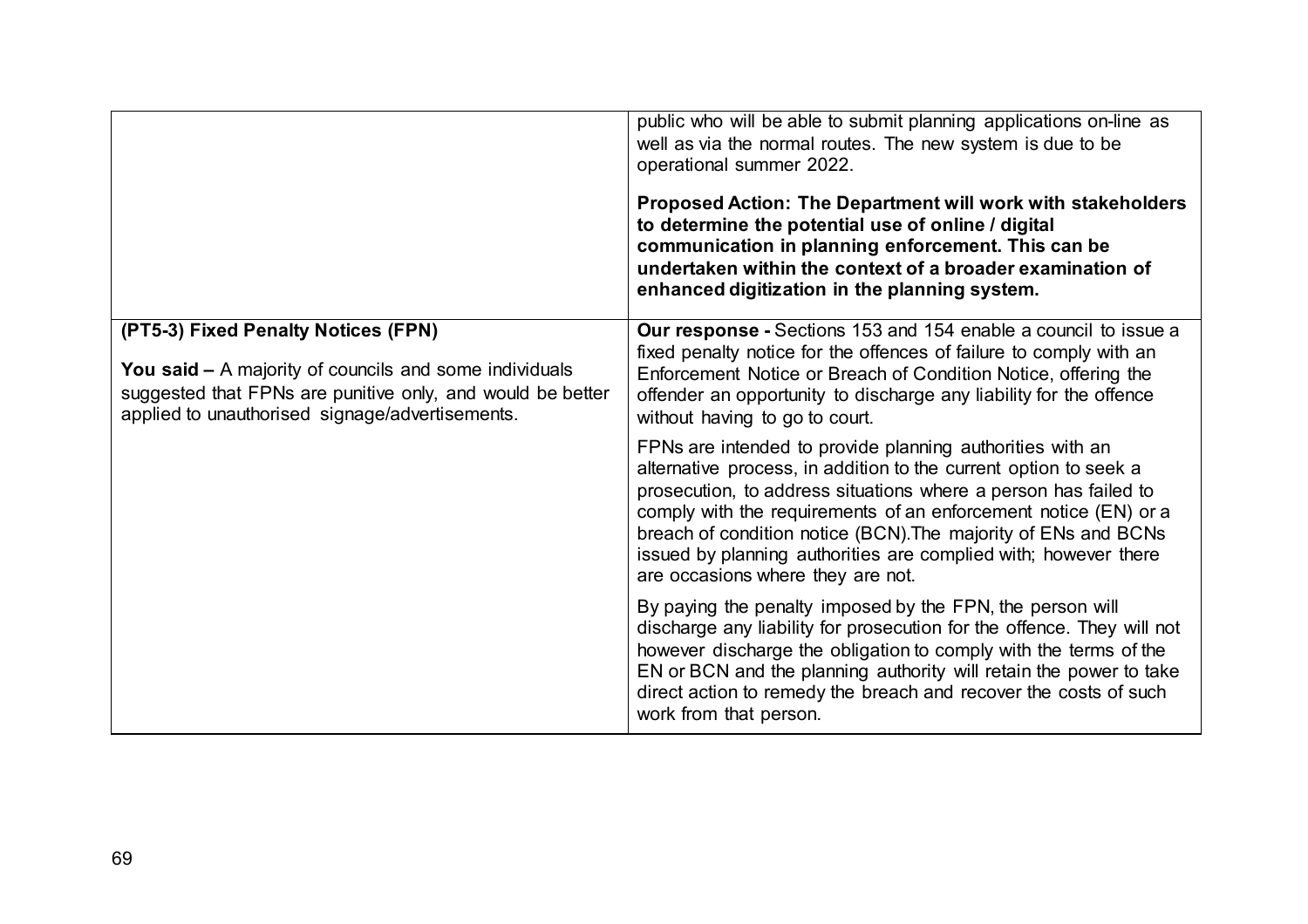|                                                                                                                                                                                                                                                                                                                                                    | This approach to FPN mirrors that in other jurisdictions and<br>provides councils with an alternative means of remedy.<br><b>Advertisements</b>                                                                                                                                                                                                                                                                                                                                                                                                                                                                                                                                                                                                                                                                                       |
|----------------------------------------------------------------------------------------------------------------------------------------------------------------------------------------------------------------------------------------------------------------------------------------------------------------------------------------------------|---------------------------------------------------------------------------------------------------------------------------------------------------------------------------------------------------------------------------------------------------------------------------------------------------------------------------------------------------------------------------------------------------------------------------------------------------------------------------------------------------------------------------------------------------------------------------------------------------------------------------------------------------------------------------------------------------------------------------------------------------------------------------------------------------------------------------------------|
|                                                                                                                                                                                                                                                                                                                                                    | <b>Section 175 of the 2011 Act allows a council to deal with</b><br>enforcement of advertisement control. On conviction for display of<br>an advertisement contravening regulations made under section<br>130 (i.e. control of advertisements), a person is liable to a fine not<br>exceed level 4 of the standard scale $(E2500)$ . In the case of a<br>continuing offence, the fine will not exceed one tenth of level 4<br>$(E25)$ for each day during which the offence continues after<br>conviction. Within this context, respondents are of the view that the<br>application of FPN to advertisement controls would be a<br>proportionate response to potentially better address the issue.                                                                                                                                    |
|                                                                                                                                                                                                                                                                                                                                                    | Proposed Action: The Department will explore the possibility<br>of applying FPNs to advertisement control. Any changes, if<br>taken forward will require amendment to primary and/or<br>subordinate legislation.                                                                                                                                                                                                                                                                                                                                                                                                                                                                                                                                                                                                                      |
| PT5-4 Unadopted Roads / Private Streets<br><b>Determinations (PSD)</b><br>You said – Some councils suggested the introduction of a<br>mechanism so councils can take enforcement action to deal<br>with un-adopted roads. Alternatively, the planning process<br>should not be used to deal with matters that are for other<br>regulatory regimes. | <b>Our response:</b> - The Department would not be in favour of<br>removing the PSD from the planning process. The Private Streets<br>(NI) Order 1980 is inter-linked to the Planning Act, and separating<br>the two would create a two stage approval process. While doing so<br>may shorten the process time for relevant planning applications, it<br>would likely lengthen the overall time required by developers to<br>subsequently obtain the requisite PSD approval and begin<br>development. There is also a risk that some developers may not<br>submit a Private Streets Determination post-planning, meaning an<br>agreement and road bond cannot be put in place. On balance it is<br>considered that maintaining the existing link between the planning<br>and PSD process is best for the efficiency of the end to end |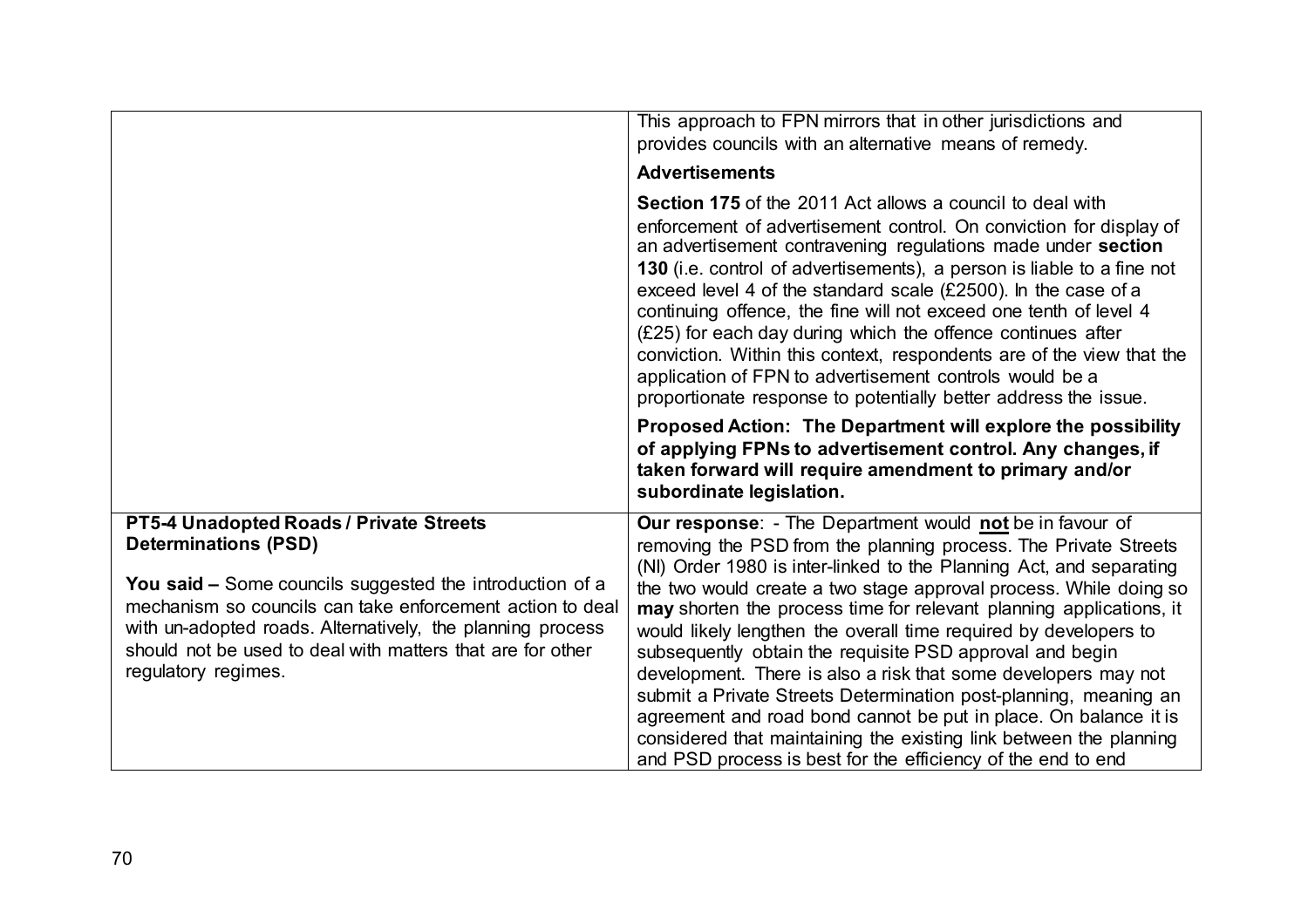<span id="page-74-0"></span>

| development process, and in terms of ensuring that road layouts<br>are completed in a timely manner.                                                                                  |
|---------------------------------------------------------------------------------------------------------------------------------------------------------------------------------------|
| Proposed Action: The Department is not persuaded of the<br>need to amend existing provisions however, it will continue to<br>explore ways of improving the PSD aspect of the process. |

| Table 6                                                                                                                                                                                                                                                                                                                                   |                                                                                                                                                                                                                                                                                                                                                                                                                                                                                                                                                                                                                                                                                                                                                                                                                                                                                                                                                                                                                                                                                  |
|-------------------------------------------------------------------------------------------------------------------------------------------------------------------------------------------------------------------------------------------------------------------------------------------------------------------------------------------|----------------------------------------------------------------------------------------------------------------------------------------------------------------------------------------------------------------------------------------------------------------------------------------------------------------------------------------------------------------------------------------------------------------------------------------------------------------------------------------------------------------------------------------------------------------------------------------------------------------------------------------------------------------------------------------------------------------------------------------------------------------------------------------------------------------------------------------------------------------------------------------------------------------------------------------------------------------------------------------------------------------------------------------------------------------------------------|
| <b>Part 6 Compensation</b>                                                                                                                                                                                                                                                                                                                | <b>Assessment</b>                                                                                                                                                                                                                                                                                                                                                                                                                                                                                                                                                                                                                                                                                                                                                                                                                                                                                                                                                                                                                                                                |
| (PT6-1) Liability as to Compensation<br>You said $-$ A small number of councils consider that they<br>should not be held liable for compensation for any actions<br>or decisions taken by the Department e.g. if the Department<br>decides to revoke or modify a planning permission then<br>councils should not be liable for any costs. | <b>Our response:</b> The approaches to planning enforcement, including<br>modification, revocation, and compensation here follow those in<br>other jurisdictions, for example: In England, the local planning<br>authority has the power to revoke planning permissions under<br>section 97 of the 1990 Planning Act, but this has to be confirmed<br>by the Secretary of State. In England and Wales the Secretary of<br>State also has the power to revoke planning permission under<br>section 100 of the 1990 Planning Act, and where this is done the<br>liability to pay compensation still falls on the local planning<br>authority, as though it had made the revocation order. Also, the<br>revocation or modification of an unimplemented planning<br>permission is not a routine or common exercise, and a planning<br>authority can take into account the matter of compensation payable<br>should it seek to proceed with such an order. <sup>15</sup><br>Proposed Action: The Department is not persuaded of the<br>need to change the approaches to compensation. |
|                                                                                                                                                                                                                                                                                                                                           |                                                                                                                                                                                                                                                                                                                                                                                                                                                                                                                                                                                                                                                                                                                                                                                                                                                                                                                                                                                                                                                                                  |

<sup>&</sup>lt;u>.</u> <sup>15</sup> Health and Safety Executive (Appellant) v Wolverhampton City Council (Respondent) [2012] UKSC 34, 18 July 2012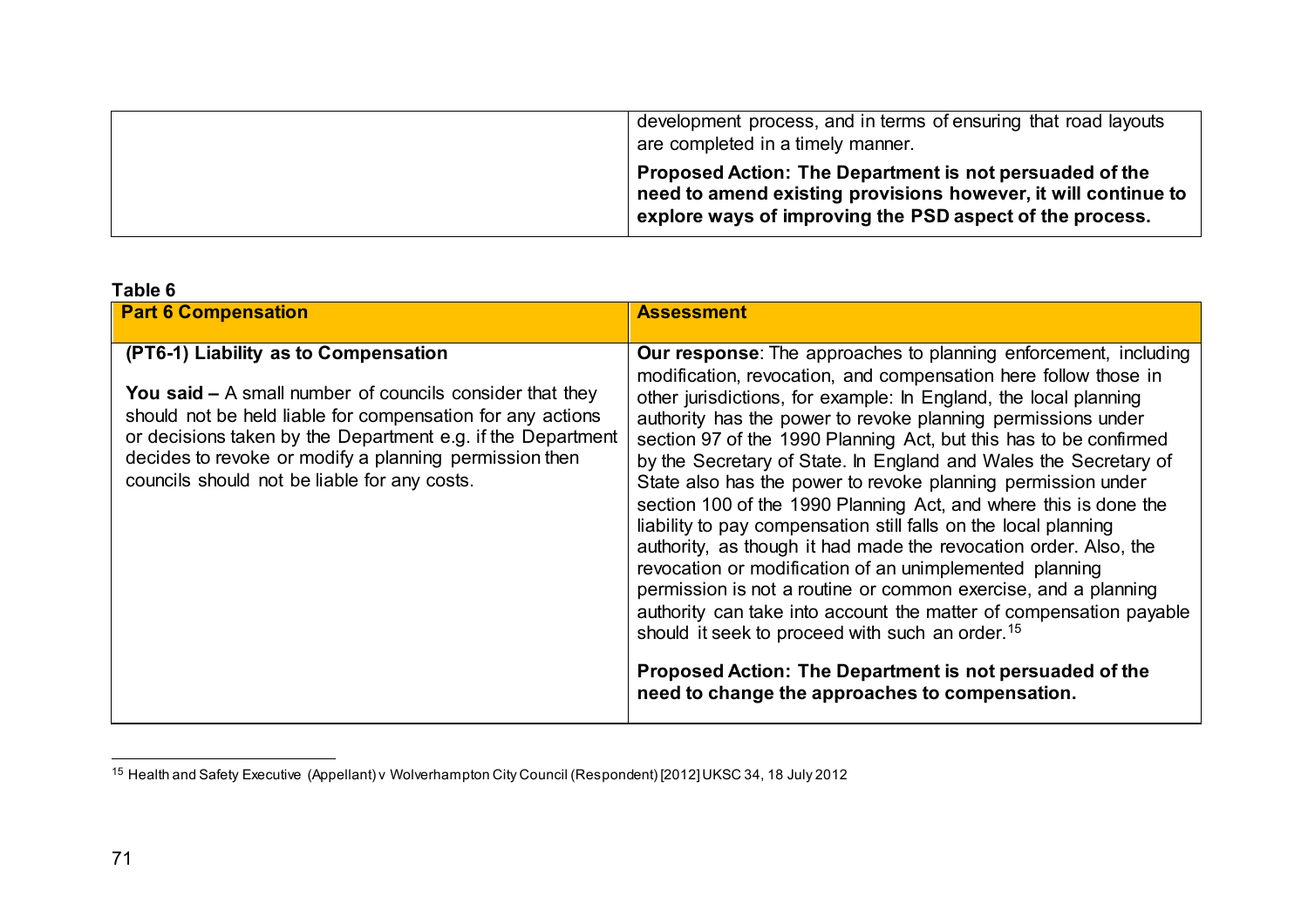| Table 7                                                                                    |                   |
|--------------------------------------------------------------------------------------------|-------------------|
| <b>Part 7 Purchase of Estates in Certain Land Affected by</b><br><b>Planning Decisions</b> | <b>Assessment</b> |
| You said - No comments.                                                                    |                   |

## **Table 8**

| <b>Part 8 Further Provisions as to Historic Buildings</b> | <b>Assessment</b> |
|-----------------------------------------------------------|-------------------|
| <b>You said – No comments.</b>                            |                   |
|                                                           |                   |

## **Table 9**

| <b>Part 9 The Planning Appeals Commission</b> | <b>Assessment</b> |
|-----------------------------------------------|-------------------|
| You said – No comments.                       |                   |
|                                               |                   |

**Table 10**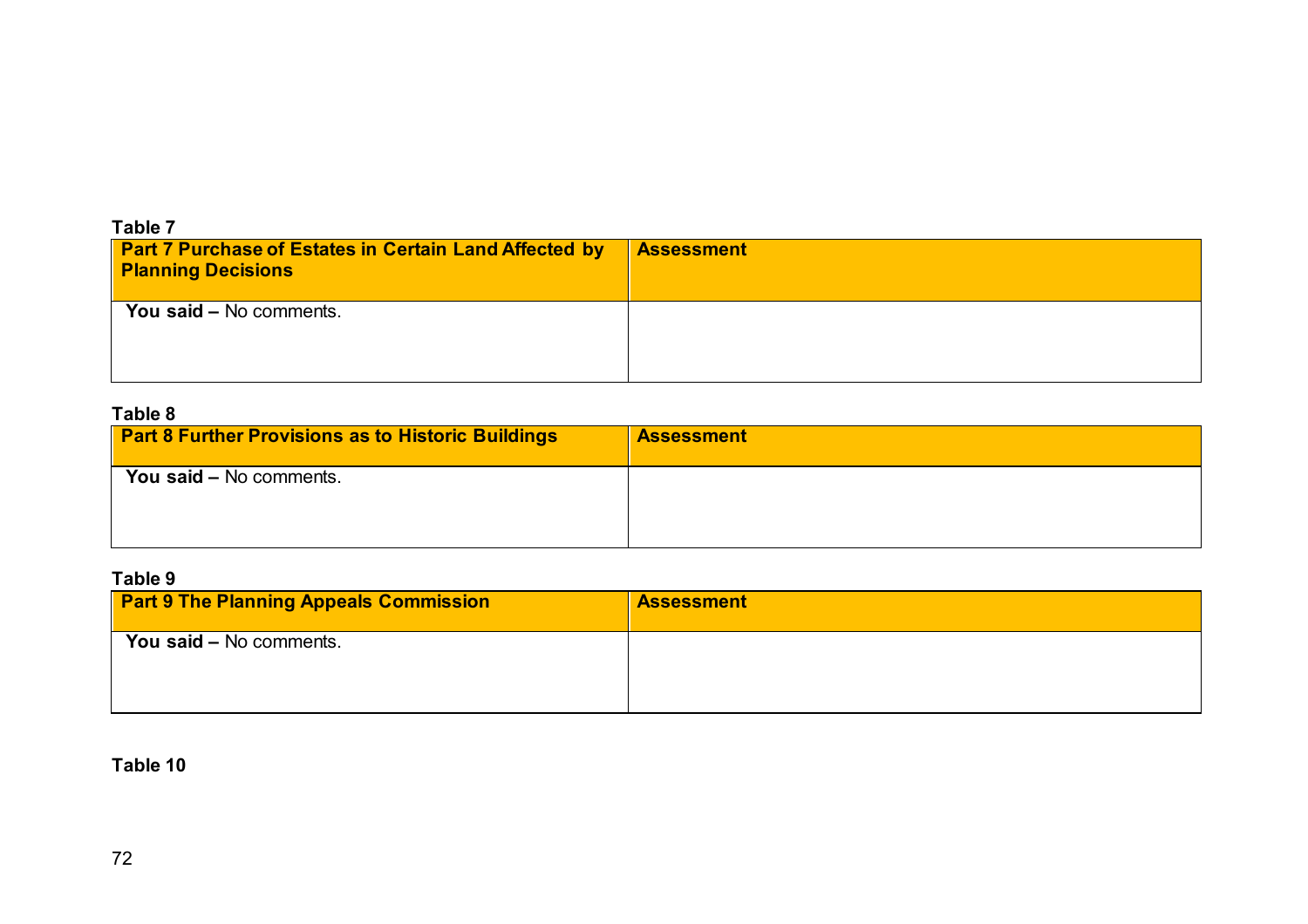| <b>Part 10 Assessment of a Council's Performance</b>                                                                                                                                                                                                                                                                                                                                                                                                                                                                                                                                                                                                                                         | <b>Assessment</b>                                                                                                                                                                                                                                                                                                                                                                                                                                                                                                                                                                                                                                                                                                                                                                                                                                                                                                                                                                              |
|----------------------------------------------------------------------------------------------------------------------------------------------------------------------------------------------------------------------------------------------------------------------------------------------------------------------------------------------------------------------------------------------------------------------------------------------------------------------------------------------------------------------------------------------------------------------------------------------------------------------------------------------------------------------------------------------|------------------------------------------------------------------------------------------------------------------------------------------------------------------------------------------------------------------------------------------------------------------------------------------------------------------------------------------------------------------------------------------------------------------------------------------------------------------------------------------------------------------------------------------------------------------------------------------------------------------------------------------------------------------------------------------------------------------------------------------------------------------------------------------------------------------------------------------------------------------------------------------------------------------------------------------------------------------------------------------------|
| (PT10-1) Exercise of powers<br><b>You said –</b> A small cross-section of respondents including<br>NGOs, business, housing, and other professional bodies<br>requested the Department exercise greater and more<br>regular use of its powers to undertake regular reviews of a<br>council's performance, which in their view would allow<br>shortcomings to be identified and recommendations for<br>improvements to be made. Others, including some councils<br>suggested that the way in which councils planning<br>performance is measured should be reviewed with an<br>emphasis on quality decisions rather than the speed at<br>which an application can be moved through the process. | Our response: Part 10, sections 207-209 of the Act enables the<br>Department to conduct an assessment of a council's performance<br>or decision making, including an assessment of how a council<br>deals with applications for planning permission and the basis on<br>which determinations have been made. Since the transfer of the<br>Planning function to councils in 2015 the Department has not<br>carried out any assessments under Sections 207-209, however it<br>does monitor the performance of councils through a number of<br>mechanisms including 3 statutory planning performance indicators,<br>which are reported upon quarterly and annually and also a number<br>of non-statutory planning indicators, contained within the Planning<br>Monitoring Framework, which is published annually. All information<br>relating to these indicators is published on the Dfl website (see<br>attached links).<br>https://www.infrastructure-ni.gov.uk/publications/northern-ireland- |
|                                                                                                                                                                                                                                                                                                                                                                                                                                                                                                                                                                                                                                                                                              | planning-statistics-april-2019-march-2020<br>https://www.infrastructure-ni.gov.uk/publications/northern-ireland-                                                                                                                                                                                                                                                                                                                                                                                                                                                                                                                                                                                                                                                                                                                                                                                                                                                                               |
|                                                                                                                                                                                                                                                                                                                                                                                                                                                                                                                                                                                                                                                                                              | planning-statistics-october-december-2020<br>The Department continuously works in collaboration with Councils<br>and other planning stakeholders across a range of planning issues<br>to discuss and bring forward improvements to the efficiency and<br>effectiveness of the planning system. The issue raised by<br>respondents is about the exercise of these powers and not the<br>structure of powers themselves. The use of powers available to the<br>Department will however, be kept under review as a means to<br>deliver improvements, if appropriate.                                                                                                                                                                                                                                                                                                                                                                                                                              |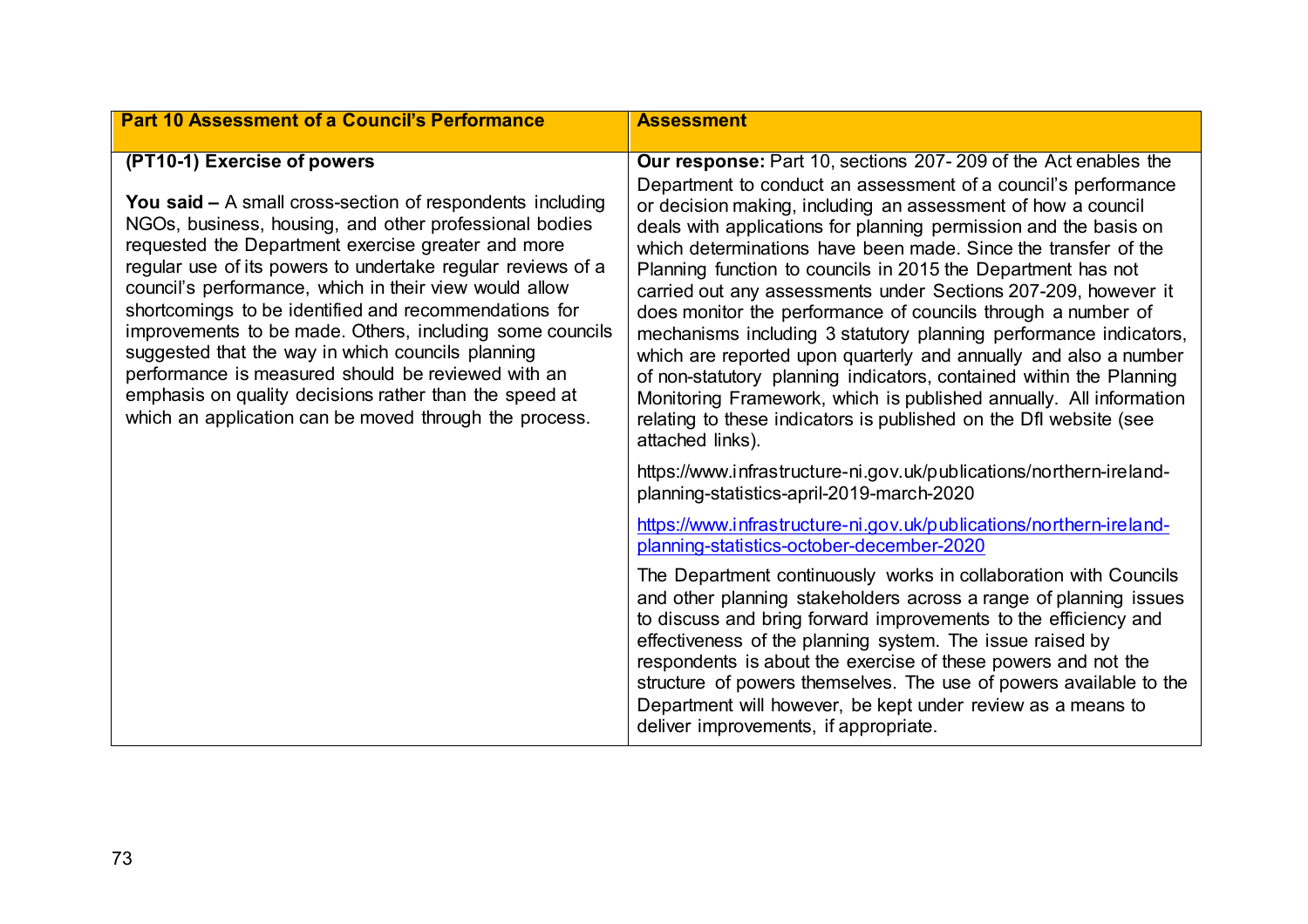| Proposed Action: The Department is not persuaded of the       |
|---------------------------------------------------------------|
| $\vert$ need to change the approaches to the assessment of a  |
| council's performance, but will keep this matter under review |
| $\mid$ in the exercise of its functions.                      |
|                                                               |

# **Table 11**

| <b>Part 11 Application of Act to Crown Land</b> | <b>Assessment</b> |
|-------------------------------------------------|-------------------|
| You said - No comments.                         |                   |
|                                                 |                   |

## **Table 12**

| <b>Part 12 Correction of Errors</b>                                                                                                                                                                              | <b>Assessment</b>                                                                                                                                                             |
|------------------------------------------------------------------------------------------------------------------------------------------------------------------------------------------------------------------|-------------------------------------------------------------------------------------------------------------------------------------------------------------------------------|
| (PT12-1) Correction of Errors                                                                                                                                                                                    | <b>Our response:</b> See paragraphs $4.5 - 4.6$ of this report.                                                                                                               |
| <b>You said – Most councils together with a small cross-</b><br>section of other respondents suggested that Part 12 should<br>be commenced, to include additional provisions to correct<br>errors in conditions. | Proposed Action: The Department proposes to make a minor<br>amendment at an appropriate legislatively opportunity to<br>remove this anomaly and subsequently commence Part 12 |

### **Table 13**

| <b>Part 13 Financial Provisions</b> | <b>Assessment</b> |
|-------------------------------------|-------------------|
| (PT13-1) Planning Fees              | Our response:     |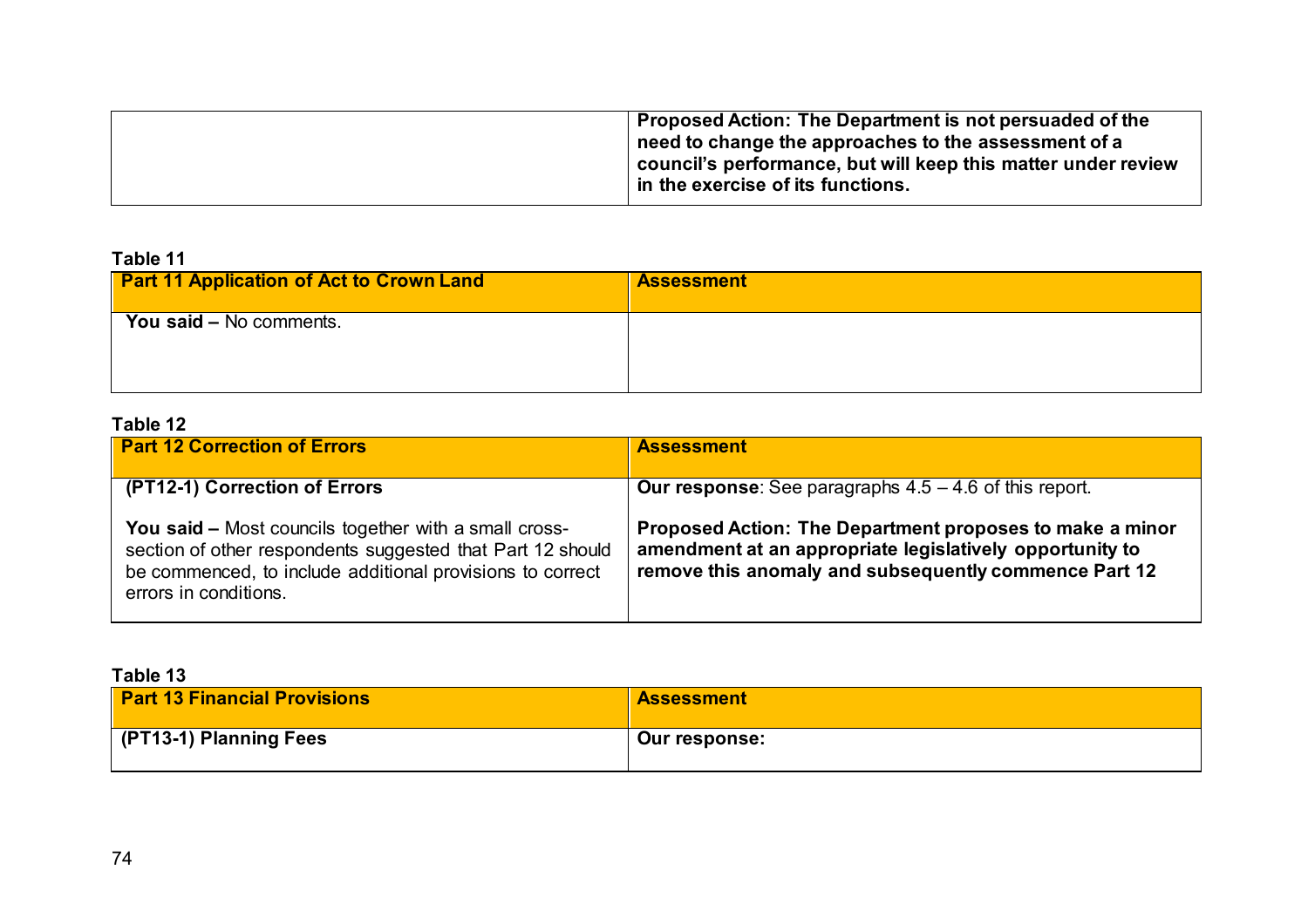| You said – Councils were unanimous in their call for a<br>review of existing fees structure, to include an automatic<br>uplift of fees annually and that they should have the power<br>to apply fees for the discharge of conditions, non-material<br>changes, PADs and other similar consents/applications. | The Department considers there is merit in reviewing planning fee<br>categories and the fees themselves to establish if they remain fit<br>for purpose and cover the costs of processing applications in line<br>with the requirements of Managing Public Money (NI). Such a<br>review would consider the introduction of new fees with regard to<br>applications to discharge conditions, PADs, non-material changes,<br>retrospective permission etc and would require amendment to the<br>Fees Regulations. |
|--------------------------------------------------------------------------------------------------------------------------------------------------------------------------------------------------------------------------------------------------------------------------------------------------------------|----------------------------------------------------------------------------------------------------------------------------------------------------------------------------------------------------------------------------------------------------------------------------------------------------------------------------------------------------------------------------------------------------------------------------------------------------------------------------------------------------------------|
|                                                                                                                                                                                                                                                                                                              | Proposed Action: The Department will undertake a general<br>review of planning fees including an automatic annual<br>inflationary uplift, and multiple fees for retrospective<br>applications as part of a wider review of planning fees.                                                                                                                                                                                                                                                                      |

## **Table 14**

| <b>Part 14 Miscellaneous and General Provisions</b>                                                                                        |                                                                                                                                                                   |
|--------------------------------------------------------------------------------------------------------------------------------------------|-------------------------------------------------------------------------------------------------------------------------------------------------------------------|
| (PT14-1) Duty to respond to consultation<br>You said $-$ A small number of respondents consider that                                       | <b>Our response:</b> Refer to commentary at Table 3 (PT3-7) – 'Time<br>period for consultations'.                                                                 |
| the consultation process continues to remain open ended<br>and is impacting on the ability of councils to meet their<br>statutory targets. | Proposed Action: In conjunction with the recommendation at<br>issue PT3-7 above, the Department will keep under review any<br>consequential changes to this duty. |
| (PT14-2) Planning Register                                                                                                                 | <b>Our response:</b> Section 45 of the Planning Act (NI) 2011 ("the 2011                                                                                          |
|                                                                                                                                            | Act") sets a requirement on the Department and councils to                                                                                                        |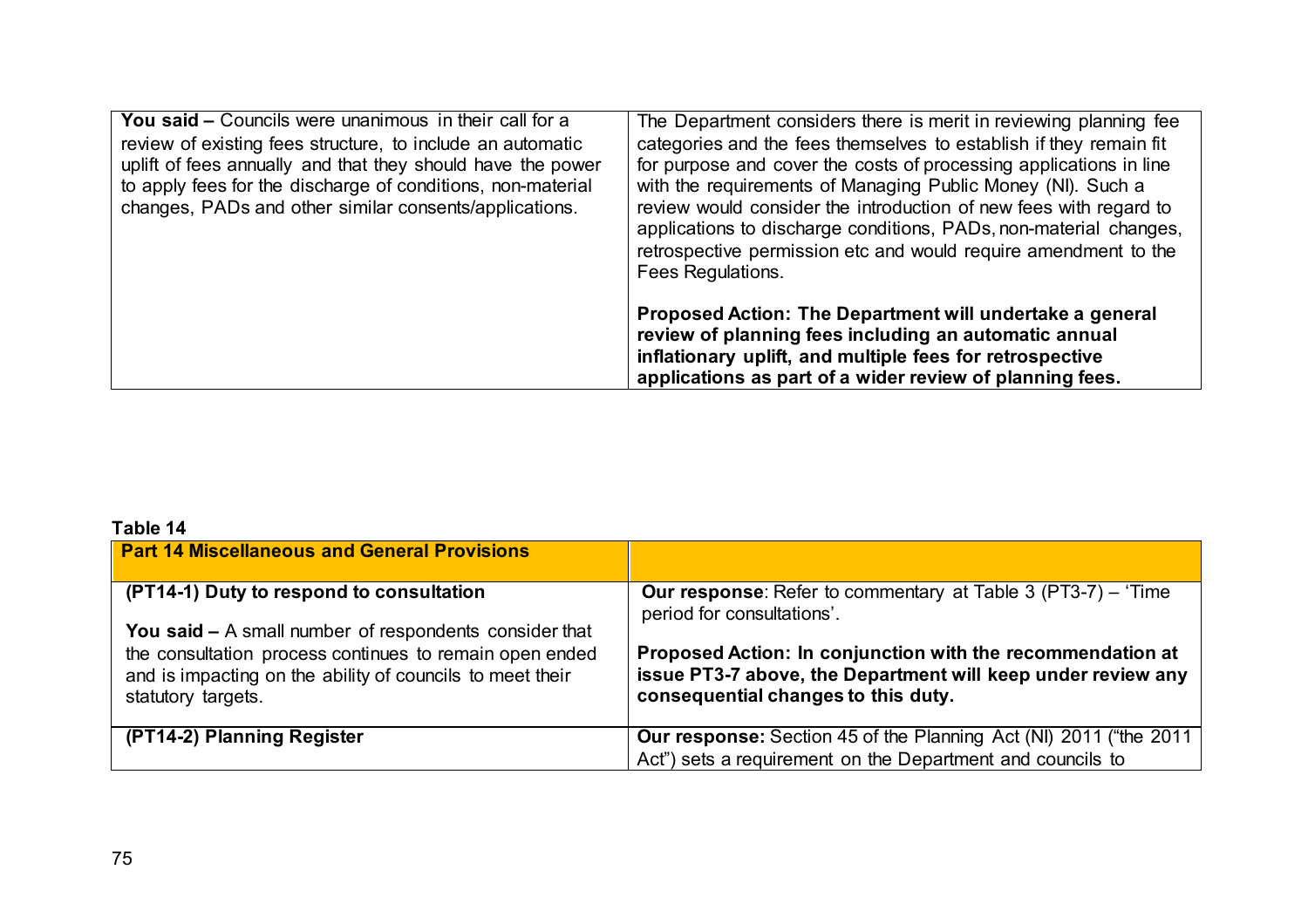| You said $-$ A small number of respondents including some    | determine an application for planning permission. Article 20 of the |
|--------------------------------------------------------------|---------------------------------------------------------------------|
| councils suggested the introduction of provisions similar to | Planning (General Development Procedure) Order (Northern            |
| Article 40(13) (a) of The Town and Country Planning          | Ireland) 2015 ("the GDPO") sets out the periods for determination   |
| (Development Management Procedure) (England) Order           | of council planning applications [16 weeks for 'major' applications |
| 2015 with regards to Finally Disposed of Applications which  | and 8 weeks for 'local' applications]. If a determination has not   |
| allows planning authorities to "Finally Dispose" of          | been made within that period then under sections 58 and 60 (2011    |
| applications where it has not been determined and the        | Act) the applicant may appeal to the Planning Appeals               |
| statutory time limit for lodging an appeal has expired.      | Commission.                                                         |
|                                                              |                                                                     |
|                                                              | Whilst a council or Department can issue a decision notice to       |
|                                                              | refuse a development proposal on the basis of insufficient          |
|                                                              | information to determine the development proposal, it does not      |
|                                                              | have any legislative framework in place to dispose of 'old'         |
|                                                              | applications where both the statutory timeframe and appeal          |
|                                                              | timeframe have passed without a determination being made.           |
|                                                              |                                                                     |
|                                                              | As of September 2021, less than half of all councils are dealing    |
|                                                              | with a small number of live, legacy planning applications which     |
|                                                              | over time, will continue to diminish. On the basis of the evidence, |
|                                                              | the Department is not persuaded of the need for any change to       |
|                                                              | existing legislative provisions.                                    |
|                                                              | Proposed Action: The Department is not persuaded of the             |
|                                                              | need to amend these provisions.                                     |

| Table 15                     |                   |
|------------------------------|-------------------|
| <b>Part 15 Supplementary</b> | <b>Assessment</b> |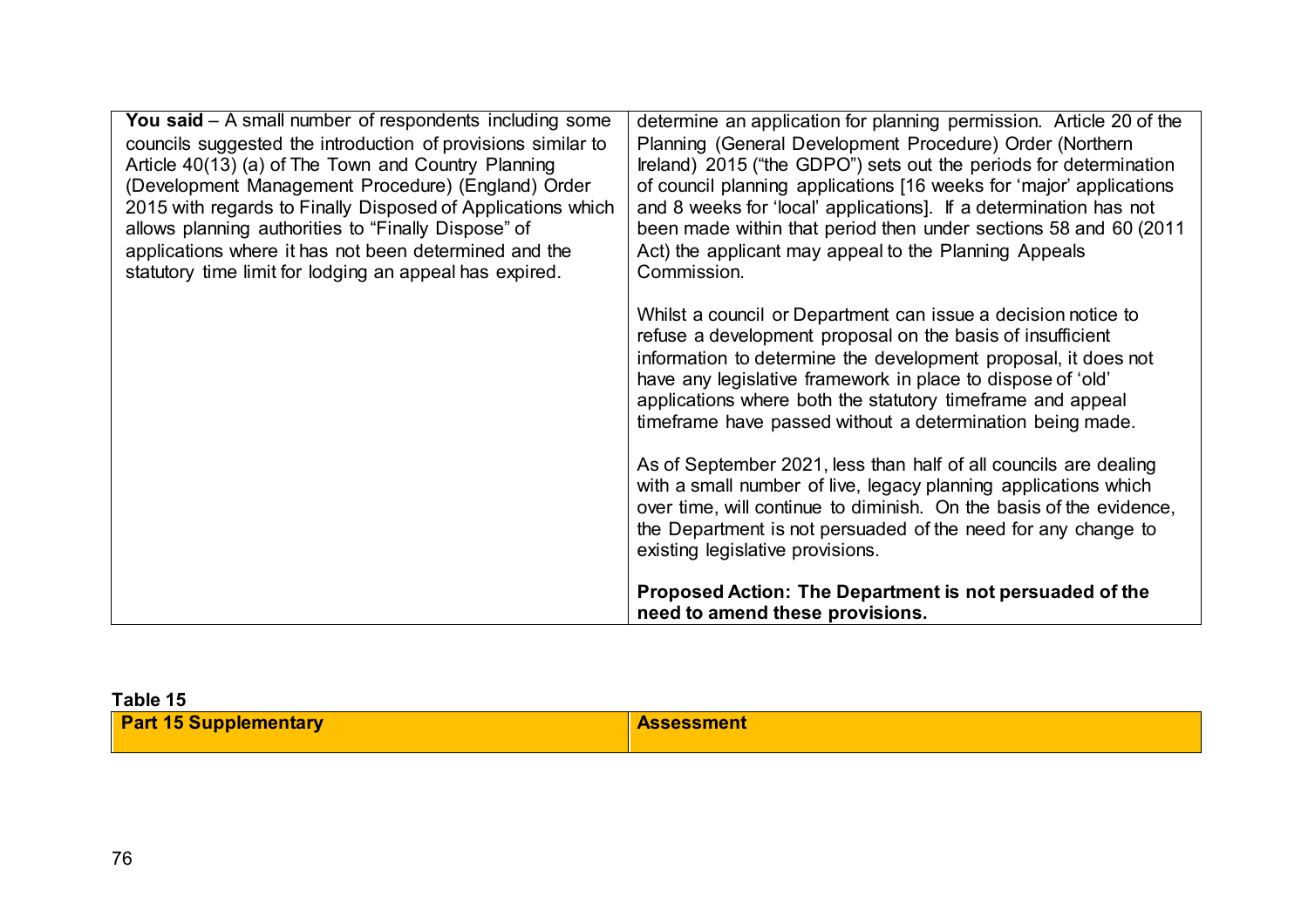| 'OL<br>NO <sub>2</sub><br>comments.<br><b>sald</b>                              |  |
|---------------------------------------------------------------------------------|--|
| the contract of the contract of the contract of the contract of the contract of |  |
|                                                                                 |  |

| Table 16                                                                                                                                                                                                                                                                                                                                                                                                                                                                                                                   |                                                                                                                                                                                                                                                                                                                                                                                                                                                                                                                                                                                                                         |
|----------------------------------------------------------------------------------------------------------------------------------------------------------------------------------------------------------------------------------------------------------------------------------------------------------------------------------------------------------------------------------------------------------------------------------------------------------------------------------------------------------------------------|-------------------------------------------------------------------------------------------------------------------------------------------------------------------------------------------------------------------------------------------------------------------------------------------------------------------------------------------------------------------------------------------------------------------------------------------------------------------------------------------------------------------------------------------------------------------------------------------------------------------------|
| <b>Other Matters</b>                                                                                                                                                                                                                                                                                                                                                                                                                                                                                                       | <b>Assessment</b>                                                                                                                                                                                                                                                                                                                                                                                                                                                                                                                                                                                                       |
| (OM-01) Resources / Training<br><b>You said –</b> A broad cross-section of respondents including<br>some councils, NGOs, business and renewables sectors<br>have suggested that the Department ensures that adequate<br>resources and training are made available for statutory<br>consultees, PAC, councillors etc, to help in the exercise of<br>their planning functions, to include resources for specialist<br>and shared services with regard to minerals and waste,<br>urban design, habitats assessments, EIA etc. | <b>Our response:</b> The issue of resources and training for consultees<br>and others, is out-with the scope of this review. At the time of<br>transfer of planning functions and the reform of local government<br>necessary resources were made available together with<br>appropriate training with regards to the exercise of planning<br>functions by councils and associated committees. Councils are<br>responsible for resourcing, training and operational performance.<br>Furthermore, the PAC is resourced through the Department of<br>Justice.                                                             |
| (OM-02) Biodiversity Net Gain principles, Net Zero, and<br><b>Nature Recovery Networks</b><br><b>You said –</b> A small number of respondents including NGOs<br>business and renewables sectors have suggested that the<br>Department look to develop additional bespoke<br>environmental legislation, such as is proposed within the<br>Environment and Nature Restoration Private Members Bill<br>including Biodiversity net gain.                                                                                       | <b>Our response:</b> While the Department is of the view that this matter<br>is out-with the scope of this review, furthering sustainable<br>development is at the heart of the planning system and regional<br>planning policy. The Department is committed to ensuring that the<br>planning system plays its part in responding to the climate crisis<br>and that resources are actively focused on measures and actions<br>to support a green recovery from the pandemic.<br>The Planning Act (NI) 2011 and existing regional planning policy<br>and guidance already provide councils with the flexibility to bring |
|                                                                                                                                                                                                                                                                                                                                                                                                                                                                                                                            | forward bespoke local policies for the development of their areas,<br>where appropriate. The matter of additional bespoke environmental<br>legislation is however out-with the scope of this review.                                                                                                                                                                                                                                                                                                                                                                                                                    |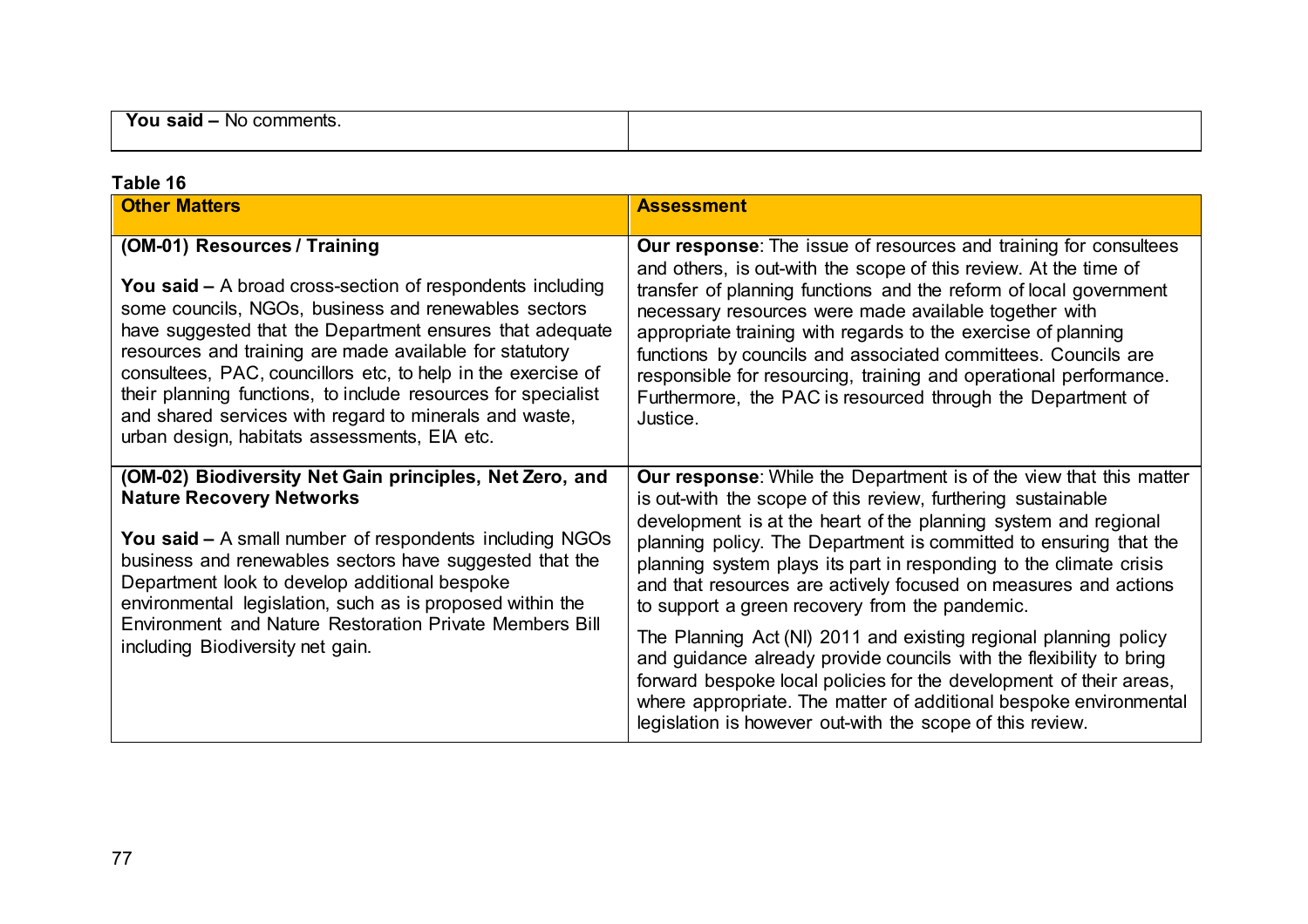| (OM-03) Review extant planning policy                                                                                                                                                                                                                                                                                                                                                                                                                                                                                                                 | <b>Our response:</b> The Department is of the view that this matter is                                                                                                                                                                                                                                                                                                                                                                                                                                                                                                                         |
|-------------------------------------------------------------------------------------------------------------------------------------------------------------------------------------------------------------------------------------------------------------------------------------------------------------------------------------------------------------------------------------------------------------------------------------------------------------------------------------------------------------------------------------------------------|------------------------------------------------------------------------------------------------------------------------------------------------------------------------------------------------------------------------------------------------------------------------------------------------------------------------------------------------------------------------------------------------------------------------------------------------------------------------------------------------------------------------------------------------------------------------------------------------|
|                                                                                                                                                                                                                                                                                                                                                                                                                                                                                                                                                       | out-with the scope of this review.                                                                                                                                                                                                                                                                                                                                                                                                                                                                                                                                                             |
| <b>You said –</b> A small cross-section of councils, renewables,<br>and professional bodies have suggested that the<br>Department should review the Regional Development<br>Strategy (RDS), Strategic Planning Policy Statement<br>(SPPS) and address the ongoing review of existing<br>planning policy statements (PPSs), on the countryside,<br>minerals etc, as these may have an impact on future local<br>policy development / LDP preparation. Consider allowing<br>the retention of PPSs until such time as a Local Policy Plan<br>is adopted. | The RDS is prepared under the Strategic Planning (Northern<br>Ireland) Order 1999. Under that Order the Department is<br>responsible for formulating "in consultation with other Northern<br>Ireland departments, a regional development strategy for Northern<br>Ireland, that is to say, a strategy for the long term development of<br>Northern Ireland". The RDS provides an overarching strategic<br>planning framework to facilitate and guide the public and private<br>sectors. It does not redefine other Departments' strategies but<br>complements them with a spatial perspective. |
|                                                                                                                                                                                                                                                                                                                                                                                                                                                                                                                                                       | The SPPS has a statutory basis under Part 1 of the Planning Act<br>(Northern Ireland) 2011 which requires the Department to<br>formulate and co-ordinate policy for securing the orderly and<br>consistent development of land and the planning of that<br>development. The existing suite of Planning Policy Statements and<br>the remaining provisions of 'A Planning Strategy for Rural Northern<br>Ireland' will be cancelled when all eleven councils have adopted a<br>new Plan Strategy for the whole of their council area.                                                            |
|                                                                                                                                                                                                                                                                                                                                                                                                                                                                                                                                                       | Both the RDS and SPPS are subject to periodic reviews to ensure<br>they remain appropriate over time and can respond to new and<br>emerging issues or challenges.                                                                                                                                                                                                                                                                                                                                                                                                                              |
|                                                                                                                                                                                                                                                                                                                                                                                                                                                                                                                                                       | Proposed Action: The Department will, in the exercise of its<br>functions, continue to keep extant planning policy under<br>review.                                                                                                                                                                                                                                                                                                                                                                                                                                                            |
| (OM-04) Measurement of Planning Performance (Local                                                                                                                                                                                                                                                                                                                                                                                                                                                                                                    | Our response: This issue is out-with the scope of this review.                                                                                                                                                                                                                                                                                                                                                                                                                                                                                                                                 |
| <b>Government (Performance Indicators and Standards)</b><br>Order (Northern Ireland) 2015)                                                                                                                                                                                                                                                                                                                                                                                                                                                            | The Department monitors the performance of Councils through a<br>number of mechanisms including 3 statutory planning performance                                                                                                                                                                                                                                                                                                                                                                                                                                                               |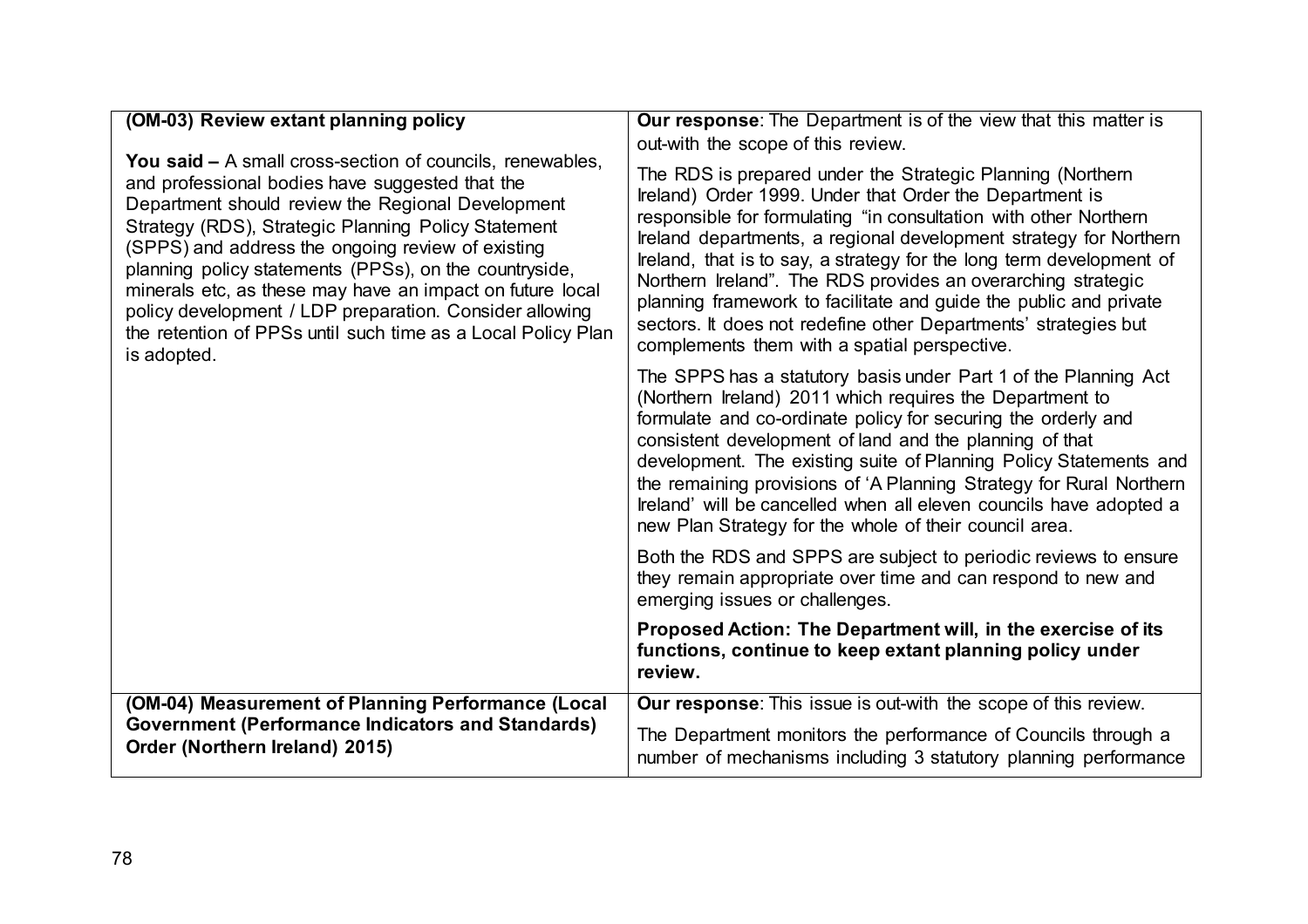| <b>You said –</b> A small number of councils, together with some<br>from the business and professional sectors consider that<br>the way in which planning application performance is<br>measured should be reviewed. Respondents suggested<br>that the approach in GB of measuring the percentage of<br>applications determined within the statutory target should<br>be adopted, and that Statutory Performance Indicators<br>should be reviewed to take account of quality decisions<br>rather than the speed at which an application can be moved<br>through the process.                                   | indicators, which are reported upon quarterly and annually and also<br>a number of non-statutory planning indicators, contained within the<br>Planning Monitoring Framework, which is published annually. All<br>information relating to these indicators is published on the Dfl<br>website (see attached links):<br>https://www.infrastructure-ni.gov.uk/publications/northern-ireland-<br>planning-statistics-april-2019-march-2020<br>https://www.infrastructure-ni.gov.uk/publications/northern-ireland-<br>planning-statistics-october-december-2020<br>Any changes to the way in which council's performance is<br>measured would require amendment to the Measurement of<br>Planning Performance (Local Government (Performance Indicators<br>and Standards) Order (Northern Ireland) 2015.<br>Proposed Action: The Department will keep this matter under<br>review. |
|----------------------------------------------------------------------------------------------------------------------------------------------------------------------------------------------------------------------------------------------------------------------------------------------------------------------------------------------------------------------------------------------------------------------------------------------------------------------------------------------------------------------------------------------------------------------------------------------------------------|-------------------------------------------------------------------------------------------------------------------------------------------------------------------------------------------------------------------------------------------------------------------------------------------------------------------------------------------------------------------------------------------------------------------------------------------------------------------------------------------------------------------------------------------------------------------------------------------------------------------------------------------------------------------------------------------------------------------------------------------------------------------------------------------------------------------------------------------------------------------------------|
| (OM-05) Infrastructure Commission / Independent<br><b>Planning Body or Regulator</b><br><b>You said –</b> A small number of respondents from business,<br>renewables and political spectrums suggested the<br>establishment of an independent body to decide on<br>regionally significant planning applications. Some individual<br>respondents further contend that such a body should not<br>pre-exist a commission with regards to climate and<br>biodiversity, and that the Department should also establish<br>a 'Planning Regulator' to operate an independent oversight<br>role of the planning system. | Our response: While such matters are out-with the scope of this<br>review, the Minister has for some time now, been engaging with<br>Executive Colleagues on the need for a better, longer term<br>approach to infrastructure planning and delivery here and is<br>pleased that the recommendation of her own Ministerial Advisory<br>Panel on Infrastructure, that an Infrastructure Commission should<br>be established here and a key action in the Executive's Covid-19<br>Recovery Plan will now be progressed in a positive way via a<br>cross-departmental working group, led by TEO (see link below).<br>Minister Mallon continues to offer her support and that of her<br>officials to this group and hopes that rapid progress can be made<br>with this work.                                                                                                       |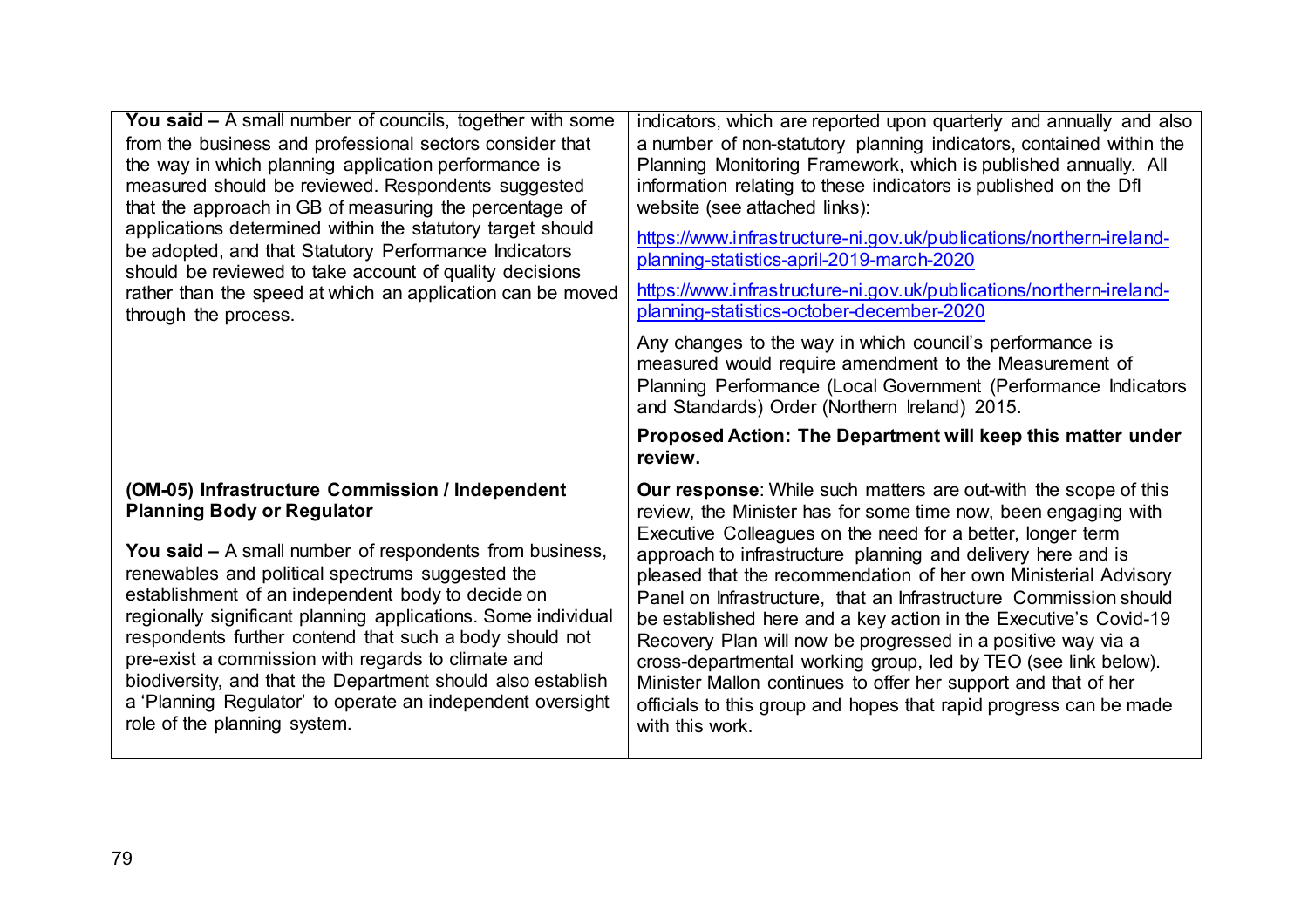|                                                                                                                                                                                                                                                                                                                                                | https://www.infrastructure-ni.gov.uk/news/ministerial-advisory-<br>panel-infrastructure-present-report-minister<br>Part 9 of the 2011 Act provides for the continued governance<br>arrangements of the Planning Appeals Commission including its<br>senior structure, impartiality and administration. These provisions<br>were transferred to the Department for Justice by the<br>Departments (Transfer of Functions) Order (NI) 2016.<br>With regards to the small number of planning applications deemed<br>regionally significant and dealt with by the Department, the<br>independent PAC may consider these, if requested, by way of<br>either a public local inquiry, or notice of opinion called / served by<br>the Department. |
|------------------------------------------------------------------------------------------------------------------------------------------------------------------------------------------------------------------------------------------------------------------------------------------------------------------------------------------------|------------------------------------------------------------------------------------------------------------------------------------------------------------------------------------------------------------------------------------------------------------------------------------------------------------------------------------------------------------------------------------------------------------------------------------------------------------------------------------------------------------------------------------------------------------------------------------------------------------------------------------------------------------------------------------------------------------------------------------------|
| (OM-06) Belfast Metropolitan Area Plan (BMAP) Status                                                                                                                                                                                                                                                                                           | Our response: Such matters are out-with the scope of this review.                                                                                                                                                                                                                                                                                                                                                                                                                                                                                                                                                                                                                                                                        |
| <b>You said - A small number of respondents including some</b><br>councils and political representatives requested the<br>department provide clarification on the status of the BMAP,<br>(and Joint Ministerial Statement on prematurity) with clear<br>guidance as to how competing area plans should be<br>weighted by each local authority. | Draft BMAP and all representations received to it, together with the<br>Planning Appeals Commission inquiry reports, continue to be<br>material considerations to be weighted by the decision maker in the<br>determination of planning applications. Draft BMAP also provides a<br>more up to date evidence base for the creation of local<br>development plans by councils. The Minister is exploring with<br>officials the most appropriate way forward with draft BMAP.                                                                                                                                                                                                                                                              |
|                                                                                                                                                                                                                                                                                                                                                | The Joint Ministerial statement issued in 2005 by the then DOE<br>and DRD Ministers on the importance of emerging development<br>plans in deciding planning applications, has not been superseded<br>or rescinded.                                                                                                                                                                                                                                                                                                                                                                                                                                                                                                                       |
| (OM-07) New Strategic Infrastructure Order - Some<br>respondents within the renewables / electricity sectors<br>requested the introduction of 'Strategic Infrastructure<br>Order', to deliver energy projects which contribute to or                                                                                                           | Our response: This matter is out-with the scope of this review.<br>[Please see comments above in relation to an Infrastructure<br>Commission].                                                                                                                                                                                                                                                                                                                                                                                                                                                                                                                                                                                           |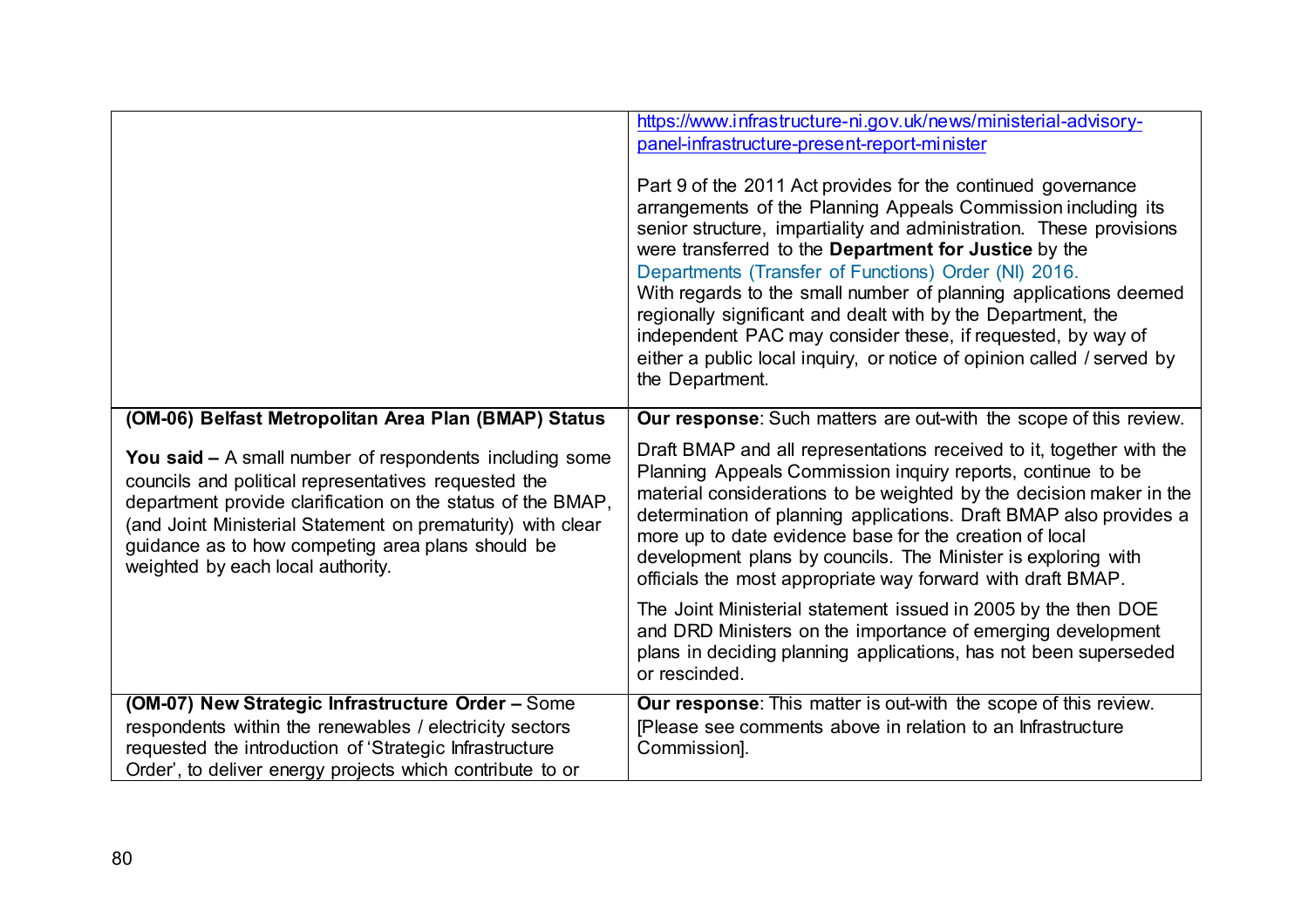| connected with the delivery of renewable energy or net zero<br>carbon targets, via an accelerated / simplified planning<br>process.                                                                                                                                                                                                                                                                                                                                                                         |                                                                                                                                                                                                                                                                                                                                                                                                                                                                                                                                                                                                                                                                                                                                                                                                                                                                                                                                                                                                                                                                                                                                     |
|-------------------------------------------------------------------------------------------------------------------------------------------------------------------------------------------------------------------------------------------------------------------------------------------------------------------------------------------------------------------------------------------------------------------------------------------------------------------------------------------------------------|-------------------------------------------------------------------------------------------------------------------------------------------------------------------------------------------------------------------------------------------------------------------------------------------------------------------------------------------------------------------------------------------------------------------------------------------------------------------------------------------------------------------------------------------------------------------------------------------------------------------------------------------------------------------------------------------------------------------------------------------------------------------------------------------------------------------------------------------------------------------------------------------------------------------------------------------------------------------------------------------------------------------------------------------------------------------------------------------------------------------------------------|
| (OM-08) Planning Judicial Reviews                                                                                                                                                                                                                                                                                                                                                                                                                                                                           | Our response: This matter is out-with the scope of this review.                                                                                                                                                                                                                                                                                                                                                                                                                                                                                                                                                                                                                                                                                                                                                                                                                                                                                                                                                                                                                                                                     |
| <b>You said –</b> A small cross-section of public representatives<br>and business suggested the establishment of a dedicated<br>Court to deal with planning related Judicial Reviews.                                                                                                                                                                                                                                                                                                                       | Consideration of the need for, and establishment of a new<br>dedicated court for planning related judicial reviews would be for<br>the NI Executive to determine in conjunction with the Department<br>of Justice and Department for Infrastructure (as it would involve<br>more than one NI department).                                                                                                                                                                                                                                                                                                                                                                                                                                                                                                                                                                                                                                                                                                                                                                                                                           |
| (OM-9) Planning Processing Agreements (PPA)<br>You said $-$ A cross-section of respondents including<br>business, renewables and private practice suggested the<br>introduction of PPAs into legislation. Respondents are of the<br>opinion that an agreed PPA between Councils / the<br>Department and applicants would set out the roles and<br>responsibilities of all parties, possibly including penalties for<br>failure to adhere to the pre-agreed schedule for<br>determination of an application. | Our response - A planning processing agreement is a project<br>management tool. It sets out the key processes involved in<br>determining a planning application, identifying what information is<br>required from all stakeholders' involved and setting timescales for<br>the delivery of various stages of the process. Processing<br>agreements set out a route to a decision on an application, not<br>necessarily to an approval. These are available to planning<br>authorities in Scotland in relation to major applications or for local<br>developments that are complex, involve legal agreements, or are<br>likely to be contentious or require amendments to be made to the<br>proposals during their processing. The main purpose of the<br>agreement is to provide clarity to all parties involved in the<br>determination of the application of their responsibilities and to<br>establish realistic timescales for processing the application. The<br>Scottish Government has actively promoted the use of processing<br>agreements as a project management tool for planning applications<br>for a number of years |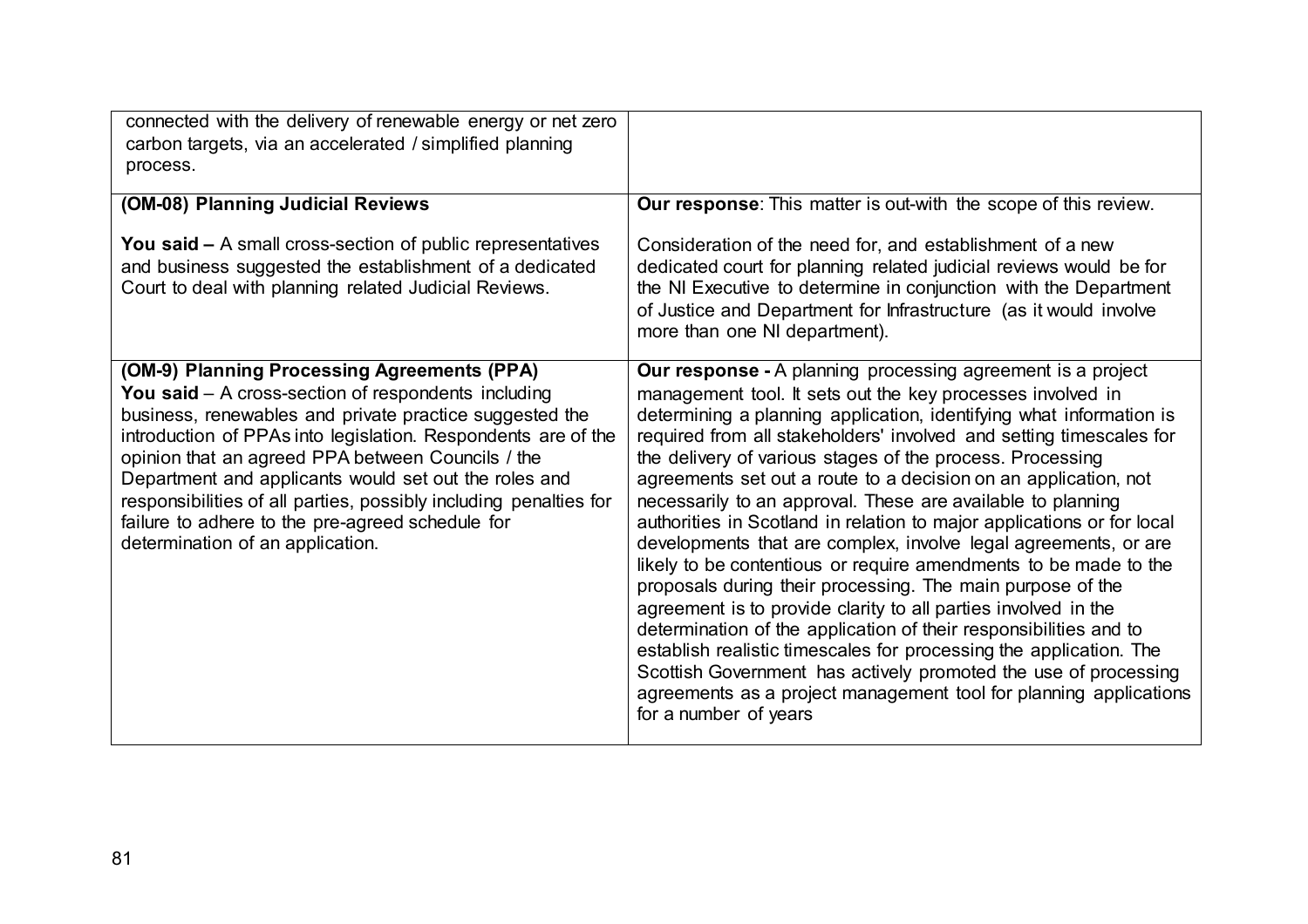<span id="page-85-0"></span>

|                                                                                                                                                                                                                                                                                                                                                             | PPAs are linked with PADs and other forms of early engagement<br>between applicants and the planning authority. As a management<br>tool it would not require statutory provision, however introducing<br>PPAs in NI would require significant engagement and consultation<br>amongst all stakeholders, particularly agreement with statutory<br>consultees. The introduction of processing agreements would<br>involve additional administrative burdens to councils and the<br>Department. Councils would therefore need to be consulted on<br>this option. While they may be encouraged elsewhere they are not<br>mandatory, and would likely only be particular to a relatively small<br>number of applications in Northern Ireland. Furthermore, the<br>Department does not consider the introduction of fines or penalties<br>to be beneficial for what would be a non-statutory management<br>process tool.<br>Proposed Action: The Department will keep under review. |
|-------------------------------------------------------------------------------------------------------------------------------------------------------------------------------------------------------------------------------------------------------------------------------------------------------------------------------------------------------------|------------------------------------------------------------------------------------------------------------------------------------------------------------------------------------------------------------------------------------------------------------------------------------------------------------------------------------------------------------------------------------------------------------------------------------------------------------------------------------------------------------------------------------------------------------------------------------------------------------------------------------------------------------------------------------------------------------------------------------------------------------------------------------------------------------------------------------------------------------------------------------------------------------------------------------------------------------------------------|
| (OM-10) Consistency between terrestrial planning and<br><b>Marine Planning regimes</b><br>You said - The Planning Act should be amended to ensure<br>consistency with marine legislation (Marine and Coastal<br>Access Act 2009 and the Marine Act (Northern Ireland)<br>2013) with regard to decisions affected by marine<br>plan/marine policy documents. | <b>Our response - The UK Marine Policy Statement (MPS)</b><br>acknowledges that in achieving integration in marine and land-use<br>(terrestrial) planning systems, policy and development plan<br>documents already include policies addressing coastal and<br>estuarine planning. Marine policy guidance and plans seek to<br>complement rather than replace these, recognising that both<br>systems may adapt and evolve over time. It should be noted that in<br>many cases the policies reflected in this MPS are already taken<br>into account in the terrestrial planning system (including land-use<br>planning decisions) and other consenting regimes which affect or                                                                                                                                                                                                                                                                                               |

<sup>&</sup>lt;u>.</u> <sup>16</sup> <https://www.legislation.gov.uk/nia/2013/10/section/8>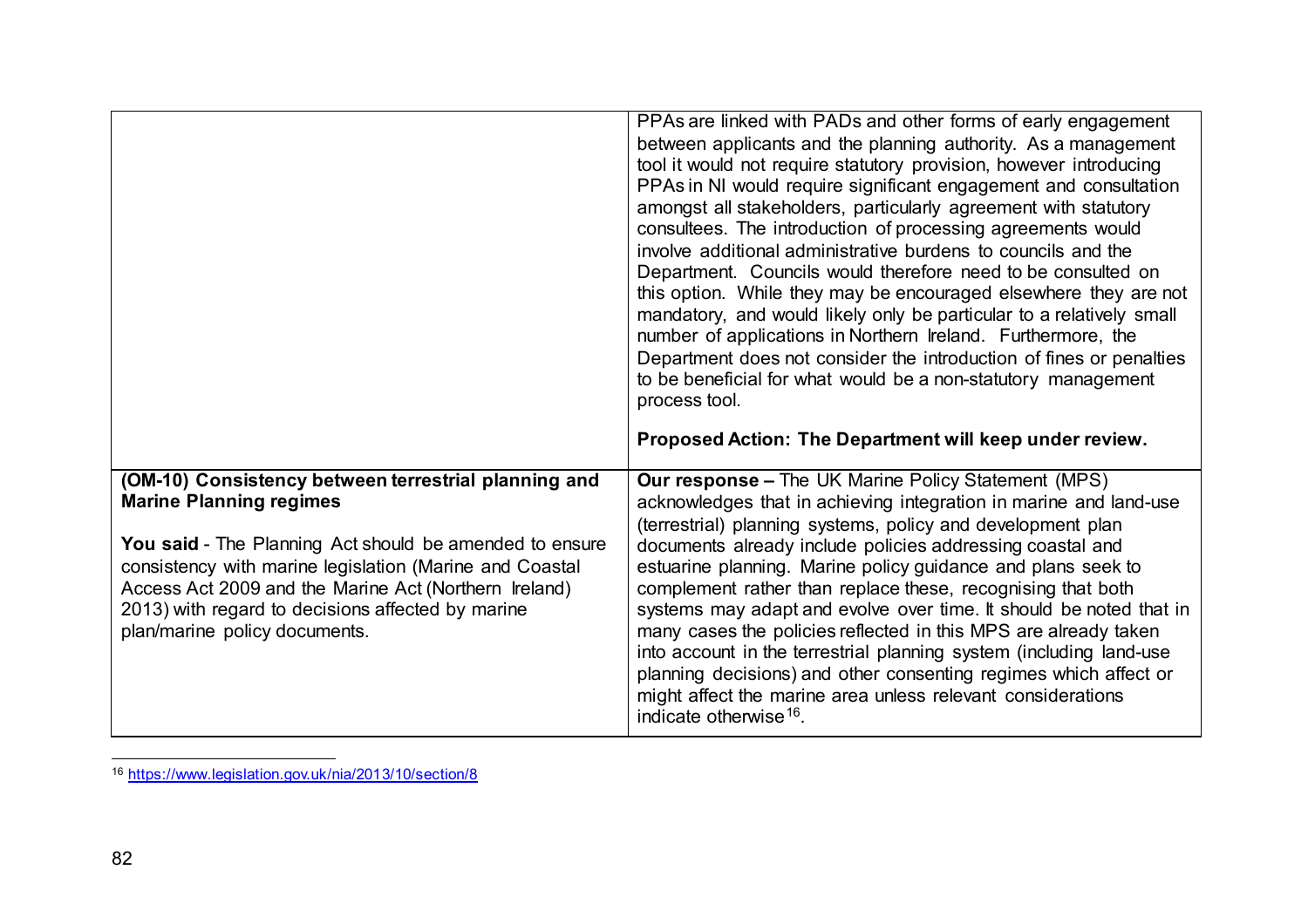|                                                                                                                                                                                                                                                                                                                     | The draft Marine Plan for NI has been developed to support and<br>complement other existing legislation, policies, plans and<br>strategies, also taking account of Local Development Plans<br>(LDPs). Equally, the Planning Act 2011 requires councils in<br>preparing LDPs to take account of such other matters as the<br>Department may prescribe or direct, and to have regard to such<br>other information and considerations as appear to the council to be<br>relevant which can include a Marine Plan affecting the particular<br>area. In this respect, there exists a degree of integration between<br>both regimes. |
|---------------------------------------------------------------------------------------------------------------------------------------------------------------------------------------------------------------------------------------------------------------------------------------------------------------------|--------------------------------------------------------------------------------------------------------------------------------------------------------------------------------------------------------------------------------------------------------------------------------------------------------------------------------------------------------------------------------------------------------------------------------------------------------------------------------------------------------------------------------------------------------------------------------------------------------------------------------|
|                                                                                                                                                                                                                                                                                                                     | Proposed Action: The Department is not persuaded of the<br>need to amend the Planning Act in this way. (See also to PT2-<br>3)                                                                                                                                                                                                                                                                                                                                                                                                                                                                                                 |
| (OM-11) Retrofit / Reuse of existing buildings<br>You said - Rather than demolishing and rebuilding new, the<br>Department should consider promoting the reuse of existing<br>buildings to assist towards a reduction in carbon emissions<br>and to reduce the construction industry's consumption of<br>resources. | <b>Our response –</b> The reuse and retrofitting of existing buildings as<br>opposed to new builds, falls outside the scope of the this review.<br>Existing policy (SPPS) makes provision for the re-use and<br>adaptation (or 'retrofitting') of existing buildings and specifies that<br>the planning system should help to mitigate and adapt to climate<br>change by, among other things, "promoting sustainable patterns of<br>development, including the sustainable re-use of historic buildings<br>where appropriate".                                                                                                 |
|                                                                                                                                                                                                                                                                                                                     | It also makes specific provision for the conversion and re-use of<br>existing buildings in the countryside for residential and a variety of<br>other non-residential uses; and, for certain farm diversification                                                                                                                                                                                                                                                                                                                                                                                                               |

<u>.</u>